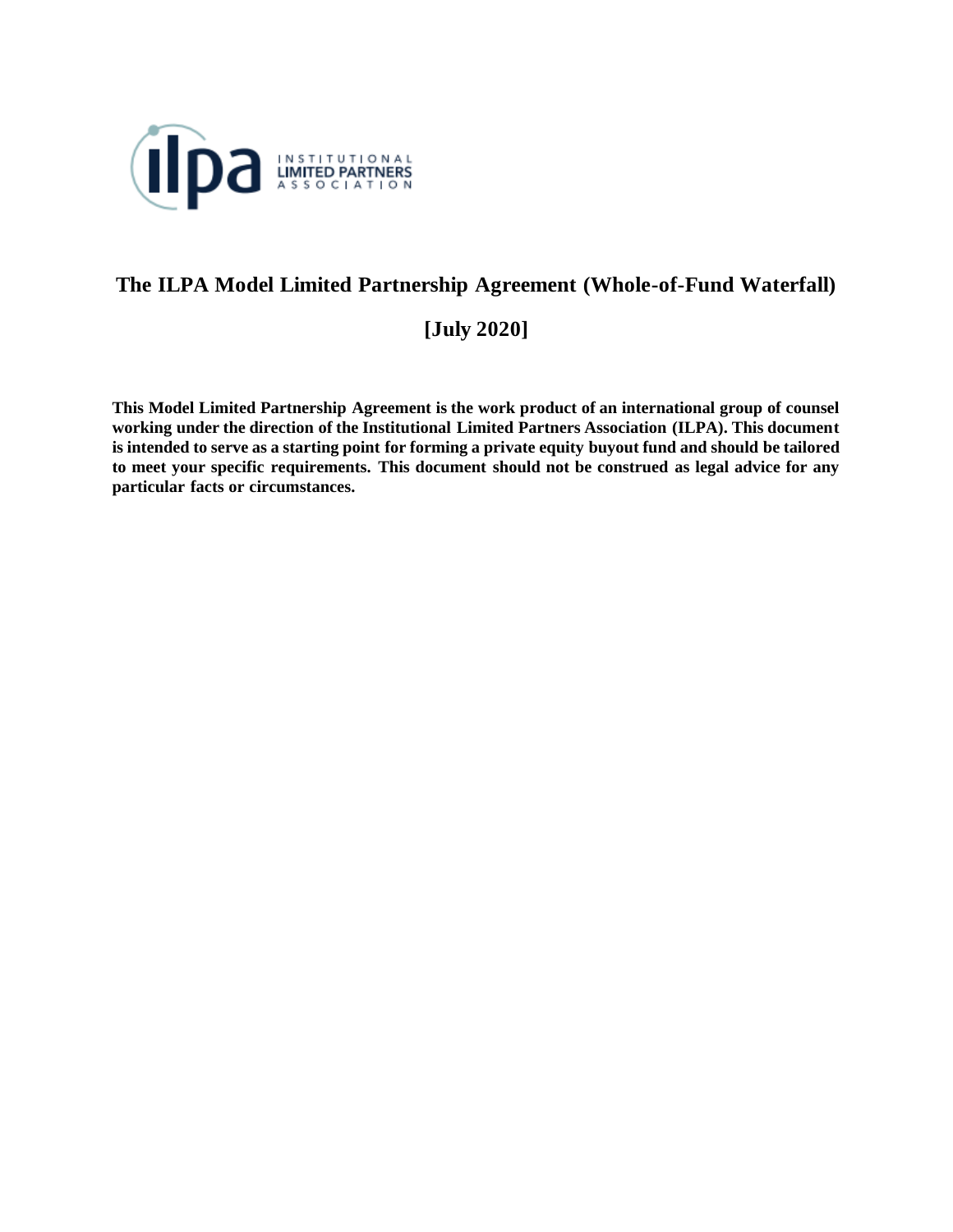#### **AMENDED AND RESTATED AGREEMENT OF LIMITED PARTNERSHIP OF**

**(a Delaware limited partnership)**

**\_\_\_\_\_\_\_\_\_\_\_\_\_\_\_\_\_\_\_\_\_\_\_\_\_\_\_\_\_\_\_\_\_\_\_\_\_\_\_\_\_\_\_\_**

**DATED [\_\_], 20[\_\_]**

**THE LIMITED PARTNERSHIP INTERESTS ("INTERESTS") OF [ HAVE NOT BEEN REGISTERED UNDER THE U.S. SECURITIES ACT OF 1933, AS AMENDED (THE "U.S. SECURITIES ACT"), THE SECURITIES LAWS OF ANY STATE OR ANY OTHER APPLICABLE U.S. OR NON-U.S. SECURITIES LAWS, IN EACH CASE IN RELIANCE UPON EXEMPTIONS FROM THE REGISTRATION REQUIREMENTS OF THE U.S. SECURITIES ACT AND SUCH LAWS. THE INTERESTS MAY BE ACQUIRED FOR INVESTMENT ONLY, AND NEITHER THE INTERESTS NOR ANY PART THEREOF MAY BE OFFERED FOR SALE, PLEDGED, HYPOTHECATED, SOLD, ASSIGNED OR TRANSFERRED AT ANY TIME EXCEPT IN COMPLIANCE WITH: (I) THE U.S. SECURITIES ACT, ANY APPLICABLE STATE SECURITIES LAWS AND ANY OTHER APPLICABLE SECURITIES LAWS AND (II) THE TERMS AND CONDITIONS OF THIS AMENDED AND RESTATED AGREEMENT OF LIMITED PARTNERSHIP. THE INTERESTS WILL NOT BE TRANSFERRED OF RECORD EXCEPT IN COMPLIANCE WITH SUCH LAWS AND THIS AMENDED AND RESTATED AGREEMENT OF LIMITED PARTNERSHIP. THEREFORE, PURCHASERS OF THE INTERESTS WILL BE REQUIRED TO BEAR THE RISK OF THEIR INVESTMENT FOR AN INDEFINITE PERIOD OF TIME.** 

**TO NON-U.S. INVESTORS: IN ADDITION TO THE FOREGOING, BE ADVISED THAT THE INTERESTS HAVE NOT BEEN REGISTERED UNDER THE U.S. SECURITIES ACT AND MAY NOT BE OFFERED OR SOLD IN THE UNITED STATES OR TO U.S. PERSONS (OTHER THAN DISTRIBUTORS) UNLESS THE INTERESTS ARE REGISTERED UNDER THE U.S. SECURITIES ACT, OR AN EXEMPTION FROM THE REGISTRATION REQUIREMENTS OF THE U.S. SECURITIES ACT IS AVAILABLE. HEDGING TRANSACTIONS (WITHIN THE MEANING OF REGULATION S UNDER THE U.S. SECURITIES ACT) INVOLVING THE INTERESTS MAY NOT BE CONDUCTED UNLESS IN COMPLIANCE WITH THE U.S. SECURITIES ACT.**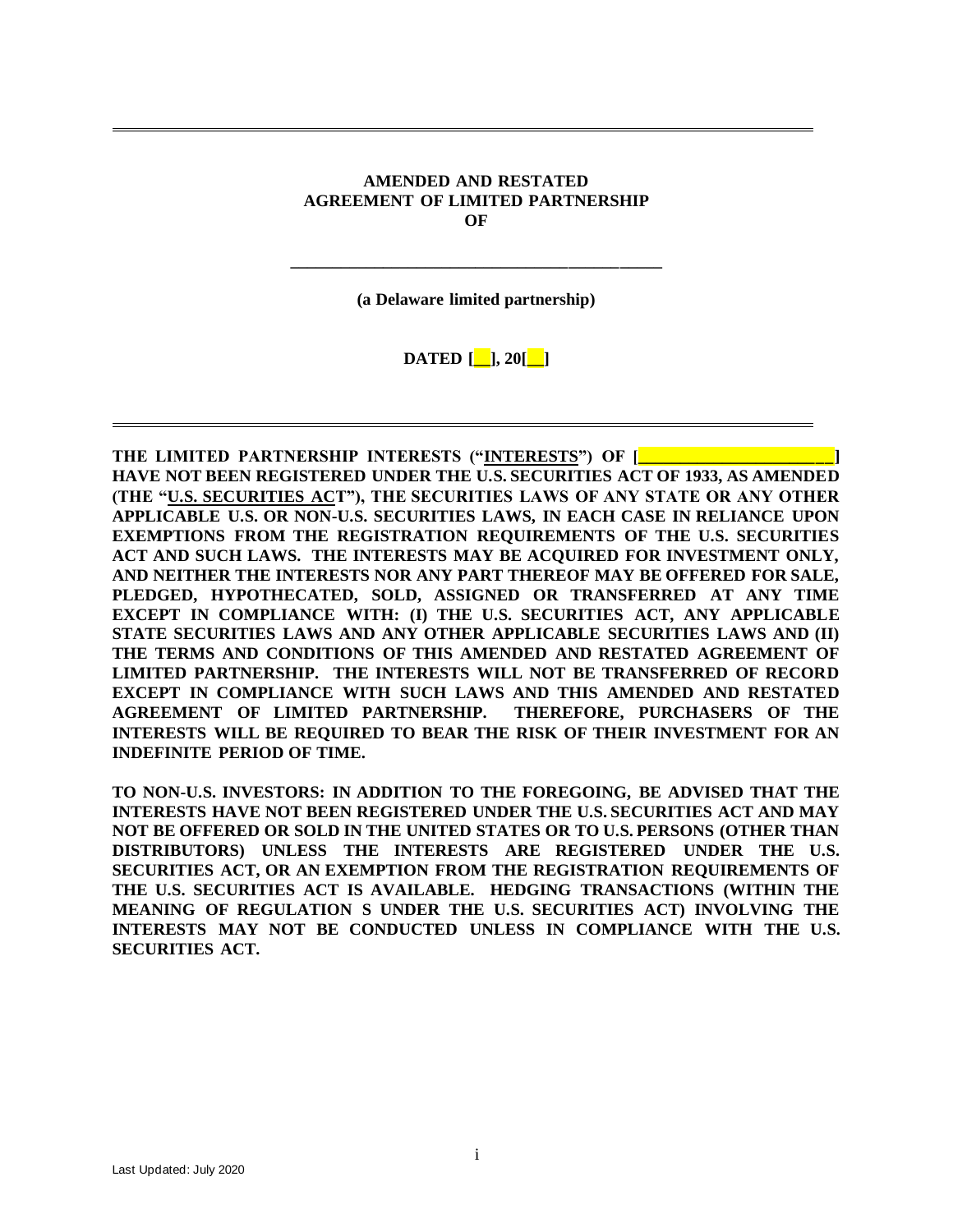# Page

| 1.                                     |                                                            |
|----------------------------------------|------------------------------------------------------------|
| 2.                                     |                                                            |
| 3.                                     |                                                            |
| 4.                                     |                                                            |
| 5.                                     |                                                            |
| 6.                                     |                                                            |
| 7.                                     |                                                            |
| 8.                                     |                                                            |
| 9.                                     |                                                            |
| 10.                                    | REMOVAL OF THE GENERAL PARTNER; TERMINATION OF THE FUND 39 |
| 11.                                    |                                                            |
| 12.                                    |                                                            |
| 13.                                    |                                                            |
| 14.                                    |                                                            |
| 15.                                    |                                                            |
| 16.                                    |                                                            |
| 17.                                    |                                                            |
| 18.                                    |                                                            |
| 19.                                    |                                                            |
| 20.                                    |                                                            |
| 21.                                    |                                                            |
| <b>SCHEDULE 1: PARTNER COMMITMENTS</b> |                                                            |
| <b>SCHEDULE 2: INVESTMENT POLICY</b>   |                                                            |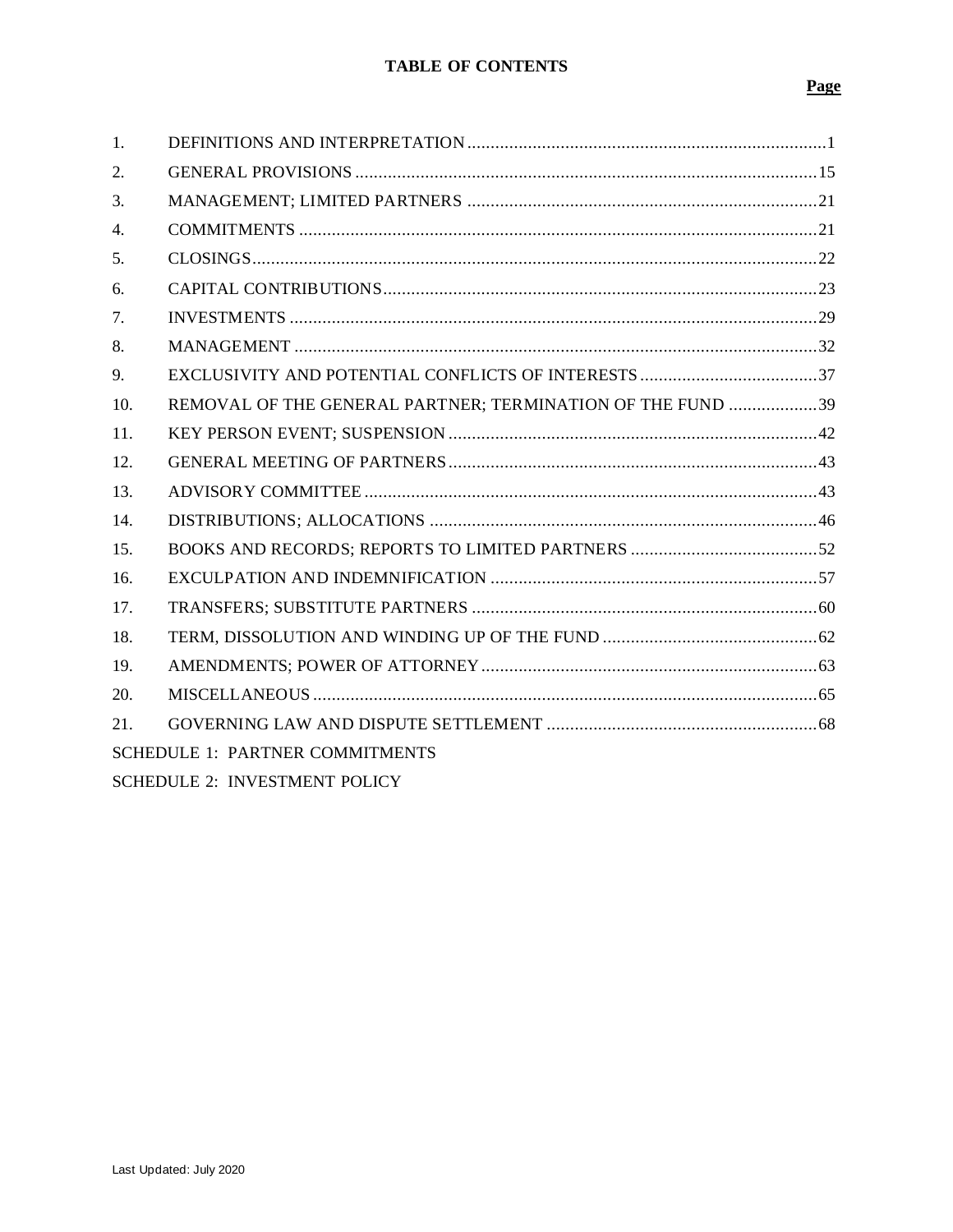**THIS AMENDED AND RESTATED AGREEMENT OF LIMITED PARTNERSHIP of [***name of Fund***]** (the "**Fund**") is made on [\_\_], 20[\_\_] between and among<sup>1</sup> **[***name of general partner***]**, incorporated as a [Delaware limited liability company], (the "**General Partner**"); **[***name of fund manager*<sup>]</sup>, incorporated as a *[Delaware limited liability company*], (the "**Fund Manager**"); and the *Initial* Limited Partner (as such term is hereinafter defined).

#### **RECITALS:**

WHEREAS, the Fund was formed pursuant to an Agreement of Limited Partnership of **[***name of Fund*, dated [**wind** is a large left and between the General Partner and the Initial Limited Partner (the "**Initial Agreement**"), and the filing of the Certificate of Limited Partnership of the Fund executed by the General Partner and filed in the office of the Secretary of State of the State of Delaware on [\_\_\_\_\_\_\_\_\_\_\_\_\_] (the "**Certificate**");

WHEREAS, the parties hereto desire to amend and restate the Initial Agreement to reflect the withdrawal of the Initial Limited Partner, to admit additional Limited Partners and to make the modifications hereinafter set forth; and

WHEREAS, each Limited Partner (as hereafter defined) has executed a Subscription Agreement providing for, among other things, the commitment of capital by such party to the Fund;

NOW, THEREFORE, in consideration of the mutual promises and agreements herein made and intending to be legally bound hereby, the parties hereto agree to amend and restate the Initial Agreement in its entirety to read as follows:

#### <span id="page-3-0"></span>**1. DEFINITIONS AND INTERPRETATION**

1.1 **Definitions**. In this Agreement (including its recitals and the schedules):

"**AC Covered Person**" means each Person serving, or who has served, as a member of the Advisory Committee (and, with respect to Damages arising out of or relating to such service only, the Limited Partner that such Advisory Committee member represents or has represented, as well as the directors, trustees, officers and employees of such Limited Partner).

"**Acquisition Cost**" means, with respect to a Portfolio Investment, the aggregate amount of Capital Contributions that have been used to fund such Portfolio Investment and any expenses reasonably and properly attributed thereto.

"**Act**" means the Delaware Revised Uniform Limited Partnership Act.

"**Additional Payment**" has the meaning set forth in Section [5.1.4.2.](#page-25-1)

"**Adjusted Capital Account Deficit**" means, with respect to any Partner, the deficit balance, if any, in such Partner's Capital Account as of the end of the relevant Fiscal Year, after giving effect to the following adjustments:

 $<sup>1</sup>$  This will vary depending on the structure of the Fund. In certain structures, there may be a separate carry partner and an adviser</sup> as well as a manager.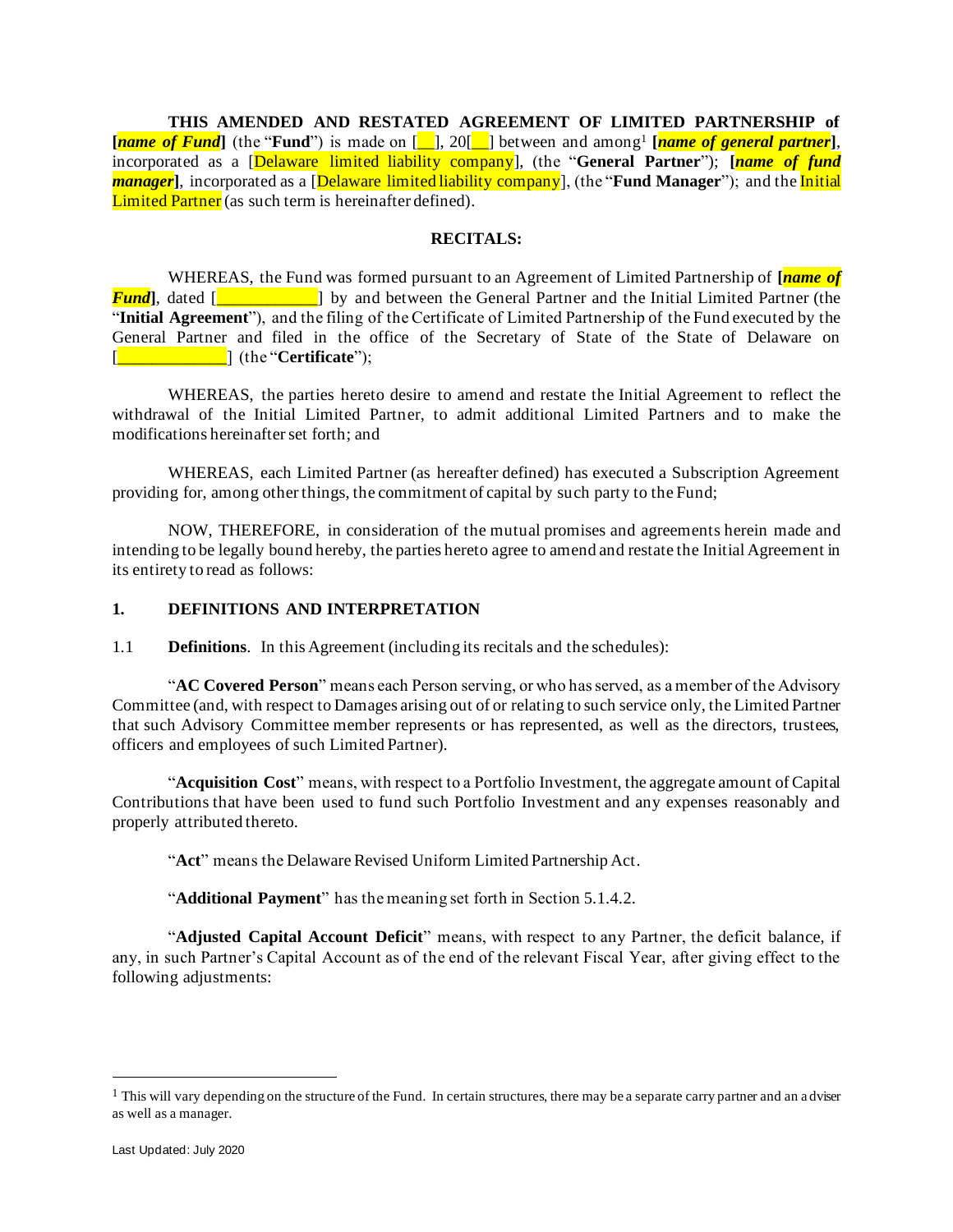(a) credit to such Capital Account any amounts which such Partner is obligated to restore pursuant to any provision of this Agreement or is deemed obligated to restore pursuant to the penultimate sentences of Regulations Sections 1.704-2(g)(1) and 1.704-2(i)(5); and

(b) debit to such Capital Account the items described in Regulations Sections 1.704-  $1(b)(2)(ii)(d)(4)$ ,  $1.704-1(b)(2)(ii)(d)(5)$ , and  $1.704-1(b)(2)(ii)(d)(6)$ .

The foregoing definition of Adjusted Capital Account Deficit is intended to comply with the provisions of Regulations Section 1.704-1(b)(2)(ii)(d) and shall be interpreted consistently therewith.

"**Advisers Act**" means the U.S. Investment Advisers Act of 1940 and the rules and regulations promulgated thereunder.

"**Advisory Committee**" has the meaning set forth in Section [13.1.1.](#page-45-2)

"**Affiliate**" means, with respect to any specified Person, a Person that directly or indirectly, through one or more intermediaries, controls, is controlled by, or is under common control with, the Person specified, provided that (i) Portfolio Companies, Fund Vehicles and Feeder Entities shall not be deemed to be "Affiliates" of the General Partner, the Fund Manager or the Fund, and (ii) each Key Person, the General Partner and the Fund Manager shall be deemed to be an Affiliate of the others. As used in this definition, "control" means the power to direct the management or policies of a Person, directly or indirectly, whether through the holding of Securities, by contract or otherwise<sup>2</sup> .

"**Affiliated Partner**" means any Partner that is an Interested Person.

"**Agreement**" means this Amended and Restated Agreement of Limited Partnership, including all schedules hereto, as amended, restated or supplemented from time to time in accordance with the terms hereof.

"**Alternative Vehicle**" has the meaning set forth in Sectio[n 2.9](#page-21-0) (*Alternative Vehicles*).

"**Applicable Law**" means Title I of ERISA, Code § 4975 or any other comparable U.S. federal, state or local law that is substantially similar to Title I of ERISA or Code § 4975.

"**Auditor**" means **[\_\_]** or such other nationally or internationally recognized firm of auditors as may be approved by the Advisory Committee.

"**Benefit Plan Investor**" means (i) an "employee benefit plan" subject to Title I of ERISA, (ii) a "plan" subject to Code §4975 or (iii) an entity whose assets are deemed to include Plan Assets of any such "employee benefit plan" or other "plan."

"**BHCA**" means the U.S. Bank Holding Company Act of 1956 (including any modifications made pursuant to the U.S. Gramm-Leach-Bliley Act), and other similar banking legislation, and the rules and regulations promulgated thereunder.

"**BHCA Interest**" means, as of the date of any determination, that portion of the Commitment or Capital Contributions of a BHCA Partner that exceeds 4.99% (or if modified by the BHCA without regard to Section 4(k) of the BHCA, such modified percentage) of total Commitments or Capital Contributions, respectively, of the Limited Partners (other than BHCA Interests and any other Limited Partner interests

<sup>2</sup> Request structure chart covering all entities including operating partners to be provided by General Partner.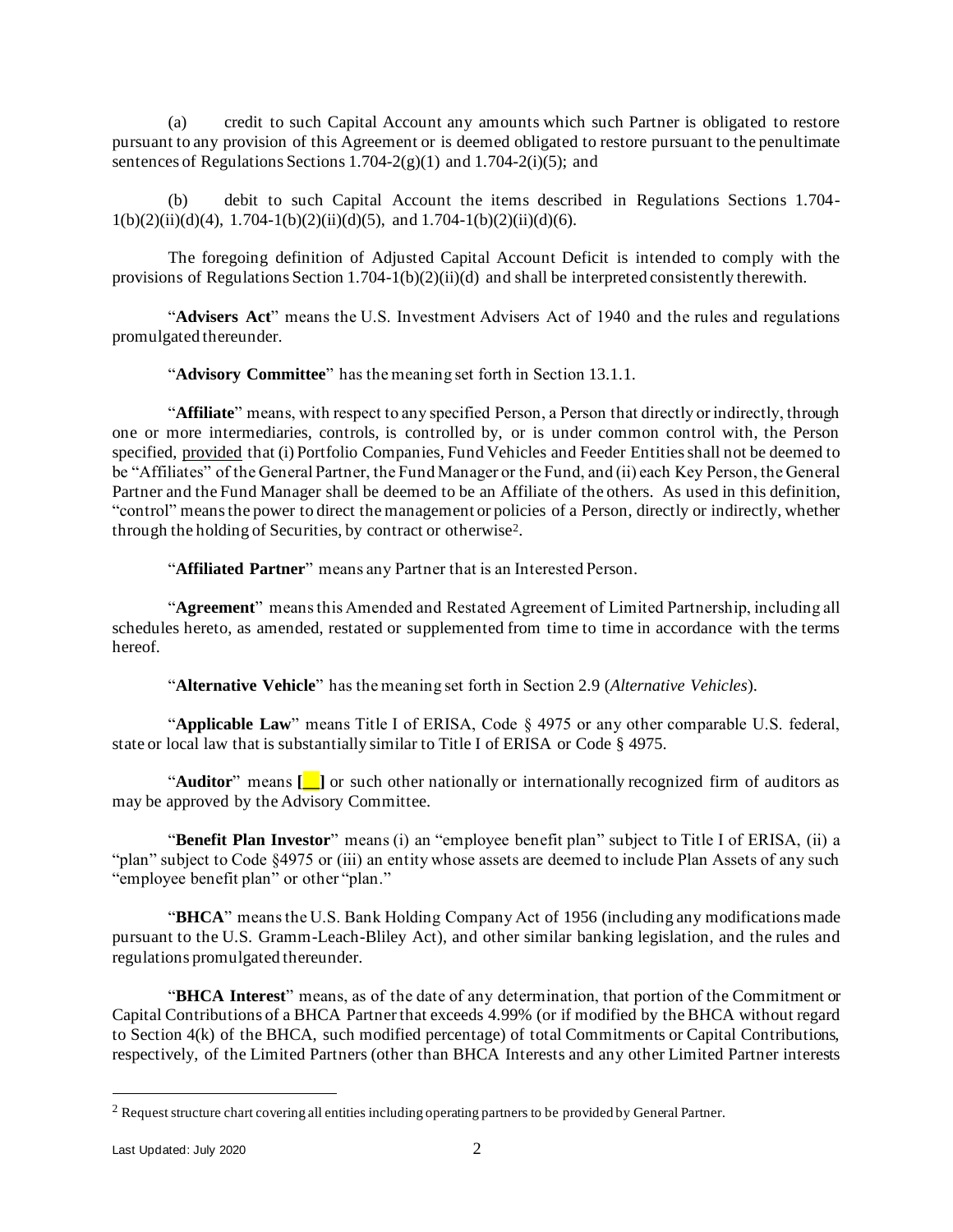that are non-voting) that are not Defaulting Partners. Each BHCA Partner and any Affiliate of such BHCA Partner that itself is a BHCA Partner shall be considered a single BHCA Partner for purposes of determining "BHCA Interest."

"**BHCA Partner**" means, as of the date of any determination, (i) each Limited Partner that (A) is subject to the BHCA and (B) has notified the General Partner in writing of such status at any time prior to such determination (other than a Limited Partner that is investing under Section 4(k) thereof and has delivered a written notice to the General Partner so stating prior to such determination) and (ii) any transferee of such Limited Partner but, with respect to such transferee, only to the extent that the portion of its Commitment or Capital Contribution acquired from such Limited Partner was a BHCA Interest at the time of such acquisition.

"**Book Item**" has the meaning set forth in Section [14.12.1.](#page-54-1)

"**Bridge Investment**" has the meaning set forth in Section [7.5](#page-33-0) (*Bridge Investments*).

"**Business Day**" means any day (other than a Saturday or Sunday) on which banks are open for general business in **[***insert jurisdiction of the fund***] [**and**] [***insert additional jurisdictions if required***]**.

"**Capital Account**" has the meaning set forth in Section [14.8.](#page-52-0)1.

"**Capital Contribution**" means, with respect to each Partner and except as otherwise provided herein, any amount contributed to the Fund or the aggregate amount so contributed (as the context may require) pursuant to the terms of this Agreement.

"**Carried Interest**" means the aggregate distributions received by the General Partner pursuant to Section[s 14.3.3](#page-49-0) an[d 14.3.4](#page-49-1) hereof and any distributions received by the General Partner with respect to such Sections pursuant to Section [14.5](#page-50-0) (*Tax Distributions*).

"**Change of Control**" means any conduct that results directly or indirectly in (i) the Key Persons ceasing to control the General Partner and the Fund Manager, provided that the General Partner shall promptly notify the Limited Partners of any transfer by any of the Key Persons of their control of the General Partner or the Fund Manager, or (ii) the Key Persons together being legally and beneficially entitled to less than **[**75**]**% of the Carried Interest; provided that the General Partner shall promptly notify the Limited Partners of any transfers by any of the Key Persons of any portion of their entitlement to the Carried Interest, and "control" as used in this definition with respect to any Person, means the possession, directly or indirectly, of the power to direct or cause the direction of the conduct, management or policies of such Person, whether through the ownership of securities, by contract, agreement or otherwise.

"**Code**" means the U.S. Internal Revenue Code of 1986.

"**Commitment**" means, with respect to each Partner, the amount that such Partner has committed to contribute to the Fund, as set forth in the Subscription Agreement of such Partner and as accepted by or on behalf of the Fund or, in the case of the General Partner, the amount set out in Section [4.2](#page-23-2) (*General Partner Commitment*), and in each case, the Commitment of each Partner shall be set out opposite its name in Schedule 1 (*Partner Commitments*), as such amount may be increased by such Partner pursuant to Section [5.1](#page-24-1) (*Subsequent Closings*).

"**Commitment Period**" means the period commencing on the Initial Closing Date and ending on the earliest to occur of: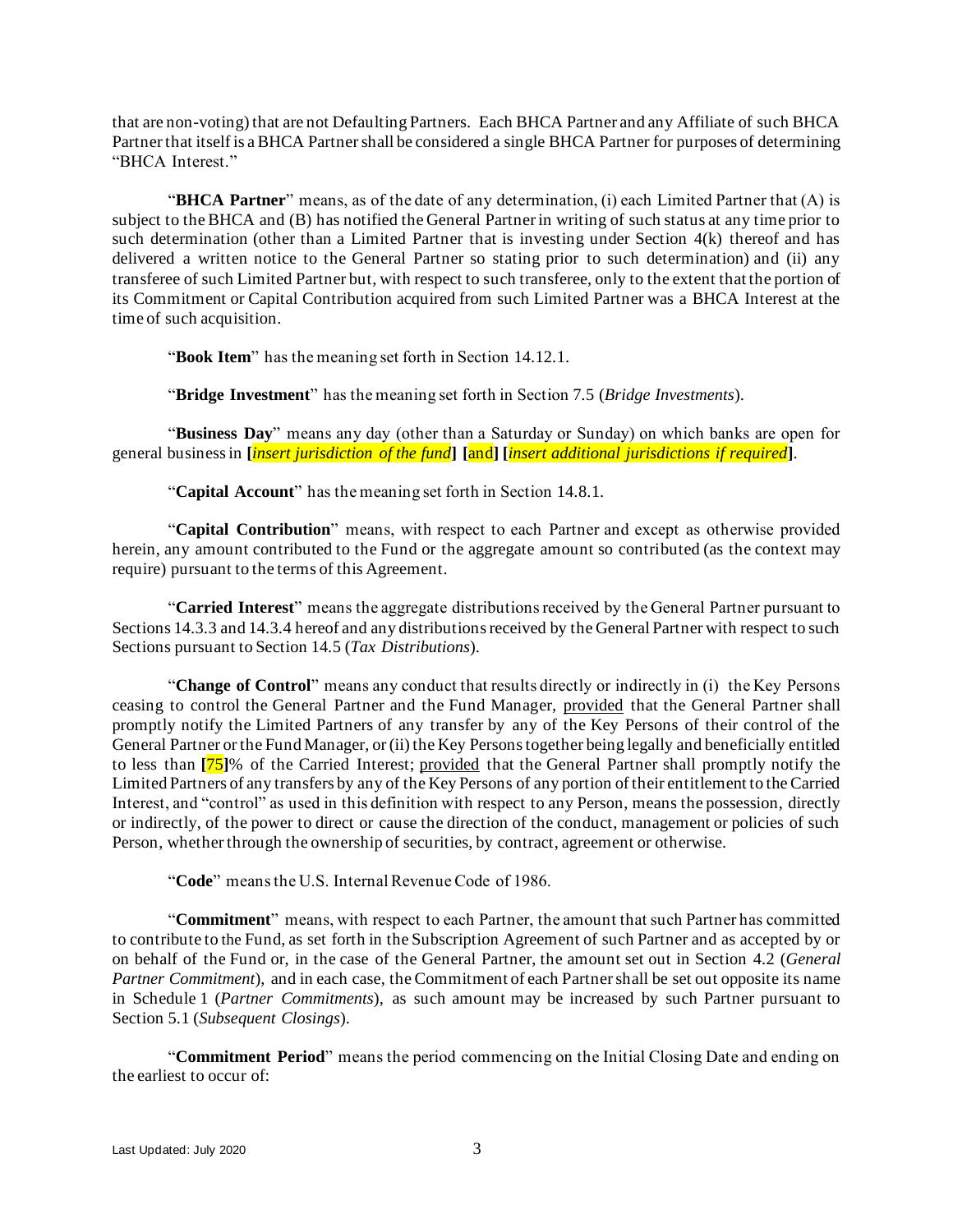(a) the **[**fifth**]** anniversary of the Initial Closing Date, provided that this period may be extended by one (1) year by the General Partner with the prior consent of the Advisory Committee or a Majority in Interest;

(b) the first date on which **[**100**]**% of Commitments have been drawn down and used to fund the Acquisition Cost of Portfolio Investments, reserved for Follow-on Investments or used to create Reserves;

(c) the date of delivery to the General Partner of a written notice approved by **[**75**]**% in Interest to terminate the Commitment Period; and

(d) the date of any early termination of the Commitment Period pursuant to Article [11](#page-44-0) (*Key Person Event; Suspension*).

"**Communications Act**" means the U.S. Communications Act of 1934 and the FCC's rules and regulations promulgated thereunder.

"**Communications Portfolio Investment Period**" means the period during which the Fund directly or indirectly holds a cognizable or attributable interest in an FCC Regulated Entity. For purposes of this definition, the terms "cognizable and attributable" shall mean "determined to be 'cognizable' or 'attributable' under the Communications Act, the FCC Attribution Rules, or the FCC Ownership Rules as then in effect."

"**Covered Person**" means each GP Covered Person and each AC Covered Person.

"**Credit Facility**" has the meaning set forth in Section [7.2.2.](#page-33-1)

"**Damages**" has the meaning set forth in Section [16.1](#page-60-0) (*Exculpation of Covered Persons*).

"**Default**" has the meaning set forth in Section [6.6.1.](#page-28-0)

"**Defaulting Partner**" has the meaning set forth in Section [6.6.1.](#page-28-0)

"**Default Notice**" has the meaning set forth in Section [6.6.1.](#page-28-0)

"**Designated Individual**" has the meaning set forth in Section [15.3.3.1.](#page-57-0)

"**Distributable Proceeds**" means, as of any date, the excess of (i) the cash received by the Fund from any sale or other disposition of, or dividends, interest or other income from or with respect to, a Portfolio Investment or otherwise attributable to a Portfolio Investment, or otherwise received by the Fund from any source (other than payments made by the Partners to the Fund pursuant to this Agreement), over (ii) the sum of the amount of such items as is necessary for (A) for the payment of Fund Expenses and (B) the establishment of Reserves.

"**Drawdown**" means each Capital Contribution made or to be made to the Fund pursuant to Section [6.2](#page-26-0) (*Terms and Conditions; Capital Contributions*) from time to time by the Partners pursuant to a Drawdown Notice.

"**Drawdown Notice**" has the meaning set forth in Section [6.2.1.](#page-26-1)

"**Due Date**" has the meaning set forth in Section [6.2.1.](#page-26-1)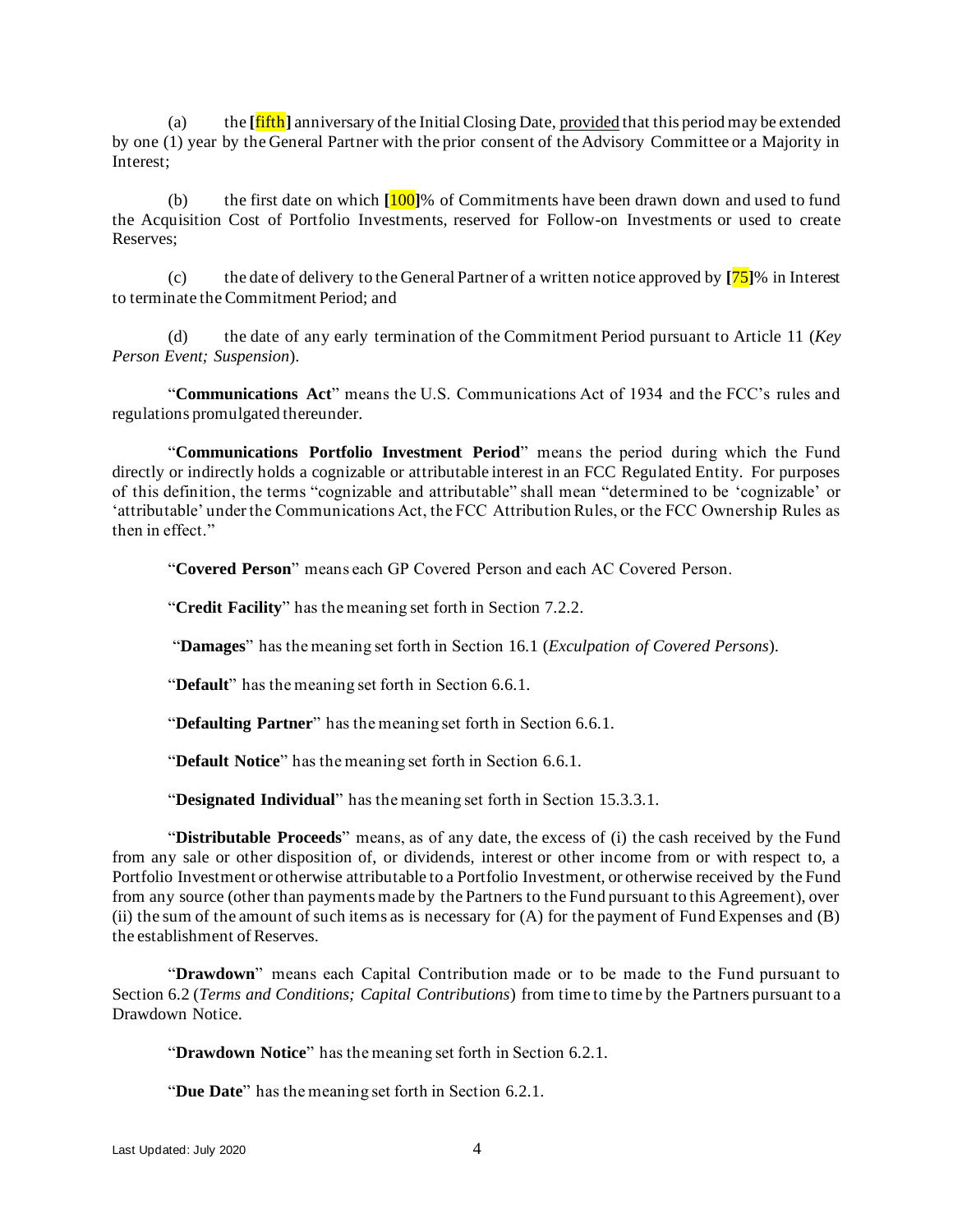"**ECI**" means (i) "income which is effectively connected with the conduct of a trade or business within the United States" for purposes of Section 864(c) of the Code (disregarding Section 897 of the Code) and (ii) gains which (A) are treated as income described in clause (i) of this definition under Section 897 of the Code and (B) resulted from dispositions of securities of Portfolio Companies which, at the time such securities were acquired by the Fund were securities that the General Partner either reasonably believed constituted "United States real property interests" as defined in Section 897(c) of the Code or reasonably expected to become United States real property interests during the period the Fund holds such securities; provided that the recognition of such income as a result of, or with respect to, (w) any activities of a Limited Partner unrelated to the activities of the Fund, (x) Fee Income, (y) guarantee fees received or deemed received by the Fund or (z) the Fund's lending of money to a Portfolio Company in which the Fund holds a direct or indirect equity interest or an entity in which a Portfolio Company holds a direct or indirect equity interest, shall not constitute a violation of Sectio[n 8.5](#page-37-0) (*UBTI; ECI*) or any other provision of this Agreement.

"**Equalization Payment**" has the meaning set forth in Section [5.1.4.1.](#page-25-2)

"**ERISA**" means the U.S. Employee Retirement Income Security Act of 1974 and the rules and regulations promulgated thereunder.

"**ERISA Partner**" means, with respect to any determination hereunder, (i) any Limited Partner that (A) is a Benefit Plan Investor and (B) has notified the General Partner in writing of such status at any time prior to such determination or (ii) any Limited Partner designated as an "ERISA Partner" by the General Partner with such Limited Partner's consent (which designation may be for purposes of any or all provisions of this Agreement).

"**Escrow Account**" has the meaning set forth in Section [14.7.2.](#page-52-1)

"**Exculpation Exclusion Event**" means, with respect to the relevant GP Covered Person, any conduct or lack of conduct in relation to the activities of the Fund that constitutes any of the following:

- (a) fraud, bad faith or willful misconduct;
- (b) gross negligence or reckless disregard;

(c) a breach of any of the terms of this Agreement, including a breach of Section [20.5](#page-68-0) (*Standard of Care*), or any other Fund Document;

(d) a violation of any laws, regulations, judgments, orders or other legally enforceable actions, domestic, foreign or multinational, or any other conduct described in clause (iv) or clause (v) of the definition of "Removal Conduct"; or

(e) any and all matters based upon, arising out of or otherwise with respect to any Proceeding between or among GP Covered Persons or Interested Persons.

"**Excused Limited Partner**" has the meaning set forth in Section [6.7.3.](#page-31-1)

"**FATCA**" has the meaning set forth in Section [15.3.4.](#page-58-0)

"**FCC**" means the U.S. Federal Communications Commission.

"**FCC Attribution Rules**" means the ownership attribution rules of the FCC, including 47 C.F.R. §§ 24.720; 27.1202(b); 73.3555, Note 2(f); 76.501, Note 2(f); 76.503, Note 2; 76.504, Note 1; 76.505(g);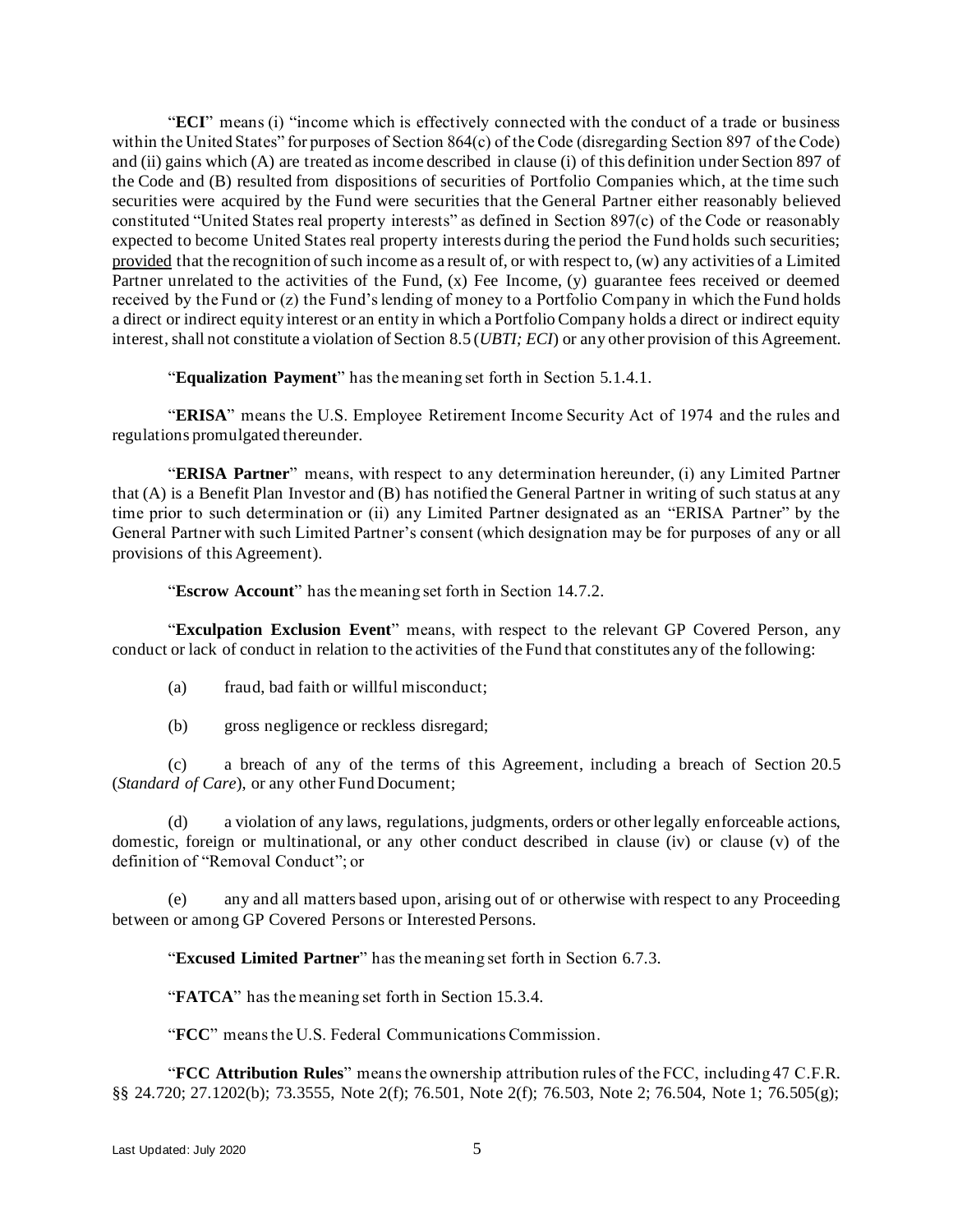and any other ownership restriction under the Communications Act or any rule of the FCC, the application of which with respect to a limited partner of a limited partnership may be avoided or ameliorated under FCC rules or policies by the insulation of the limited partner from material involvement in the media or telecommunications business of the limited partnership.

"**FCC Ownership Rules**" means the multiple and cross-ownership rules of the FCC, including 47 C.F.R. §§ 24.709; 27.1202; 73.658; 73.3555; 76.501; 76.503; 76.504, 76.505, 76.1501, and any other regulations or written policies of the FCC which limit or restrict ownership in any entity.

"**FCC Regulated Entity**" means a Portfolio Company that, directly or indirectly, owns, controls, operates or has a cognizable or attributable interest under the FCC Attribution Rules, in a broadcast radio or television station licensed by the FCC, a U.S. cable television system, a broadband radio service or multipoint multichannel distribution system licensed by the FCC, a commercial mobile radio service licensed by the FCC or any other communications facility the ownership or operation of which is subject to regulation or other limits by the FCC under (i) the Communications Act; (ii) the FCC Attribution Rules; or (iii) the FCC Ownership Rules.

"**Feeder Entity**" means a Limited Partner that is managed and controlled by the General Partner for the benefit of one or more investors that are not Interested Persons.

"**Fee Income**" means all directors', transaction, introduction, underwriting, investment banking, break-up, advisory, monitoring, due diligence, referral, commitment, arrangement, consulting, termination or other fees or compensation (excluding, for the avoidance of doubt, the Management Fee) received by the General Partner, the Fund Manager, any Key Person, any of their respective directors, officers, employees, members, shareholders or partners, or any Affiliates of any of the foregoing in relation to the activities of the Fund or of any actual or potential Portfolio Investment, including the Value of any Securities, awards, options, warrants and other non-cash compensation or benefit paid, granted or otherwise conveyed to any such Person with respect to the Fund or an actual or potential Portfolio Investment.

"**Final Closing Date**" means the date that is 12 months from the Initial Closing Date.

"**Fiscal Year**" has the meaning set forth in Section [2.3](#page-18-0) (*Fiscal Year*).

"**Follow-on Investment**" means an investment by the Fund in the Securities of a Portfolio Company in which the Fund holds Securities at the time of investment and in which the General Partner determines that it is appropriate or necessary for the Fund to invest for the purpose of preserving or enhancing the Fund's prior investment in such Portfolio Company.

"**Fund**" has the meaning set forth in the Recitals.

"**Fund Document**" means this Agreement, the Subscription Agreement, each Side Letter, the investment management agreement and any other agreements or understandings, written or otherwise, relating to or otherwise affecting the Fund.<sup>3</sup>

"**Fund Expenses**" has the meaning set forth in Section [2.5.1.](#page-18-1)

"**Fund Manager**" means **[**\_\_**]** or any replacement fund manager appointed in accordance with Article [10](#page-41-0) (*Removal of the General Partner; Termination of the Fund*).

<sup>&</sup>lt;sup>3</sup> Investors may prefer to specify that Fund Documents do not include offering memoranda or otherwise exclude such materials from constituting part of the entire agreement pursuant to Section 20.6.1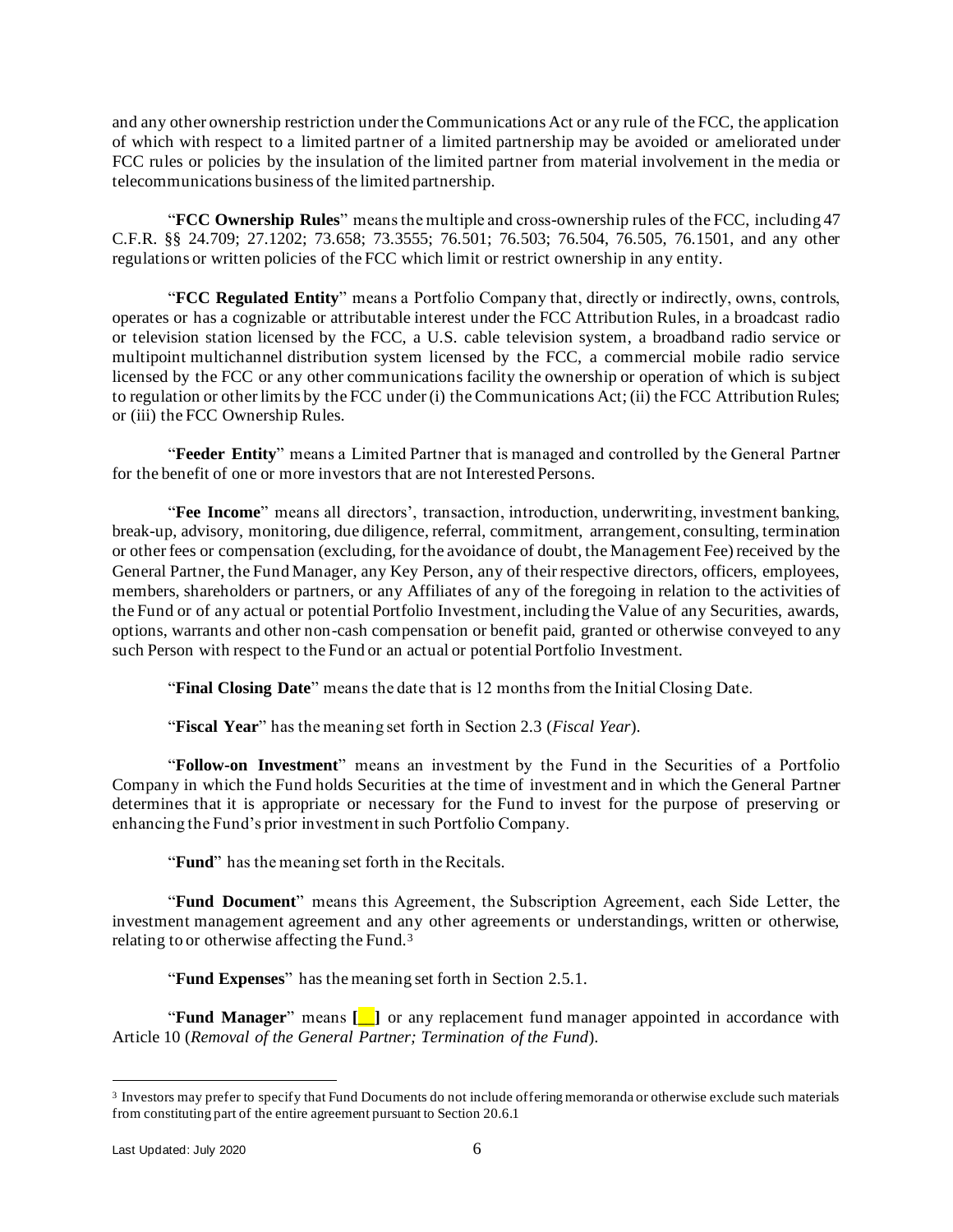"**Fund Parties**" means the Fund, the General Partner, the Fund Manager, and their respective successors and assigns.

"**Fund Vehicle**" means the Fund, each Parallel Vehicle and each Alternative Vehicle.

"**GAAP**" means U.S. generally accepted accounting principles, consistently applied.

"**General Meeting**" has the meaning set forth in Section [12.1](#page-45-3) (*General Meeting of Partners*).

"**General Partner**" means **[**\_\_**]** or any replacement general partner appointed in accordance with Article [10](#page-41-0) (*Removal of the General Partner; Termination of the Fund*).

"**General Partner Expenses**" has the meaning set forth in Section 2.6 (*General Partner Expenses*).

"**GP Covered Person**" means the General Partner, the Fund Manager, their respective Affiliates, partners, members, employees, directors and officers, including Key Persons.

"**Gross Asset Value**" means, with respect to any asset, the asset's adjusted basis for federal income tax purposes, except as follows:

(a) the Gross Asset Value of any asset contributed by a Limited Partner to the Fund is the gross fair market value of such asset as determined at the time of contribution;

(b) the Gross Asset Value of all Fund assets shall be adjusted to equal their respective gross fair market values, as determined by the General Partner, as of the following times: (A) the acquisition of any additional interest in the Fund by any new or existing Limited Partner in exchange for more than a *de minimis* capital contribution; (B) the distribution by the Fund to a Limited Partner of more than a *de minimis* amount of property as consideration for an interest in the Fund; (C) the grant of an interest in the Fund (other than a *de minimis* interest) as consideration for the provision of services to or for the benefit of the Fund by an existing Limited Partner acting in a Limited Partner capacity, or by a new Limited Partner acting in a Limited Partner capacity or in anticipation of becoming a Limited Partner; (D) the liquidation of the Fund within the meaning of Regulations Section 1.704-1(b)(2)(ii)(g); and (E) such other times determined by the General Partner in its sole and absolute discretion; provided, that the adjustments pursuant to clauses (A), (B), (C) and (E) above shall be made only if the General Partner determines that such adjustments are necessary or appropriate to reflect the relative economic interests of the Limited Partners in the Fund; and

(c) the Gross Asset Value of any Fund asset distributed to any Limited Partner shall be adjusted to equal the gross fair market value of such asset on the date of distribution as determined by the General Partner.

"**ILPA Principles**" means the most recently issued version of the Institutional Limited Partners Association "Private Equity Principles."

"**Indemnification Exclusion Event**" means, with respect to the relevant GP Covered Person:

(a) any Exculpation Exclusion Event; or

(b) such GP Covered Person's insolvency, administration, dissolution, liquidation, involuntary reorganization, bankruptcy or suspension of payments (or equivalent under foreign law).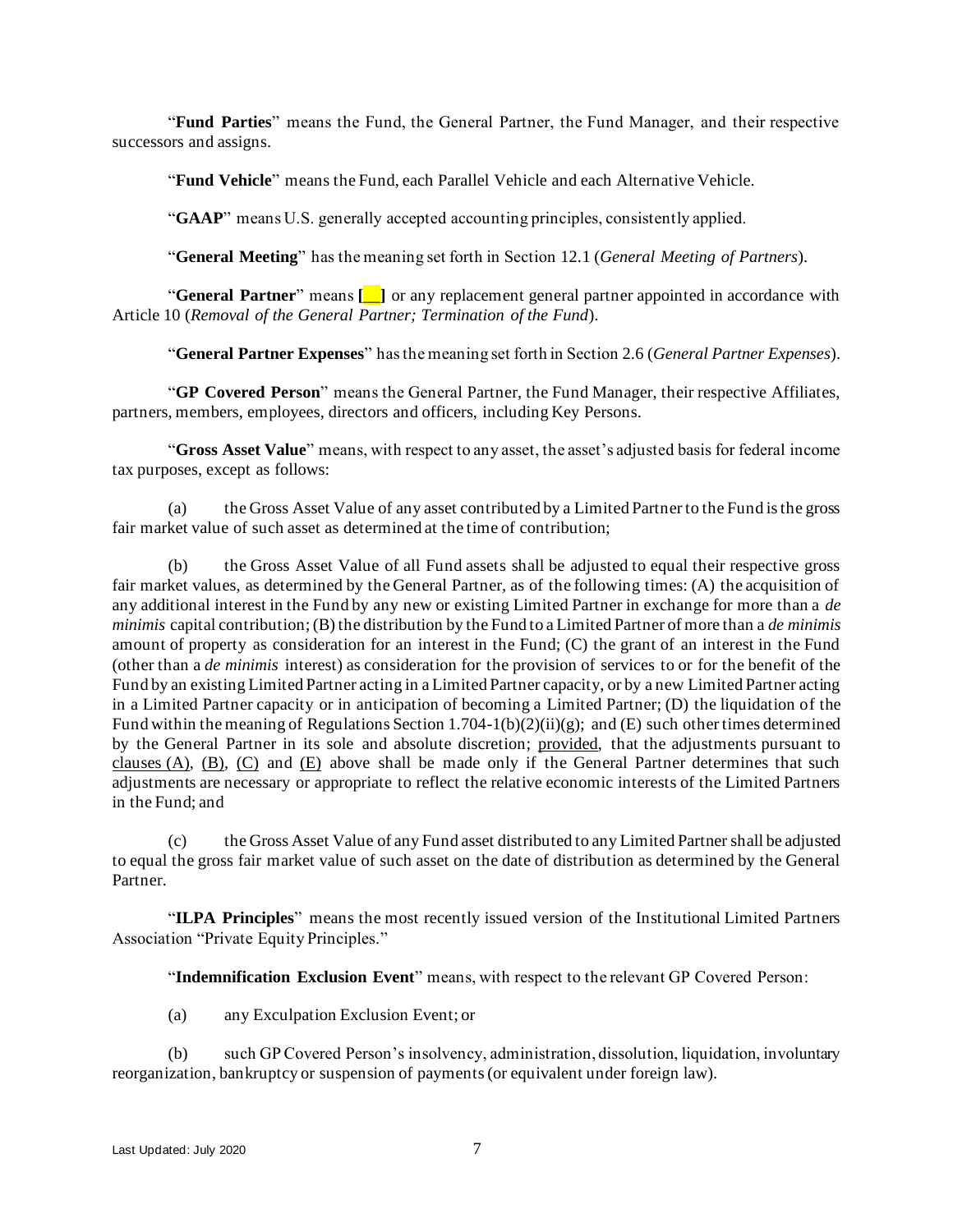"**Initial Closing Date**" means the date of this Agreement, which shall be no earlier than the date on which the aggregate Commitments equal or exceed **[**\_\_**]**.

"**Initial Investment Date**" means the date on which the Fund acquires its first Portfolio Investment other than a Temporary Investment.

"**Initial Limited Partner**" means [\_\_\_\_\_\_\_\_\_\_\_\_\_\_\_\_\_].

"**Interest**" means the interest of a Partner in the Fund at any time, including the right of such Partner to any and all benefits to which such Partner would be entitled as provided for in this Agreement.

"**Interested Person**" means each of the General Partner, the Fund Manager, any Key Person, any member of the General Partner's or Fund Manager's investment committee, any of their respective relatives, employees, directors, officers, members, shareholders and partners and any Affiliate of any of the foregoing.

"**Investment Company Act**" means the U.S. Investment Company Act of 1940 and the rules and regulations promulgated thereunder.

"**Investment Objectives**" has the meaning set forth in Section [2.2](#page-17-1) (*Purposes*).

"**Investment Policy**" means the investment policy of the Fund attached hereto as Schedule 2 (*Investment Policy*).

"**Investor**" means a Limited Partner or equivalent investor in any Parallel Vehicle.

"**Key Person**" means each of **[**\_\_**]** and any replacement for any of them approved by a Majority in Interest following a Key Person Event.

"**Key Person Event**" means at any time during the Commitment Period (i) **[**\_\_**]** <sup>4</sup> ceases to devote time and attention for any reason, including death, disability or retirement, as required under Section [9.2](#page-39-1) (*Time and Attention*) to the Fund**[**, the Prior Funds**]** and any Successor Fund permitted in accordance with this Agreement; or (ii) there is a Change of Control.

"**Liability**" means, with respect to any Person, any liability or obligation of such Person of any kind, character or description, whether known or unknown, absolute or contingent, accrued or unaccrued, disputed or undisputed, liquidated or unliquidated, secured or unsecured, joint or several, due or to become due, vested or unvested, executory, determined, determinable or otherwise, and whether or not the same is required to be accrued on the financial statements of such Person.

"**Limited Partner**" means any Person that is admitted to the Fund as a limited partner and any Person that has been admitted to the Fund as a substitute or additional Limited Partner in accordance with this Agreement.

"**Limited Partner Regulatory Problem**" means that (i) with respect to any Limited Partner, such Limited Partner (or any employee benefit plan that is a constituent of such Limited Partner) would be in material violation of Applicable Law if such Limited Partner were to continue as a Limited Partner of the Fund, (ii) with respect to any Benefit Plan Investor, the Fund's assets are deemed to include Plan Assets of such Limited Partner, or (iii) with respect to any Limited Partner, the General Partner otherwise agrees in

<sup>4</sup> Formulation to be modified in accordance with the General Partner/Key Person structure.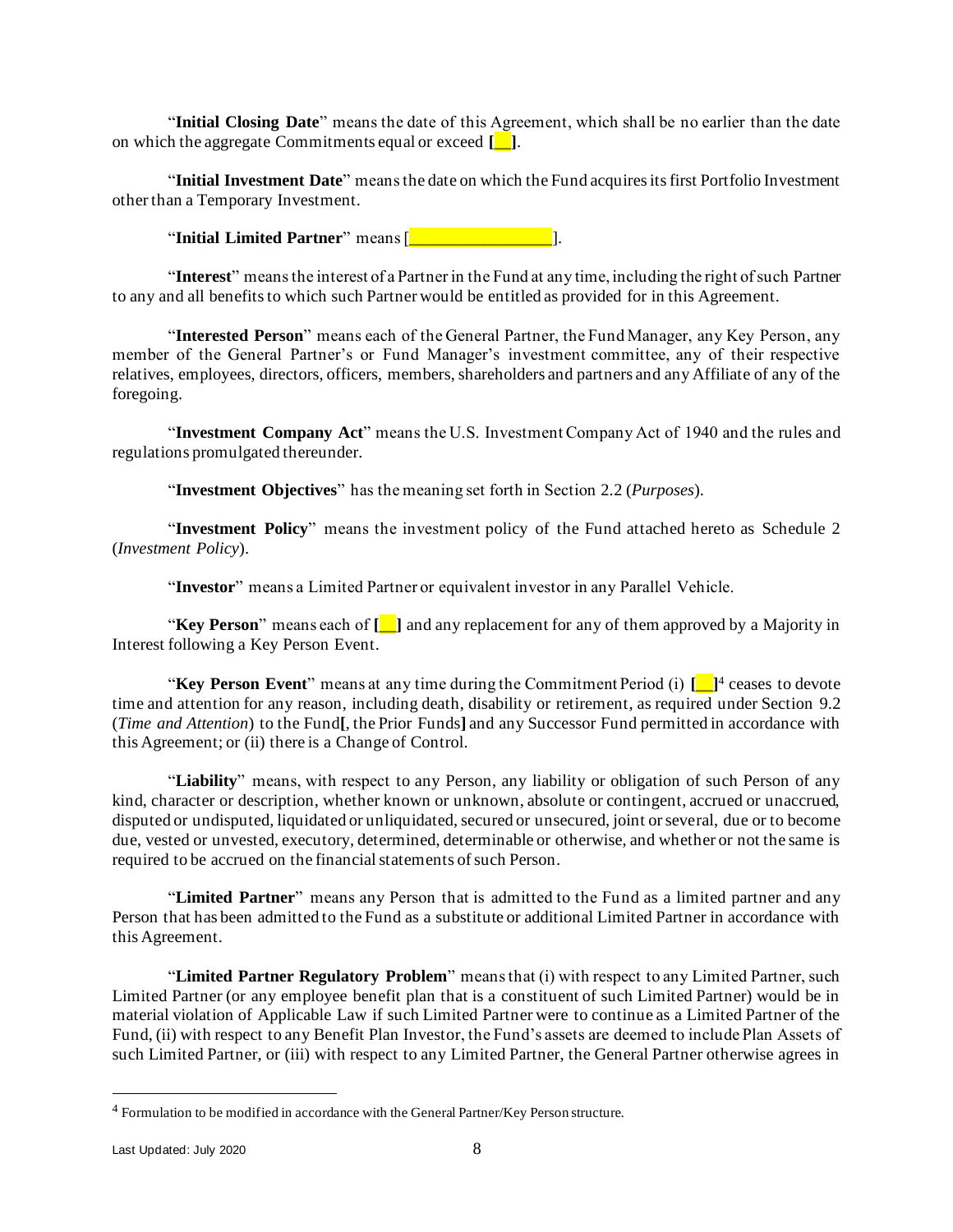writing, in its sole discretion and at the request of such Limited Partner, that the provisions of Section [6.7](#page-30-0) shall apply to such Limited Partner in certain specified circumstances to the same extent as if such Limited Partner had a Limited Partner Regulatory Problem pursuant to clause (i) or (ii) above or that is reasonably likely to result in a "prohibited transaction" under ERISA.

"**Majority (or other specified percentage) in Interest**" means a written resolution of the Investors (other than any BHCA Partners, Affiliated Partners and Defaulting Partners or the equivalent in any other Fund Vehicle) that at the time in question have Commitments and commitments to any Parallel Vehicle aggregating in excess of 50% (or such other specified percentage) of the Commitments and commitments to any Parallel Vehicle of all Investors (other than the Commitments of any BHCA Partners, Affiliated Partners and Defaulting Partners or the equivalent in any other Fund Vehicle); provided, that the foregoing exclusion of BHCA Partners shall not apply to BHCA Interests of any BHCA Partner with respect to any consent, approval or vote concerning the issuance of additional amounts or classes of interests in the Fund senior to the BHCA Interests, the modification of the terms of the Interests that are directly adverse to the BHCA Partners or the dissolution of the Fund (in each case, unless such BHCA Partner has provided prior written notice to the General Partner that the regulations promulgated under the BHCA no longer classify limited partner interests permitted to vote on such matters as non-voting interests).

"**Management Fee**" has the meaning set forth in Section [8.3.1.](#page-35-0)

"**Marketable Securities**" means Securities that are admitted to a recognized U.S. or non-U.S. securities exchange[, reported through an established U.S. or non-U.S. over-the-counter trading system or otherwise traded over-the-counter] that are not subject to any legal or contractual restrictions on Transfer and that are readily saleable at their Value as determined in accordance with Section [14.4.3.](#page-50-1)

"**Material Adverse Effect**" means (i) a violation of a statute, rule or regulation applicable to a Partner that is reasonably likely to have a material adverse effect on a Portfolio Company or any Affiliate thereof or on any Fund Vehicle, the General Partner, the Fund Manager or any of their respective Affiliates or on any Partner or any Affiliate of any such Partner, (ii) an occurrence that is reasonably likely to subject a Portfolio Company or any Affiliate thereof or any Fund Vehicle, the General Partner, the Fund Manager or any of their respective Affiliates or any Partner or any Affiliate of any such Partner, to any material nontax regulatory requirement to which it would not otherwise be subject, or that is reasonably likely to materially increase any such regulatory requirement beyond what it would otherwise have been, (iii) an occurrence that is reasonably likely to result in a Limited Partner Regulatory Problem, (iv) the application to the BHCA Partner or any of its Affiliates of Section 23A or 23B of the Federal Reserve Act with respect to its investment in the Fund or any Portfolio Company that was not applicable to such BHCA Partner at the time of its admission to the Fund, (v) an occurrence that is reasonably likely to result in a Regulatory Issue, or (vi) a violation of any written policy of a Limited Partner that the General Partner has agreed in writing on or prior to the date of such Limited Partner's admission to the Fund is likely to have a material adverse effect on such Limited Partner and so should entitle such Limited Partner to be excused from the relevant Capital Contributions (provided that such policy remains in effect as of the date on which a determination of Material Adverse Effect is being made).<sup>5</sup>

"**Net Income**" and "**Net Loss**" means, for each Fiscal Year or other period, an amount equal to the Fund's taxable income or loss for such Fiscal Year or period, determined in accordance with Section 703(a) of the Code (for this purpose, all items of income, gain, loss or deduction required to be stated separately pursuant to Section 703(a)(1) of the Code shall be included in taxable income or loss) with the following adjustments (without duplication):

<sup>5</sup> Such a policy may include, for example, a policy relating to environmental, social, and governance factors.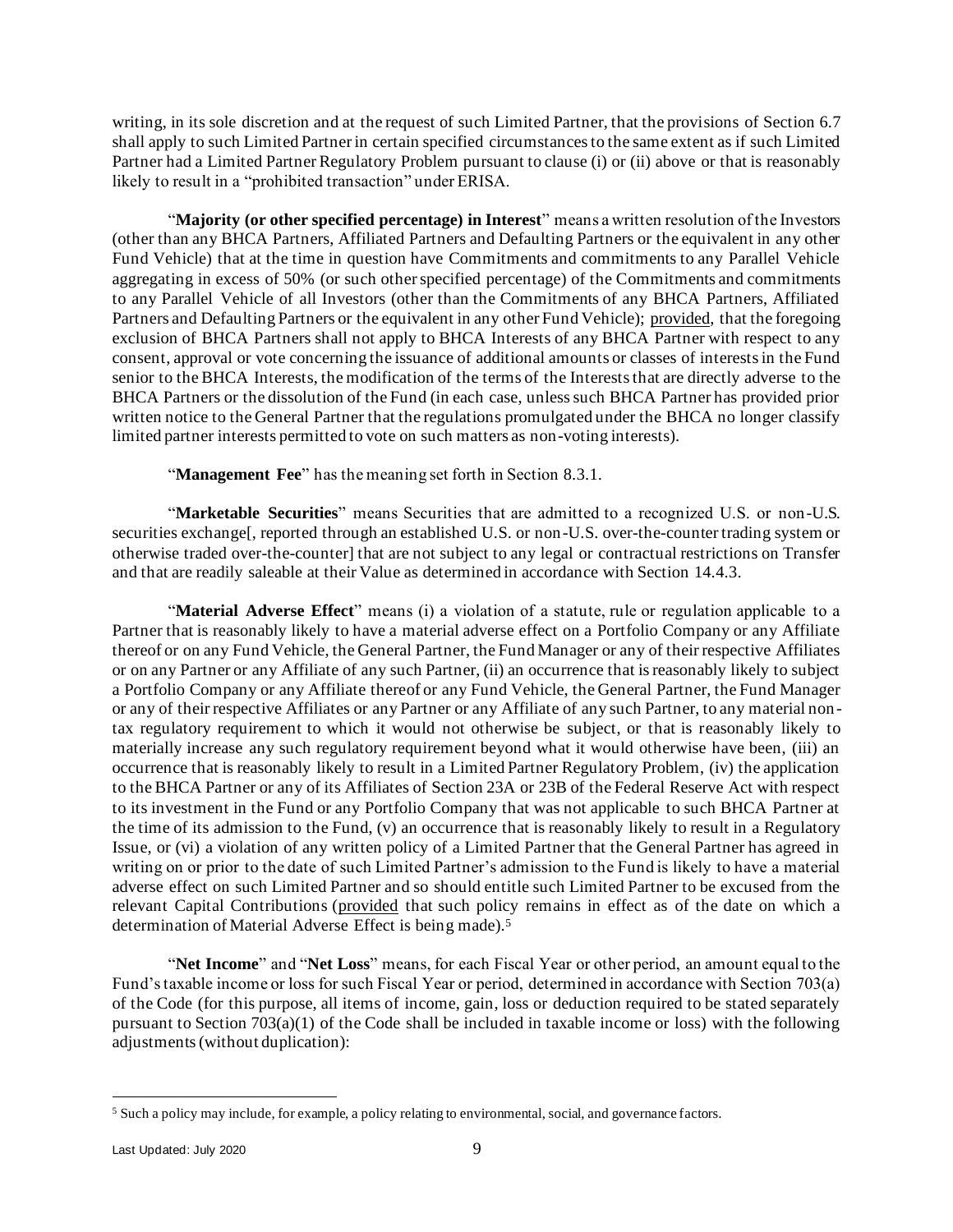(a) any income of the Fund that is exempt from federal income tax and not otherwise taken into account in computing Net Income or Net Loss pursuant to this paragraph, shall be added to such income or loss;

(b) any expenditures of the Fund described in Code Section  $705(a)(2)(B)$  or treated as Code Section 705(a)(2)(B) expenditures pursuant to Regulations Section 1.704-1(b)(2)(iv)(i), and not otherwise taken into account in computing Net Income or Net Loss pursuant to this paragraph, shall be subtracted from such taxable income or loss;

(c) if the Gross Asset Value of any Fund asset is adjusted pursuant to subdivisions (ii) or (iii) of the definition of "Gross Asset Value" herein, the amount of such adjustment shall be taken into account as gain or loss from the disposition of such asset for purposes of computing Net Income or Net Loss;

(d) gain or loss resulting from any disposition of Fund property with respect to which gain or loss is recognized for federal income tax purposes shall be computed by reference to the Gross Asset Value of the property disposed of, notwithstanding that the adjusted tax basis of such property differs from its Gross Asset Value;

(e) in lieu of depreciation, amortization, and other cost recovery deductions taken into account in computing such taxable income or loss, such amounts shall instead be determined in accordance with the requirements of Regulations Section 1.704-1(b)(2)(iv)(g); and

(f) any items which are specially allocated pursuant to the provisions of Section [14.10](#page-53-0) (*Loss Limitation*) or Section [14.11](#page-53-1) (*Special Allocations*) shall not be taken into account in computing Net Income or Net Loss.

"**Non-Defaulting Partners**" has the meaning set forth in Section 6.6.3.

"**Nonrecourse Deductions**" has the meaning set forth in Regulations Sections 1.704-2(b)(1) and 1.704 2(c).

"**Nonrecourse Liability**" has the meaning set forth in Regulations Section 1.704-2(b)(3).

"**Non-U.S. Partner**" means, with respect to any determination hereunder, any Limited Partner that is not (or any Limited Partner that is a flow-through entity for federal income tax purposes that has a partner or member that is not) a "United States person" (as defined in Section 7701(a)(30) of the Code) and that has notified the General Partner in writing of such status at any time prior to such determination.

"**Organizational Expenses**" means all fees, costs and expenses reasonably and properly incurred by the General Partner or its Affiliates in connection with the formation of the Fund, including travel, meals and lodging/accommodation related thereto (but not including entertainment expenses or the costs of private air travel) and the costs of compliance with a "most favored nations" process, and excluding the fees or expenses of any placement agents.

"**Organizational Expenses Cap**" means an amount equal to the lesser of **[**\_\_**]**% of aggregate Commitments and **[**\_\_**]**.

"**Parallel Vehicle**" has the meaning set forth in Section [2.8.1.](#page-21-1)

"**Partner**" means the General Partner and the Limited Partners.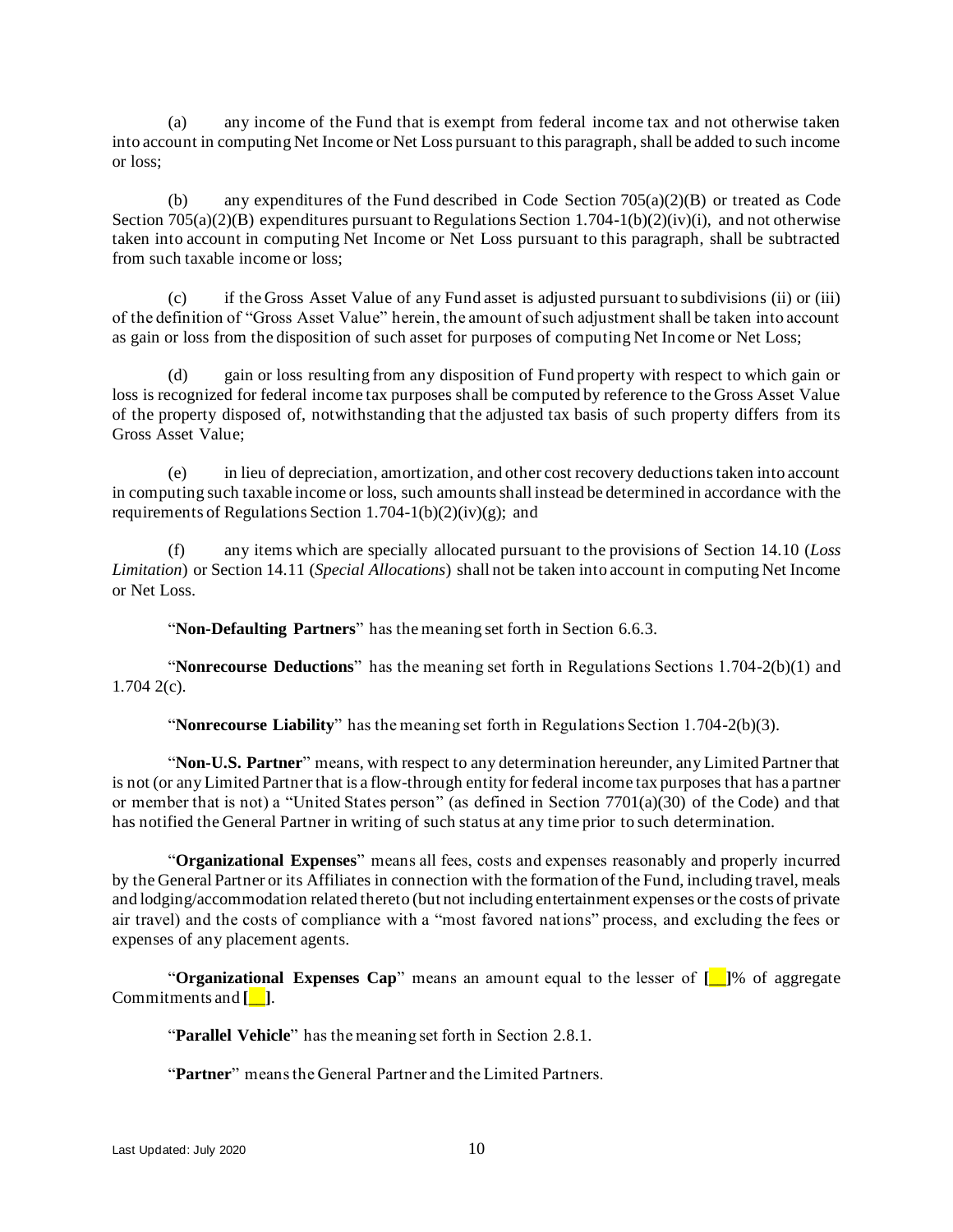"**Partnership Minimum Gain**" means the same as the term "partnership minimum gain" set forth in Regulations Sections 1.704-2(b)(2) and 1.704-2(d).

"**Partnership Representative**" has the meaning set forth in Section [15.3.3.1.](#page-57-0)

"**Partnership Tax Audit Rules**" means Sections 6221 through 6241 of the Code, as amended by Section 1101 of the Bipartisan Budget Act of 2015, Pub. L. No. 114-74 and Section 411 of the Protecting Americans from Tax Hikes Act of 2015, Pub. L. 114-113, div. Q, together with any guidance issued thereunder or successor provisions and any similar provision of foreign, state or local tax laws.

"**Partner Nonrecourse Debt**" means the same as the term "partner nonrecourse debt" set forth in Regulations Section 1.704-2(b)(4).

"**Partner Nonrecourse Debt Minimum Gain**" means an amount, with respect to each Partner Nonrecourse Debt, equal to the Partnership Minimum Gain that would result if the Partner Nonrecourse Debt were treated as a Nonrecourse Liability, determined in accordance with Regulations Section 1.704-  $2(i)(3)$ .

"**Partner Nonrecourse Deductions**" means the same as the term "partner nonrecourse deductions" in Regulations Section 1.704-2(i)(2).

"**Payment Date**" has the meaning set forth in Section [8.3.1.](#page-35-0)

"**Permanently Written Down**" means, with respect to any Portfolio Investment, such Portfolio Investment having been written down to below **[**50**]**% of its original Acquisition Cost.

"**Person**" means any individual or entity, including a corporation, partnership, association, limited liability company, limited liability partnership, unincorporated association, trust, government or governmental agency or authority.

"**Plan Asset Regulation**" means the U.S. Department of Labor regulation codified at 29 C.F.R. §2510.3-101, as modified by Section 3(42) of ERISA.

"**Plan Assets**" means "plan assets" of Benefit Plan Investors under the Plan Assets Regulation.

"**Portfolio Company**" means any Person in which a Portfolio Investment is made, whether directly or indirectly, and continues to be held, by the Fund.

"**Portfolio Investments**" means investments made by the Fund (including Temporary Investments, Follow-on Investments and Bridge Investments).

"**Preferred Return**" means, with respect to each Partner (other than an Affiliated Partner), as of any date of determination, such amount as is equal to an annual rate of return of **[**8**]**%, compounded annually and calculated daily on the Capital Contributions made by such Limited Partner, calculated from the date of receipt of each such Capital Contribution by the Fund<sup>6</sup> and accrual of the Preferred Return, and ceasing on the date of distribution or deemed distribution by the Fund to such Limited Partner.

<sup>6</sup> If the Fund utilizes a subscription line of credit, the preferred return should be calculated from the date on which the subscription line of credit was drawn. Please refer to ILPA's Subscription Lines of Credit and Alignment of Interest: Considerations and Best Practices for Limited and General Partners: [https://ilpa.org/wp-content/uploads/2017/06/ILPA-Subscription-Lines-of-Credit-and-](https://ilpa.org/wp-content/uploads/2017/06/ILPA-Subscription-Lines-of-Credit-and-Alignment-of-Interests-June-2017.pdf)[Alignment-of-Interests-June-2017.pdf](https://ilpa.org/wp-content/uploads/2017/06/ILPA-Subscription-Lines-of-Credit-and-Alignment-of-Interests-June-2017.pdf)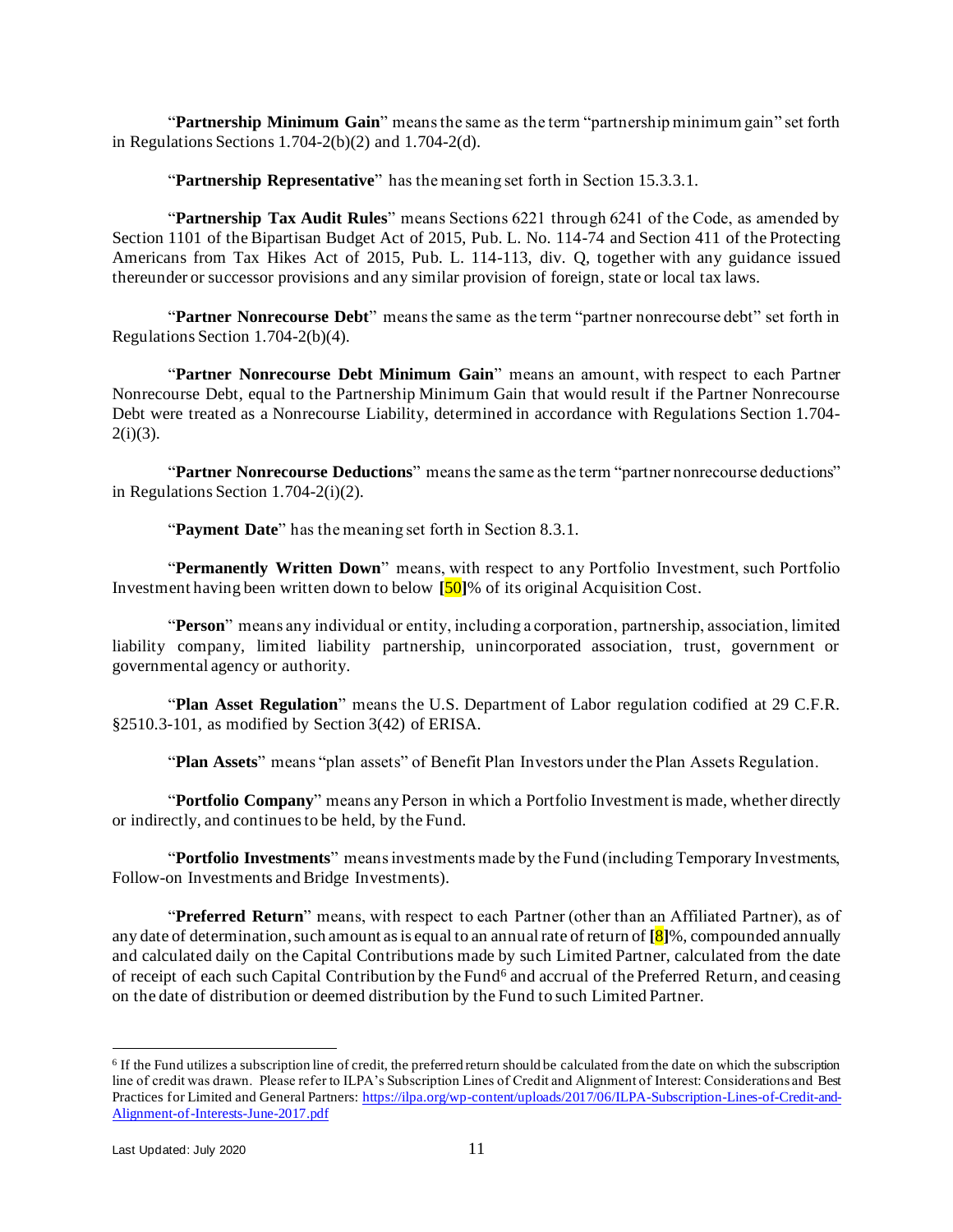"**Prime Rate**" means the rate of interest publicly announced from time to time by **[***The Wall Street Journal***]**.

**[**"**Prior Funds**" means **[**\_\_**]**.**]**

"**Prior Partners**" has the meaning set forth in Section [5.1.4.](#page-25-3)

"**Proceeding**" means any investigation, action, suit, arbitration, dispute, claim or other proceeding, whether civil or criminal, administrative or investigative.

"**Public Records Law**" means any statute or regulation of any jurisdiction which gives members of the public the right on request to view of obtain the records of any governmental body or agency or authority or related entity not otherwise made publicly available.

"**Register**" has the meaning set forth in Section [2.4](#page-18-2) (*Register*).

"**Regulated Partner**" has the meaning set forth in Section [8.6.1.](#page-37-1)

"**Regulations**" means the temporary and final regulations promulgated by the U.S. Department of the Treasury under the Code.

"**Regulatory Issue**" has the meaning set forth in Section [8.6.1.](#page-37-1)

"**Remaining Commitment**" means, with respect to any Partner, determined at any date, the amount of such Partner's Commitment decreased by the amount of such Partner's Capital Contributions, and increased by the amount equal to all distributions from the Fund to such Partner to the extent:

(a) that such distributions represent such Partner's Capital Contributions returned:

(i) without being used by the Fund; or

(ii) in connection with the receipt of an Equalization Payment on the admission of a Subsequent Closing Partner to the Fund; or

(b) provided for in Section [6.4](#page-27-0) (*Reinvestment*), for the avoidance of doubt, solely for the purposes described therein.

"**Removal Conduct**" means any of the following circumstances:

(a) with respect to the General Partner, Fund Manager, any of the Key Persons and any of their respective Affiliates, any conduct or lack of conduct that constitutes any of the following:

- (i) fraud, bad faith or willful misconduct;
- (ii) gross negligence or reckless disregard in relation to activities of the Fund;

(iii) either (A) a breach of Section [20.5](#page-68-0) (*Standard of Care*), or (B) a material breach of any of the other terms of this Agreement or of any other Fund Document;

(iv) a material violation of securities, commodities, AML/OFAC or corrupt practice laws, rules or regulations, provided that, other than in the case of the Key Persons, such violations are limited to conduct or lack of conduct in relation to the activities of the Fund;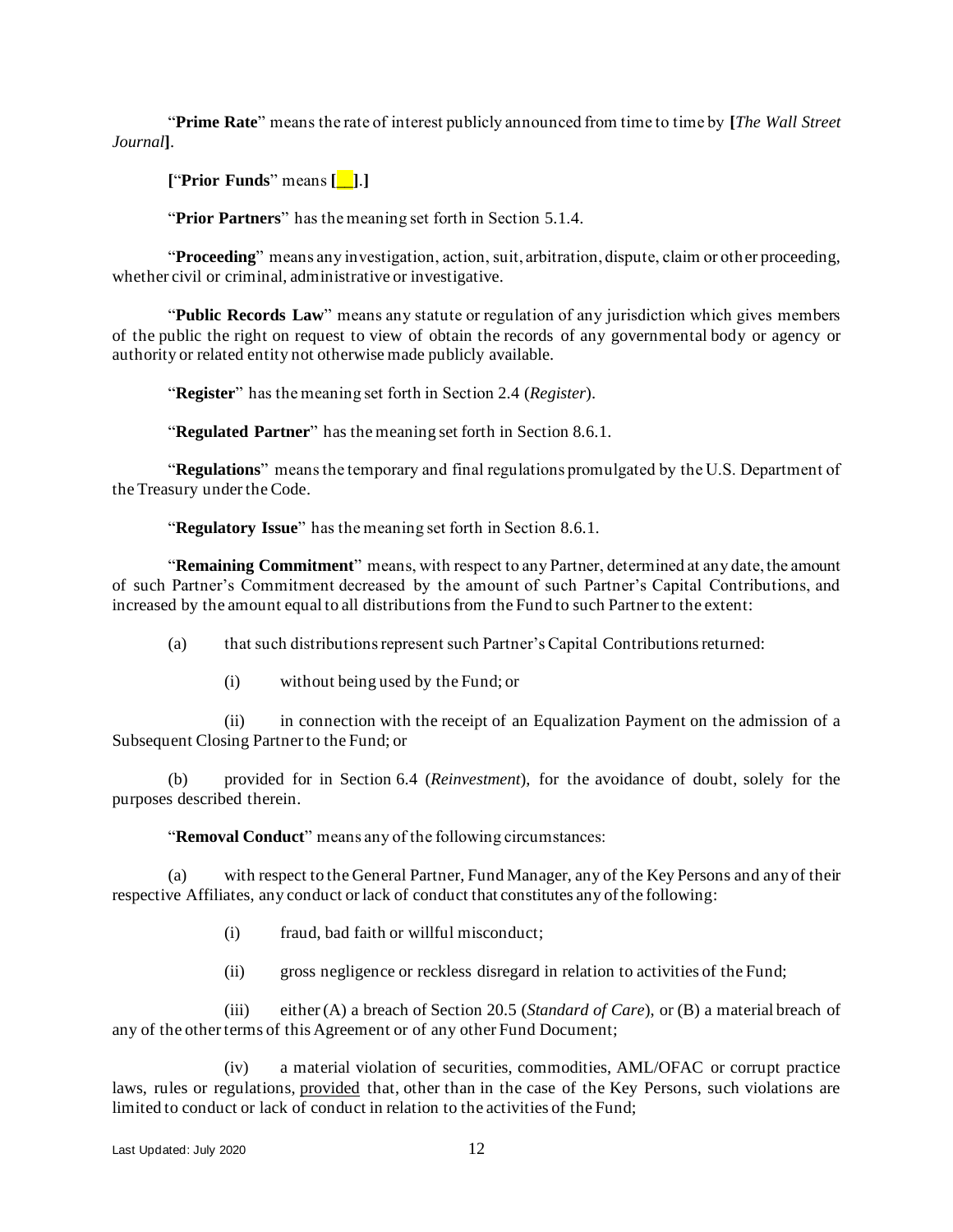(v) criminal conduct; provided that, other than in the case of the Key Persons, such conduct is limited to crimes related and material to the duties to and with respect to the General Partner, the Fund Manager or any Fund Vehicle, and for which the maximum sentence is more than a fine; or

(vi) any order, judgment or decree of any court, arbitral tribunal or regulatory authority which prohibits, prevents or materially impairs such Person from carrying on its duties or performing its obligations with respect to the Fund; and

(b) with respect to the General Partner and the Fund Manager, insolvency, administration, dissolution, liquidation, involuntary reorganization, bankruptcy or suspension of payments (or equivalent under foreign law).

"**Removal Date**" has the meaning set forth in Section [10.2.1.](#page-41-1)

"**Removal For Cause Notice**" has the meaning set forth in Section [10.1.2.1.](#page-41-2)

"**Removal Without Cause Notice**" has the meaning set forth in Section [10.1.2.2.](#page-41-3)

"**Reserves**" means appropriate reserves for the payment of reasonably anticipated Fund Expenses **[**in any amount not to exceed **[**\_\_**]**% of Commitments**]**.

"**Securities**" means shares, partnership interests, limited liability company interests, warrants, options, bonds, loans and loan notes, debentures and other equity and debt instruments of whatever kind of any Person, whether readily marketable or not.

"**Securities Act**" means the U.S. Securities Act of 1933 and the rules and regulations promulgated thereunder.

"**Sharing Percentage**" means, with respect to any Partner and any Portfolio Investment, a fraction, expressed as a percentage:

(a) the numerator of which is the aggregate amount of Capital Contributions made by such Partner and used to fund the cost of such Portfolio Investment; and

the denominator of which is the aggregate amount of Capital Contributions made by all Partners and used to fund the cost of such Portfolio Investment.

"**Side Letter**" has the meaning set forth in Section [20.6.2.](#page-69-0)

"**Subscription Agreement**" means the subscription agreement entered into by each Partner and Subsequent Closing Partner in connection with its purchase, or the Transfer, of an Interest, and pursuant to which such Partner or Subsequent Closing Partner agrees to, and does, become a party to, and bound by, this Agreement with respect to the relevant Interest.

"**Subsequent Closing**" has the meaning set forth in Section [5.1.1.](#page-24-2)

"**Subsequent Closing Partner**" has the meaning set forth in Section [5.1.1.](#page-24-2)

"**Substitute Partner**" has the meaning set forth in Section [17.2.2.](#page-63-0)

"**Successor Fund**" has the meaning set forth in Section [9.1](#page-39-2) (*Successor Fund*).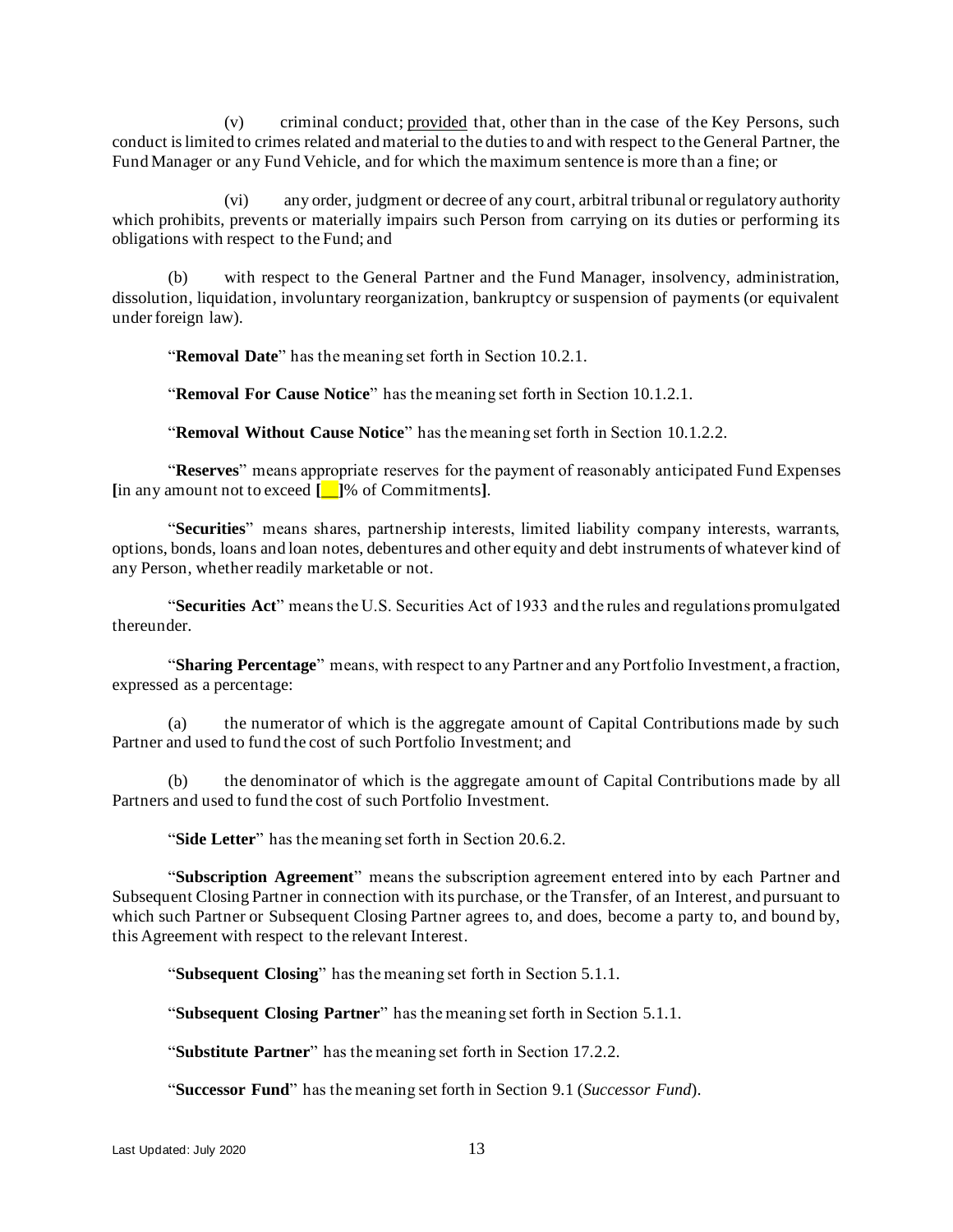"**Tax Amount**" means, with respect to each Partner (without regard to whether or not a Partner is taxable or non-taxable), an amount equal to the actual taxes payable by such Partner with respect to the Distributable Proceeds cumulatively allocated to such Partner in accordance with this Agreement and not otherwise offset by allocations of Fund losses and other deductions allocated to the Fund.

"**Tax Liability**" has the meaning set forth in Section [14.6.1.](#page-50-2)

"**Target Region**" means **[***list countries in Target Region***]**.

"**Temporary Investment**" means any of the following: (i) cash; (ii) U.S. government and agency obligations maturing within three years; (iii) commercial paper rated not lower than A-1 by Standard  $\&$ Poor's Ratings Services or its successors or P-1 by Moody's Investor Services, Inc. or its successors with maturities of not more than six months; (iv) interest-bearing deposits in internationally recognized banks having one of the ratings referred to in clause (iii), maturing within one year; (v) municipal bonds and other tax-exempt securities rated not lower than AA by Standard & Poor's Ratings Services or its successors or Aa by Moody's Investor Services, Inc. or its successors with maturities of not more than one year; and (vi) money market mutual funds that invest principally in investments described in one or more of the foregoing clauses (i), (ii), (iv) or  $(v)$ .

"**Temporary Investment Income**" means (i) all income earned on Temporary Investments, including any gains and net of any losses realized upon the disposition of Temporary Investments and (ii) all income earned on Bridge Investments, including any gains and net of any losses realized upon the disposition of Bridge Investments.

"**Term**" has the meaning set forth in Section [18.1](#page-64-1) (*Term*).

"**Transfer**" means a transfer in any form.

"**Transferee**" has the meaning set forth in Section [17.2.1.](#page-62-1)

"**Transferor**" has the meaning set forth in Section [17.2.1.](#page-62-1)

"**US\$**" means the lawful currency of the United States of America.

"**Value**" means (subject to Section [8.4.2](#page-36-0) and Section [13.2.5.5\)](#page-47-0) the value determined by the General Partner in accordance with [FASB ASC 820 (Fair Value Measurement)]<sup>7</sup>, provided that all such values shall be disclosed to the Advisory Committee at the next Advisory Committee meeting after the determination of such value.

"**VCOC**" means "venture capital operating company" as such term is defined in the Plan Asset Regulation.

#### 1.2 **Interpretation**.

1.2.1 Unless a contrary indication appears, any reference in this Agreement including its recitals and schedules to:

1.2.1.1 a "**Section**" or "**schedule**" shall, subject to any contrary indication, be construed as a reference to a Section of or a schedule to this Agreement;

<sup>&</sup>lt;sup>7</sup> Depending on the Fund's investments, a different valuation methodology may be appropriate (e.g., GASB, IPEV).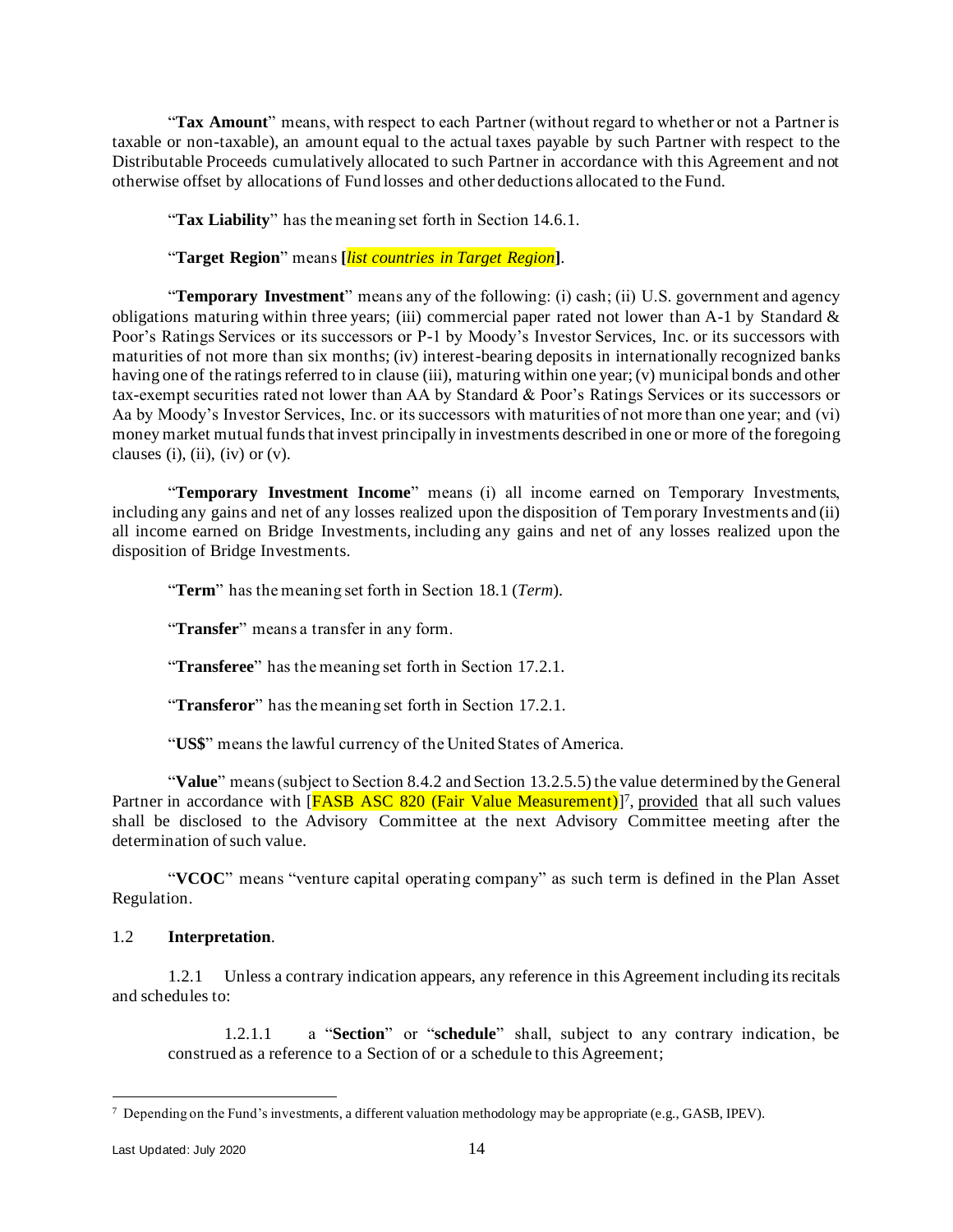1.2.1.2 "**including**" shall not be construed restrictively but shall mean "including but without limitation or prejudice to the generality of the foregoing" and the word "**include**" and its derivatives will be construed accordingly;

1.2.1.3 a "**Party**" or any other "**Person**" shall be construed so as to include its successors in title, permitted assigns and permitted Transferees;

1.2.1.4 a "**regulation**" includes any regulation, rule, official directive, request or guideline (whether or not having the force of law) of any governmental, intergovernmental or supranational body, agency, department or regulatory, self-regulatory or other authority or organization;

1.2.1.5 a provision of law or regulation is a reference to that provision as amended, supplemented or re-enacted from time to time;

1.2.1.6 the conjunction "**or**" is not exclusive and means "and" and "or"; and

1.2.1.7 references to "**writing**" include email or other electronic format.

1.2.2 The table of contents and the headings of the sections and subsections of this Agreement are inserted for convenience of reference only and shall not be deemed to constitute a part hereof or affect the interpretation hereof.

1.2.3 In this Agreement (including its recitals and schedules), words and expressions importing the singular shall, where the context permits or requires, include the plural and *vice versa* and words and expressions importing the masculine shall, where the context permits or requires, include the feminine and neuter and *vice versa*.

#### <span id="page-17-0"></span>**2. GENERAL PROVISIONS**

#### 2.1 **Name; Registered Office**.

2.1.1 The business of the Fund shall be conducted under the name **[\_\_]**.

2.1.2 The Fund is a Delaware Limited Partnership and is authorized to operate as such under the Act and the regulations made thereunder. The General Partner is a **[**Delaware \_\_\_\_\_\_\_\_\_\_\_\_\_\_**]** and is authorized to operate as such under the [\_\_\_]. The Fund Manager is a **[**Delaware \_\_\_\_\_\_\_\_\_\_\_\_\_\_**]** and is authorized to operate as such under the  $\begin{bmatrix} \cdot & \cdot & \cdot \\ \cdot & \cdot & \cdot \end{bmatrix}$ .

2.1.3 The registered office of the Fund shall be at **[\_\_]** or such other place or places in the State of Delaware as the General Partner may from time to time designate with prior written notice to all Limited Partners. The registered agent of the Fund at such office shall be **[\_\_]**.

<span id="page-17-1"></span>2.2 **Purposes**. The purposes of the Fund are to:

2.2.1 **[**]; and

2.2.2 engage in such other activities as are necessary, advisable, lawful and consistent with the foregoing, (the "**Investment Objectives**"), in all cases in accordance with the Investment Policy, Section 7.1 (*Investment Restrictions*) and the other provisions of this Agreement.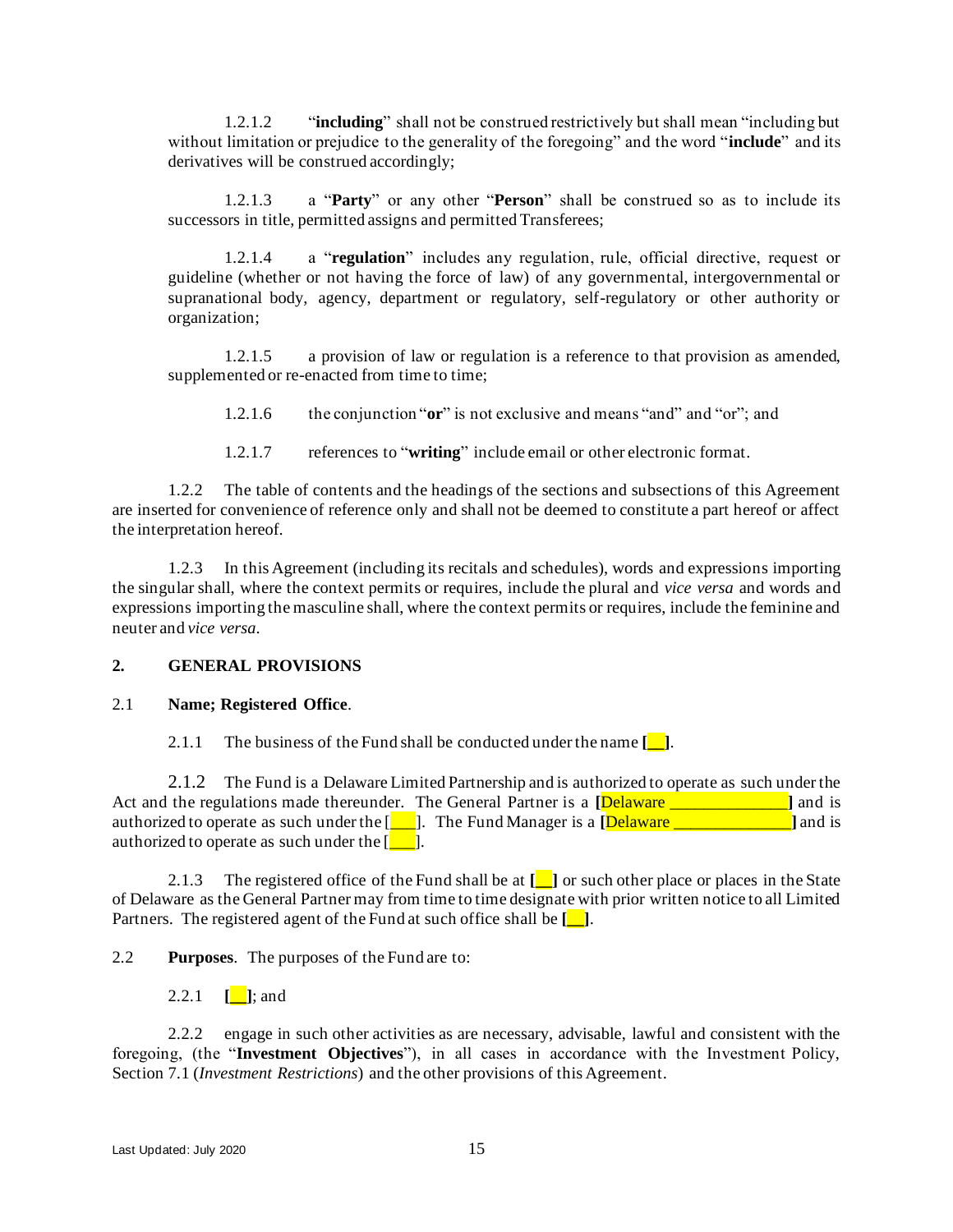<span id="page-18-0"></span>2.3 **Fiscal Year**. The fiscal year of the Fund for financial and accounting purposes shall be **[**the calendar year**]** ("**Fiscal Year**").

<span id="page-18-2"></span>2.4 **Register**. The General Partner shall cause the Fund to maintain a register which shall include the name, contact details and Commitment amount (if any) of each Investor (the "**Register**"). The Register shall not be part of this Agreement. The General Partner shall, from time to time, update the Register as necessary to be complete and accurate. Any reference in this Agreement to the Register shall be deemed to be a reference to the Register as in effect from time to time. No action of any Limited Partner shall be required to amend or update the Register. The General Partner shall provide any Limited Partner with a complete and accurate copy of the Register upon request and at the end of any quarter in which it has been updated.<sup>8</sup>

## 2.5 **Fund Expenses**.

<span id="page-18-1"></span>2.5.1 The Fund shall pay all of the Fund's pro rata share (calculated in accordance with Sections [2.8](#page-20-0) (*Parallel Vehicles*) and [2.9](#page-21-0) (*Alternative Vehicles*)) of the reasonable and properly incurred costs and expenses of the Fund other than General Partner Expenses (in each case, to the extent not reimbursed by a Portfolio Company), as follows ("**Fund Expenses**"):

2.5.1.1 liquidation expenses of the Fund;

2.5.1.2 sales, withholding, or other taxes, fees or similar government charges which may be assessed against the Fund;

2.5.1.3 commissions, brokerage fees or similar charges incurred in connection with the purchase or sale of securities;

2.5.1.4 costs and expenses of (i) hosting annual or special meetings of the Advisory Committee and any other expenses properly incurred by or on behalf of the Advisory Committee in accordance with Article [13](#page-45-1) (*Advisory Committee*), and (ii) otherwise holding meetings or conferences with investors, expenses associated with meeting venue, meeting materials, meeting supplies (including any associated shipping costs), and any other out-of-pocket expense (except for the costs of entertainment, including speaker fees) incurred by the Fund, the General Partner or the Fund Manager in connection with such conferences or meetings or preparation thereof;

2.5.1.5 expenses associated with preparation of the Fund's financial statements, tax returns and Internal Revenue Service Forms 1065, Schedule K-1s (or additional or similar taxrelated schedules) and the Fund's reports, including automated reports, to the Partners (including third party expenses incurred for specialized assistance in connection with preparing and delivering reports regarding the Fund to Limited Partners (individually or collectively) or responding to requests from any Limited Partner for additional information regarding the Fund); other tax accounting expenses of the Fund (including but not limited to fees for tax preparation and expenses incurred to prepare tax forms, file tax forms, and prepare tax liability calculations on behalf of the Fund and its Partners);

2.5.1.6 interest expense for Credit Facilities;

2.5.1.7 fees, costs and expenses incurred in connection with the investigation, evaluation, diligence (including the costs of background checks and consultants providing

<sup>8</sup> If there are Parallel Vehicles, Limited Partners should have access to the register of any Parallel Vehicle.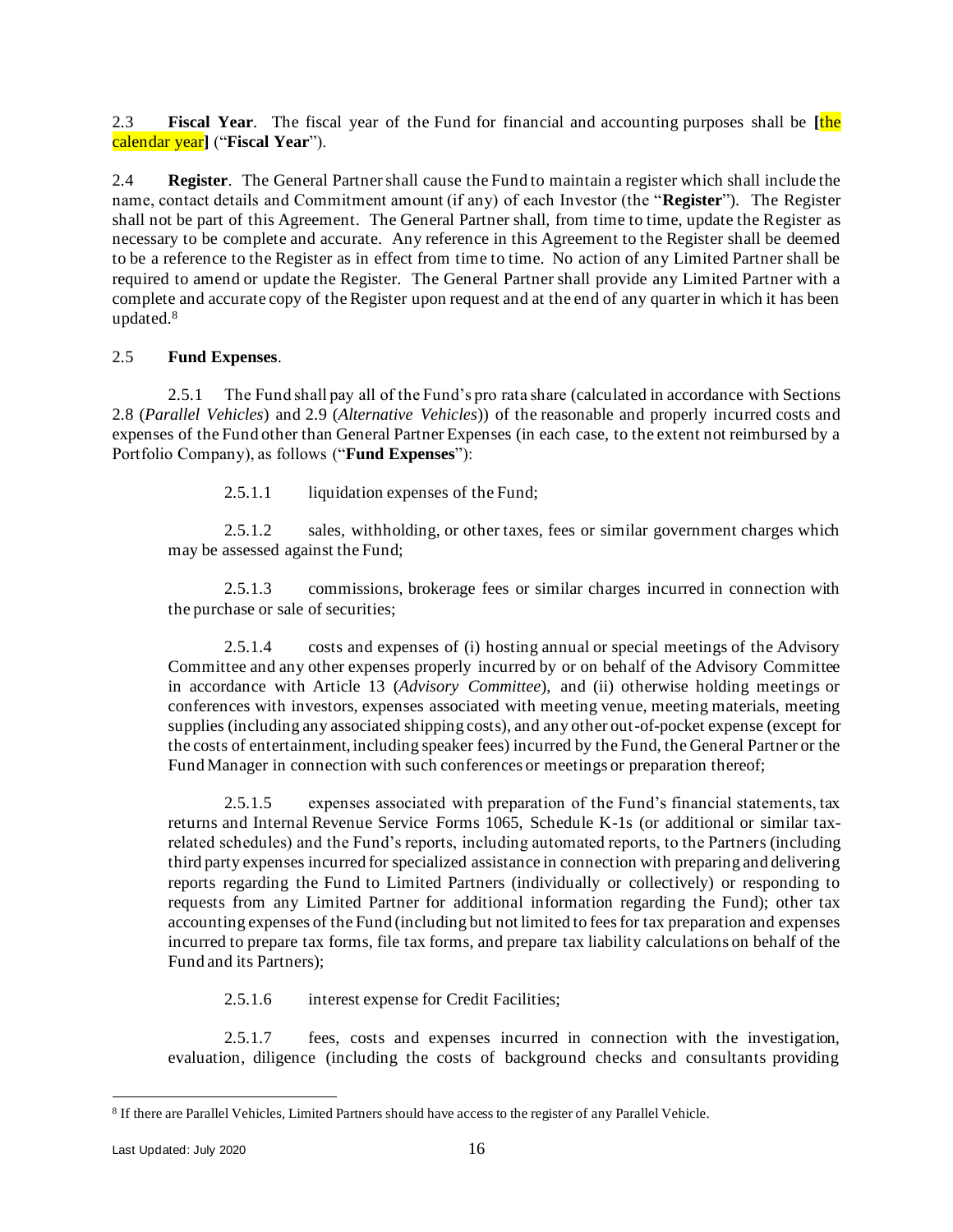specialized services not ordinarily provided by the General Partner or Fund Manager), acquisition, administration, holding, monitoring or disposition of Portfolio Investments or potential Portfolio Investments (including broken deal expenses to the extent not borne by potential co-investors), including travel, meals and lodging/accommodations related thereto (but not including entertainment expenses or the costs of private air travel);

2.5.1.8 all fees, costs and expenses (including attorneys' fees) relating to litigation and threatened litigation, investigation or other Proceeding involving the Fund or any Portfolio Investment, including indemnification expenses;

2.5.1.9 fees, costs and expenses attributable to normal and extraordinary banking, investment banking, commercial banking (including but not limited to bank account fees, wire fees, facility fees and foreign exchange fees charged by any bank), accounting, auditing, appraisal, valuation, administration, consulting, legal (including but not limited to all fees and disbursements incurred for regular maintenance or to amend this Agreement, except as otherwise provided, fees and expenses incurred in connection with the negotiation and maintenance of Credit Facilities for the Fund and fees incurred for the review of the legal documents of Portfolio Investments), custodial, depositary, registration and other professional services provided to the Fund;

2.5.1.10 reasonable premiums for liability insurance to protect the Fund and Covered Persons;

2.5.1.11 costs associated with Parallel Vehicles, Alternative Vehicles, and Feeder Entities;

2.5.1.12 expenses incurred or related to audits of the Fund conducted by regulatory bodies, including but not limited to the cost of completing tax authority audits and fees incurred for assistance in responding to such audits;

2.5.1.13 the Management Fee; and

2.5.1.14 Organizational Expenses to the extent provided in Section [2.5.3.](#page-19-0)

2.5.2 The expenses itemized in Section [2.5.1](#page-18-1) shall be Fund Expenses notwithstanding that they may be specially treated or excluded from being characterized as an expense under GAAP.

<span id="page-19-0"></span>2.5.3 The Fund shall pay or shall reimburse the General Partner and its Affiliates for their *pro rata* share (calculated in accordance with Section [2.8](#page-20-0) (*Parallel Vehicles*) an[d 2.9](#page-21-0) (*Alternative Vehicles*)) of Organizational Expenses incurred by any of them and notified to the Limited Partners pursuant to Section [2.5.4.1](#page-19-1) in an aggregate amount not exceeding the Organizational Expenses Cap.

 $2.5.4$  The General Partner shall:

<span id="page-19-1"></span>2.5.4.1 as soon as reasonably practicable following the Final Closing Date, notify the Limited Partners of the aggregate amount, and provide a detailed break-down of, all Organizational Expenses incurred or that will be incurred, including with respect to legal fees and expenses; and

2.5.4.2 in each Drawdown Notice identify any amounts to be used to fund Organizational Expenses.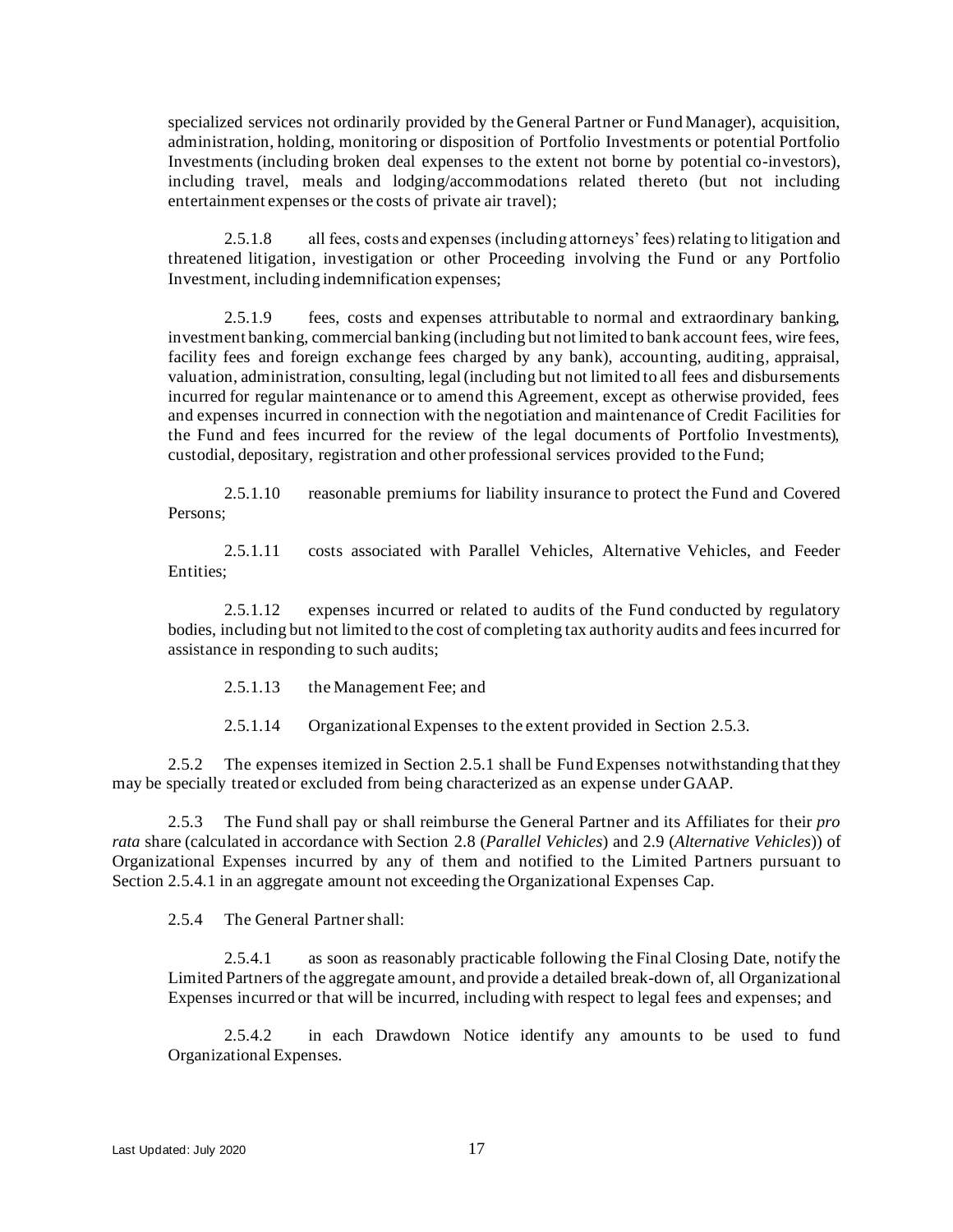2.5.5 The General Partner confirms that it will not charge to the Fund any expenses incurred by the General Partner or the Fund Manager following the date hereof in connection with its own internal compliance matters under applicable securities rules, laws and regulations.

<span id="page-20-1"></span>2.6 **General Partner Expenses**. The General Partner agrees to assume and pay, or to cause one or more of its Affiliates to assume and pay, all normal operating expenses attributable to the Fund's investment activities (the "**General Partner Expenses**") on the terms and conditions set forth in this Section [2.6.](#page-20-1) Such normal operating expenses include the following:

2.6.1 all routine, recurring expenses incident to the activities of the General Partner or the Fund Manager on behalf of the Fund, including industry conferences, cost of research and information services, computer software and subscriptions, travel, meals, lodging/accommodations, entertainment, and investment consultants (other than consultants providing specialized services not ordinarily provided by the General Partner or Fund Manager), as well as placement agent fees and expenses<sup>9</sup>;

2.6.2 compensation and benefits of the officers and employees of the General Partner, the Fund Manager and their respective Affiliates, including all internal investment personnel, legal counsel and accounting and finance professionals employed by the General Partner, the General Partner, the Fund Manager or their Affiliates;

2.6.3 clerical, legal, accounting and support services, in each case, performed by employees of the General Partner, the Fund Manager and or their Affiliates;

2.6.4 any and all expenses incurred in maintaining the General Partner's or the Fund Manager's registration as an investment adviser under the Advisers Act, and any compliance requirements related thereto (including costs and expenses related to preparation and filing of Form ADV and Form PF), and any registration with any regulatory authority or self-regulatory organization over time or otherwise related to such registration; and any taxes imposed by reason of the Management Fee paid to the Fund Manager;

2.6.5 fees and expenses of the Fund's and General Partner's registered agent in the [State of Delaware] and for maintaining the Fund's and General Partner's registered office in the [State of Delaware];

2.6.6 costs and expenses of entertainment, including speaker fees, incurred in connection with conferences or meetings;

2.6.7 office space, furniture, computers, telephones, facilities, utilities, and communications, including the cost of maintaining any web portal of the General Partner, Fund Manager or Fund, and

2.6.8 all costs of remedying an Exculpation Exclusion Event, Indemnification Exclusion Event or Removal Conduct, all costs of enforcing any undertaking of the partners of the General Partner pursuant to Section 14.7.3, and any taxes or other expenses incurred by the Fund or the General Partner or any of its Affiliates in respect of Carried Interest.

2.7 **Currency**. All contributions by and distributions to the Partners, all calculations pursuant to the terms of this Agreement and all accounts of the Partners or the Fund shall be made, prepared and maintained (as the case may be) in **[**US\$**]**.

## <span id="page-20-0"></span>2.8 **Parallel Vehicles**.

<sup>9</sup> Alternatively, placement fees (but not placement agent expenses) may be paid by the Fund but offset against the Management Fee.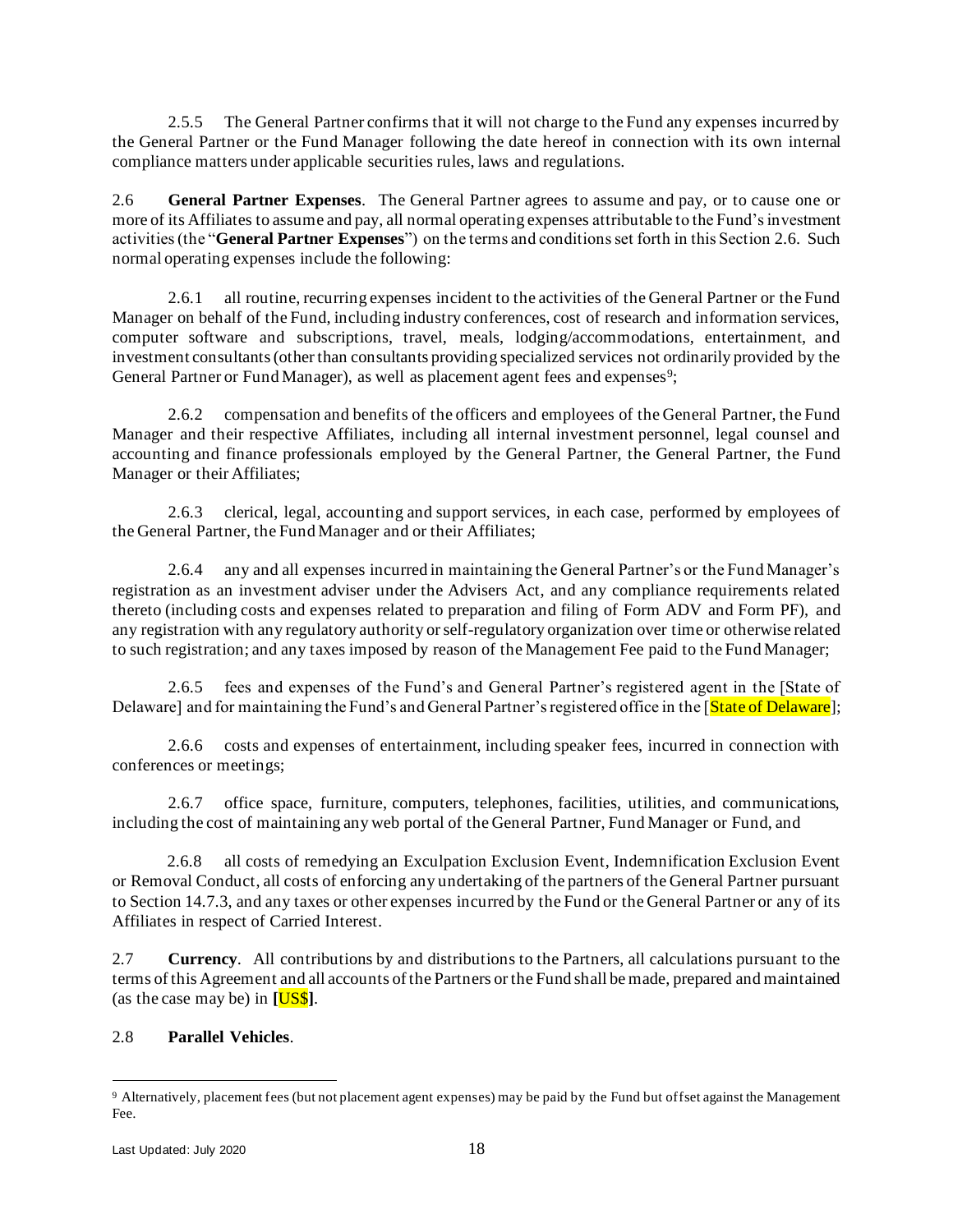<span id="page-21-1"></span>2.8.1 On or prior to the Final Closing Date, the General Partner or an Affiliate thereof may, to accommodate legal, tax or regulatory considerations of certain investors, form one or more pooled investment vehicles to co-invest with the Fund (each, a "**Parallel Vehicle**"). Each Parallel Vehicle shall be controlled by the General Partner or an Affiliate thereof, shall be managed by the Fund Manager or an Affiliate thereof, and shall be governed by organizational documents containing provisions substantially the same in all material respects as those of the Fund (including this Agreement), with only such differences as may be required, or requested by the Investors therein, to accommodate the legal, tax or regulatory considerations referred to in the preceding sentence. The General Partner shall, subject to such legal, tax or regulatory considerations, cause each Parallel Vehicle to co-invest with the Fund in each Portfolio Company in proportion to the respective capital commitments of the Parallel Vehicles and the Fund. All references in this Section [2.8](#page-20-0) (*Parallel Vehicles*) to the Investors of a Parallel Vehicle shall be deemed to include all Investors in a Parallel Vehicle formed as a vehicle other than a limited partnership.

2.8.2 Each investment by a Parallel Vehicle shall, subject to legal, tax or regulatory considerations, be on substantially the same terms as, and on economic terms that are no more than favorable to such Parallel Vehicle than, those received by the Fund. With respect to each investment in which a Parallel Vehicle participates (or proposes to participate) with the Fund, any expenses or indemnification or other obligations related to such investment shall be borne by, and any Fee Income shall be allocated among, the Fund and any such Parallel Vehicle in proportion to the capital committed or proposed to be committed by each to such investment, provided that each Parallel Vehicle shall bear its share of Organizational Expenses and Fund Expenses *pro rata* in proportion to the respective capital commitments of the Fund and the Parallel Vehicles, subject to such adjustment as the General Partner may reasonably and in good faith determine to be equitable to the Fund and the Parallel Vehicles. The General Partner shall, subject to legal, tax or regulatory considerations, cause the Fund and the Parallel Vehicles to sell or otherwise dispose or divest of their respective interests in a Portfolio Company at the same time and on the same terms, in proportion to their respective ownership interests therein.

#### <span id="page-21-0"></span>2.9 **Alternative Vehicles**.

<span id="page-21-2"></span>2.9.1 If at any time the General Partner determines that for legal, tax or regulatory reasons it would be in the best interests of the Limited Partners for certain or all of the Limited Partners to participate in a Portfolio Investment through one or more alternative investment structures, the General Partner may effect the making of all or any portion of such investment outside of the Fund by requiring certain or all Limited Partners to make capital contributions with respect to such potential portfolio investment to a limited partnership or other similar vehicle (each, an "**Alternative Vehicle**") provided that, that no Limited Partner will be required to participate in any such investment through an Alternative Vehicle unless (i) all Limited Partners are participating in such investment through such Alternative Vehicle, or (ii) the General Partner obtains prior written consent from such Limited Partner.

2.9.2 Each Alternative Vehicle shall be controlled by the General Partner or an Affiliate thereof, shall be managed by the Fund Manager or an Affiliate thereof, and shall be governed by organizational documents containing provisions substantially the same in all material respects as those of the Fund (including this Agreement), with only such differences as may be required to accommodate the legal, tax or regulatory requirements referred to in Section [2.9.1.](#page-21-2)

2.9.3 The General Partner shall provide each of the Limited Partners with a copy of the organizational documents governing each Alternative Vehicle not less than ten (10) Business Days before the signing of such documents. All references in this Section [2.9](#page-21-0) (*Alternative Vehicles*) to the limited partners of an Alternative Vehicle shall be deemed to include all investors in an Alternative Vehicle formed as a vehicle other than a limited partnership.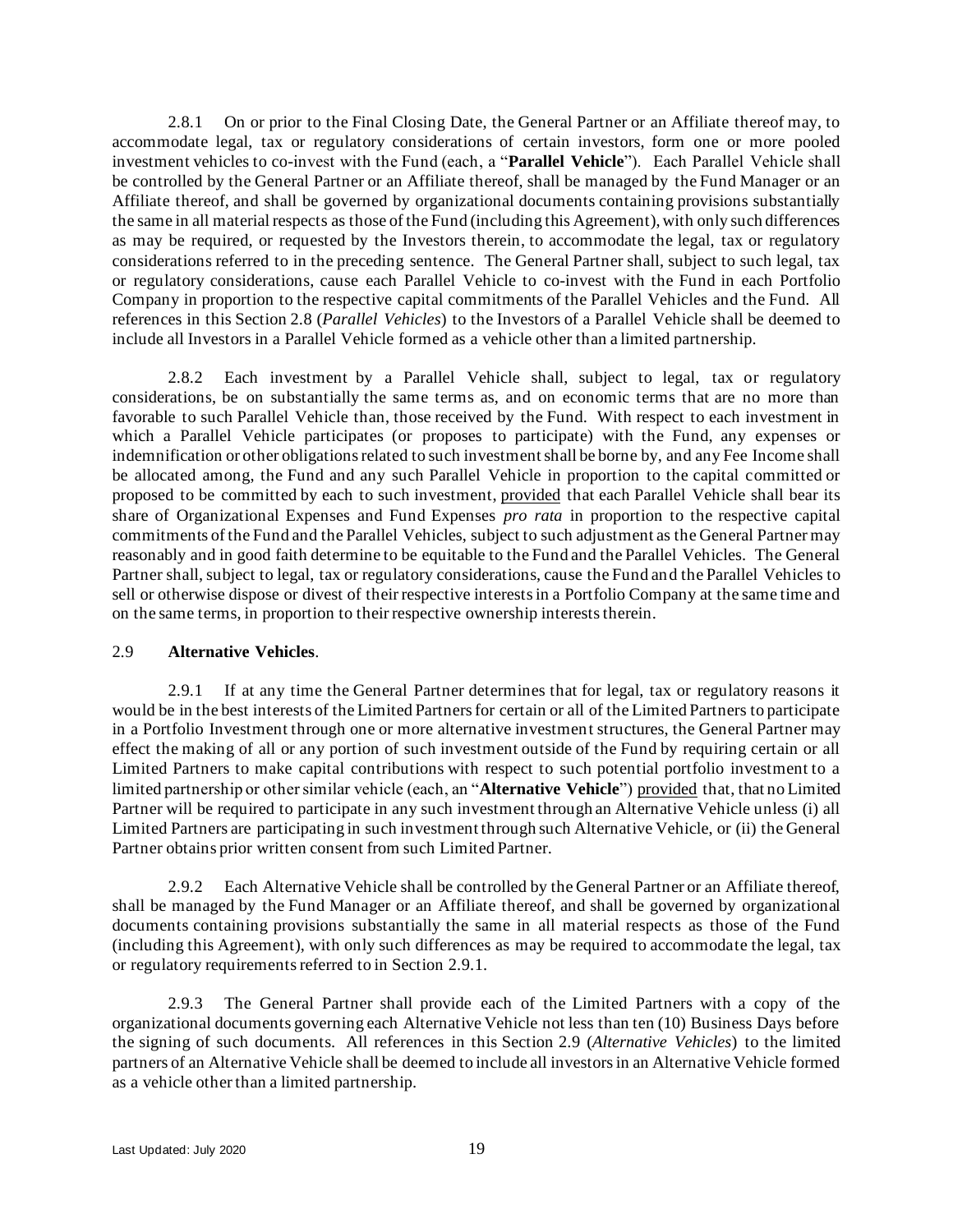2.9.4 Each Limited Partner investing in an Alternative Vehicle shall be obligated to make contributions to such Alternative Vehicle in a manner consistent with that provided by Article [6](#page-25-0) (*Capital Contributions*), and each such Limited Partner's Remaining Commitment shall be reduced by the amount of such contributions to the same extent as if such contributions were made to the Fund as Capital Contributions. With respect to each investment or proposed investment in which an Alternative Vehicle participates or proposes to participate with the Fund, any expenses or indemnification or other obligations related to such investment or proposed investment shall be borne by, and any Fee Income shall be allocated among, the Fund and such Alternative Vehicle in proportion to the capital committed by or proposed to be committed by each to such investment. Any management fee funded by a Limited Partner with respect to an Alternative Vehicle shall reduce such Limited Partner's share of the Management Fee required to be funded by such Limited Partner, and payable to the Fund Manager by the Fund by a corresponding amount. Distributions of cash and other property and the allocations of income, gain, loss, deduction, expense and credit from such Alternative Vehicle, and the determination of allocations and distributions pursuant to Article [14](#page-48-0) (*Distributions; Allocations*) and of any Capital Contribution or other payment by a Limited Partner pursuant to Article [6](#page-25-0) (*Capital Contributions*) or any other amount contributed to or distributed by any Alternative Vehicle, shall be determined as if each contribution to or distribution by such Alternative Vehicle were a contribution to or distribution by the Fund. The investment results of an Alternative Vehicle shall be aggregated with the investment results of the Fund for all purposes unless at the time the investment is made by the Alternative Vehicle the General Partner otherwise determines with the consent of the Advisory Committee and prior notice to the Limited Partners, that such aggregation increases the risk of any adverse tax consequences or imposes legal or regulatory constraints or creates other risks that would be undesirable for the Fund or the Limited Partners. If any Limited Partner defaults with respect to its obligations to an Alternative Vehicle, (i) such Limited Partner shall be deemed to be a Defaulting Partner under this Agreement to the same extent as if such default to the Alternative Vehicle had occurred under the terms of this Agreement and (ii) the remedies imposed by the General Partner against such Defaulting Partner shall be aggregated with the remedies imposed against such Person under the governing documents of the Alternative Vehicle so that, to the greatest extent practicable, such aggregated remedies would put the Fund and the Defaulting Partner in the same positions they each would have been in had such Defaulting Partner made its entire Commitment to the Fund rather than through both the Fund and the Alternative Vehicle.

2.9.5 In the event that the General Partner or an Affiliate thereof forms one or more Alternative Vehicles, the provisions of this Agreement, whether or not amended, shall be interpreted to give effect to the intent of the provisions of this Section [2.9](#page-21-0) (*Alternative Vehicles*). Accordingly, if any such Alternative Vehicle is formed, all references in this Agreement to the Fund shall, where appropriate, be deemed to include such Alternative Vehicle. The limited partnership agreement and other organizational documents of any Alternative Vehicle shall be executed on behalf of the Limited Partners investing therein by the General Partner pursuant to the power of attorney granted by each of the Limited Partners pursuant to Section [19.5](#page-66-0) (*Power of Attorney*).

#### <span id="page-22-0"></span>2.10 **Adjustments between Vehicles**.

2.10.1 Notwithstanding anything to the contrary provided herein, the General Partner may (i) adjust the amount, timing and distribution of the payments under Sectio[n 5.1](#page-24-1) (*Subsequent Closings*) to take into account a closing of any Fund Vehicle and any investments held by any Fund Vehicle at the time of any such closing and (ii) reallocate and transfer among the Fund Vehicles any investments or other assets held by such Fund Vehicles at the time of the closing at cost, including allocating and transferring to any Fund Vehicle all or any part of any Equalization Payment and Additional Payments and any cash transferred to the Fund from any Fund Vehicle and distributing it among the Partners, in each case to the extent determined in the reasonable and good faith judgment of the General Partner to be appropriate to give effect to the intent of this Section [2.10](#page-22-0) (*Adjustments Between Vehicles*).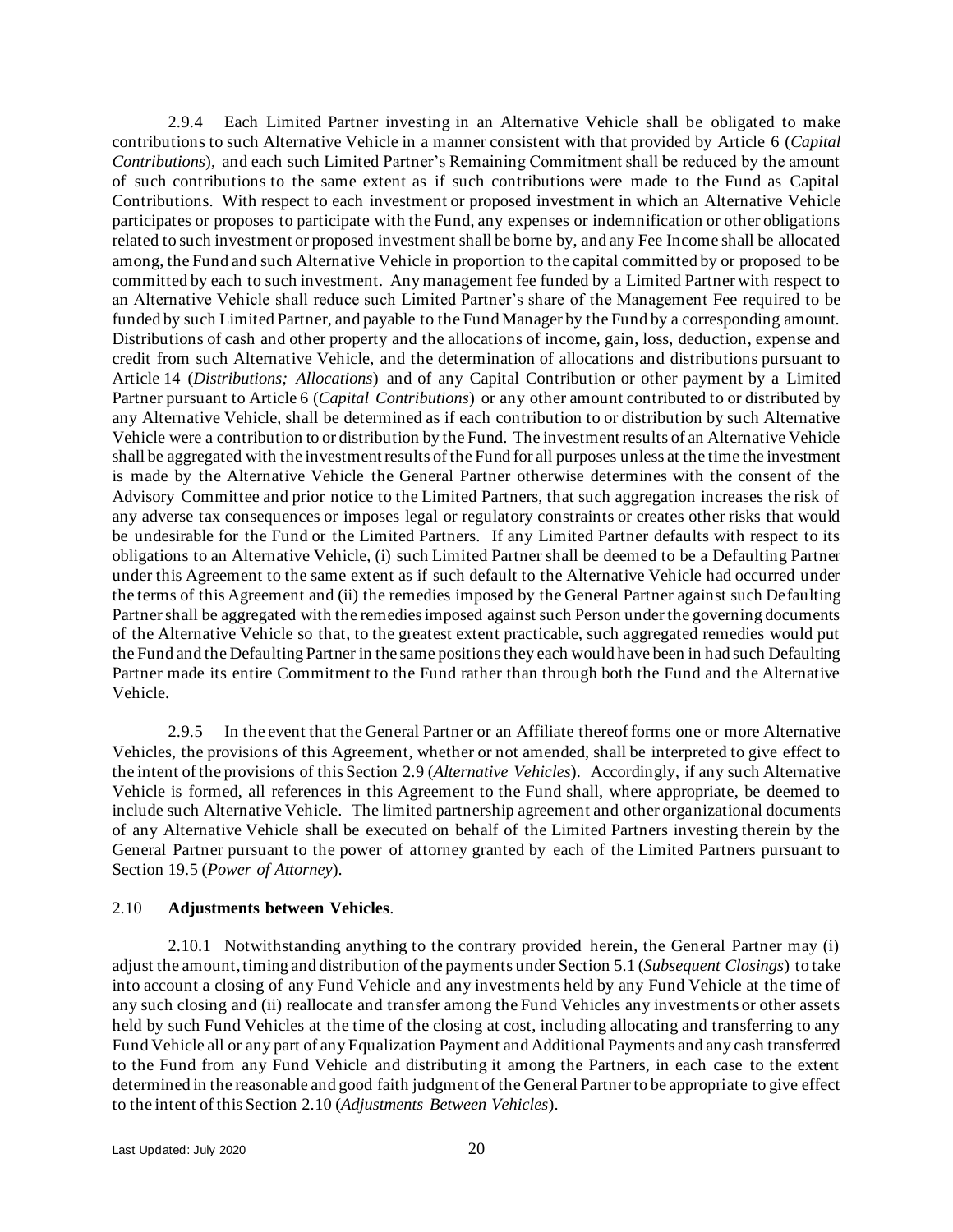2.10.2 The General Partner shall, after the payments, distributions, reallocations and adjustments described in this Sectio[n 2.10](#page-22-0) (*Adjustments Between Vehicles*) are taken into account, cause each Portfolio Investment, to the extent practicable and appropriate and subject to adjustments made by the General Partner with respect to any Portfolio Investment realized before the admission of a Subsequent Closing Partner (or equivalent in any Fund Vehicle), shall be held by the Fund Vehicles in such proportions as if all of the Fund Vehicles had a single closing on the Initial Closing Date at which all Limited Partners and limited partners or equivalent investors of all Fund Vehicles were admitted with a commitment equal to their commitment as of the Final Closing Date, and all Partners and investors in any other Fund Vehicle shall have received such amounts by way of distribution of Equalization Payment and Additional Payments (or the equivalent under the documentation relating to any other Fund Vehicle) as they would have received had they all invested in the Fund. Final determinations regarding such reallocations shall be made by the General Partner within **[forty-five (45)**] days after the Final Closing Date.

2.11 **Voting**. Unless otherwise specified, any election, vote, waiver or consent of the Limited Partners shall be calculated as a percentage of the respective Commitments of the Limited Partners entitled to make such election, vote, waiver or consent, provided that any Feeder Entity may designate a proportionate share of its Commitment, as directed by its interest holders, with respect to such election, vote, waiver or consent.

## <span id="page-23-0"></span>**3. MANAGEMENT; LIMITED PARTNERS**

3.1 **General Partner**. The General Partner shall be responsible for the management and control of the Fund.

## 3.2 **Limited Partners**.

3.2.1 No Limited Partner shall take part in the management or control of the Fund's investment or other activities, transact any business in the Fund's name or have the power to sign documents for or otherwise bind the Fund (whether or not through a power of attorney on behalf of the Fund).

3.2.2 No Limited Partner shall be liable for the debts and obligations of the Fund; provided, however, that each Limited Partner shall be required to pay to the Fund amounts up to its Remaining Commitment pursuant to this Agreement.

3.2.3 To the fullest extent permitted by applicable law, the exercise by any Limited Partner of any right conferred herein shall not be construed to constitute participation by such Limited Partner in the control of the investment or other activities of the Fund.

## <span id="page-23-1"></span>**4. COMMITMENTS**

<span id="page-23-3"></span>4.1 **Maximum Fund Size**. The aggregate of the Commitments and the total commitments to the Fund and all Parallel Vehicles shall not exceed **[\_\_]**.

<span id="page-23-2"></span>4.2 **General Partner Commitment**. On the Initial Closing Date, the General Partner and its Affiliates shall make and maintain an aggregate Commitment by subscribing for an Interest equal to at least **[\_\_]**% of the aggregate Commitments of the Limited Partners. The Commitment of the General Partner and its Affiliates shall be increased at each Subsequent Closing in accordance with Section 5.1 (*Subsequent Closings*) so that at all times, it is equal to at least **[\_\_]**% of the aggregate Commitments of the Limited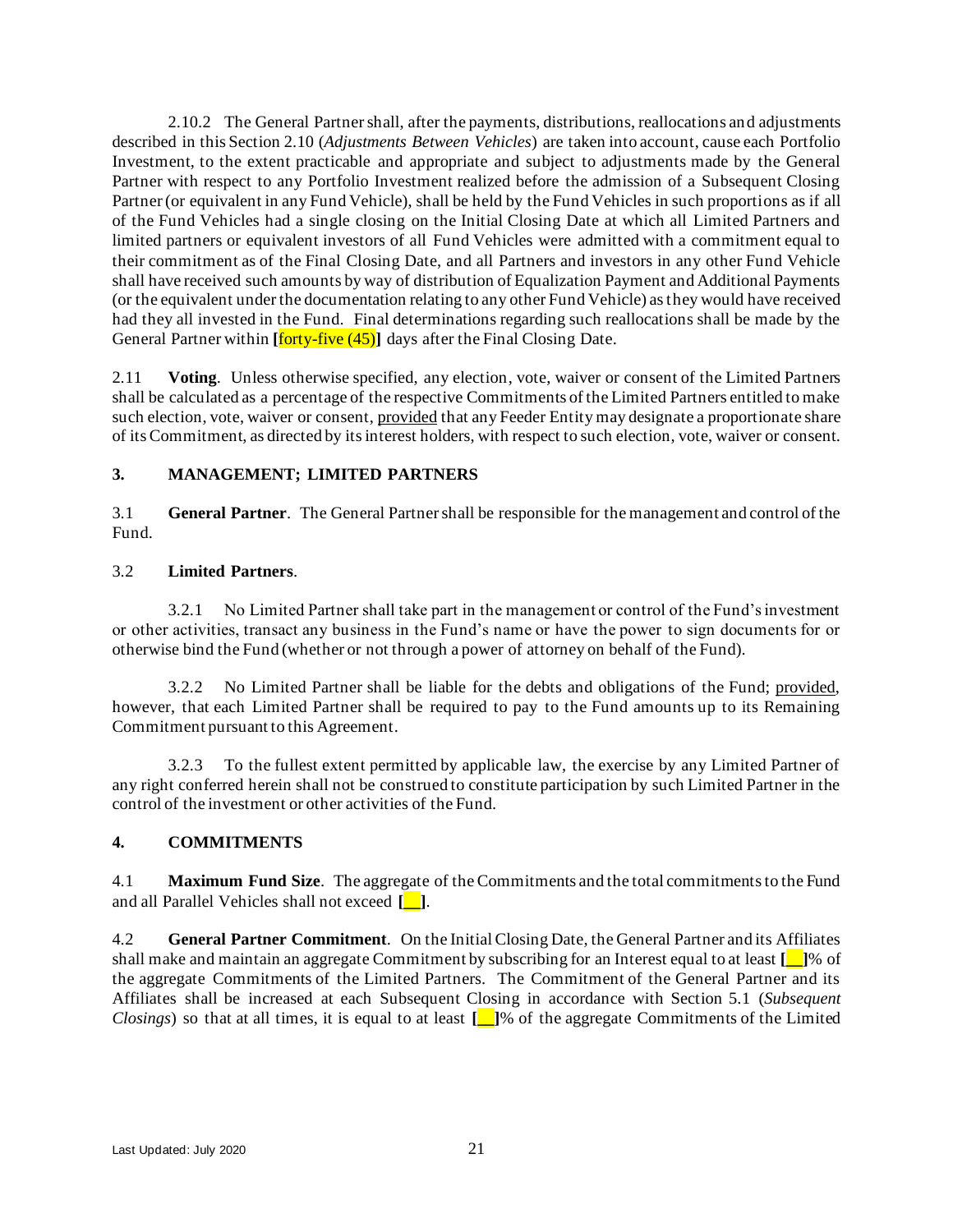Partners, provided that no Additional Payment shall be required to be made by the General Partner or such Affiliates in connection with such increase.<sup>10</sup>

#### 4.3 **No Withdrawal of Capital**.

4.3.1 No Limited Partner shall withdraw, cancel or revoke any part of its Commitment, except as provided in this Agreement or in the relevant Limited Partner's Side Letter.

<span id="page-24-3"></span>4.3.2 If at any time the General Partner determines, after consultation with the affected Limited Partner and after receipt of an opinion of counsel, which counsel and opinion shall be reasonably satisfactory to such affected Limited Partner, that there is a reasonable likelihood that the continuing participation in the Fund by such Limited Partner would cause a Material Adverse Effect, such Limited Partner shall, upon the written request and with the reasonable cooperation of the General Partner, use commercially reasonable efforts to dispose of such Limited Partner's entire interest in the Fund (or such portion of its interest as the General Partner shall determine is sufficient to prevent or remedy such Material Adverse Effect) to one or more of the other Limited Partners or any other Person at a price reasonably acceptable to such Limited Partner, in a transaction that complies with Section 17 (*Transfers; Substitute Partners*) and the General Partner shall use its commercially reasonable efforts to work with such Limited Partner to facilitate such transaction. If a determination is made by the General Partner under this Section [4.3.2](#page-24-3) that would affect more than one Limited Partner in substantially the same manner, the General Partner shall request that all of the affected Limited Partners take the actions set forth in the preceding sentence.

4.3.3 Notwithstanding anything to the contrary provided herein, the General Partner may on behalf of the Fund, without the consent of any Limited Partner, enter into any agreement with a Limited Partner that requires or enables such Limited Partner to withdraw from the Fund (*e.g.*, in the event such Limited Partner would be in violation of applicable law, regulation or a policy described in clause (vi) of the definition of Material Adverse Effect of such Limited Partner or subjected to materially burdensome tax or withholding with respect to a tax, law or regulation if such Limited Partner were to continue as a limited partner of the Fund).

## <span id="page-24-0"></span>**5. CLOSINGS**

#### <span id="page-24-1"></span>5.1 **Subsequent Closings**.

<span id="page-24-2"></span>5.1.1 Subject to Section [4.1](#page-23-3) (*Maximum Fund Size*), the General Partner shall have full power and authority to schedule one or more additional closings (each such closing, a "**Subsequent Closing**") on any date not later than the Final Closing Date to admit one or more additional Limited Partners and to allow any existing Limited Partner to increase its Commitment to the Fund (each such Person, a "**Subsequent Closing Partner**"). Each Subsequent Closing Partner shall be treated as if it has been admitted, or as if the increase has been included in its Commitment, at the Initial Closing Date.

5.1.2 Prior to admitting any Subsequent Closing Partner to the Fund, the General Partner shall determine that the following conditions are satisfied:

5.1.2.1 the Subsequent Closing Partner shall have executed and delivered such documents and shall have taken such actions as the General Partner shall deem necessary or desirable to effect such admission, including the execution of (i) a Subscription Agreement

<sup>10</sup> Note, in some cases, the General Partner may make all or part of its commitment in a Parallel Vehicle or as a Limited Partner. If so, appropriate adjustments should be made.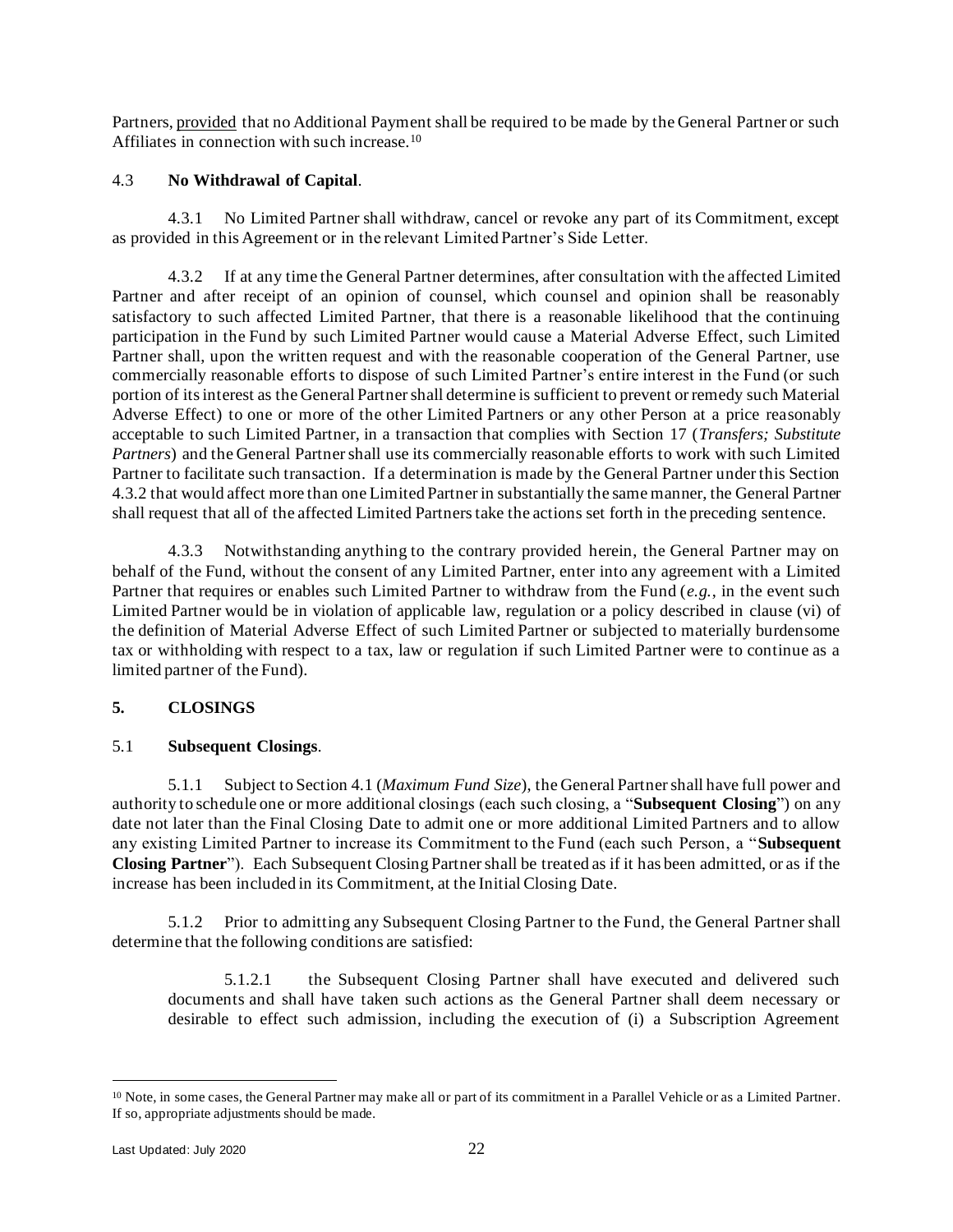containing representations and warranties by the Subsequent Closing Partner and (ii) a counterpart of this Agreement;

5.1.2.2 the admission of the Subsequent Closing Partner shall not have resulted in a violation of law or any term or condition of this Agreement; and

5.1.2.3 subject to Section 4.2 (*General Partner Commitment*), the Subsequent Closing Partner shall have contributed or, with the consent of the Fund, unconditionally agreed to contribute to the Fund the amounts specified in Section [5.1.4.](#page-25-3)

5.1.3 Each Subsequent Closing Partner shall be deemed admitted to the Fund or its increased Commitment deemed accepted at the time that the foregoing conditions are satisfied. The General Partner shall amend Schedule 1 (*Partner Commitments*) and books and records of the Fund to reflect the admission or increased Commitment of each Subsequent Closing Partner.

<span id="page-25-3"></span>5.1.4 Each Subsequent Closing Partner shall participate in the Portfolio Investments made and Fund Expenses incurred before its admission to the Fund *pro rata* to their respective Commitments with the Partners admitted prior to the admission of such Subsequent Closing Partner (the "**Prior Partners**") by:

<span id="page-25-2"></span>5.1.4.1 contributing to the Fund, on or after the date of its admission or the acceptance of increased Commitment by the General Partner, the same proportion of its Capital Contribution as would have been drawn down from such Subsequent Closing Partner if it had been admitted, or if the increase had been included in its Commitment, at the Initial Closing Date (the "**Equalization**  Payment"); plus

<span id="page-25-1"></span>5.1.4.2 except as provided in Section [4.2](#page-23-2) (*General Partner Commitment*), paying to the Fund an amount calculated as interest at a rate *per annum* equal to **[8]**% on such Equalization Payment other than any portion attributable to the Management Fee, computed from the Due Date specified in the Drawdown Notices relating to the corresponding Capital Contributions advanced by Prior Partners until the Due Date specified in the Drawdown Notice issued in connection with the Subsequent Closing Partner's admission or acceptance of increased Commitment (the "**Additional Payment**").

5.1.5 Any Equalization Payment, other than any portion attributable to the Management Fee, and Additional Payment received by the Fund shall be either (i) distributed to the Prior Partners *pro rata* to their Capital Contributions at such time or (ii) to the extent deemed appropriate or necessary by the General Partner to adjust the proportionate share of each Fund Vehicle in each Portfolio Investment to reflect changes in the relative capital commitments following the Initial Closing Date as a result of any Limited Partner's admission or increase in its Commitment, paid or distributed to such Fund Vehicles in a manner comparable to the mechanics of this Section [5.1](#page-24-1) (*Subsequent Closings*) as applied to the Fund Vehicles. Any portion of an Equalization Payment attributable to the Management Fee shall be paid to the Fund Manager.

5.1.6 The General Partner shall appropriately adjust the Partners' Capital Contributions, Sharing Percentages and Remaining Commitments and any other relevant items to give effect to the intent of the foregoing. Additional Payments contributed by a Subsequent Closing Partner shall not be treated as Capital Contributions and shall not reduce such Subsequent Closing Partner's Remaining Commitment. For the avoidance of doubt, with respect to any Subsequent Closing Partner, its Preferred Return shall be calculated from the date as if it had been admitted at the Initial Closing Date.

#### <span id="page-25-0"></span>**6. CAPITAL CONTRIBUTIONS**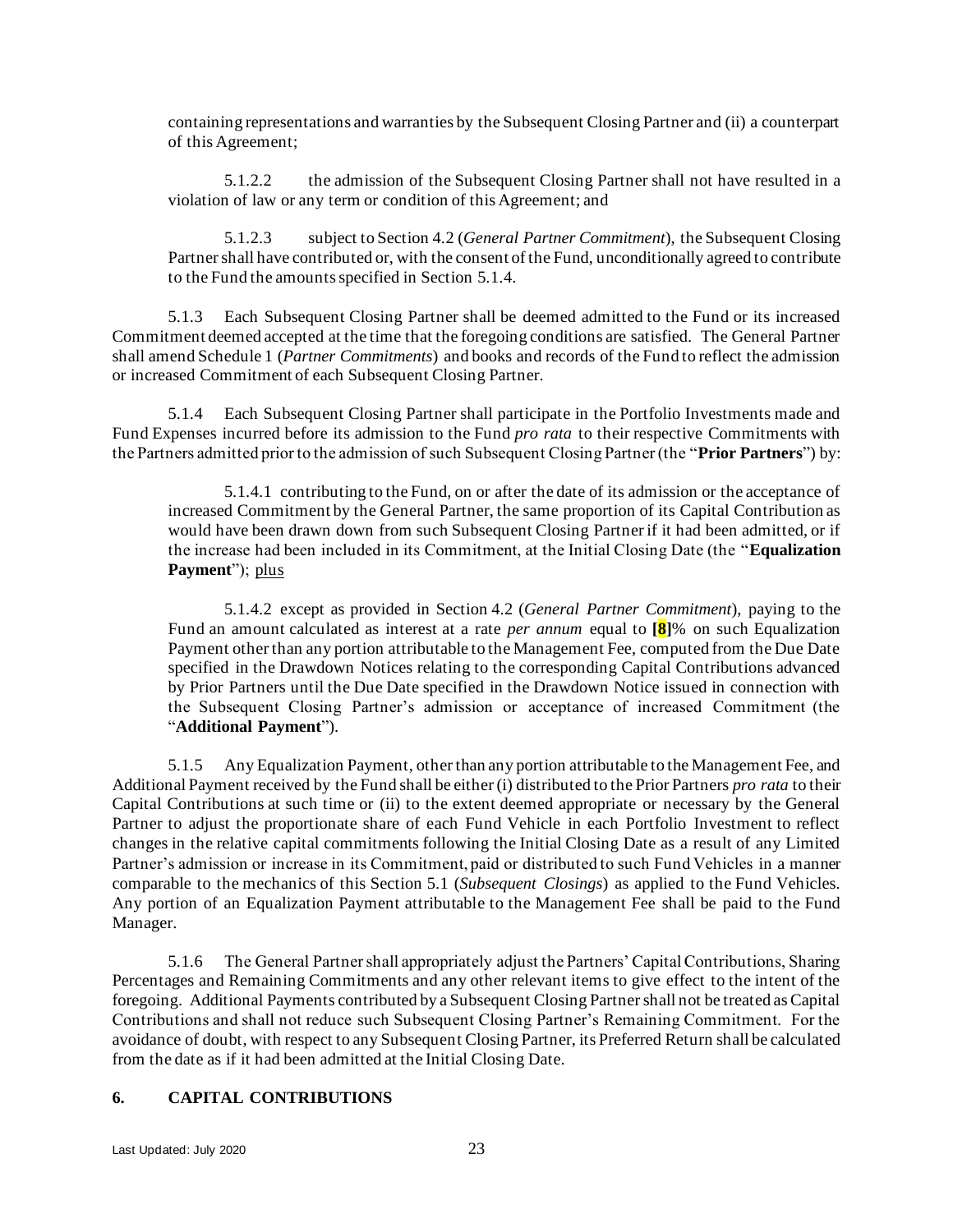6.1 **Capital Contributions**. Each Partner shall contribute cash to the Fund as set forth herein, provided that no Limited Partner shall be required to make any Capital Contribution to the Fund at any time that exceeds its Remaining Commitment at such time.

<span id="page-26-0"></span>6.2 **Terms and Conditions; Capital Contributions**. Except as otherwise provided in this Agreement, the Capital Contributions of the Limited Partners shall be paid in separate Drawdowns in amounts determined pursuant to the terms of this Section [6.2](#page-26-0) (*Terms and Conditions; Capital Contributions*), subject to the following terms and conditions:

<span id="page-26-1"></span>6.2.1 the General Partner shall provide each Limited Partner with a notice of any Drawdown (a "**Drawdown Notice**"), describing in reasonable detail the purposes of such Drawdown consistent with the requirements of the ILPA Capital Call and Distribution Notice Template (and including at least a description of any relevant Portfolio Investment and Portfolio Company and a breakdown of the amounts of such Drawdown to be used to pay the Acquisition Cost of any Portfolio Investment, Fund Expenses or Management Fees), to be delivered at least ten (10) Business Days prior to the date on which such Drawdown is due and payable (the "**Due Date**");

6.2.2 each Limited Partner shall pay the Capital Contributions determined in accordance with the provisions of this Section [6.2](#page-26-0) (*Terms and Conditions; Capital Contributions*) and specified in the relevant Drawdown Notice by wire transfer in immediately available funds to the account specified therein;

6.2.3 Drawdowns shall be paid no later than on the Due Date specified in a Drawdown Notice; and

6.2.4 the amount of Capital Contributions required to be advanced by each Limited Partner pursuant to a Drawdown Notice shall be determined in accordance with the following provisions, in each case up to an amount not exceeding such Limited Partner's Remaining Commitment:

6.2.4.1 in the case of a Drawdown to be used to acquire a Portfolio Investment (other than a Follow-on Investment), with respect to each Limited Partner (other than an Excused Limited Partner), such Limited Partner's *pro rata* share (based on the Remaining Commitments of all Limited Partners other than Excused Limited Partners) of the amount required to acquire such Portfolio Investment;

<span id="page-26-2"></span>6.2.4.2 in the case of a Drawdown to be used to make a Follow-on Investment or to pay Fund Expenses attributable to a particular Portfolio Investment (which shall not, for the avoidance of doubt, include any Management Fee), with respect to each Limited Partner, such Limited Partner's *pro rata* share (based on the Limited Partners' Sharing Percentages for such Portfolio Investment) of the aggregate amount required to make such Follow-on Investment or to pay such Fund Expense;

6.2.4.3 in the case of a Drawdown to be used to pay Fund Expenses other than Fund Expenses described in Section [6.2.4.2](#page-26-2) and the Organizational Expenses payable by the Fund, such Limited Partner's *pro rata* share (based on the Commitments of all Limited Partners) of the amount required to pay such Fund Expenses; and

<span id="page-26-3"></span>6.2.4.4 in the case of a Drawdown to be used to pay Management Fee, with respect to each Limited Partner, the amount calculated with respect to such Limited Partner in accordance with Section [8.3](#page-35-1) (*Management Fee*).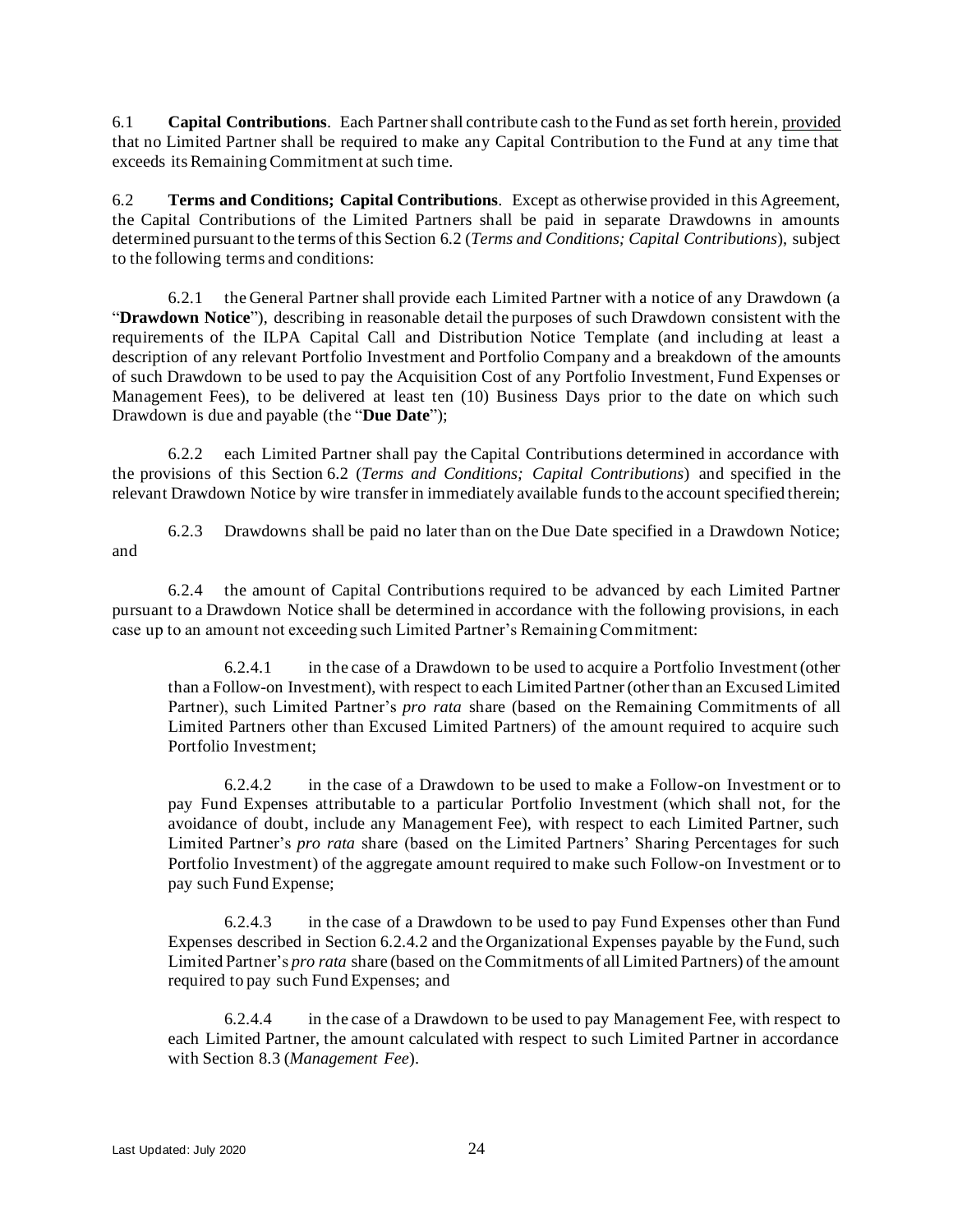6.2.5 For the avoidance of doubt, in connection with each Drawdown from the Limited Partners other than a Drawdown pursuant to Section [6.2.4.4,](#page-26-3) the General Partner shall make Capital Contributions of its pro rata share of the amount required from the Limited Partners determined as if the General Partner were a Limited Partner with an applicable Remaining Commitment.

6.2.6 If participation by Benefit Plan Investors is "significant" as determined under the Plan Asset Regulation or if the General Partner otherwise so determines, then (notwithstanding the other provisions of this Section [6.2](#page-26-0) (*Terms and Conditions; Capital Contributions*)), no Capital Contribution shall be made to the Fund by a Benefit Plan Investor until the Fund makes a Portfolio Investment that qualifies the Fund as a VCOC. In such event, prior to the time when the Fund first qualifies as a VCOC, any Capital Contributions of Benefit Plan Investors (and, if determined by the General Partner, other Partners) required by any Drawdown shall be deferred or contributed to an escrow fund established by the General Partner, which escrow fund is intended to comply with Department of Labor Advisory Opinion 95 04A (and, upon the release of such Capital Contributions to consummate a Portfolio Investment, all Temporary Investment Income earned thereon shall be either returned to the Partners in the same proportion as the Partners made such Capital Contributions or paid to the Fund on behalf of the applicable Partners as Capital Contributions).

## 6.3 **Return of Unused Capital Contributions**.

6.3.1 If any proposed Portfolio Investment with respect to which there has been a Drawdown is not consummated or if the amount of funds drawn down for any reason exceeds the amount necessary, as the case may be, the General Partner shall return such Drawdown or such excess amount of funds, together, in each case, with any interest or gains thereon (net of any Fund Expenses in respect thereof), to the Limited Partners within **[**sixty (60)**]** days of such Drawdown, in the same proportions that such funds were contributed by the Limited Partners.

6.3.2 If at any time following the delivery of any Drawdown Notice it is intended to use any part of the relevant Drawdown for a purpose other than that specified in such Drawdown Notice then, at least ten (10) Business Days prior to such use, the General Partner shall provide to each Limited Partner a revised Drawdown Notice with the intention and the effect that each Limited Partner has the opportunity to exercise any right to be an Excused Limited Partner that it has with respect to such Drawdown pursuant to Section [6.7](#page-30-0) (*Excused Limited Partners*).

<span id="page-27-0"></span>6.4 **Reinvestment**. The Remaining Commitments of each Limited Partner that are available to be drawn down shall be increased by the aggregate amount of Distributable Proceeds that have been distributed to such Limited Partner that equals the aggregate amount of Capital Contributions of such Limited Partner used to fund (i) the Acquisition Cost of Portfolio Investments that were realized within  $[twelve(12)]$  months of the acquisition thereof, and (ii) Fund Expenses, Management Fees and Organizational Expenses, provided in each case that such increased Remaining Commitments may be used solely for the purpose of making Portfolio Investments.<sup>11</sup>

6.5 **Use of Distributable Proceeds to Fund Drawdowns**. The General Partner may determine to retain and use Distributable Proceeds that otherwise would be distributed to a Limited Partner pursuant to Section [14.3](#page-49-2) (*Distribution of Distributable Proceeds*) to fund all or part of any Capital Contribution that would otherwise be required to be made by such Limited Partner within **[**sixty (60)**]** days of the receipt of such Distributable Proceeds. At least ten (10) Business Days prior to the acquisition of a Portfolio Investment out of retained Distributable Proceeds, the General Partner shall provide to each Limited Partner the information required to be provided in a Drawdown Notice issued pursuant to Section [6.2.1](#page-26-1) with the

 $11$  Note that some investors require a cap (e.g., 110% of commitments) on total investments that may be possible through recycling.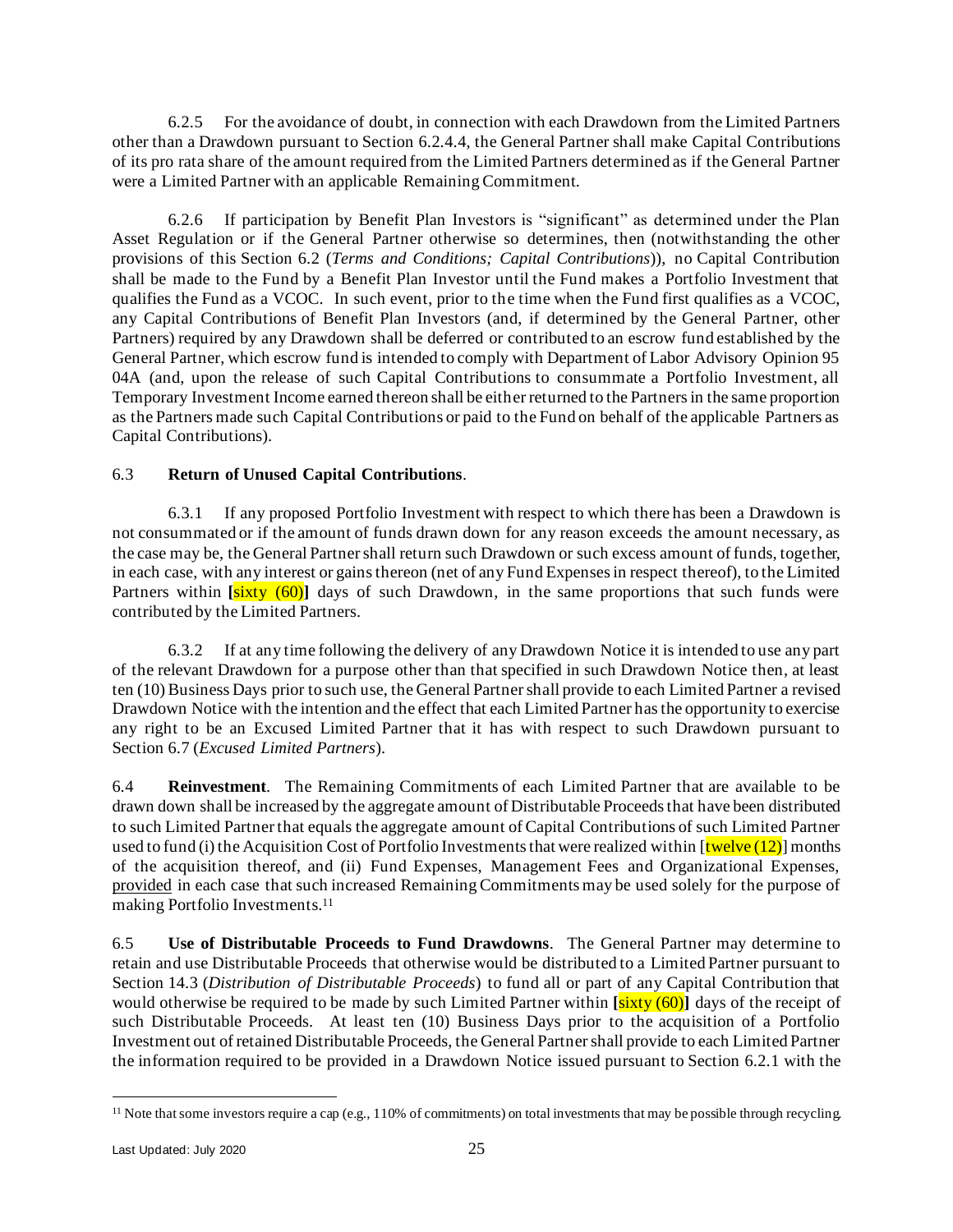intention and the effect that each Limited Partner has the opportunity to exercise any right to be an Excused Limited Partner that it would have had pursuant to Section [6.7](#page-30-0) (*Excused Limited Partners*) if the Acquisition Cost of such Portfolio Investment had been entirely funded by Drawdowns.

#### <span id="page-28-1"></span>6.6 **Defaulting Partners**.

<span id="page-28-0"></span>6.6.1 Subject to Section [6.7](#page-30-0) (*Excused Limited Partners*), if any Partner fails to make all or any portion of any Capital Contribution or any other amount required to be funded by such Limited Partner pursuant to the provisions of this Agreement or any corresponding agreement or with respect to any other Fund Vehicle (including, but not limited to, the obligation to return and contribute distributions to the Fund pursuant to Section [14.7](#page-51-0) (*Clawback*) or Section [16.3](#page-61-0) (*Limited Partner Giveback*)), the General Partner shall notify such Partner in writing of such failure (a "**Default Notice**"). If such failure continues for **[**five (5)**]** Business Days after receipt by such Limited Partner of the Default Notice, then such Partner shall be designated by the General Partner as in "**Default**" under this Agreement (a "**Defaulting Partner**") and shall thereafter be subject to the provisions of this Section [6.6](#page-28-1) (*Defaulting Partners*). The General Partner may, if it determines this to be in the best interests of the Fund and the Non-Defaulting Partners, choose not to designate any Partner as a Defaulting Partner and may agree to waive or permit the cure of any Default by a Partner, subject to such conditions as the General Partner and the Defaulting Partner may agree upon, provided that any such decision not to designate any Affiliated Partner as a Defaulting Partner or to waive or permit the cure of any Default by an Affiliated Partner shall be subject to the prior written consent of the Advisory Committee.

6.6.2 The General Partner shall inform the Limited Partners of the occurrence of any such Default and of any action taken by it with respect to any Defaulting Partner within **[**thirty (30)**]** days of the Defaulting Partner becoming a Defaulting Partner.

<span id="page-28-2"></span>6.6.3 A Limited Partner that fails to make all or any portion of any Capital Contribution or other payment required pursuant to this Agreement on the relevant Due Date shall pay or reimburse the Fund for any Damages resulting therefrom. In addition, any amounts that are not duly paid on the relevant Due Date shall accrue interest at a rate of **[**10**]**% *per annum* from the Due Date as specified in the relevant Default Notice until the date the Limited Partner makes the Capital Contribution. Any proceeds received by the Fund pursuant to this Section [6.6.3](#page-28-2) and Section [6.6.4,](#page-28-3) including any amounts that would otherwise have been distributed to such Defaulting Partner, shall (i) first be applied to reimburse the Fund Parties for any related costs and expenses incurred due to such Defaulting Partner's Default as determined by the General Partner and notified to the Defaulting Partner by the General Partner, and (ii) thereafter be distributed to the Limited Partners who are not Defaulting Partners (the "**Non-Defaulting Partners**") pursuant to Article [14](#page-48-0) (*Distributions; Allocations*) if attributable to a Portfolio Investment and otherwise in proportion to their Commitments (provided that a Non-Defaulting Partner shall not receive a distribution with respect to a Portfolio Investment with respect to which such Limited Partner is an Excused Limited Partner).

<span id="page-28-3"></span>6.6.4 Without prejudice to Section [6.6.3](#page-28-2) above or Section [6.6.8](#page-30-1) below, the General Partner in its sole discretion, on its own behalf or on behalf of the Fund, may (but shall not be obligated to) pursue and enforce any and all rights and remedies the Fund, the General Partner or the Fund Manager may have against such Defaulting Partner at law, in equity or pursuant to any other provision of this Agreement or otherwise with respect thereto, including taking any or all of the following actions in any order of priority (it being understood and agreed that the taking of one or more actions (including those set forth herein), or no action at all, by the General Partner with respect to a Defaulting Partner pursuant to this Section [6.6.4](#page-28-3) shall in no way restrict or otherwise limit the General Partner's ability to take one or more actions not prohibited by this Agreement, or no action at all, or in a different order of priority, with respect to any other Defaulting Partner pursuant to this Section [6.6.4\)](#page-28-3):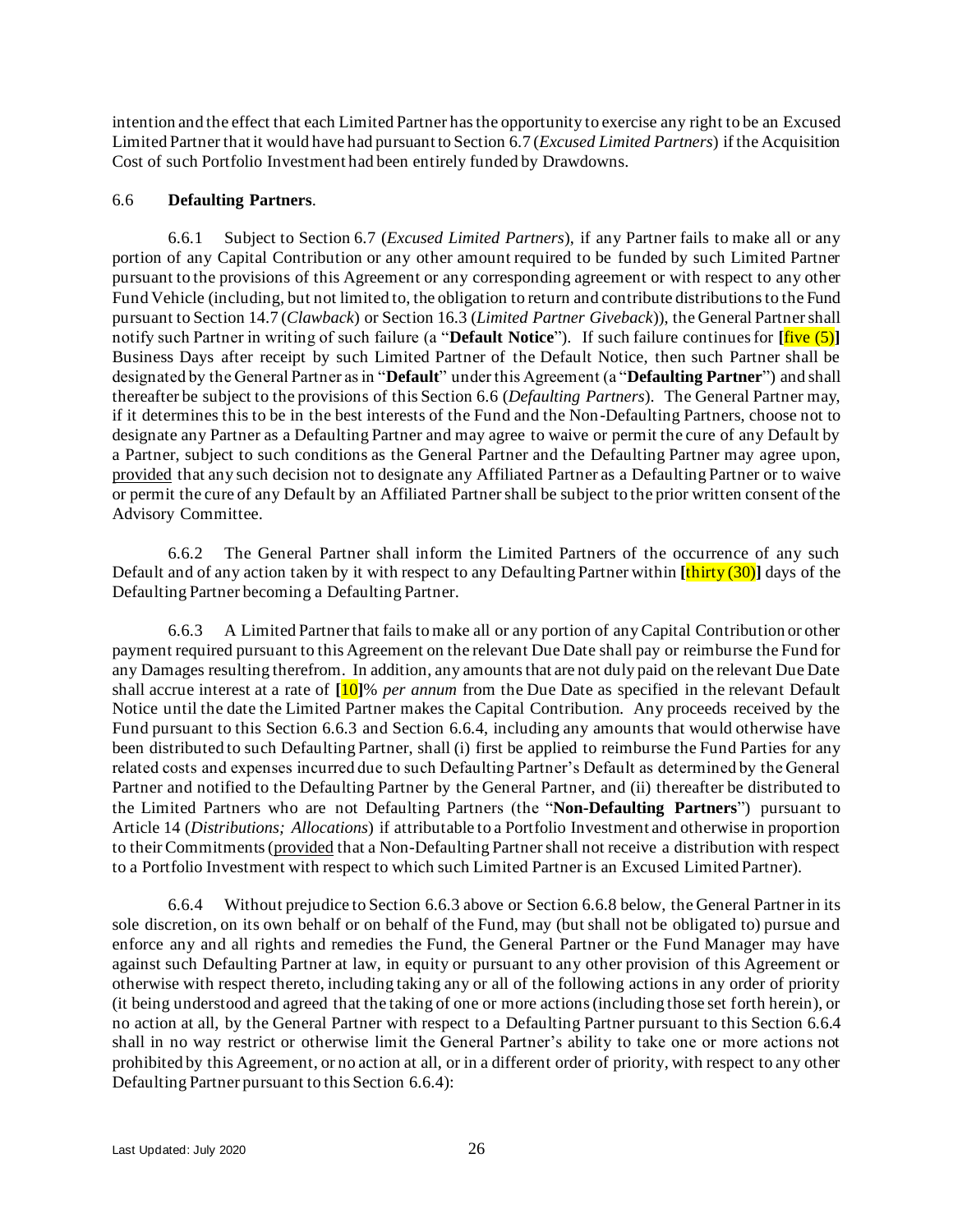6.6.4.1 determine that the Defaulting Partner shall not be entitled to receive any or a portion of the distributions from the Fund (which amounts shall be forfeited by such Defaulting Partner) that would otherwise be made to the Defaulting Partner pursuant to this Agreement and may apply such withheld distributions to offset any defaulted amount owing by the Defaulting Partner to the Fund or any Alternative Vehicle;

6.6.4.2 determine that the Defaulting Partner's Interest may be sold for a purchase price equal to **[**50**]**% of the lesser of (i) such Defaulting Partner's aggregate Capital Contributions, or (ii) the Value of such Defaulting Partner's Interest at the time of such Default, in each case n et of any amounts payable to the Fund pursuant to Section [6.6.3,](#page-28-2) provided that any such offer may, to a Person that is an Interested Person, only be made with the prior written consent of the Advisory Committee, and provided, further that such Defaulting Partner shall remain subject to Section [16.3](#page-61-0) (*Limited Partner Giveback*) and upon such Transfer the Defaulting Partner shall otherwise cease to be a Limited Partner;

<span id="page-29-0"></span>6.6.4.3 determine that the Defaulting Partner must forfeit up to 100% of its Interest in the Fund without payment or other consideration therefor, in which case the Non -Defaulting Partners shall be entitled to acquire such forfeited portion of the Defaulting Partner's Interest in the Fund divided among such Non-Defaulting Partners *pro rata* according to their respective Remaining Commitments with any adjustment that the General Partner may determine to be equitable in order to reflect any excuse pursuant to Section [6.7](#page-30-0) (*Excused Limited Partners*). The sole consideration to the Defaulting Partner for each portion of such Defaulting Partner's Interest reallocated to a Non-Defaulting Partner shall be the assumption by such Non-Defaulting Partner of the Defaulting Partner's obligation to make both defaulted and future Capital Contributions pursuant to its Commitment that are commensurate with the portion of the Defaulting Partner's Interest being reallocated to such Non-Defaulting Partner. The Defaulting Partner acknowledges that it shall not receive any payment for any Interest reallocated to Non-Defaulting Partners pursuant to this Section [6.6.4.3,](#page-29-0) including for any funded portion of its Commitment related thereto or such Defaulting Partner's share of any profits not yet distributed, even though the purchased Interest may actually have significant positive value at the time of such reallocation or purchase; and

6.6.4.4 determine to reduce any portion of such Defaulting Partner's Commitment (which has not been assumed by another Partner) to the amount of the Capital Contributions (which have not been acquired) made by such Defaulting Partner (net of distributions pursuant to Article [14](#page-48-0) (*Distributions; Allocations*)), and the aggregate Commitments of the Fund shall be commensurately reduced and any such determination shall be binding on such Defaulting Partner.

6.6.5 Notwithstanding anything to the contrary provided herein, so long as a Defaulting Partner is a Partner in the Fund nothing contained in Section [6.6.4](#page-28-3) shall affect the obligation of such Defaulting Partner to pay any such part of its Remaining Commitment to the Fund in accordance with the terms of this Agreement, and the Defaulting Partner shall remain fully liable for the fulfilment of its payment obligations hereunder, notwithstanding any other rights and remedies the Fund and the General Partner may have pursuant to applicable law.

6.6.6 With respect to any amount (other than the Management Fee) that is in Default, the General Partner may require additional Drawdowns from the Non-Defaulting Partners in proportion to their Remaining Commitments; provided that no Limited Partner shall be obligated as a result thereof to contribute an additional amount in excess of the lesser of such Limited Partner's Remaining Commitment and **[**50**]**% of the total Capital Contributions that such Limited Partner was originally required to make before the Drawdown of such additional amounts.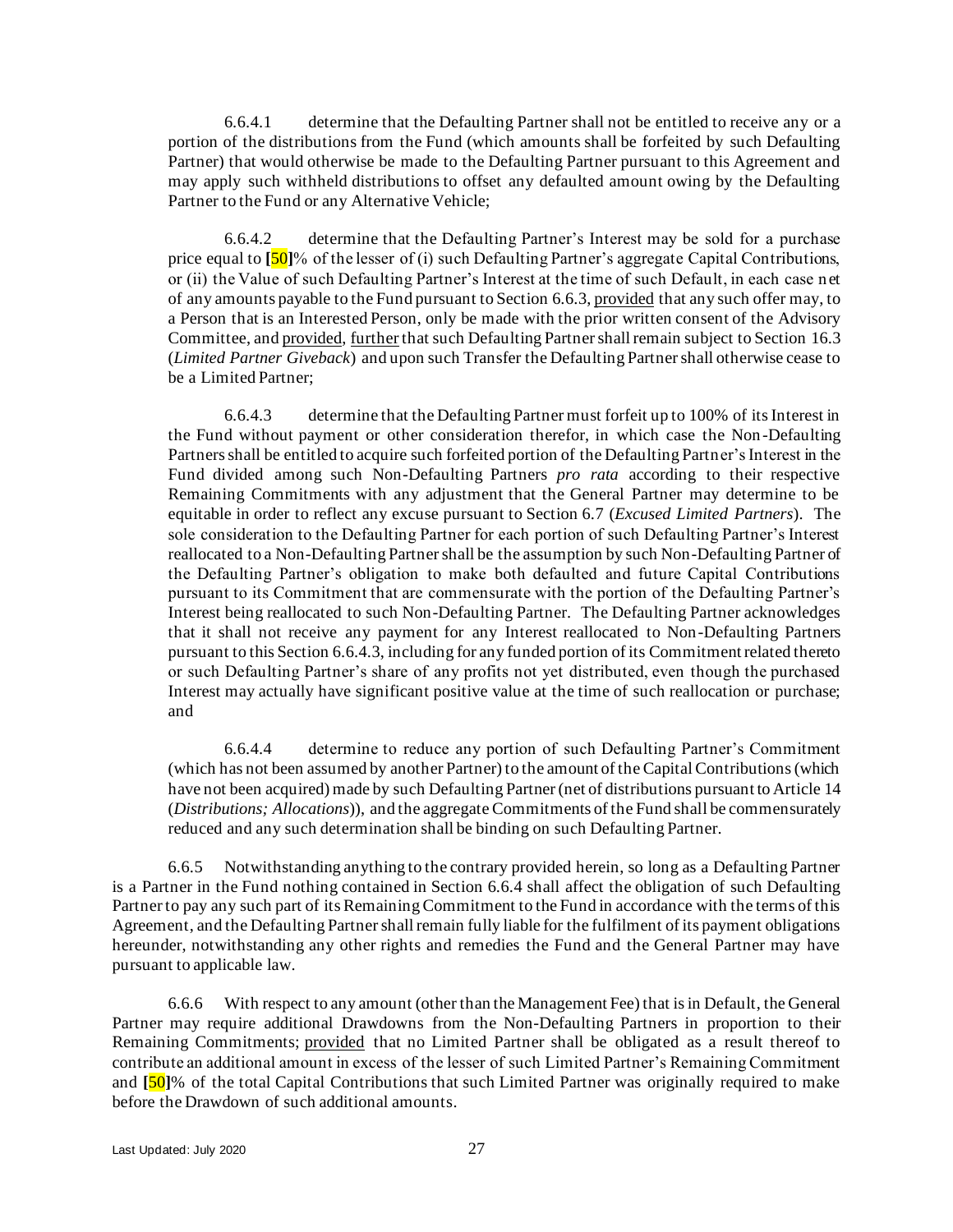6.6.7 A Defaulting Partner shall cease to have any voting or consent rights as a Limited Partner or with regard to its representative in the Advisory Committee (if applicable for such Defaulting Partner), and all acts, consents and decisions with respect to the Fund to be made by the Limited Partners or the Advisory Committee shall be calculated and made by the other Limited Partners without regard for the Commitment or (if applicable) the Advisory Committee member of such Defaulting Partner.

<span id="page-30-1"></span>6.6.8 The General Partner shall, in addition to the provisions of Section [6.6.4,](#page-28-3) have with respect to a Default by a Defaulting Partner the right to pursue all remedies at law (including claiming damages in addition to any forfeiture of Interest pursuant to Section [6.6.4\)](#page-28-3) or in equity or by statute or otherwise. No course of dealing between the General Partner and any Defaulting Partner and no delay in exercising any right, power or remedy conferred in this Section [6.6.8](#page-30-1) now or hereafter existing at law shall operate as a waiver or otherwise prejudice any such right, power or remedy. In addition to the foregoing, the General Partner may institute a lawsuit against any Defaulting Partner for specific performance of its obligations to make Capital Contributions and to collect any overdue amounts hereunder, with interest on such overdue amounts at the rate specified in Section [6.6.3.](#page-28-2)

6.6.9 **[**Notwithstanding anything to the contrary provided herein, and for the avoidance of doubt, if an Affiliated Partner becomes a Defaulting Partner, all determinations as to actions or waivers with respect to such Affiliated Partner shall constitute a conflict for the purposes of Section [9.5](#page-40-0) (*Other Conflicts of Interest*) and accordingly be subject to the prior written consent of the Advisory Committee.**]**

#### <span id="page-30-0"></span>6.7 **Excused Limited Partners**.

<span id="page-30-3"></span>6.7.1 A Limited Partner shall not be required to make any Capital Contributions, or fund any amount from Distributable Proceeds retained pursuant to Section [6.4](#page-27-0) (*Reinvestment*), if the following conditions are met:

6.7.1.1 such Limited Partner has delivered a notification to the General Partner accompanied by a certificate issued by an executive officer of such Limited Partner within five (5) Business Days after the date of the relevant Drawdown Notice, stating that such Limited Partner is entitled to be excused from making such Drawdown based upon such Limited Partner's reasonable determination that the making of all or a portion of the relevant investment is reasonably likely to have a Material Adverse Effect on such Limited Partner; or

<span id="page-30-2"></span>6.7.1.2 the General Partner reasonably determines that (i) such Limited Partner's making a Capital Contribution with respect to all or a portion of the relevant Investment is reasonably likely to have a Material Adverse Effect, or (ii) the participation of such Limited Partner in all or a portion of the relevant Investment would (A) prevent the Fund from being able to consummate such Investment, (B) result in a material increase in the risk or difficulty to the Fund of consummating such Investment, (C) impose any material filing, tax, regulatory or other similar burden to which the Fund, a Portfolio Company or any Partner or its Affiliate would not otherwise be subject or (D) would otherwise cause the Fund to incur a material extraordinary expense.

6.7.2 In the case of a determination by the General Partner pursuant to Section [6.7.1.2,](#page-30-2) the General Partner shall advise such Limited Partner in writing, no later than five (5) Business Days after the date of the relevant Drawdown Notice, of its intention to invoke the provisions of this Section [6.7.1](#page-30-3) and shall deliver to such Limited Partner an opinion of counsel, which opinion and counsel shall be reasonably satisfactory to the Limited Partner, confirming that the participation by such Limited Partner in the relevant investment is reasonably likely to result in a Material Adverse Effect.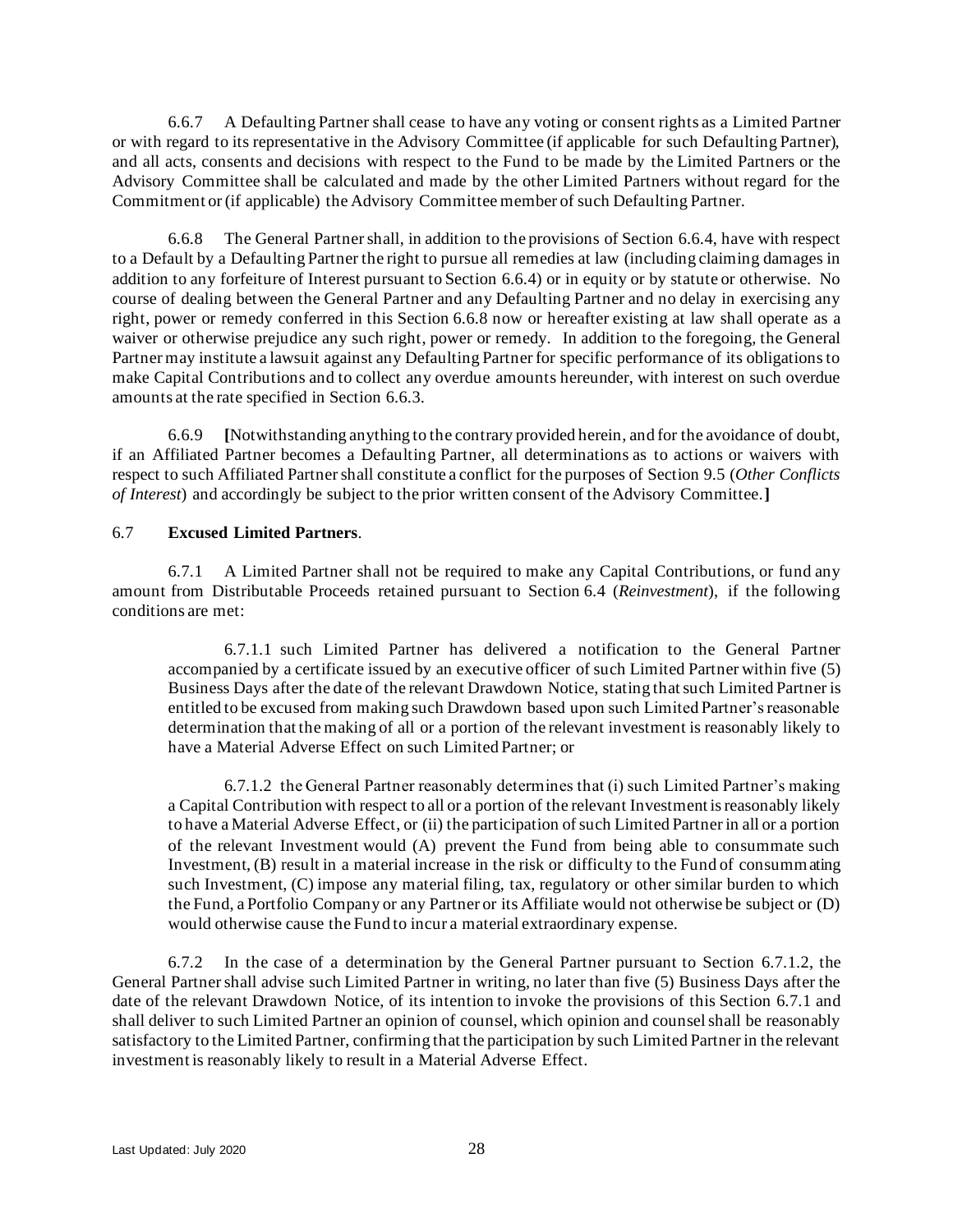<span id="page-31-1"></span>6.7.3 If any Limited Partner is excused and does not participate in all or a portion of any Investment pursuant to Section [6.7.1](#page-30-3) then such Limited Partner shall be an "**Excused Limited Partner**" and the General Partner shall immediately inform each other Limited Partner and:

6.7.3.1 if the relevant Capital Contribution has been drawn down from the Excused Limited Partner, or if the relevant amount has been funded from Distributable Proceeds retained pursuant to Section [6.4](#page-27-0) (*Reinvestment*), the Excused Limited Partner shall be repaid such amount within ten (10) Business Days and such amount shall be added to the Excused Limited Partner's Remaining Commitment;

6.7.3.2 if the relevant Capital Contribution has not been drawn down from the Excused Limited Partner, the Excused Limited Partner shall not be required to advance such Capital Contribution and its Remaining Commitment shall not be reduced by such amount;

6.7.3.3 the Excused Limited Partner shall not be allocated any distributions, income, gain, loss or liability (including any liability to re-advance distributions pursuant to Section [16.3](#page-61-0) (*Limited Partner Giveback*)) which is attributable to all or any portion of any Portfolio Investment in which it does not participate;

6.7.3.4 the Excused Limited Partner shall continue to be obligated to participate in, and contribute to the Fund with respect to, subsequent Portfolio Investments, Fund Expenses and Organizational Expenses, but not Follow-on Investments or Fund Expenses with respect to the original Investment or portion thereof in relation to which it is an Excused Limited Partner;

6.7.3.5 the General Partner may elect to cause the Fund to make such Portfolio Investment without the participation of such Excused Limited Partner or not to make such Portfolio Investment and if the General Partner elects to cause the Fund to make such Portfolio Investment, the General Partner may issue a revised Drawdown Notice to the other Limited Partners in order to increase the Capital Contributions with respect to such Portfolio Investment from such other Limited Partners in proportion to their Remaining Commitments to the extent necessary to fund the excused amount; provided that no Limited Partner shall be obligated as a result thereof to contribute an additional amount in excess of the lesser of such Limited Partner's Remaining Commitment and **[**50**]**% of the total Capital Contributions that such Limited Partner was originally required to make before the Drawdown of such additional amounts; and

6.7.3.6 the General Partner shall be permitted to make such reasonable adjustments to the accounts of the Partners as are necessary to deal equitably among them in relation to an Excused Limited Partner.

6.7.4 For the avoidance of doubt, no Limited Partner shall be a Defaulting Partner with respect to any Capital Contribution with respect to which it is an Excused Limited Partner pursuant to this Section [6.7](#page-30-0) (*Excused Limited Partners*).

#### <span id="page-31-0"></span>**7. INVESTMENTS**

#### <span id="page-31-2"></span>7.1 **Investment Restrictions**.

7.1.1 The Fund shall make Portfolio Investments only if they are consistent with the Investment Policy and Section [7.4](#page-33-2) (*Investments after the Termination of the Commitment Period*).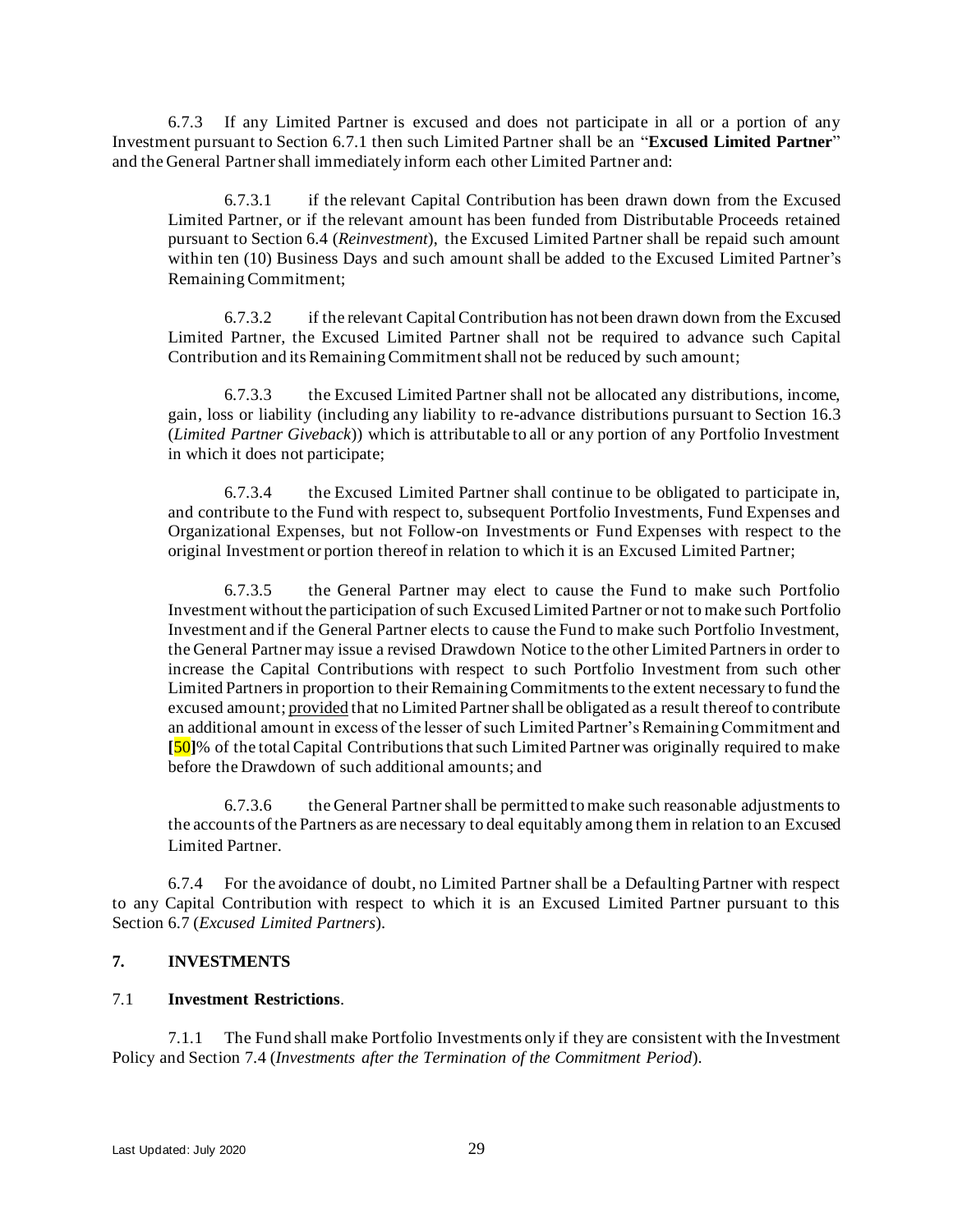7.1.2 The Fund shall make all Portfolio Investments in accordance with all applicable laws, including laws of the jurisdiction where the relevant Portfolio Company is organized or has its principal place of business.

7.1.3 The Fund shall receive an opinion of counsel qualified to practice in the jurisdiction where any Portfolio Company is organized or has its principal place of business substantially to the effect that (i) under the laws of such jurisdiction the limited liability of the Limited Partners will be recognized to the same extent in all material respects as is provided to the Limited Partners under the Act and this Agreement and (ii) no Limited Partner will have to file a tax return or other information return or pay taxes in a location outside of the jurisdiction in which such Limited Partner is resident solely as a result of such investment.

<span id="page-32-0"></span>7.1.4 The Fund shall not, without the prior written consent of the Advisory Committee:

7.1.4.1 **[**invest more than **[**\_\_**]**% **[**or **[**\_\_**]**% including the aggregate of any Capital Contributions with respect to any Bridge Investments**]** of the aggregate Commitments directly or indirectly in any one industry sector**]**;

<span id="page-32-2"></span>7.1.4.2 **[**invest more than **[**\_\_**]**% (or **[**\_\_**]**% including the aggregate of any Capital Contributions with respect to any Bridge Investments) of the aggregate Commitments directly or indirectly in any one Portfolio Company;**]**

7.1.4.3 **[**invest more than **[**\_\_**]**% (or **[**\_\_**]**% including the aggregate of any Capital Contributions with respect to any Bridge Investments) of the aggregate Commitments directly or indirectly in any group of Portfolio Companies that are Affiliates;**]**

7.1.4.4 **[**invest any amounts directly or indirectly in Portfolio Companies that do not have their principal place of business operations in or derive a substantial majority of their revenue from the Target Region;**]**

<span id="page-32-1"></span>7.1.4.5 **[**either (i) make any Follow-on Investment later than the date that is **[**eighteen (18)**]** months after the termination of the Commitment Period, or (ii) invest an aggregate amount in excess of **[**15**]**% of aggregate Commitments in Follow-on Investments after the termination of the Commitment Period;**]**

7.1.4.6 **[**invest in publicly listed securities (excluding in connection with the public offering of an existing Portfolio Company or securities acquired upon the sale or merger of an existing Portfolio Company), provided that an aggregate amount up to **[**10**]**% of aggregate Commitments may be invested in "private investments in public equity" transactions **[**whereby the Fund acquires private equity-type rights with respect to the relevant Portfolio Company, including a board seat and significant influence over the management of such Portfolio Company**]**;

7.1.4.7 **[**engage in speculative investment activities such as commodities, commodity contracts and forward currency contracts, except for hedging transactions made in accordance with the Investment Policy and this Agreement;**]**

7.1.4.8 **[**be involved in hostile bids (hostile bids being defined as bids without the support of a majority of shareholders or board of directors (or equivalent) of the target);**]** or

7.1.4.9 [invest in any vehicle or Person that charges any fee or profit share];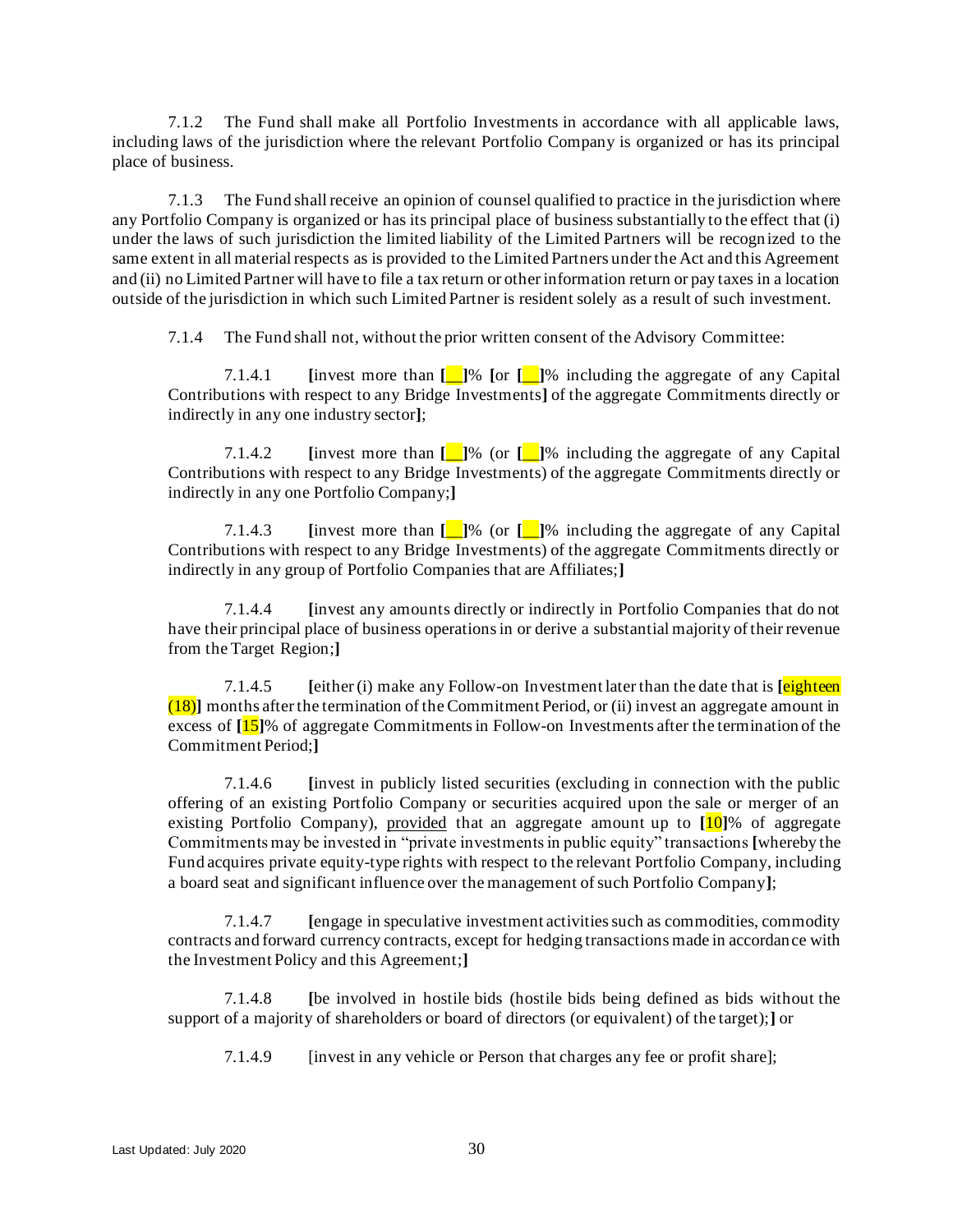provided that, for the avoidance of doubt, for purposes of this Section [7.1.4](#page-32-0) any amounts invested by the Fund shall take into account both amounts financed by Capital Contributions and amounts drawn under the Credit Facility.

7.1.5 The Fund shall invest in accordance with the General Partner's environmental, social and governance policy.

## <span id="page-33-4"></span>7.2 **Limitation on Indebtedness**.

<span id="page-33-3"></span>7.2.1 The Fund may not borrow amounts, issue guarantees or otherwise incur indebtedness except on a short-term basis for periods of less than six months to finance investments pending receipt by the Fund of Drawdowns, provided (i) that any borrowing from the General Partner, the Fund Manager or their respective Affiliates shall (A) contain terms that are no less favorable to the Fund than could be obtained in arm's-length negotiations with unrelated third Persons for similar borrowings and (B) require the prior written consent of the Advisory Committee, and (ii) that, at any time, the aggregate liability of the Fund with respect to all such borrowing, guarantees and indebtedness does not exceed the lesser of (A) **[**15**]**% of the total Commitments and (B) the aggregate amount of Remaining Commitments.

<span id="page-33-1"></span>7.2.2 **[**Subject to Section [7.2.1,](#page-33-3) the Fund Manager or the General Partner may establish a credit facility for the Fund with one or more financial institutions, pursuant to which the Fund's obligations are secured by a pledge or other grant of a security interest and the assignment by the General Partner to the relevant lender of the rights of the General Partner to deliver Drawdown Notices to the Limited Part ners and to enforce all remedies against Limited Partners that fail to fund their respective Remaining Commitments in accordance with the terms hereof (a "**Credit Facility**").<sup>12</sup>

7.3 **Temporary Investments**. The Fund shall invest cash held by the Fund pending investment in Portfolio Investments, distribution or payment of Management Fees, Organizational Expenses or other Fund Expenses only in Temporary Investments.

<span id="page-33-2"></span>7.4 **Investments after the Termination of the Commitment Period**. The Fund shall not make Drawdowns after the termination of the Commitment Period other than to:

7.4.1 pay Fund Expenses;

7.4.2 subject to Section [7.1.4.5,](#page-32-1) make Follow-on Investments; and

7.4.3 complete Portfolio Investments with respect to which the Fund has, prior to the termination of the Commitment Period, entered into a legally binding commitment to invest and which are reasonably expected to close within **[**one hundred and twenty (120)**]** days following the termination of the Commitment Period, provided that the General Partner shall notify the Limited Partners of all such investments at least ten (10) Business Days prior to the termination of the Commitment Period.

<span id="page-33-0"></span>7.5 **Bridge Investments**. The Fund may provide interim financing to, or make investments that are intended to be of a temporary nature in Securities of, any Portfolio Company or any subsidiary thereof in connection with or subsequent to a Portfolio Investment by the Fund in such Portfolio Company (each a "**Bridge Investment**"), subject to Section [7.1.4.2.](#page-32-2) If a Bridge Investment is not repaid, refinanced or otherwise disposed of prior to **[**twelve (12)**]** months from the date that such Bridge Investment was acquired, such Bridge Investment shall cease to be treated as a Bridge Investment on the lapse of such **[**twelve (12)**]**

 $12$  To be tailored on a fund-by-fund basis. Some managers/lenders may require language in the Agreement detailing information to be provided by Limited Partners to lenders; in this case, no Limited Partner should be required, without its prior written co nsent, to disclose information that is not available in the public domain.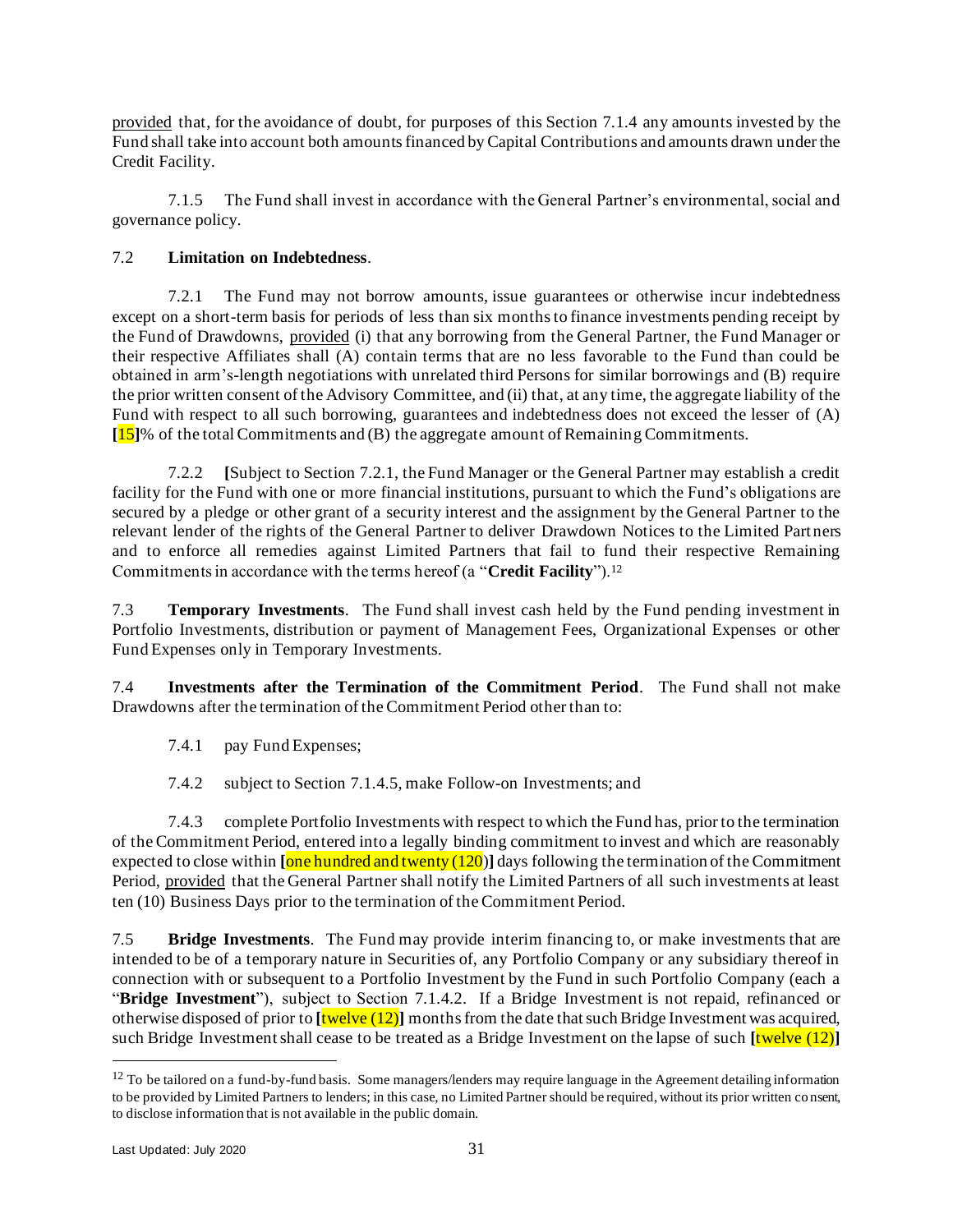month period and shall be treated as a Portfolio Investment that is not a Bridge Investment beginning on the date of acquisition of such Bridge Investment.

#### <span id="page-34-0"></span>**8. MANAGEMENT**

#### 8.1 **Management of the Fund**.

8.1.1 The General Partner and the Fund Manager shall, and shall cause the Fund to, at all times comply with this Agreement, including the Investment Objectives, the Investment Policy and the investment restrictions set forth in Section [7.1](#page-31-2) (*Investment Restrictions*) and the standard of care set forth in Section [20.5](#page-68-0) (*Standard of Care*).

8.1.2 The organization, conduct, management, control and operation of the Fund and its investment and other activities shall be vested in the General Partner, which is hereby authorized and empowered on behalf and in the name of the Fund, subject to the provisions of this Agreement, to exercise and carry out any and all of the purposes of the Fund and to perform all acts and enter into and perform all contracts and other undertakings that may be necessary, advisable or incidental thereto without any further act, approval or vote of any Person, including any Limited Partner.

8.1.3 The General Partner shall, to the maximum extent permitted by the Act, delegate to the Fund Manager, all of the powers of the General Partner, provided that no such delegation shall reduce the responsibility of the General Partner for the conduct of the Fund and the General Partner shall be liable for the conduct of the Fund Manager as if such conduct were the conduct of the General Partner.

8.1.4 Notwithstanding anything to the contrary provided herein, neither the General Partner nor the Fund Manager may, or shall have any right, power or authority to, avoid its obligations under this Agreement by delegation of authority or responsibility.

8.2 **Powers of the General Partner**. The General Partner shall have all rights, powers and authority of a general partner under the Act and otherwise under applicable law and as provided for in this Agreement. Without limiting by implication the generality of the foregoing, but subject to the limitations and the restrictions set forth herein, the General Partner shall have all rights, power and authority to manage, control, and conduct the affairs of the Fund and to do any and all acts on behalf of the Fund that are necessary, advisable or convenient to the discharge of its duties under this Agreement and to the management of the affairs of the Fund, including:

8.2.1 to permit the withdrawal and admission of Limited Partners from, into and among the Fund Vehicles;

8.2.2 to acquire, hold, Transfer, manage, vote and own Securities and any other assets held by the Fund, in accordance with and subject to Article [7](#page-31-0) (*Investments*);

8.2.3 to set aside funds for Reserves;

8.2.4 to take any action the General Partner determines is necessary or desirable to ensure that the assets of the Fund are not deemed to be "plan assets" subject to Title I of ERISA;

8.2.5 to bring, defend, settle and dispose of Proceedings, provided that no Covered Person shall be exculpated or indemnified or otherwise held harmless except to the extent required under Section[s 16.1](#page-60-0) (*Exculpation of Covered Persons*) or [16.2](#page-60-1) (*Indemnification of Covered Persons*);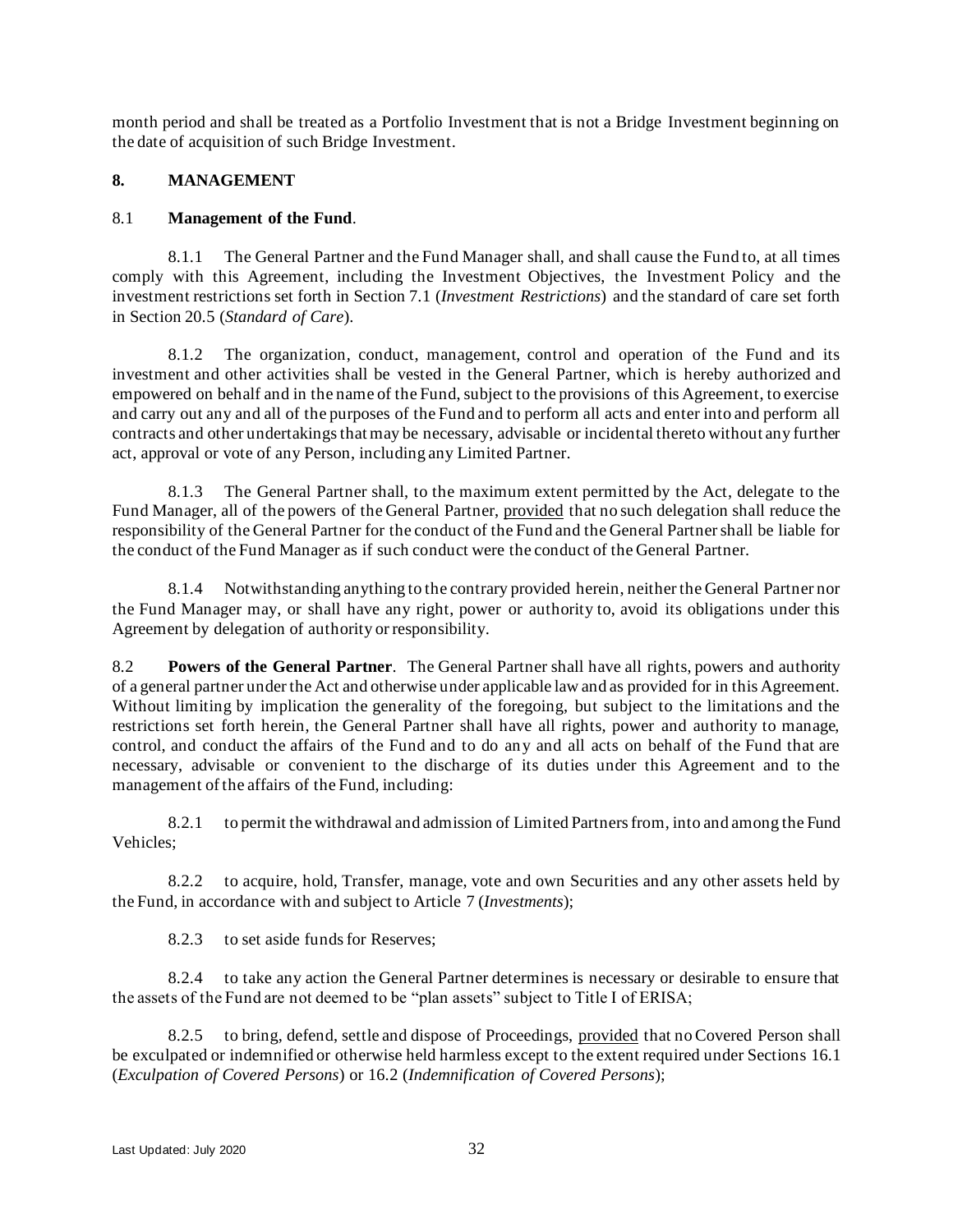8.2.6 to engage or discharge custodians, attorneys and accountants, provided that any engagement, arrangement, transaction or agreement with any Interested Person shall (i) contain terms that are no less favorable to the Fund or the relevant Portfolio Company than could be obtained in arm's-length negotiations with unrelated third Persons for similar services, and (ii) require the prior written consent of the Advisory Committee or a Majority in Interest;

8.2.7 subject to the other terms of this Agreement, to execute, deliver and perform its obligations under contracts and agreements of every kind necessary or incidental to the accomplishment of the Fund's purposes and to take or omit to take such other actions in connection with the investment and other activities of the Fund, as may be necessary or advisable in order to further the purposes of the Fund;

8.2.8 to borrow money for short-term bridging purposes and issue guarantees subject to the limitations set forth in Section [7.2](#page-33-4) (*Limitation on Indebtedness*);

8.2.9 to prepare and file all tax returns of the Fund, to make such elections under applicable tax law as to the treatment of items of the Fund's income, gain, loss, deduction and credit, and as to all other relevant matters, as are necessary or appropriate; and

8.2.10 to enter into, execute, acknowledge and deliver any and all contracts, agreements or other instruments and to carry on any other activities necessary for, in connection with, or incidental to any of the foregoing or the Fund's investment and other activities.

#### <span id="page-35-1"></span>8.3 **Management Fee**.

<span id="page-35-0"></span>8.3.1 The Fund shall pay the **[**Fund Manager**]** an annual management fee with respect to each Limited Partner ("**Management Fee**") calculated with respect to such Limited Partner in accordance with Section [8.3.2](#page-35-2) below, beginning as of the Initial Investment Date<sup>13</sup> and continuing until the earlier of (i) the last day of the initial Term (excluding, for the avoidance of doubt and notwithstanding Section 18.1 (*Term*), any extension thereto), and (ii) the appointment of a liquidator other than the General Partner. The Management Fee shall be payable in quarterly installments in advance commencing on the Initial Investment Date and on each of January 1, April 1, July 1 and October 1 thereafter (each a "**Payment Date**"). Any payment for a period of less than a calendar quarter shall be adjusted on a *pro rata* basis according to the actual number of days during such period.

<span id="page-35-2"></span>8.3.2 Subject to Section [8.4](#page-36-1) (*Management Fee Offset*) below, the Management Fee payable with respect to each Limited Partner shall be an amount equal to:

8.3.2.1 until the termination of the Commitment Period, or, if earlier, the effective date on which a management fee begins to accrue with respect to a Successor Fund, **[\_\_]**% *per annum* of the Commitment of such Limited Partner; and

8.3.2.2 thereafter, or during such time as the Commitment Period is suspended in accordance with Article [11](#page-44-0) (*Key Person Event; Suspension*), **[\_\_]**% *per annum* of the Capital Contributions made by such Limited Partner to fund the Acquisition Cost of Portfolio Investments other than Temporary Investments, less an amount equal to the Acquisition Cost of Portfolio Investments, other than Temporary Investments, that have been realized (in whole or in part), written off or Permanently Written Down as of the end of the most recent financial quarter.

<sup>&</sup>lt;sup>13</sup> Initial Closing Date may be appropriate for some funds.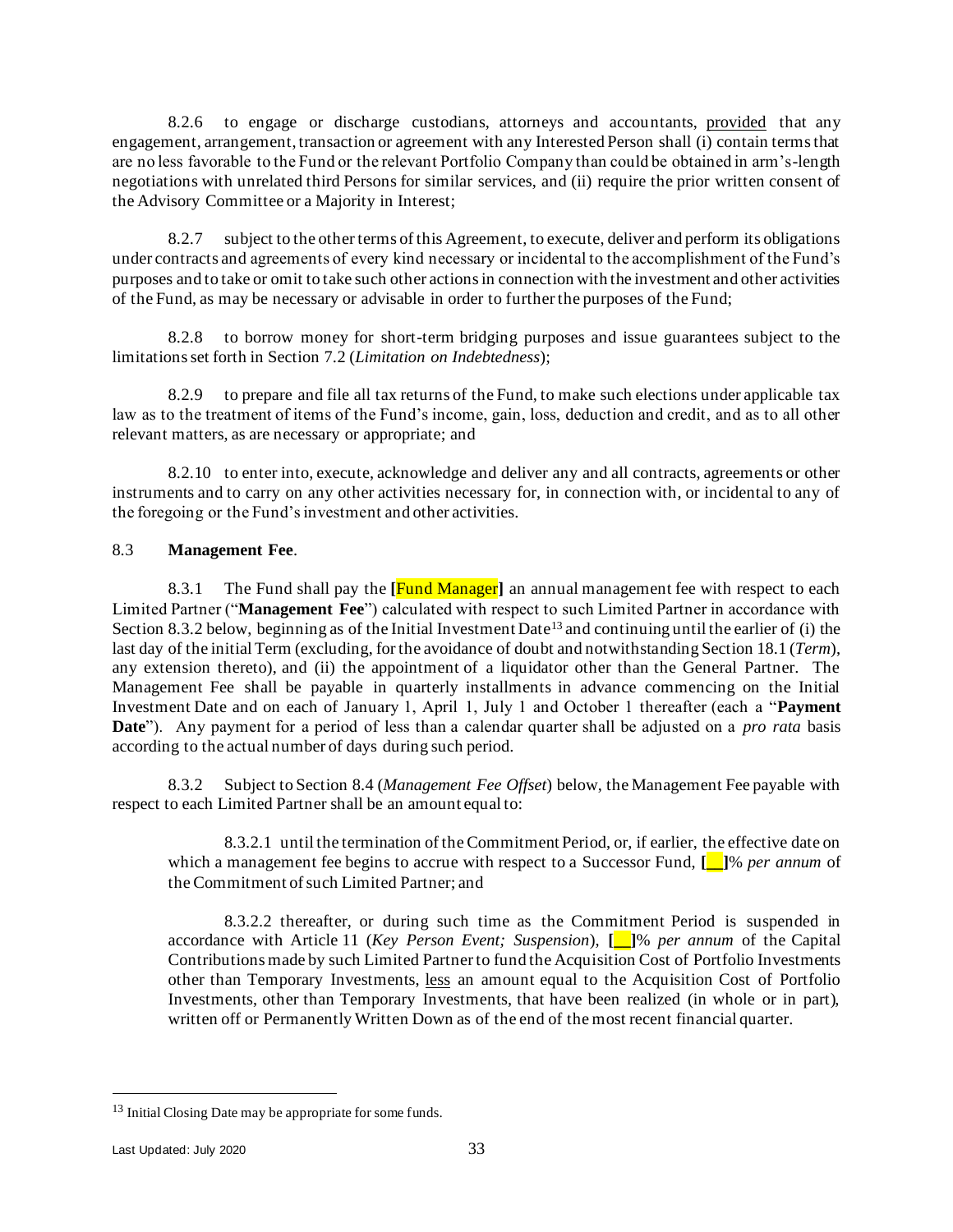#### <span id="page-36-0"></span>8.4 **Management Fee Offset**.

8.4.1 Each quarterly installment of the Management Fee with respect to each Limited Partner shall be reduced, but not below zero, by an amount equal to such Limited Partner's *pro rata* share (based on its Commitment) of the aggregate amount of Fee Income paid since the preceding Payment Date. To the extent that the Management Fee is not reduced as of any given Payment Date by the amounts referred to in the preceding sentence (or any portion thereof determined with respect to a previous Payment Date and carried over to the current Payment Date pursuant to this sentence) because the Management Fee has been reduced to zero, the excess shall be carried over to the next succeeding Payment Date (and to one or more subsequent Payment Dates) and applied as a reduction of the Management Fee, but not below zero, for such succeeding Payment Date (or a subsequent Payment Date). If on termination of the Fund, any amount of Fee Income remains that has not been applied to reduce the Management Fee pursuant to this Section [8.4](#page-36-0) (*Management Fee Offset*), the Fund Manager shall cause such amounts to be paid to the Non-Defaulting Partners (excluding any such Non-Defaulting Partners that have elected by written notice to the General Partner not to received such amounts) *pro rata* in proportion to their respective Commitments.

<span id="page-36-1"></span>8.4.2 For the purposes of determining the Value of any Fee Income in the form of Securities, awards, options, warrants or other non-cash consideration, such Value shall be equal to the net cash proceeds thereof as and when such proceeds are received; provided that the Value of any such non-cash Fee Income the Value of which has not been determined on or before the dissolution of the Fund shall be determined on such date by reference to the Value of such Portfolio Company upon such disposition. Such Value shall be disclosed to the Advisory Committee and shall be subject to Section [13.2.5.5.](#page-47-0)

8.4.3 The reduction of Management Fees described in this Section [8.4](#page-36-0) (*Management Fee Offset*) may be (i) allocated among the Fund Vehicles and other investment entities managed by the General Partner, the Fund Manager or their Affiliates, whether formed prior to, on or after the date hereof which own the same Securities, based on the relative cost basis of each such entity's interest in the relevant Portfolio Company, and (ii) deducted from the Management Fee otherwise payable by the Fund in the fiscal quarter immediately following the date of receipt of the relevant Fee Income or the calculation of the Value of the relevant non-cash Fee Income pursuant to Sectio[n 8.4.2;](#page-36-1) provided, however, that no such Fee Income shall be allocated to any entity that does not pay a management fee that will be reduced by that entity's allocable portion of such Fee Income (and for the avoidance of doubt any such allocable portion of such Fee Income shall be allocated among such other entities).

## 8.4.4 **Plan Asset Regulations**.

8.4.4.1 Each Limited Partner acknowledges that the assets of the Fund are not intended to constitute Plan Assets of such Limited Partner for purposes of any applicable non-U.S., state or local law governing the investment and management of the assets of that Limited Partner, and that, as a result, none of the Fund, the General Partner or any of their Affiliates intends to be acting as a fiduciary within the meaning of any applicable non-U.S., state or local law relating to governmental plans or foreign plans with respect to such Limited Partner or the Fund assets; provided, that this provision is not intended to negate the standard of care set forth in Sectio[n 20.5](#page-68-0) (*Standard of Care*).

8.4.4.2 The General Partner shall use its reasonable best efforts to ensure that the Fund either (i) qualifies as a VCOC on and after the "initial valuation date" (as defined in the Plan Asset Regulation) of the Fund or (ii) otherwise is not deemed to hold Plan Assets under the Plan Asset Regulation. If participation by "Benefit Plan Investors" is "significant" as determined under the Plan Asset Regulation, at the Fund's expense, the General Partner shall furnish to each ERISA Partner (x) within ten (10) Business Days following the Fund's first long-term Portfolio Investment, an opinion of counsel addressed to the Fund with respect to the VCOC status of the Fund and (y)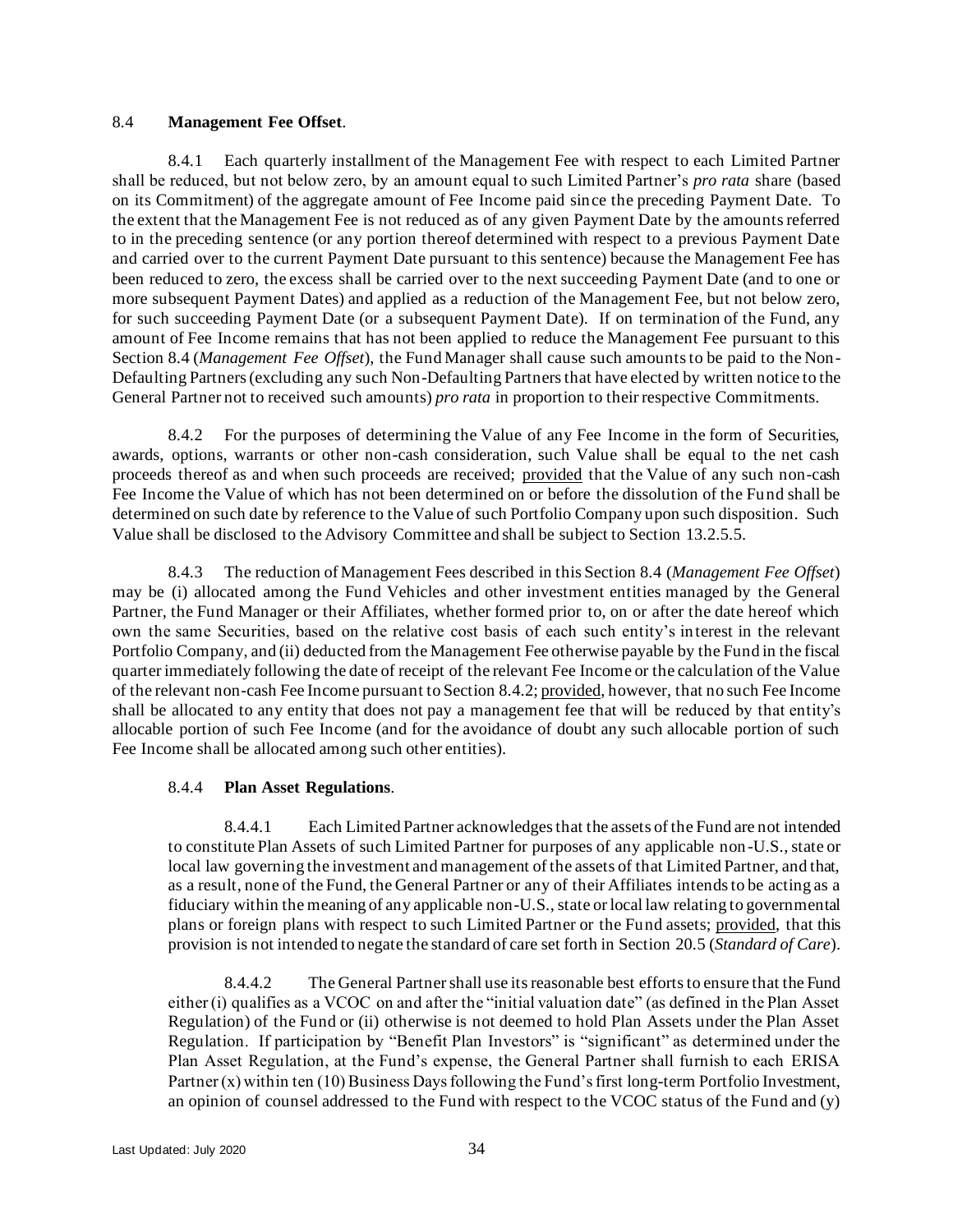within sixty (60) days following the end of each "annual valuation period" (as defined in the Plan Asset Regulation) of the Fund succeeding the date of the Fund's first long-term Portfolio Investment, a certificate from the Fund as to the Fund's qualification as a VCOC.

<span id="page-37-0"></span>8.5 **UBTI; ECI**. [The Fund may engage in transactions (including transactions described in Section [7.2\)](#page-33-0) that will cause Tax Exempt Partners and Non-U.S. Partners to recognize UBTI or ECI, respectively, as a result of their investment in the Fund; provided that the Fund shall use its reasonable best efforts not to invest more than (i)  $[15]$ % of the Partners' aggregate Commitments (measured as of the date any such investment is made) in a manner that the General Partner reasonably believes would cause such Commitments to be used or further invested, directly or indirectly, to cause Tax Exempt Partners to recognize UBTI as a result of their investment in the Fund or (ii)  $15$ % of the Partners' aggregate Commitments (measured as of the date any such investment is made) in a manner that the General Partner reasonably believes would cause such Commitments to be used or further invested, directly, or indirectly, to cause Non-U.S. Partners to recognize ECI as a result of their investment in the Fund. Each Limited Partner hereby acknowledges and agrees that pursuant to the first sentence of this Section [8.5,](#page-37-0) the Fund may engage in transactions that will cause Tax Exempt Partners to recognize UBTI and Non-U.S. Partners to recognize ECI as a result of their investment in the Fund.<sup>[14]</sup>

### 8.6 **Regulated Partner Matters**.

<span id="page-37-1"></span>8.6.1 In the event that, in its reasonable judgment, the General Partner believes that (i) the investment in the Fund by a Limited Partner that is a governmental plan, foreign plan or other regulated entity (other than a Benefit Plan Investor) (each, a "**Regulated Partner**") may result in (A) any violation of any law applicable to such Regulated Partner, (B) the treatment of the assets of the Fund as assets of such Regulated Partner or (C) the treatment of the Fund or the General Partner as a fiduciary under any law applicable to such Regulated Partner and (ii) any of the foregoing conditions will or may result in any adverse consequences to the Fund or the General Partner (both of (i) and (ii), a "**Regulatory Issue**"), then the General Partner, in its discretion, may (x) require that such Regulated Partner provide (at such Regulated Partner's expense) an opinion of counsel, reasonably acceptable to the General Partner in form and substance, that no Regulatory Issue exists, or (y) in the event such an opinion is not delivered within a reasonable time after being requested, (1) in accordance with the provisions of Amendment [19](#page-65-0) (*Amendments; Power of Attorney*), amend this Agreement to cure any illegality or adverse consequences to the Fund, (2) amend, terminate or restructure any then-existing or contemplated arrangements to cure any illegality or other adverse consequences to the Fund, (3) redeem such Regulated Partner's Interest, in whole or in part, at a price reasonably acceptable to such Regulated Partner, (4) require the Transfer of all or a portion of the Regulated Partner's Interest to one or more Limited Partners, or (5) dissolve the Fund and wind up its affairs in accordance with Article [18](#page-64-0) (*Term, Dissolution and Winding up of the Fund*).

8.6.2 Effective upon the date specified by the General Partner in the notice sent to a Regulated Partner notifying such Regulated Partner of the General Partner's determination to completely or partially redeem such Regulated Partner's Interest pursuant to Section [8.6.1,](#page-37-1) such Regulated Partner shall cease to be a Partner of the Fund for purposes of the withdrawn portion of its Interest only and, in addition to its right to receive payment for such Interest, shall continue to be entitled, with respect to its remaining Interest only, to the rights of a Partner under this Agreement including the right to have any allocations made to its Capital Account (as such may be adjusted), the right to receive distributions, and the right to approve, consent or vote with respect to matters as provided in this Agreement.

<sup>&</sup>lt;sup>14</sup> To update as needed in the event the Fund anticipates significant participation from Tax Exempt Partners or Non-U.S. Partners. Some funds use parallel funds and others may use corporate blocker structures.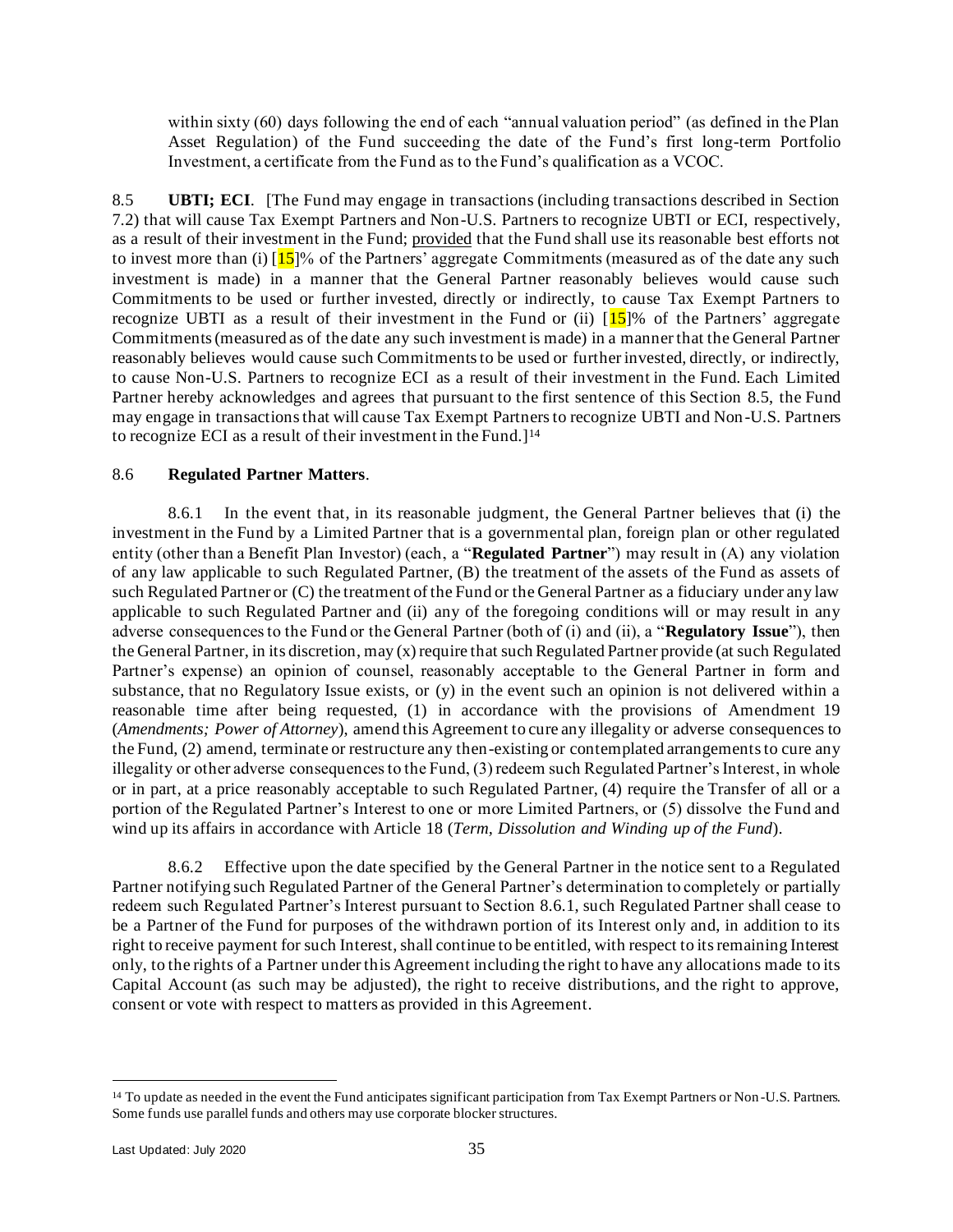8.6.3 [The Fund shall pay the purchase price with respect to any Interest of a Regulated Partner that is being redeemed pursuant to Section [8.6.1](#page-37-1) to such Regulated Partner in cash by paying to such Regulated Partner the portion of each distribution that would have been payable to such Regulated Partner had such Interest not been redeemed until the purchase price has been fully paid; provided that (i) if the Regulatory Issue is a result of a breach of a representation, warranty or covenant made by the Regulated Partner whose Interests are being redeemed, or a change in law with respect to such Regulated Partner, the purchase price shall be the lesser of (A) the Value on the applicable redemption effective date and (B) the Value on the date on which cash is allocated to make redemption payments; and (ii) if the Regulatory Issue is not a result of a breach of a representation warranty or covenant made by the Regulated Partner whose Interests are being redeemed, or a change in law applicable to such Regulated Partner, if a Majority in Interest of the Regulated Partners whose Interests are being redeemed at such time disagree with the General Partner's determination of the Value of the applicable Interests, the General Partner and such Regulated Partners shall negotiate in good faith to resolve such disagreement, and if such parties continue to disagree after negotiations are held, either party may request that an independent evaluator reasonably acceptable to the other party be retained, whose valuation shall be final and binding on the Fund and all of the Partners, and the Fund shall bear the cost of such independent evaluator. The General Partner shall be under no obligation to sell, finance or refinance any Fund property or assets or to take any other action to effect such redemption that, in the judgment of the General Partner, may adversely affect the Fund or any Partner.]

#### <span id="page-38-0"></span>8.7 **FCC Provisions**.

8.7.1 During any Communications Portfolio Investment Period or if the General Partner reasonably determines that it is necessary to ensure that an interest in a FCC Regulated Entity complies with the Communications Act or FCC Ownership Rules, each Limited Partner agrees that in addition to the general limitations set forth in this Agreement (without creating any additional rights hereunder and notwithstanding any other rights of such Limited Partner under this Agreement):

8.7.1.1 Neither such Limited Partner (including its directors, officers, managers, partners, members or other equivalent non-corporate officials) nor any of its Affiliates shall:

8.7.1.1.1 be an employee of the Fund or any FCC Regulated Entity if such Person's functions, directly or indirectly, relate to the media or common carrier enterprises of the Fund or any FCC Regulated Entity;

8.7.1.1.2 serve, in any material capacity, as an independent contractor or agent with respect to the Fund's media and common carrier enterprises or with respect to any FCC Regulated Entity;

8.7.1.1.3 communicate with the Fund, General Partner, the Fund Manager or the management of any FCC Regulated Entity on matters pertaining to the day-to-day operations of its business;

8.7.1.1.4 perform any services for the Fund or any FCC Regulated Entity that materially relate to the media or common carrier activities of the Fund or any FCC Regulated Entity, with the exception of making loans to, or acting as a surety for, the Fund or any FCC Regulated Entity to the extent such loan or action would not cause attribution under the "equity/debt plus" component of the FCC Attribution Rules; or

8.7.1.1.5 become actively involved in the management or operation of the media and common carrier businesses of the Fund or any FCC Regulated Entity;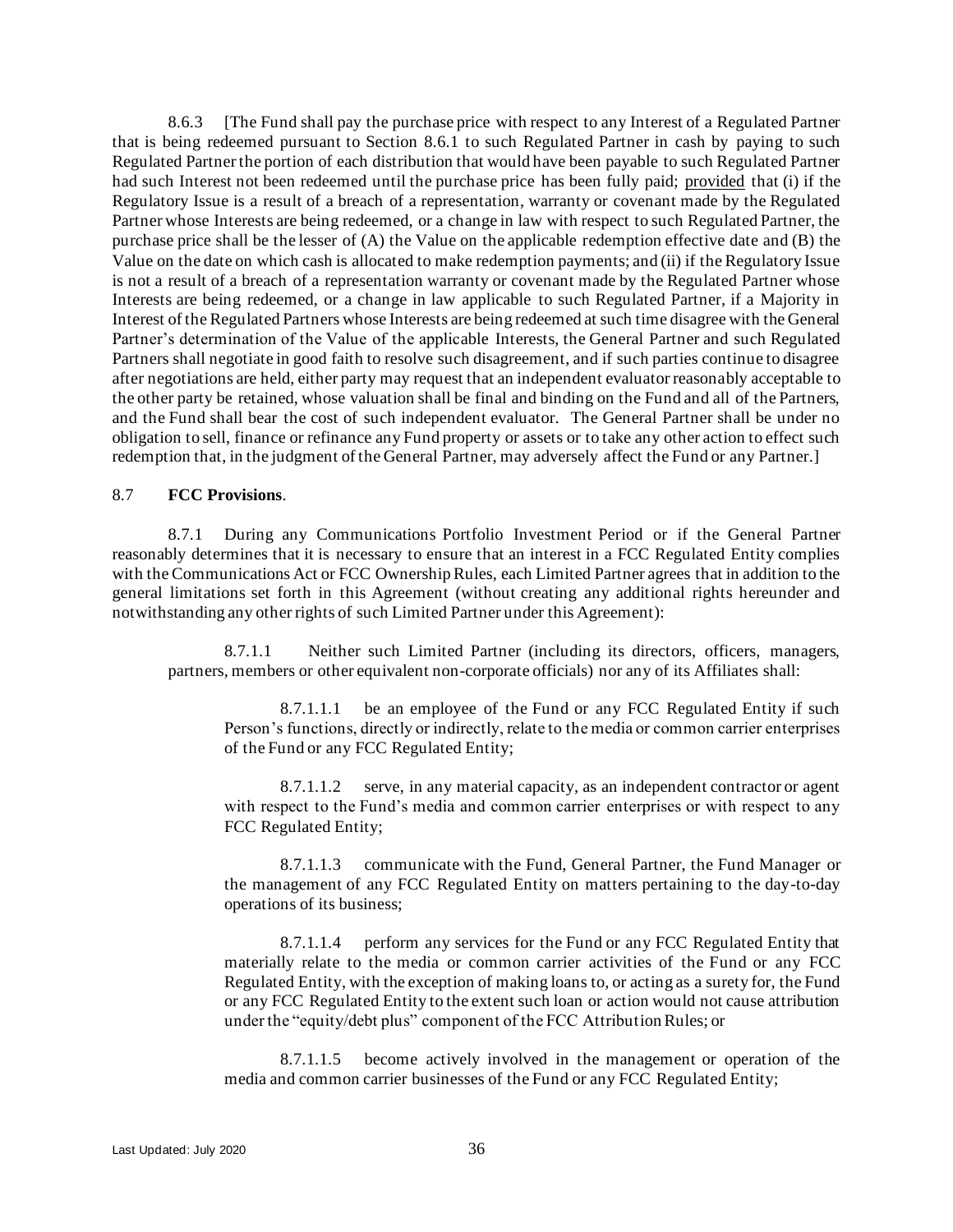8.7.1.2 Such Limited Partner shall not vote on the admission of a new general partner to the Fund (unless such admission may be rejected by the General Partner in its absolute discretion); and

8.7.1.3 Such Limited Partner shall not have the right to vote for the removal of the General Partner except (i) as provided in Section [10.1.2.1](#page-41-0) and (ii) where the General Partner is subject to bankruptcy proceedings, as described in Sections  $17-402(a)(4)-(5)$  of the Act.

8.7.2 The General Partner shall notify the Limited Partners if at any time it intends to distribute any securities of an FCC Regulated Entity to the Limited Partners. Further, the General Partner may not distribute such securities to any Limited Partner that notifies the General Partner not to distribute such securities to such Limited Partner within  $\left[\frac{\text{ten (10)}}{\text{B}}\right]$  Business Days of receipt of the General Partner's notice with respect thereto. The General Partner shall use reasonable efforts to dispose of such securities retained in the Fund at such Limited Partner's expense and distribute the net proceeds to each such Limited Partner in accordance with the provisions of this Agreement or make such other arrangements for the disposition of such securities as are acceptable to the General Partner and have been approved by such Limited Partner.

8.7.3 Each Limited Partner shall provide the General Partner with such information as the General Partner may reasonably request from time to time in order to determine whether a particular interest in any FCC Regulated Entity would comply with the Communications Act or the FCC Ownership Rules.

8.7.4 The General Partner shall deliver to a Limited Partner within a reasonable period of time following receipt of such Limited Partner's request therefor, all non-confidential information concerning the Fund's interests in FCC Regulated Entities as such Limited Partner determines is reasonably necessary to ensure compliance by it and its affiliates with the Communications Act and the FCC Ownership Rules and the reporting obligations imposed thereunder, consistent with the restrictions set forth in Section [8.7](#page-38-0) (*FCC Provisions*).

# **9. EXCLUSIVITY AND POTENTIAL CONFLICTS OF INTERESTS**

9.1 **Successor Fund**. Until the earliest of (i) the termination of the Commitment Period, (ii) the date when 80% of Commitments have been funded, invested, committed or reserved for investments (including Follow-on Investments) or funded or reserved for Fund Expenses; (iii) the date when 60% of Commitments have been funded for investments; and (iv) the termination of the Fund, the General Partner and the Fund Manager shall not, and hereby commit that none of their Affiliates shall, directly or indirectly, accrue any management or advisory fees relating to any vehicle or account (other than any Fund Vehicle)<sup>15</sup>, having investment objectives that materially overlap with the Investment Objectives ("**Successor Fund**"), in each case except with the prior written consent of a Majority in Interest.

9.2 **Time and Attention**. Prior to the termination of the Commitment Period, the General Partner shall cause each of the General Partner, Fund Manager, and the Key Persons to devote substantially all of such Person's business time to the affairs of the Fund, the General Partner, the Investment Manager, any Alternative Vehicles, any Parallel Vehicles, any co-investment, Prior Funds, or other investment vehicles permitted by this Agreement. After the termination of the Commitment Period, the General Partner shall cause each of the General Partner, Fund Manager, and Key Persons to devote that portion of their time to the affairs of the Fund as is necessary for the management of the Fund.

# <span id="page-39-0"></span>9.3 **Co-investment Opportunities**.

<sup>&</sup>lt;sup>15</sup> For some funds, marketing or closing may be appropriate.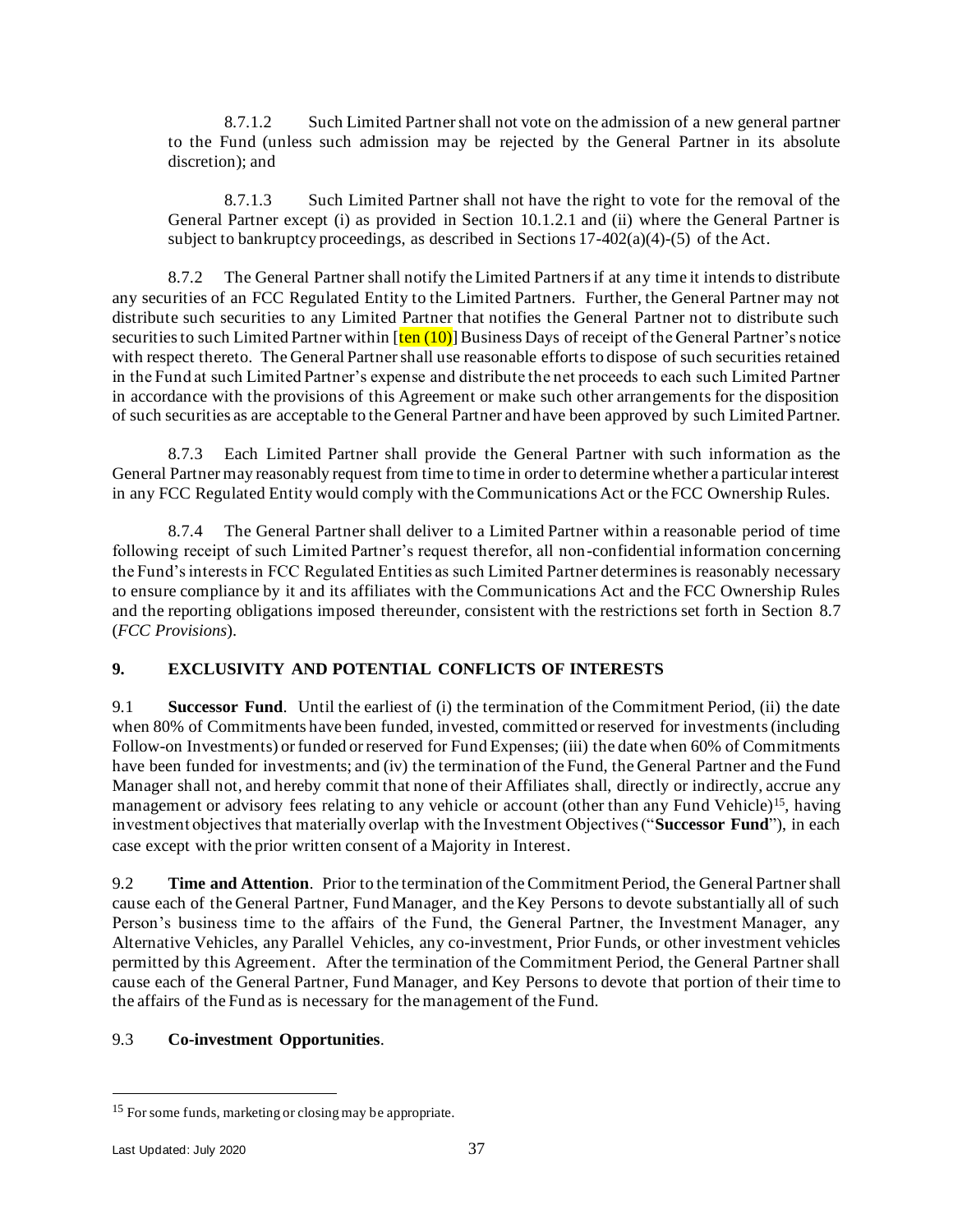9.3.1 The **[**Fund Manager**]** may, but shall have no obligation to, provide co-investment opportunities (whether by way of a direct investment in a Portfolio Company or as an investment through an intermediate holding vehicle) to electing Limited Partners or **[**strategic third parties**] [**any third party**]**, provided that no co-investment opportunity shall be allocated to any Interested Person without the prior written consent of the Advisory Committee. All co-investments shall be made in accordance with the General Partner's co-investment policy.

9.3.2 Any co-investment shall be made and divested at substantially the same time and on the same terms (save as required for legal, tax or regulatory purposes), including the same form or forms of consideration (and in the same proportions of forms of consideration) as the corresponding investment by the Fund.

9.3.3 In the case of a co-investment, the co-investor shall bear its *pro rata* share (based on capital committed to such co-investment) of any fees, expenses and liabilities relating to the relevant Portfolio Investment.

9.3.4 The General Partner shall provide notice to each Limited Partner of all co-investments offered and made by any Fund Vehicle[, including the identity of all co-investors].

9.4 **Deal-flow**<sup>16</sup>. Subject to Section [9.3](#page-39-0) (*Co-investment Opportunities*), the General Partner and the Fund Manager hereby agree that until the end of the Commitment Period, all investment opportunities received by any of the General Partner, the Fund Manager, any of the Key Persons or any Affiliate of any of the foregoing, will first be allocated to the Fund or, when permitted, to a Successor Fund to the extent that (i) such investment opportunities fall within the Investment Objectives, (ii) the Fund has available Remaining Commitments, and (iii) the participation by the Fund in such investment opportunity would be in the best interest of the Fund as determined in good faith by the General Partner.

## <span id="page-40-1"></span>9.5 Other Conflicts of Interest<sup>17</sup>.

<span id="page-40-0"></span>9.5.1 The General Partner and the Fund Manager shall not, and hereby commit that the Fund shall not, directly or indirectly knowingly undertake any conduct constituting an actual or potential conflict of interest between (i) the Fund, any Portfolio Investment or any Portfolio Company on the one hand, and (ii) any Interested Person on the other hand (including the Fund directly or indirectly entering into any investment, divestment or other business transaction with any Interested Person whether or not on arm's length terms and conditions) without the prior written consent of the Advisory Committee.

9.5.2 Each of the General Partner and the Fund Manager shall promptly disclose to the Advisory Committee all actual or material potential conflicts of interest described at Section [9.5.1](#page-40-0) of which it is aware.

9.5.3 For the avoidance of doubt, the General Partner and the Fund Manager hereby acknowledge and agree that nothing disclosed (as a "Risk Factor" or otherwise) in the Fund's offering documentation, as the same may be modified from time to time, shall be deemed solely by virtue of such

<sup>&</sup>lt;sup>16</sup> With respect to a General Partner that has other existing or anticipated permitted accounts, an alternative approach may be considered such that the General Partner's allocation policy as previously provided to the Limited Partners will ap ply to deal-flow with respect to the Fund and any "other accounts", and that the Limited Partners will have oversight of any changes with resp ect to such allocation policy.

<sup>&</sup>lt;sup>17</sup> For some General Partners, a strict prohibition on conflict transactions will be impractical so greater detail here may be required as to whether, when and how the General Partner and the Fund Manager will be permitted to engage in a conflict transaction. In most cases, it would be appropriate to prohibit acquisitions, dispositions, distributions, restructurings and any other transfers with the General Partner or any of its Affiliates without the prior written consent of the Advisory Committee.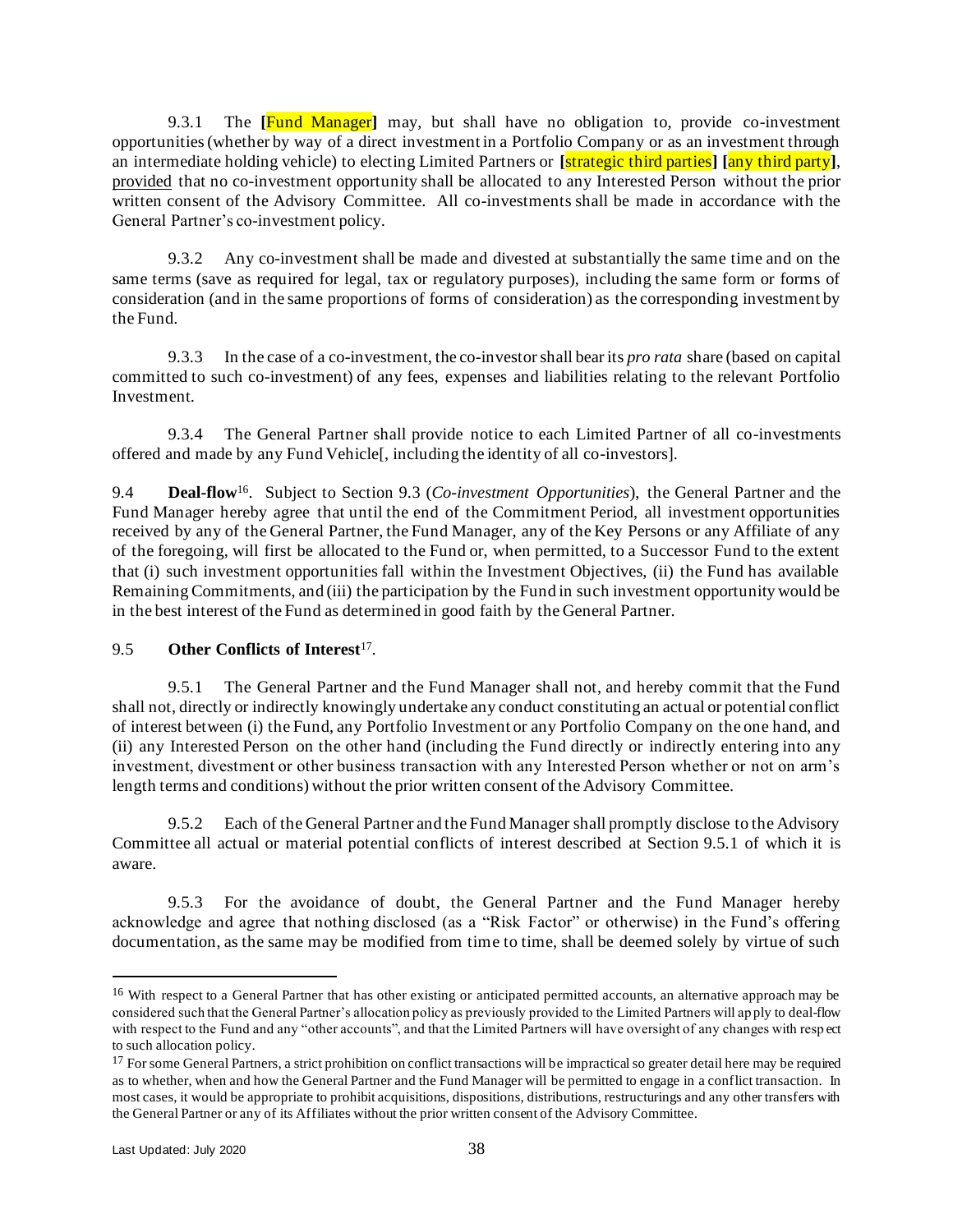disclosure to be a permissible conflict of interest under this Agreement or to otherwise reduce or eliminate the requirement for Advisory Committee disclosure or prior written consent as set forth in this Section [9.5](#page-40-1) (*Other Conflicts of Interest*).

## <span id="page-41-4"></span>**10. REMOVAL OF THE GENERAL PARTNER; TERMINATION OF THE FUND**

#### <span id="page-41-1"></span>10.1 **Removal/Termination Notice**.

10.1.1 The General Partner shall notify the Limited Partners immediately upon any occurrence of any Removal Conduct.

10.1.2 At any time:

<span id="page-41-0"></span>10.1.2.1 after **[**a court has confirmed that**]** Removal Conduct has occurred, a written notice approved by a Majority in Interest may be delivered to the General Partner informing it that the Limited Partners are electing to remove the General Partner or terminate the Fund (such notice, a "**Removal For Cause Notice**"); or

10.1.2.2 a written notice approved by 75% in Interest may be delivered to the General Partner informing it that the Limited Partners are electing to remove and replace the General Partner or terminate the Fund (such notice, a "**Removal Without Cause Notice**").

<span id="page-41-2"></span>10.2 **Consequences of Removal Notice**. In connection with the delivery of a Removal For Cause Notice or a Removal Without Cause Notice in accordance with Section [10.1](#page-41-1) (*Removal/Termination Notice*) in which the Limited Partners elect to remove the General Partner:

10.2.1 On the date stipulated in such notice (which shall be no earlier than the date of such notice) (the "**Removal Date**"), the General Partner shall be removed as general partner of the Fund.

<span id="page-41-3"></span>10.2.2 A Majority in Interest shall appoint a replacement general partner, with such replacement being effective upon such Person's acceptance of such appointment on such terms as may be agreed with a Majority in Interest.

10.2.3 On the Removal Date:

10.2.3.1 with respect to the delivery of a Removal For Cause Notice:

(a) the right of the Fund Manager to receive installments of the Management Fee shall immediately and automatically terminate without further compensation, and no further payments of the Management Fee shall be made to the Fund Manager;

(b) the right of the removed General Partner to receive further distributions of Carried Interest from the Fund (including pursuant to Article [14](#page-48-0) (*Distributions; Allocations*)) shall immediately and automatically terminate, no further distributions of Carried Interest shall be made to the removed General Partner, and any amounts retained in the Escrow Account pursuant to Section [14.7.2](#page-52-0) shall immediately be returned to the Fund for distribution to the Limited Partners; and

(c) in respect of its Commitment, the removed General Partner shall be treated as a Limited Partner, without any further action being required by any Person, and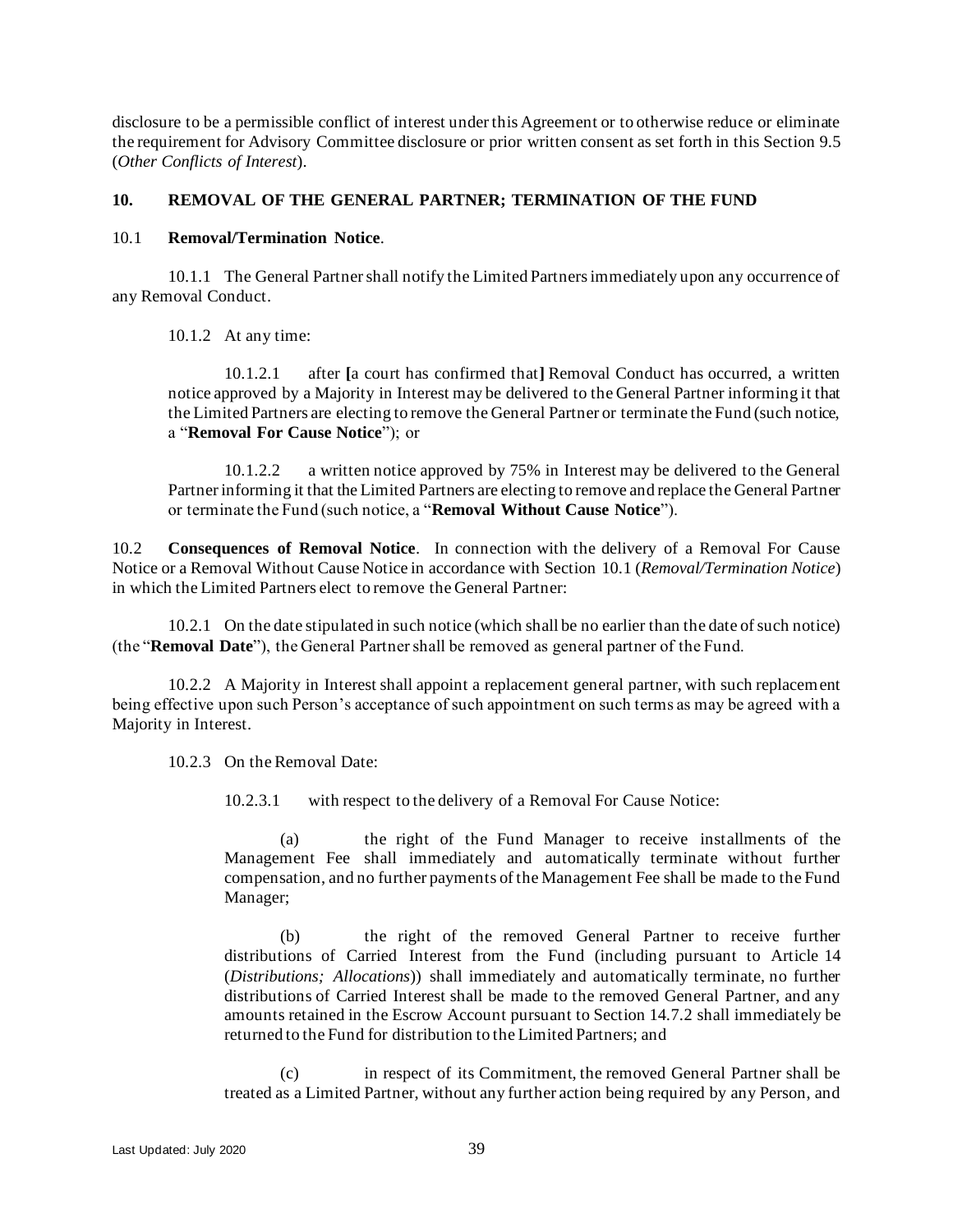for the avoidance of doubt, in that regard, shall be considered an "Affiliated Partner" for the purposes of Section [10.2](#page-41-2) (*Consequences of Removal Notice*).

<span id="page-42-1"></span>10.2.3.2 with respect to the delivery of a Removal Without Cause Notice:

(a) the right of the Fund Manager to receive installments of the Management Fee shall immediately and automatically terminate without further compensation, and no further payments of the Management Fee shall be made to the Fund Manager<sup>18</sup>;

(b) the removed General Partner shall be treated as a Limited Partner with respect to its Commitment and for the avoidance of doubt, in that regard, shall be considered an "Affiliated Partner" for the purposes of Section 10.2 (*Consequences of Removal Notice*);

(c) subject to Section 10.2.3.[2\(d\)](#page-42-0) below, the removed General Partner shall be entitled to receive further distributions of Carried Interest [immediately and automatically reduced to **[\_\_\_]**% of the Carried Interest to which it is otherwise entitled] with respect to Portfolio Investments made prior to the date of such removal at the same time as such amounts would have been distributed to it pursuant to this Agreement if it had not been removed, and the removed General Partner shall not be entitled to receive any Carried Interest with respect to any Portfolio Investment made on or after the date of such removal, and the provisions of Section [14.7](#page-51-0) (*Clawback*) shall continue to apply to any and all such distributions and Article [14](#page-48-0) (*Distributions; Allocations*) shall be deemed amended accordingly, provided that the amounts of such distributions of Carried Interest shall be calculated without regard to Portfolio Investments made, Fund Expenses allocable solely to Portfolio Investments made, or Management Fee accrued, in each case after the Removal Date; and

<span id="page-42-0"></span>(d) notwithstanding anything to the contrary provided herein, the Fund shall be entitled to retain, and the removed General Partner and the Fund Manager shall not be entitled to receive, any amounts to which the removed General Partner or the Fund Manager would otherwise be entitled pursuant to this Section [10.2.3.2](#page-42-1) unless and until such time as each of the removed General Partner and the Fund Manager have fully complied with Section [10.3](#page-43-0) (*Co-operation on Removal*);

<span id="page-42-2"></span>10.2.3.3 if requested to do so in, or by a notice approved by a Majority in Interest at any time on or after the date of delivery of, a Removal For Cause Notice or a Removal Without Cause Notice, the removed General Partner and the replacement General Partner appointed by a Majority in Interest shall cause any of the following:

(a) the Fund to admit such Person or Persons as may be approved by such Majority in Interest as a Partner to the Fund entitling the holder of such Interest to some or all of the distributions to which the General Partner is no longer entitled;

(b) some or all of the distributions of the Fund to which the General Partner is no longer entitled to be distributed to the existing Limited Partners in proportion

<sup>18</sup> In some cases (e.g., for a small or emerging manager), removal without cause may be permitted only after the first one or two years, and the Management Fee may continue at pre-removal rate for a 6-18 month period.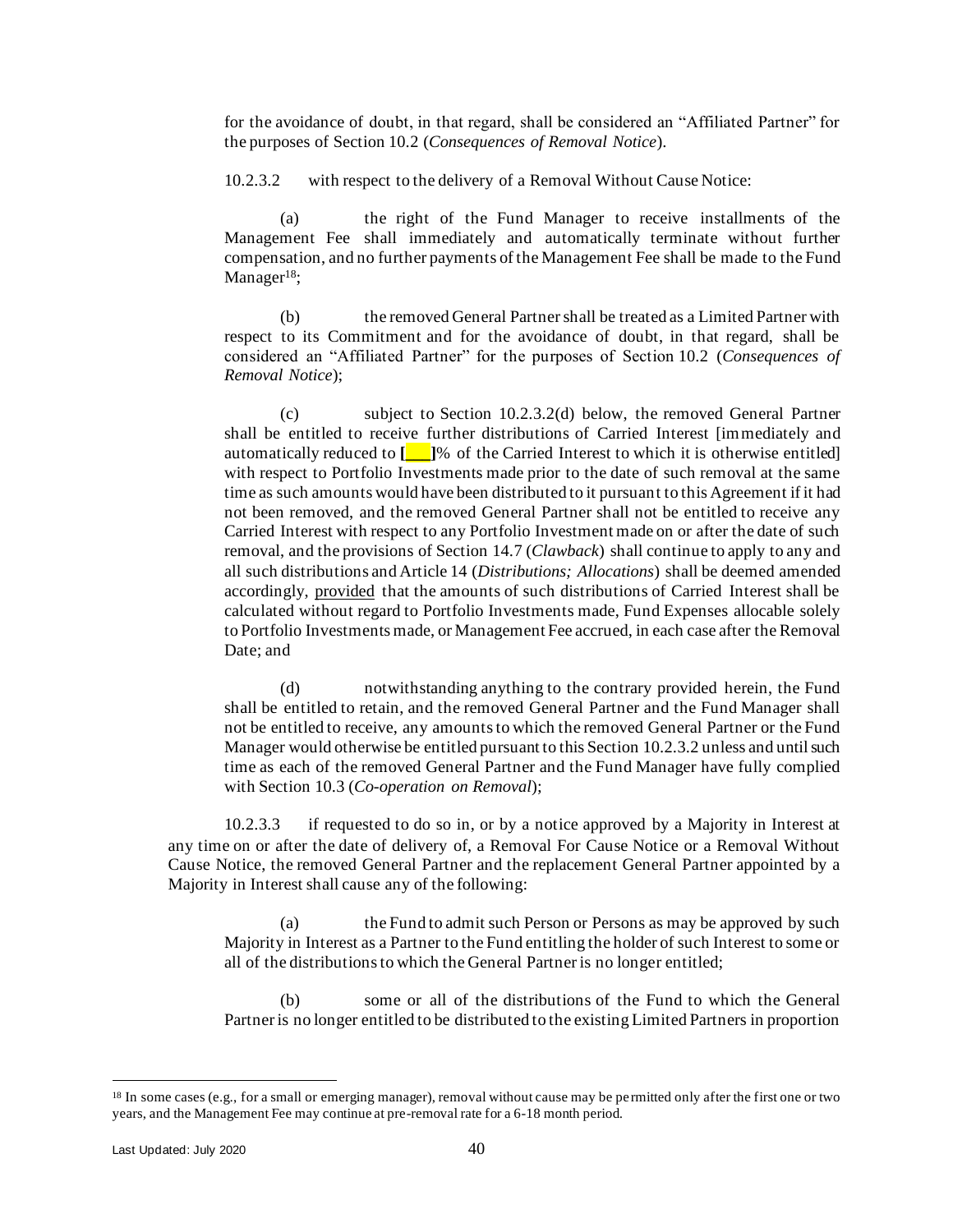to their respective Commitments or such other proportion as may be agreed by a Majority in Interest prior to such distribution;

(c) *(i)* the Fund to issue to the removed General Partner a non-interest bearing promissory note (or equivalent instrument) that entitles the removed General Partner to the payment of the amounts to which it is entitled pursuant to this Section [10.2](#page-41-2) (*Consequences of Removal Notice*) at such time and in such amounts as if it had continued to be a Partner at the time of the relevant distributions, or *(ii)* the removed General Partner to be paid an amount in cash equal to the amount of Carried Interest to which it would have been entitled as General Partner pursuant to Section [10.2.3.2](#page-42-1) or Section [10.2.3.3](#page-42-2) (as the case may be) based on a deemed liquidation of the Fund and realization of all of its assets at such time, and the removed General Partner may be required to cease to be a partner; and

(d) the appointment of the Fund Manager to be immediately terminated;

10.2.4 the obligation of the Affiliated Partners to invest in new Portfolio Investments shall terminate, provided (for the avoidance of doubt) that (i) such Affiliated Partners shall remain obligated to make all Capital Contributions and other payments that they are required to make (including pursuant to Section [6.2](#page-26-0) (*Terms and Conditions; Capital Contributions*) and Article [16](#page-59-0) (*Exculpation and Indemnification*)) with respect to any Portfolio Investments made or indebtedness of the Fund incurred, on or before the date of removal (including Portfolio Investments with respect to which final approval of the General Partner's or Fund Manager's investment committee has been given and legally binding commitments have been entered into by the Fund prior to the date of such removal) and any related Followon Investments, and (ii) the removed General Partner and the Fund Manager shall continue to be bound by the provisions of Section [14.7](#page-51-0) (*Clawback*);

10.2.5 notwithstanding Section [10.2.2](#page-41-3) above, at any time on or after the date of a Removal for Cause Notice or a Removal Without Cause Notice, by delivery of written notice to an Affiliated Partner, a Majority in Interest may require such Affiliated Partner to transfer a portion or all of its Interest to such Person as a Majority in Interest may approve in consideration for the issue to such Affiliated Partner by the Fund of a non-interest bearing promissory note or equivalent instrument, pursuant to which such Affiliated Partner is entitled to receive payments in such amounts and at such times as it would have received pursuant to Section [10.2.2](#page-41-3) if it had continued to be a Limited Partner; and

10.2.6 each of the removed General Partner and the Fund Manager hereby irrevocably constitutes and appoints any such Person as may be stipulated in any Removal For Cause Notice or a Removal Without Cause Notice (and any of such Person's officers, employees or directors), with full power of substitution, as the true and lawful attorney and agent of the removed General Partner and the Fund Manager (as the case may be), to execute, acknowledge, verify, swear to, deliver, record and file, in its or its assignee's name, place and stead, all instruments, documents, forms and certificates that may from time to time be required by the laws of any jurisdiction to give effect to the provisions of this Article [10](#page-41-4) (*Removal of the General Partner; Termination of the Fund*) including the power and authority to execute, verify, swear to, acknowledge, deliver, record and file all forms, certificates and other instruments, including any amendments to this Agreement, as may be necessary for such purposes.

<span id="page-43-0"></span>10.3 **Co-operation on Removal**. If the General Partner is removed or replaced, the removed General Partner and the Fund Manager shall:

10.3.1 provide to the replacement General Partner (or such other Person as has been notified to the removed General Partner and the Fund Manager with the approval of a Majority in Interest) or the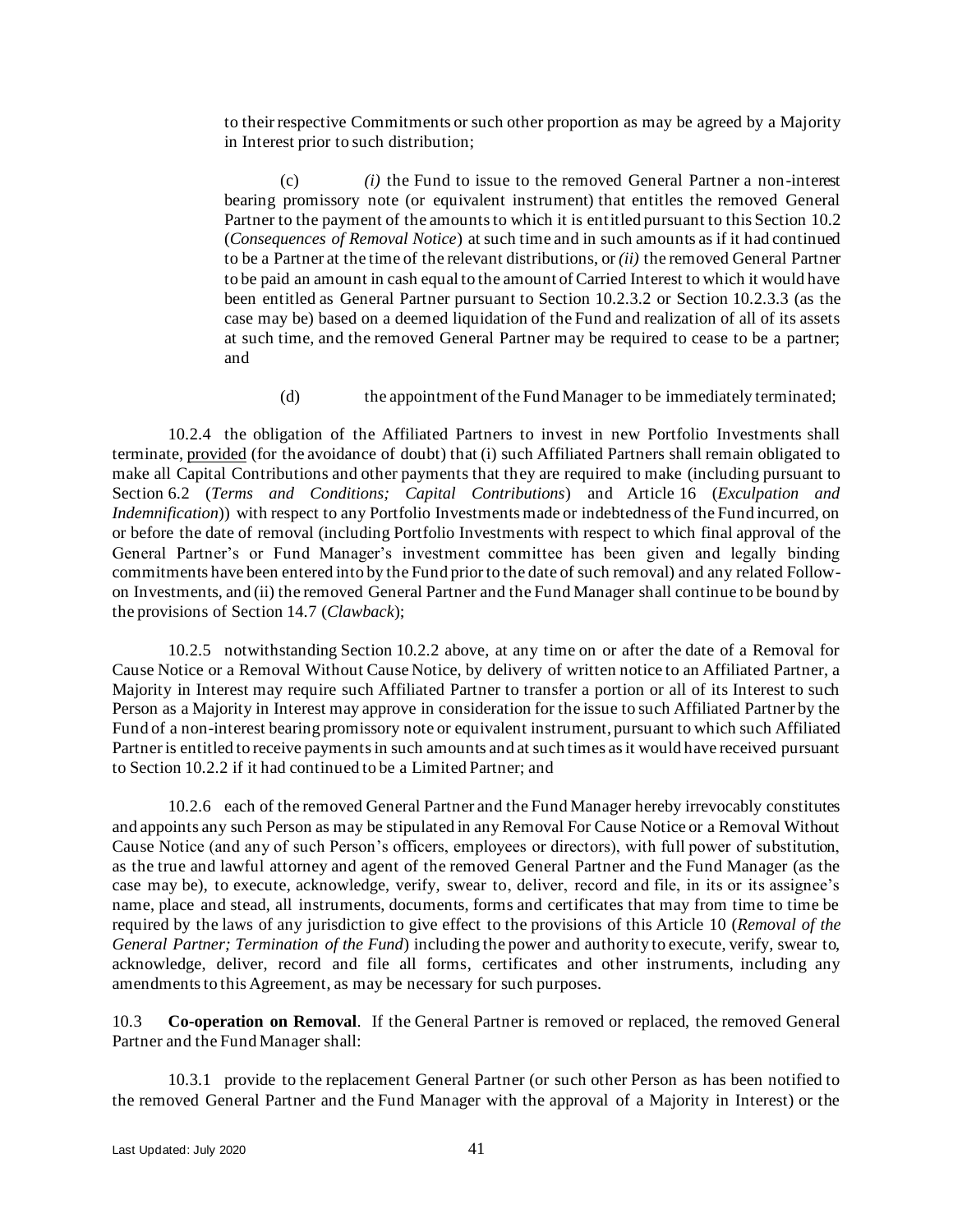liquidator of the Fund, all books of accounts, records, registers and other documents belonging to the Fund; and

10.3.2 use its best efforts to transfer control of the Fund and all assets of the Fund to such replacement General Partner or other Person without delay.

<span id="page-44-2"></span>10.4 **Consequences of Termination Notice.** Upon the delivery of a Removal For Cause Notice or a Removal Without Cause Notice in accordance with Section [10.1](#page-41-1) (*Removal/Termination Notice*) in which the Limited Partners elect to terminate the Fund, the Fund shall be dissolved and wound up in accordance with Sectio[n 18.2](#page-64-1) (*Dissolution*) and Section [18.3](#page-64-2) (*Winding Up*); provided that with respect to a termination of the Fund on delivery of a Removal for Cause Notice, the right of the General Partner to receive further distributions of Carried Interest from the Fund shall immediately and automatically terminate, no further distributions of Carried Interest shall be made to the General Partner, and any amounts retained in the Escrow Account pursuant to Section [14.7.2](#page-52-0) shall immediately be returned to the Fund for distribution to the Limited Partners[; provided, further that with respect to a termination of the Fund on delivery of a Removal Without Cause Notice, the General Partner's entitlement to receive further distributions of Carried Interest shall be immediately and automatically reduced to **[\_\_\_]**% of the Carried Interest to which it is otherwise entitled].

# <span id="page-44-1"></span>**11. KEY PERSON EVENT; SUSPENSION**

11.1 The General Partner shall immediately notify each Limited Partner in writing of the occurrence of any Key Person Event.

11.2 Upon the occurrence of a Key Person Event, the Commitment Period shall automatically and immediately be suspended until a Majority in Interest approves in writing a remediation plan for such Key Person Event or otherwise waives such suspension generally or with respect to one or more specified Portfolio Investments.

<span id="page-44-0"></span>11.3 The Commitment Period shall be automatically suspended upon the delivery to the General Partner of a written notice approved by  $\begin{bmatrix} 1 \\ 1 \end{bmatrix}$ % in Interest to suspend the Commitment Period.

11.4 If a Majority in Interest does not approve a remediation plan for, or otherwise waive a suspension related to, any Key Person Event or suspension under Section [11.3](#page-44-0) within [ninety (90)] days of any suspension of the Commitment Period, then the Commitment Period shall automatically and immediately be terminated.

11.5 At any time during which the investment activities of the Fund are suspended or terminated pursuant to this Article [11](#page-44-1) (*Key Person Event; Suspension*), no Drawdown Notices may be issued to any Limited Partner without the prior written consent of the Advisory Committee, other than to:

## 11.5.1 pay Fund Expenses;

11.5.2 complete Portfolio Investments (including, subject to Section [7.1.4.5](#page-32-0) (*Investment Restrictions*), Follow-on Investments) that the Fund became legally bound to complete prior to such suspension or termination, provided that, unless otherwise approved by the Advisory Committee, such Portfolio Investments must be closed within six months of the Key Person Event and the General Partner shall cause the Limited Partners to be notified of all such investments within ten (10) Business Days following such termination or suspension; and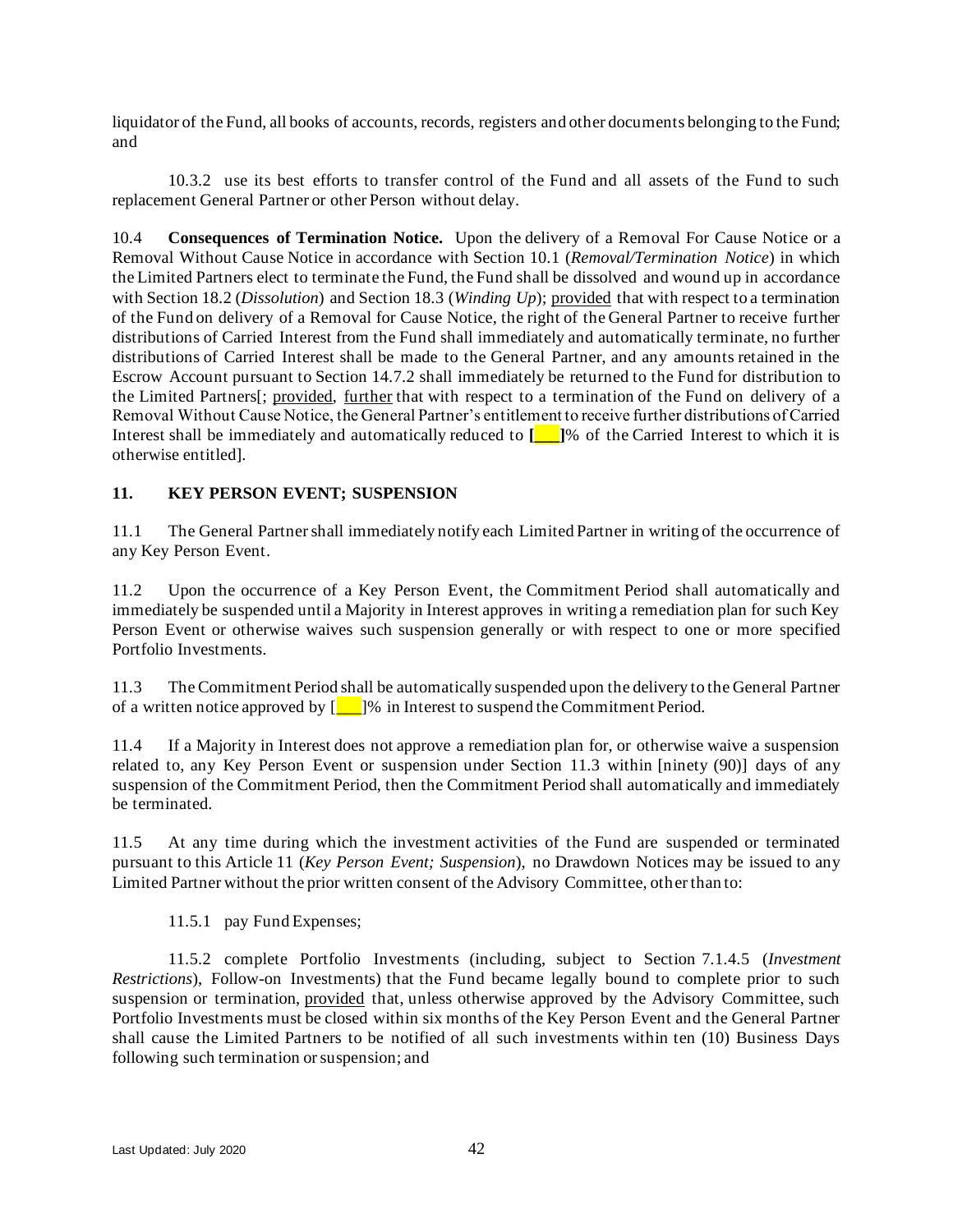11.5.3 repay indebtedness and satisfy liabilities of the Fund, in each case incurred prior to such suspension.

# <span id="page-45-0"></span>**12. GENERAL MEETING OF PARTNERS**

12.1 The Fund shall have a meeting of Partners (a "**General Meeting**") at a time and in accordance with this Article [12](#page-45-0) (*General Meeting of Partners*) at a place to be determined by the General Partner (but at least once each year beginning in the year after the year of the Initial Closing Date), and the General Partner shall call additional General Meetings upon delivery to the General Partner of written request to do so approved by Limited Partners (other than Affiliated Partners and Defaulting Partners) representing at least  $[20]$ % of the aggregate Commitments (excluding the Commitments of Affiliated Partners and Defaulting Partners). The General Partner shall give at least sixty (60) days' notice of the time and place of a General Meeting to each Limited Partner, which notice shall set out the agenda for such General Meeting.

12.2 The Partners may participate in a General Meeting by telephone or similar communications equipment by means of which all Persons participating in the meeting can hear and speak to each other.

12.3 A Person designated by the General Partner shall keep written minutes of all of the proceedings and votes of any such General Meeting.

12.4 A copy of the written minutes and of any materials distributed at such meeting will be made available to all Limited Partners within  $[\text{thirty} (30)]$  days after the meeting.

## <span id="page-45-1"></span>**13. ADVISORY COMMITTEE**

### 13.1 **Appointment and Replacement of Members**.

13.1.1 The General Partner shall establish an advisory committee of the Fund (the "**Advisory Committee**") no later than the Final Closing Date consisting of at least **[**three (3)**]** and a maximum of **[**seven  $(7)$ ] members that are appointed by the Fund Manager, each of which shall be a representative of a Limited Partner or investor in a Feeder Entity that is not an Interested Person, provided that no Limited Partner shall be represented by more than one member on the Advisory Committee.

13.1.2 Any member of the Advisory Committee shall immediately cease to be a member of the Advisory Committee if the Limited Partner that such Person represents (i) becomes a Defaulting Partner, (ii) Transfers its entire Commitment (other than to an Affiliate of such Limited Partner) or (iii) otherwise withdraws from the Fund.

13.1.3 Any Advisory Committee member may resign by giving the General Partner prior written notice, and the Limited Partner that is represented by the resigning member shall be entitled to designate a successor member thereto.

#### 13.2 **Scope of Authority**.

13.2.1 The Advisory Committee shall provide such advice and opinions to the General Partner as requested by the General Partner, as required pursuant to this Agreement or that the Advisory Committee may otherwise choose to provide, provided that, notwithstanding anything to the contrary provided herein, the members of the Advisory Committee shall take no part in the management or control of the business or affairs of the Fund.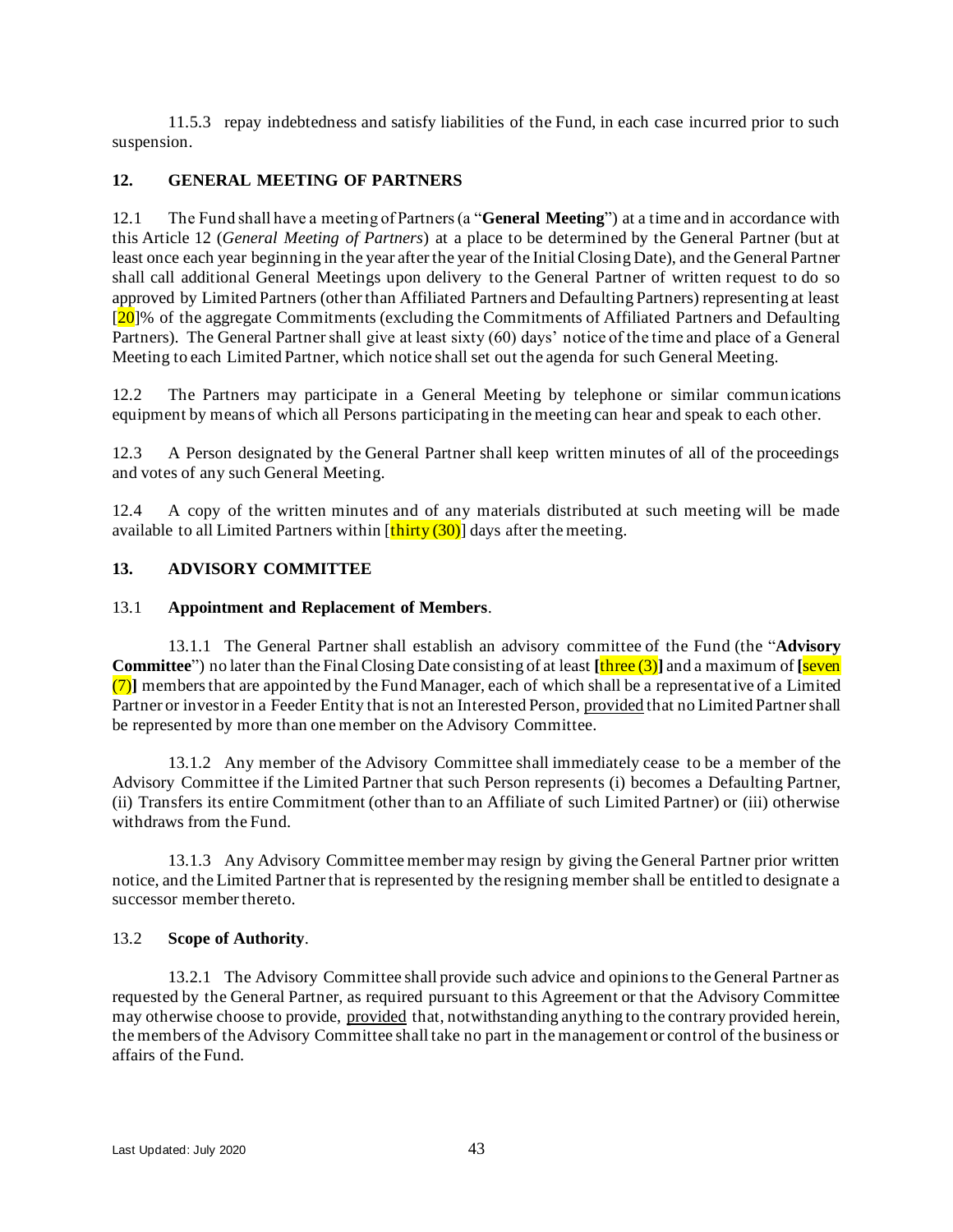13.2.2 Each of the General Partner, the Fund Manager and the Limited Partners acknowledge and agree that, to the fullest extent permitted by applicable law, (i) none of the Advisory Committee, any member of the Advisory Committee nor any Limited Partner that such a member represents shall owe any fiduciary duties to the Fund, the General Partner, the Fund Manager or any Limited Partner, and (ii) in making any determinations, each member of the Advisory Committee shall be entitled to consider only such interests and factors as such member desires, including the interests of the Limited Partner that such member represents, and shall have no duty or obligation to give any consideration to any interest of or factors affecting the Fund or any other Person.

13.2.3 The General Partner shall inform the Advisory Committee in writing of any matters requiring Advisory Committee approval pursuant to this Agreement and may not proceed with any such matter unless and until such approval is obtained.

13.2.4 The General Partner shall at all times seek to implement the best practices described in the ILPA Principles for the Advisory Committee.

13.2.5 The General Partner shall:

13.2.5.1 furnish to the Advisory Committee such information concerning the Fund and the Fund's assets as the Advisory Committee may request, provided that the cost of furnishing any such information shall be a Fund Expense;

13.2.5.2 disclose to the Advisory Committee on an annual basis:

(a) all Fee Income paid or payable; and

(b) the calculations and a list of the Management Fee, Carried Interest, and other Fund Expenses incurred in the relevant Fiscal Year, in each case, during such year;

13.2.5.3 promptly notify the Advisory Committee of:

(a) the commencement of any Proceeding against the Fund, any Prior Fund, the General Partner, the Fund Manager, any Key Person or any of their Affiliates, relating to the business of the Fund, the General Partner or the Manager, and the outcome, when resolved, of any such Proceeding; provided, that the Advisory Committee in its capacity as a committee of the Fund shall have access to any additional details of any such Proceeding upon request to the extent permitted by law;

(b) the commencement of any Proceeding (other than routine examinations) by any regulatory or administrative body with authority over the Fund, the General Partner, the Fund Manager, any Key Person or any of their Affiliates that involves an allegation of a material violation of law by any of the foregoing Persons, and the outcome, when resolved, of any Proceeding (including routine examinations); provided, that the Advisory Committee in its capacity as a committee of the Fund shall have access to any additional details of any Proceeding upon request to the extent permitted by law;

(c) any Change of Control; and

(d) any conflicts of interest that it is required to disclose pursuant to Sectio[n 9.5](#page-40-1) (*Other Conflicts of Interest*).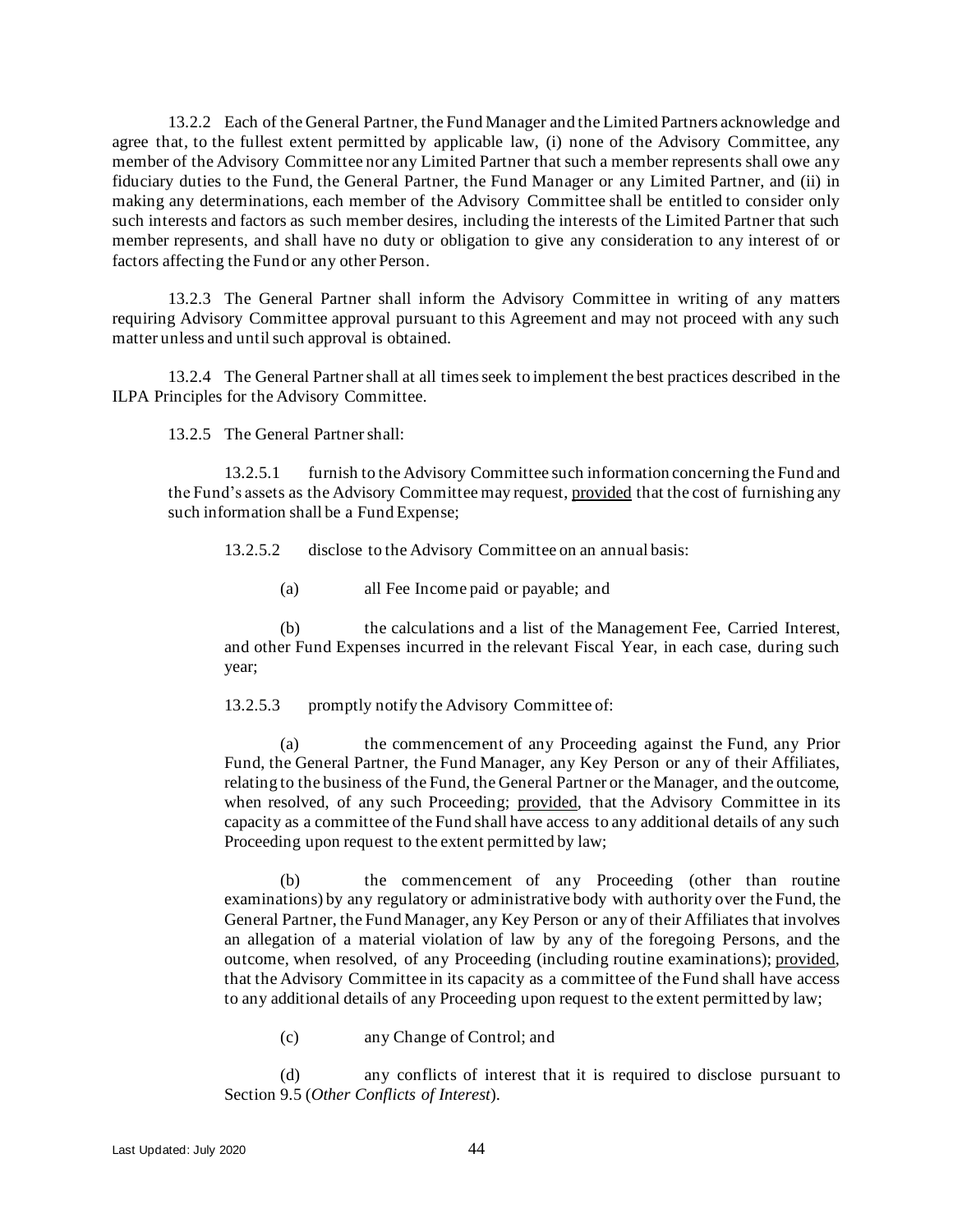13.2.5.4 inform the Advisory Committee of any co-investment opportunity that has been offered by the General Partner or any of its Affiliates to any Person;

<span id="page-47-0"></span>13.2.5.5 if the Advisory Committee requests, subject any Value determined by or on behalf of the Fund or the General Partner to confirmation or (if not so confirmed) adjustment by an independent recognized investment banking, accounting or other appraisal firm selected by the General Partner, consented in writing by the Advisory Committee, and appointed by (and acting on behalf of) the Fund; and

13.2.5.6 promptly notify the Advisory Committee of any claim for indemnification made pursuant to Section [16.2](#page-60-0) (*Indemnification of Covered Persons*) that the General Partner intends to satisfy from the Fund's assets; and

<span id="page-47-1"></span>13.2.5.7 promptly notify the Advisory Committee of any approvals required under the Advisers Act (including under Section 206(3) thereof) or any consent to an assignment that would result in any "assignment" (within the meaning of the Advisers Act) with respect to the General Partner, the Fund Manager, or any other investment advisory affiliate of the General Partner. The written consent of the Advisory Committee to any such approvals under this Section [13.2.5.7](#page-47-1) shall constitute consent of the Limited Partners and the Fund for purposes of the Advisers Act.

### 13.3 **Meetings**.

13.3.1 Meetings of the Advisory Committee:

13.3.1.1 shall be called by the General Partner at any time to consider matters for which the consent, approval, review or waiver of the Advisory Committee is required by this Agreement or is requested by the General Partner, provided that the General Partner shall call at least one meeting of the Advisory Committee per year; and

13.3.1.2 may be called at any time by any Limited Partner that has a representative member on the Advisory Committee.

13.3.2 Written notice of each Advisory Committee meeting shall be given to each member of the Advisory Committee at least ten (10) Business Days prior to the date on which the meeting is to be held. Attendance at any meeting of the Advisory Committee by a member of the Advisory Committee shall constitute waiver of such notice. Any notice calling for an Advisory Committee meeting shall contain a description of the matters to be discussed together with all relevant documents to be discussed at such meeting.

13.3.3 Members of the Advisory Committee may participate in a meeting of the Advisory Committee by telephone or similar communications equipment by means of which all Persons participating in the meeting can hear and speak to each other.

13.3.4 The Advisory Committee may at any time meet *in camera* without any Interested Person or any representative of any Interested Person present.

13.3.5 Minutes of Advisory Committee meetings (other than *in camera* meetings) shall be drawn up by the General Partner, which shall send a copy of the same to each member of the Advisory Committee, and the minutes shall be included in the quarterly reports provided to all Limited Partners.

#### 13.4 **Advisory Committee Resolutions**.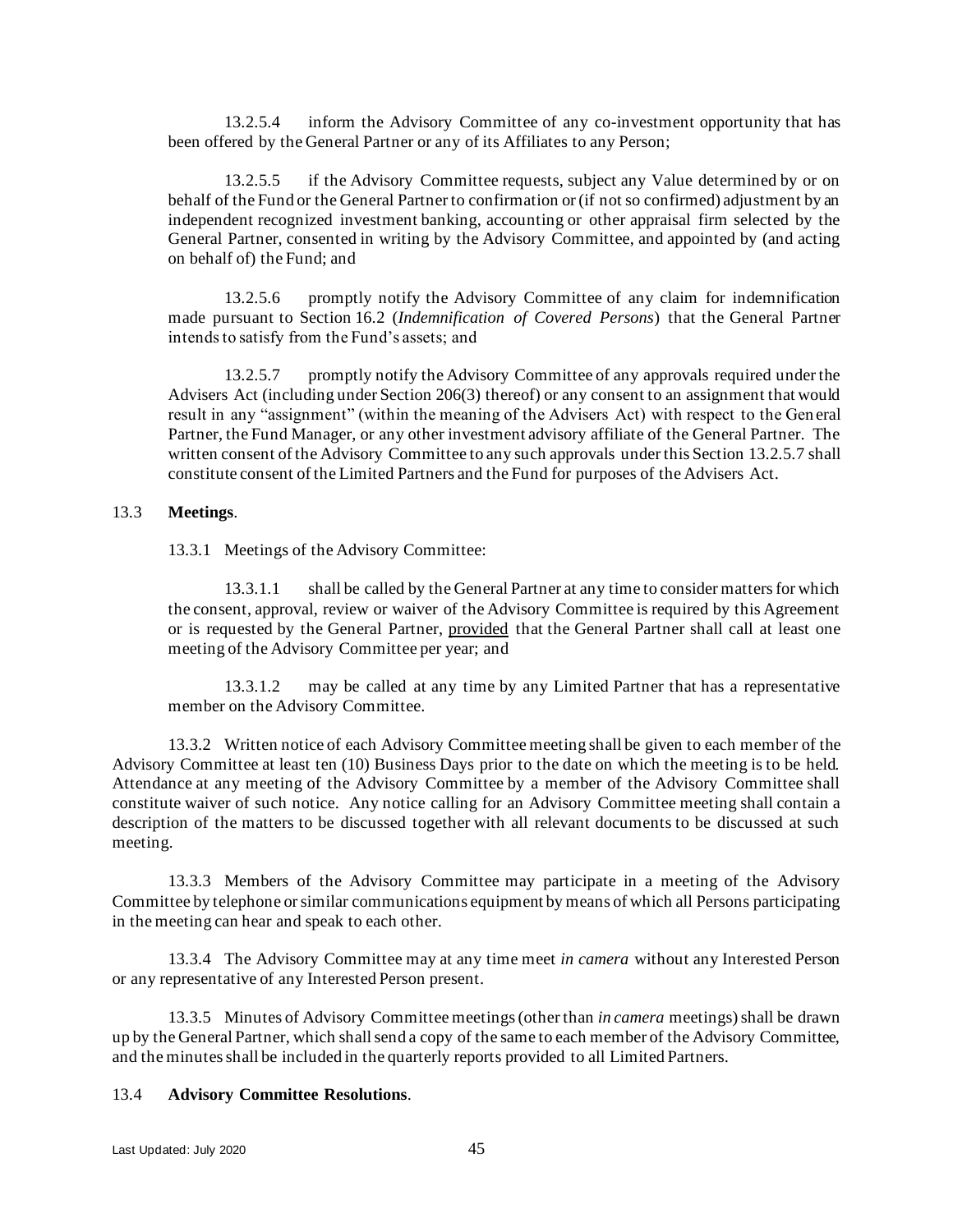13.4.1 All actions taken by the Advisory Committee shall be by a written consent setting forth the action so taken and (unless a higher threshold has been specified in this Agreement) approved by a majority of the members of the Advisory Committee, which such written consent may be given by email or any other written form.

13.4.2 Each member of the Advisory Committee shall have one vote.

13.4.3 Except as expressly provided in this Article [13](#page-45-1) (*Advisory Committee*), the Advisory Committee shall conduct its business in such manner and by such procedures as a majority of its members considers appropriate.

## 13.5 **Fees; Expenses; Indemnity, etc**.

13.5.1 The members of the Advisory Committee shall not receive any advisory fees or other fees or compensation.

13.5.2 Each member of the Advisory Committee shall pay its own costs relating to such membership but shall be reimbursed by the Fund for reasonable out-of-pocket expenses incurred in attending meetings of the Advisory Committee.

13.5.3 The AC Covered Persons shall be exculpated and indemnified by the Fund as provided in Section [16.2](#page-60-0) (*Indemnification of Covered Persons*).

13.5.4 The Advisory Committee shall be entitled to appoint professional advisors, and the General Partner shall cause the reasonable fees and expenses of any such advisors to be paid by the Fund as a Fund Expense.

<span id="page-48-2"></span>13.6 **Insurance**. The General Partner shall require the Fund at all times to maintain insurance for the benefit of each member of the Advisory Committee and the Limited Partner that such member represents to adequately cover any potential liability (including against claims arising out of breach of duty, breach of trust or negligence) of such Person with respect to the functions carried out by the relevant member of the Advisory Committee.

## <span id="page-48-0"></span>**14. DISTRIBUTIONS; ALLOCATIONS**

#### <span id="page-48-3"></span>14.1 **General**.

14.1.1 Subject to Section [14.1.2,](#page-48-1) the General Partner may cause the Fund to make distributions of cash, securities and other property to the Partners at any time and from time to time in the manner described in this Agreement. Except as otherwise provided herein, Distributable Proceeds comprised of Temporary Investment Income shall generally be distributed on an **[**annual**]** basis and Distributable Proceeds other than Temporary Investment Income shall be distributed as soon as practicable after receipt by the Fund but in all events within  $\left[ \frac{\text{forty-five}}{\text{45}} \right]$  days of receipt by the Fund.

<span id="page-48-1"></span>14.1.2 Notwithstanding anything to the contrary provided herein, neither the Fund nor the General Partner on behalf of the Fund shall be required to make a distribution to any Partner on account of its interest in the Fund to the extent such distribution would violate any applicable law.

14.1.3 Each distribution shall be accompanied by a distribution notice consistent with the requirements of the ILPA Capital Call and Distribution Notice Template (and including at least a description of the source and nature of the Distributable Proceeds, the calculation of the amount being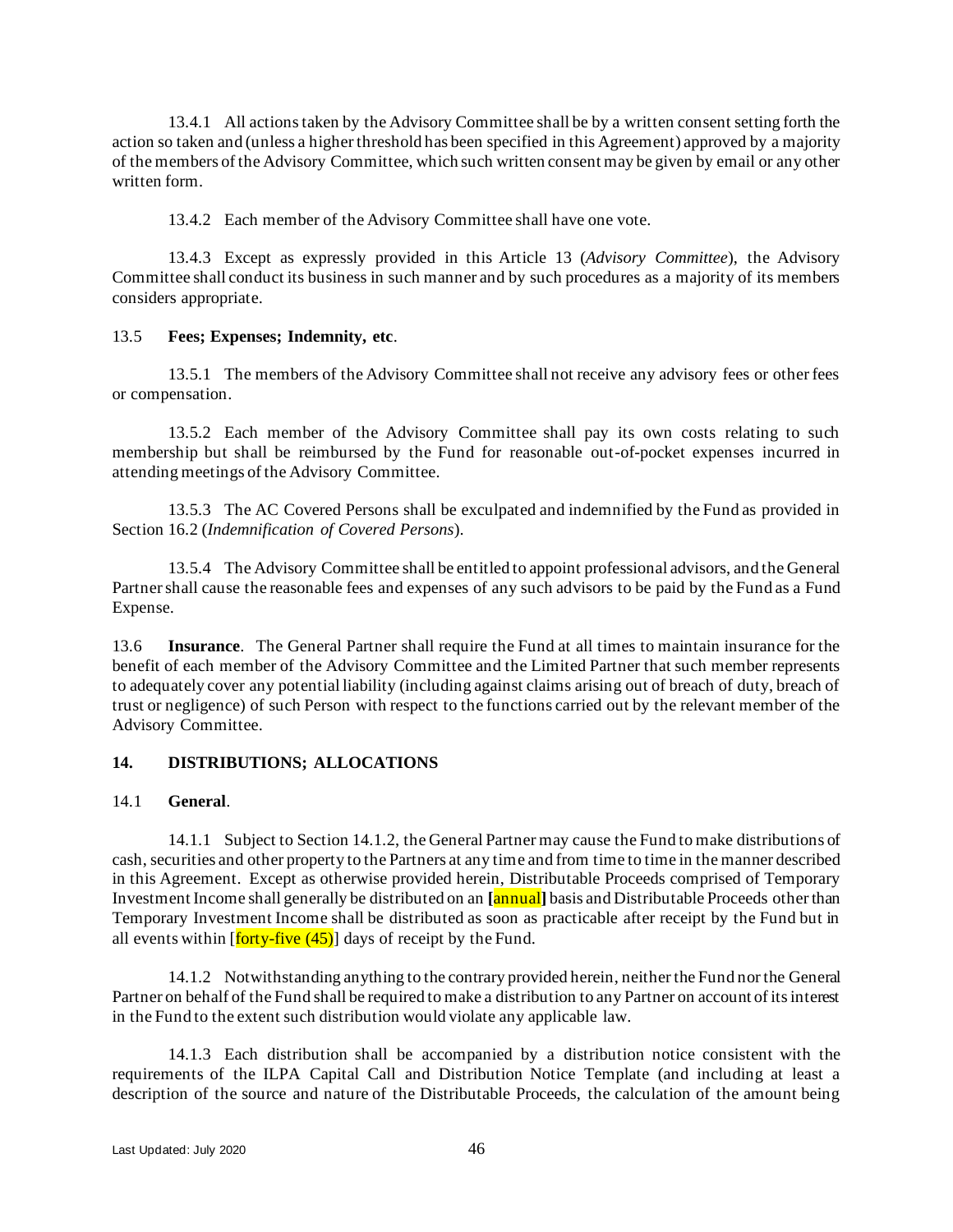distributed including Carried Interest, and any amounts that increase Remaining Commitments pursuant to Sectio[n 6.4](#page-27-0) (*Reinvestment*)).

<span id="page-49-5"></span>14.2 **Distributions of Temporary Investment Income**. Subject to 6.5 (*Use of Distributable Proceeds to Fund Drawdowns*), Distributable Proceeds comprised of Temporary Investment Income shall be distributed among the Partners (other than Defaulting Partners) in proportion to their Sharing Percentages with respect to the relevant Portfolio Investment.

<span id="page-49-4"></span>14.3 **Distributions of Distributable Proceeds**. Subject to 6.5 (*Use of Distributable Proceeds to Fund Drawdowns*), Distributable Proceeds (other than Temporary Investment Income) from any Portfolio Investment shall be initially apportioned among the Partners in proportion to their Sharing Percentages with respect to the applicable Portfolio Investment. The amount so apportioned to any Affiliated Partner shall be distributed to such Person and, except as otherwise provided in this Article [14](#page-48-0) (*Distributions; Allocations*) and Section [6.6](#page-28-0) (*Defaulting Partners*), the amount so apportioned to each other Partner shall be distributed between the General Partner and such Partner as follows:

<span id="page-49-0"></span>14.3.1 First, 100% to such Partner until such Partner has received cumulative distributions pursuant to this Section [14.3.1](#page-49-0) equal to such Partner's aggregate Capital Contributions;

<span id="page-49-1"></span>14.3.2 Second, 100% to such Partner until the cumulative amount distributed to such Partner pursuant to this Section [14.3.2](#page-49-1) is equal to the Preferred Return for such Partner;

<span id="page-49-2"></span>14.3.3 Third, **[**80**]**% to the General Partner and **[**20**]**% to such Partner until the General Partner has received cumulative distributions with respect to such Partner pursuant to this Section [14.3.3](#page-49-2) equal to **[**20**]**% of the cumulative amount of distributions made or being made to (i) such Partner pursuant to Section [14.3.2](#page-49-1) and this Section [14.3.3](#page-49-2) and (ii) the General Partner with respect to such Partner pursuant to this Section [14.3.3;](#page-49-2) and

14.3.4 Fourth, thereafter, (i) **[**20**]**% to the General Partner and (ii) **[**80**]**% to such Partner.

## <span id="page-49-6"></span>14.4 **Distributions in Kind**.

14.4.1 Prior to the final distribution of assets in connection with the dissolution and winding up of the Fund, the Fund may distribute only cash or Marketable Securities to a Partner.

<span id="page-49-3"></span>14.4.2 If any Limited Partner notifies the General Partner in writing that it elects not to receive any distributions of Securities, then (i) no such distribution shall be made to such Limited Partner and (ii) the General Partner shall use commercially reasonable efforts to sell on behalf of such Limited Partner any Securities that would otherwise have been distributed to such Limited Partner for cash, from which the General Partner's reasonable out-of-pocket expenses shall first be deducted; provided that, without the written consent of the Advisory Committee or the applicable Limited Partner, the General Partner shall not sell any such Securities to itself or to any of its Affiliates. The General Partner shall use commercially reasonable efforts to obtain the best price and best execution in connection with the sale of such Securities, but shall have no liability to such Limited Partner for failure to so obtain the best price or best execution and to the maximum extent permitted by applicable law, unless otherwise agreed by the General Partner in writing, each such Limited Partner shall reimburse the Fund and the General Partner for the reasonable costs of the General Partner in acting on such request or such arrangement other than any cost or liability arising from the General Partner's fraud or willful misconduct; provided that if the General Partner is selling identical Securities in comparable amounts for its own account or for the account of any Affiliate at the same time that it is selling Securities on behalf of such Limited Partner, the General Partner agrees that it shall not sell such Securities for the account of such Limited Partner at a price lower than the price it obtains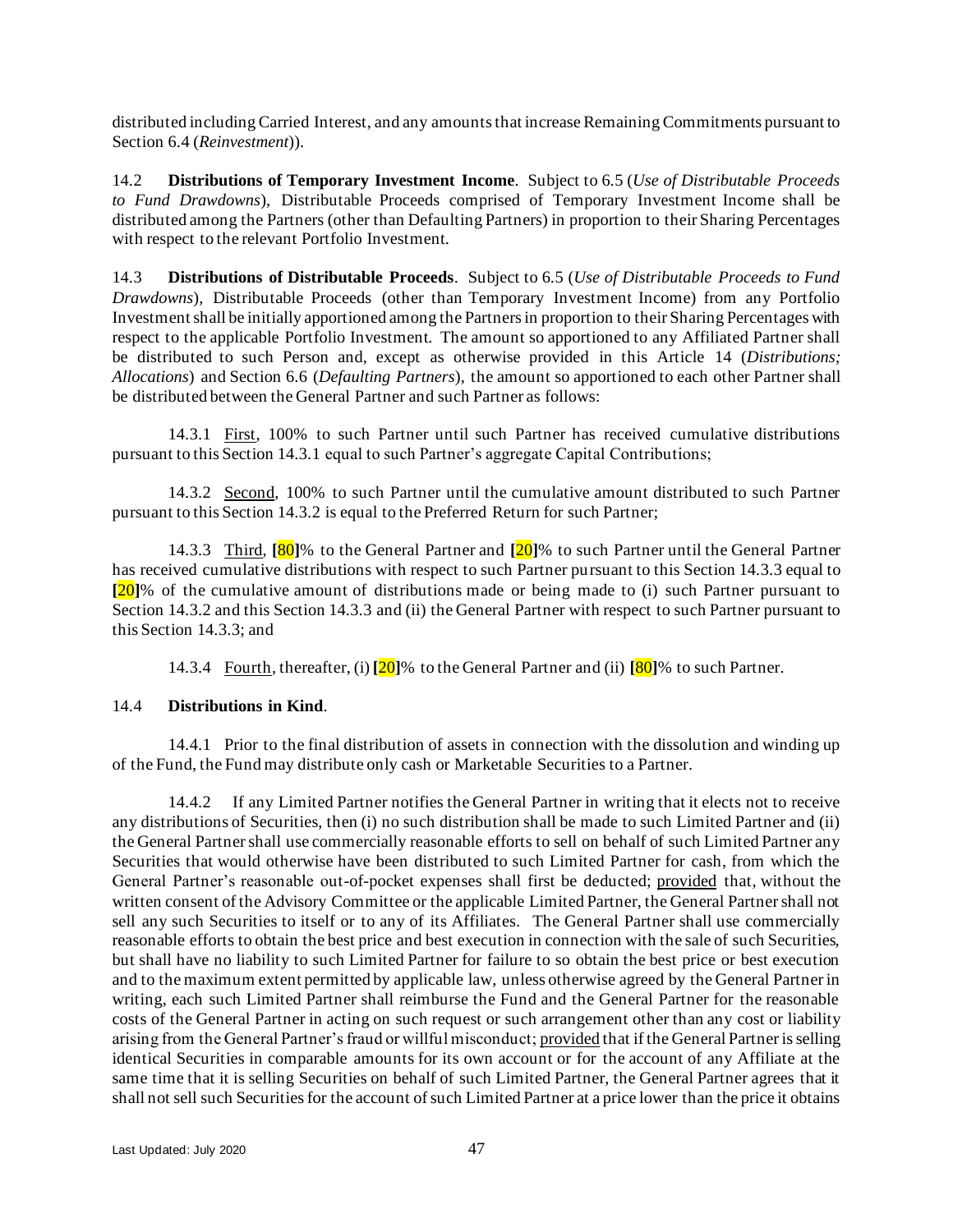for itself or such Affiliate, subject to legal, tax, regulatory, accounting and other similar considerations applicable to such Limited Partner. Any proceeds received by the Fund pursuant to this Sectio[n 14.4.2](#page-49-3) shall be distributed to the applicable Limited Partner as soon as reasonably practicable.

14.4.3 In the event that a distribution of Marketable Securities or assets is made to any Limited Partner, such Marketable Securities or assets shall be deemed to have been sold at the Value determined by the General Partner (subject to Section [13.2.5.5\)](#page-47-0), (i) in the case of Marketable Securities, using the average of the closing prices recorded on the market where the Securities are traded over the five (5) trading days preceding the date of distribution and the five (5) trading days following the date of distribution, and (ii) in the case of other assets, considering all pertinent factors, information and data, and, in either case, all of the proceeds of such sale shall be paid by or on behalf of the Fund and the General Partner to the relevant Limited Partner and be deemed to have been distributed in the form of Distributable Proceeds to su ch Limited Partner pursuant to Section [14.3](#page-49-4) (*Distributions of Distributable Proceeds*).

<span id="page-50-0"></span>14.5 **Tax Distributions**. Notwithstanding the priorities set forth in Section [14.3](#page-49-4) (*Distributions of Distributable Proceeds*) above, the General Partner shall have the authority to cause the Fund to make distributions pursuant to this Section [14.5](#page-50-0) to all Partners *pro rata* to their respective Commitments up to the excess, for each Partner, of such Partner's aggregate Tax Amounts for the relevant fiscal year and all prior fiscal years, over the cumulative amount of distributions previously made to such Partner pursuant to Article [14](#page-48-0) (*Distributions; Allocations*) with respect to such Fiscal Year and all prior Fiscal Years. Such distributions shall be treated for all purposes hereof, other than this Section [14.5](#page-50-0) (*Tax Distributions*), as advances of distributions pursuant to Section [14.2](#page-49-5) (*Distributions of Temporary Investment Income*) and Section [14.3](#page-49-4) (*Distributions of Distributable Proceeds*) and shall be applied to reduce the amount of future distributions to such Partner pursuant to Section [14.2](#page-49-5) (*Distributions of Temporary Investment Income*) and Section [14.3](#page-49-4) (*Distributions of Distributable Proceeds*).

## <span id="page-50-1"></span>14.6 **Withholding**.

14.6.1 If the Fund incurs an obligation to pay (directly or indirectly) any amount in respect of taxes with respect to amounts allocated or distributed to one or more Partners (including as a result of an audit or other tax proceeding), including but not limited to withholding taxes imposed on any Partner's or former Partner's share of the Fund's gross or net income or gains (or items thereof), income taxes, and any interest, penalties or additions to tax or any taxes or other liabilities under Sectio[n 15.3](#page-56-0) (*Tax Information*) (a "**Tax Liability**"), or if the amount of a payment or distribution of cash or other property to the Fund is reduced as a result of withholding by other parties in satisfaction of any such Tax Liability:

14.6.1.1 All payments made by the Fund in satisfaction of such Tax Liability and all reductions in the amount of a payment or distribution that the Fund otherwise would have received shall be treated, pursuant to this Section [14.6](#page-50-1) (*Withholding*), as distributed to those Partners or former Partners to which the related Tax Liability is attributable at the time pursuant to Article [14](#page-48-0) (*Distributions; Allocations*), and therefore shall reduce distributions such Partners would otherwise be entitled to under this Agreement; and

14.6.1.2 Notwithstanding anything to the contrary provided herein, Capital Accounts of the Partners may be adjusted by the General Partner in an equitable manner so that, to the extent feasible, the burden of taxes withheld at the source or paid by the Fund is borne by those Partners to which such tax obligations are attributable.

14.6.2 For purposes of this Section 14.6, any obligation to pay any amount in respect of taxes (including withholding taxes and any interest, penalties or additions to tax) incurred by the Fund or t he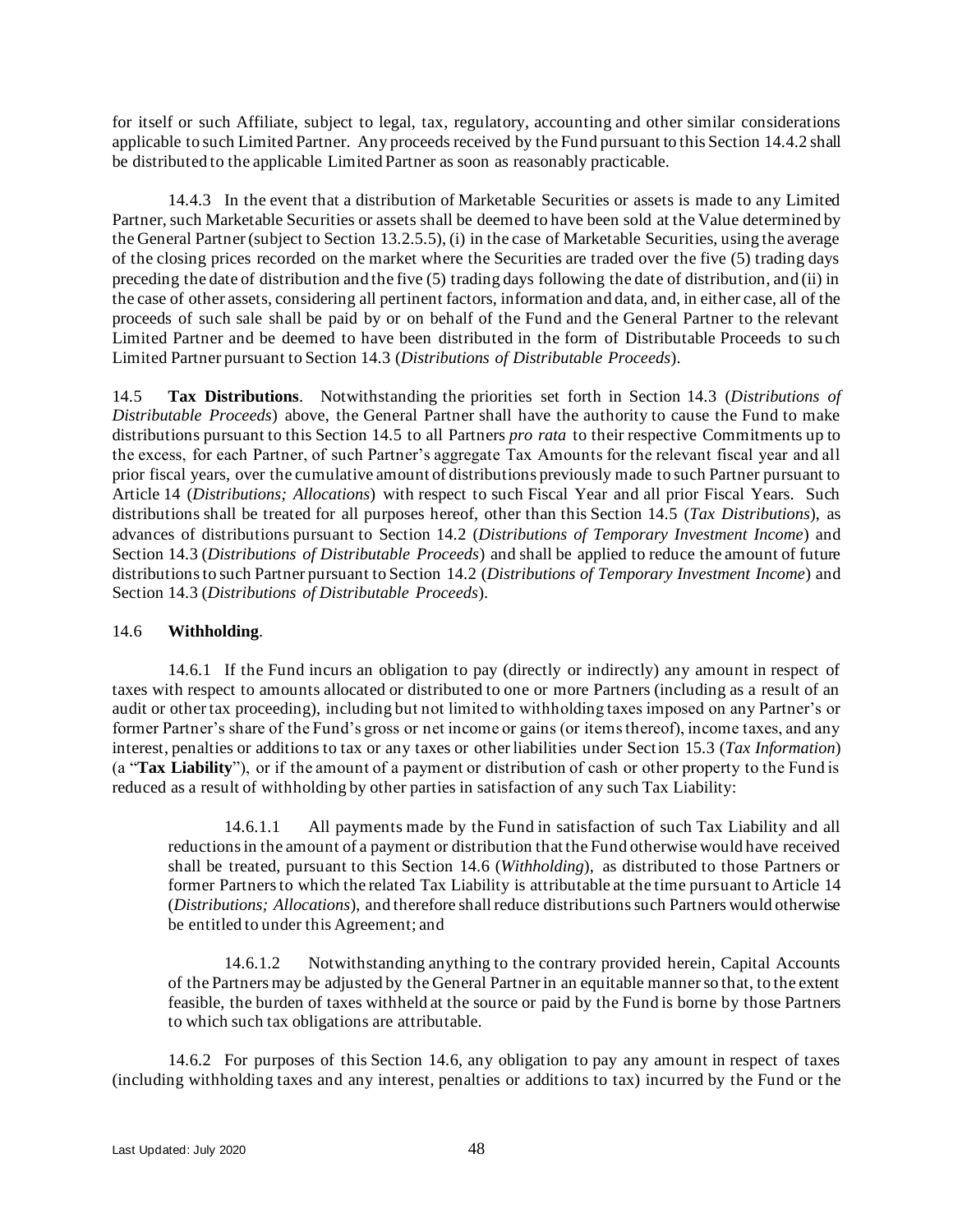General Partner with respect to income of or distributions made to any Partner or former Partner shall constitute a Fund Expense.

14.6.3 Notwithstanding anything to the contrary provided herein, the General Partner, in its reasonable discretion, will determine the amount, if any, of any Tax Liability attributable to any Partner or former Partner. For this purpose, the General Partner shall be entitled to treat any Limited Partner as ineligible for an exemption from or reduction in rate of such Tax Liability under a tax treaty or otherwise except to the extent that such Limited Partner provides the General Partner with such evidence as the General Partner or the relevant tax authorities may require to establish such Limited Partner's entitlement to such exemption or reduction, and may treat a Tax Liability as attributable to a Limited Partner to the extent the Tax Liability is due to the Limited Partner failing to provide such information or certifications regarding the Limited Partner or its beneficial owners as the General Partner may reasonably request or as the relevant tax authorities may require.

### <span id="page-51-0"></span>14.7 **Clawback**.

<span id="page-51-1"></span>14.7.1 If, upon any of (i) the first anniversary following the end of the Commitment Period, (ii) a Removal Date, (iii) the liquidation of the Fund and final distribution to the Partners pursuant to Section [18.3.2.2;](#page-65-1) or (iv) any re-advance of any amounts pursuant to Section [16.3](#page-61-0) (*Limited Partner Giveback*), with respect to any Limited Partner, either:

(I) the General Partner has received cumulative distributions of Carried Interest pursuant to Section 14.3 (*Distributions of Distributable Proceeds*), Section [14.5](#page-50-0) (*Tax Distributions*) and Section [18.3](#page-64-2) (*Winding Up*) attributable to such Limited Partner that exceed the amount of distributions of Carried Interest that the General Partner should have received, taking into account in the aggregate all Capital Contributions, all distributions by the Fund pursuant to Section 14.3 (*Distributions of Distributable Proceeds*), Section 14.5 (*Tax Distributions*) and Section [18.3](#page-64-2) (*Winding Up*), and all amounts returned pursuant to Section [16.3](#page-61-0) (*Limited Partner Giveback*) attributable to such Limited Partner at such time; or

(II) the distributions received by such Limited Partner pursuant to Section [14.3](#page-49-4) (*Distribution of Distributable Proceeds*) and Section [18.3](#page-64-2) (*Winding Up*) to the extent in accordance with Section [14.3](#page-49-4) (*Distribution of Distributable Proceeds*) are less than the sum of *(a)* the Capital Contributions made by such Limited Partner and *(b)* the Preferred Return with respect to such Limited Partner,

then within ten (10) Business Days of such occurrence, (i) the General Partner shall notify each Limited Partner in writing (providing detailed calculations), and (ii) the General Partner shall contribute to the Fund the lesser of:

(1) the greater of (a) the amount of the excess distributions described in clause (I) of Section [14.7.1](#page-51-1) and (b) the amount of the shortfall described in clause (II) of Section [14.7.1;](#page-51-1) and

(2) the amount of distributions of Carried Interest made to the General Partner pursuant to Section [14.3](#page-49-4) (*Distributions of Distributable Proceeds*) and Section 18.3 (*Winding Up*) attributable to such Limited Partner, less the sum of any taxes actually paid or payable by the General Partner (or its direct or indirect owners) thereon, as disclosed and evidenced to the Limited Partners; provided that the amount of such taxes shall be deemed reduced by the amount of any tax benefit that would be realized by the General Partner (or its direct or indirect beneficial owners) in respect of the contribution pursuant to this Section [14.7.1,](#page-51-1)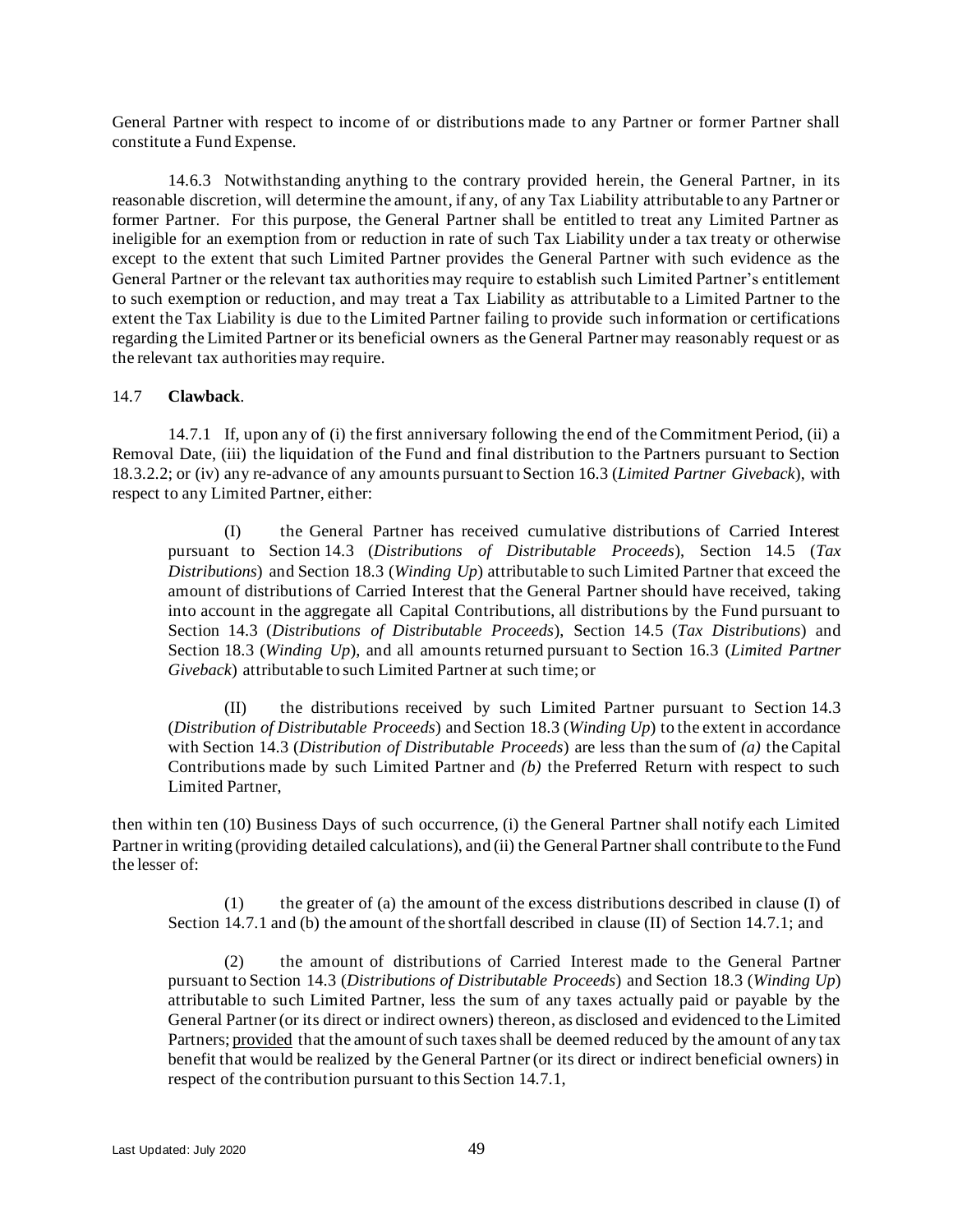and the General Partner shall cause the Fund, subject to Section [14.6](#page-50-1) (*Withholding*) and applicable law, to distribute such amount to such Limited Partner; provided that any requirement of the General Partner to make any contribution to the Fund pursuant to this Section [14.7.1](#page-51-1) shall be satisfied first by the amount, if any, held in the Escrow Account at such time.

<span id="page-52-0"></span>14.7.2 [Notwithstanding the priorities set forth in Section [14.3](#page-49-4) (*Distributions of Distributable Proceeds*) and, except as provided in Section [14.5](#page-50-0) (*Tax Distributions*), the General Partner shall deposit **[30]**% of all amounts that would otherwise be distributed to the General Partner with respect to each Partner pursuant to Section[s 14.3.3](#page-49-2) an[d 14.3.4](#page-49-6) above into a separate account of the Fund held with the Fund's thirdparty commercial bank for the account of the applicable Partner (the "**Escrow Account**"), until such time as such applicable Partner has received aggregate distributions in an amount equal to its Commitment and any Preferred Return calculated on the aggregate Capital Contributions made by such Partner, whereupon the amounts held in the Escrow Account shall be released to the General Partner. The General Partner shall be entitled to any Temporary Investment Income arising from the amounts that are held in the Escrow Account. The balance of amounts retained in the Escrow Account shall, in any event, immediately prior to completion of the final liquidation of the Fund be released to the General Partner after the deduction of the amount (if any) the General Partner would otherwise be liable to return to the Fund pursuant to Section [14.7.1,](#page-51-1) which amount shall be distributed to the relevant Partner in accordance with the provisions thereof.]

<span id="page-52-1"></span>14.7.3 The General Partner shall ensure that each partner of the General Partner (which, for purposes of this Section [14.7.3,](#page-52-1) shall include each indirect owner of any such partner) who is entitled to receive any portion of Carried Interest shall have entered into an undertaking in favor of the Fund and for the benefit of the Limited Partners pursuant to which, in the event the General Partner is obligated to make a contribution to the Fund pursuant to Sectio[n 14.7.1,](#page-51-1) such partner of the General Partner shall be obligated[ on a joint and several basis,] to pay directly to the Fund its pro rata share of such contribution amount (based on amounts received as Carried Interest) to the extent the General Partner has insufficient funds or has otherwise failed to meet its obligation under Section [14.7.1.](#page-51-1) The Fund and the Limited Partners shall be direct and third-party beneficiaries, respectively, of and entitled to enforce such undertaking. Any contributions made to the Fund pursuant to this Section [14.7.3](#page-52-1) shall be distributed to the Limited Partners pursuant to Sectio[n 14.7.1.](#page-51-1) 19

14.7.4 The obligations of the General Partner and the Fund pursuant to this Section [14.7](#page-51-0) (*Clawback*) shall survive (i) the removal and replacement of the General Partner and the Fund Manager pursuant to Article [10](#page-41-4) (*Removal of the General Partner; Termination of the Fund*), and (ii) the dissolution and liquidation of the Fund, and shall at all times apply to any former General Partner with respect to the distributions to which it is entitled. For the avoidance of doubt, for the purposes of this Section [14.7](#page-51-0) (*Clawback*) reference to the "General Partner" shall be interpreted to include any former General Partner.

## 14.8 **Capital Accounts**.

14.8.1 There shall be established on the books and records of the Fund a capital account (a "**Capital Account**") for each Partner.

14.8.1.1 There shall be added to the Capital Account of each Partner (i) such Partner's Capital Contributions (including Liabilities of the Fund assumed by such Partner as provided in

<sup>19</sup> Alternatively, the General Partner may provide such undertaking in its organizational documents or the language may be revised to require each Carried Interest recipient to return distributions and, with respect to this obligation, become a signatory of the Agreement. In either case, the General Partner should provide copies of the undertaking (typically in the form of a personal guaranty) or of an extract from the General Partner's organizational documents, and evidence of the signatures of all such Ca rried Interest recipients.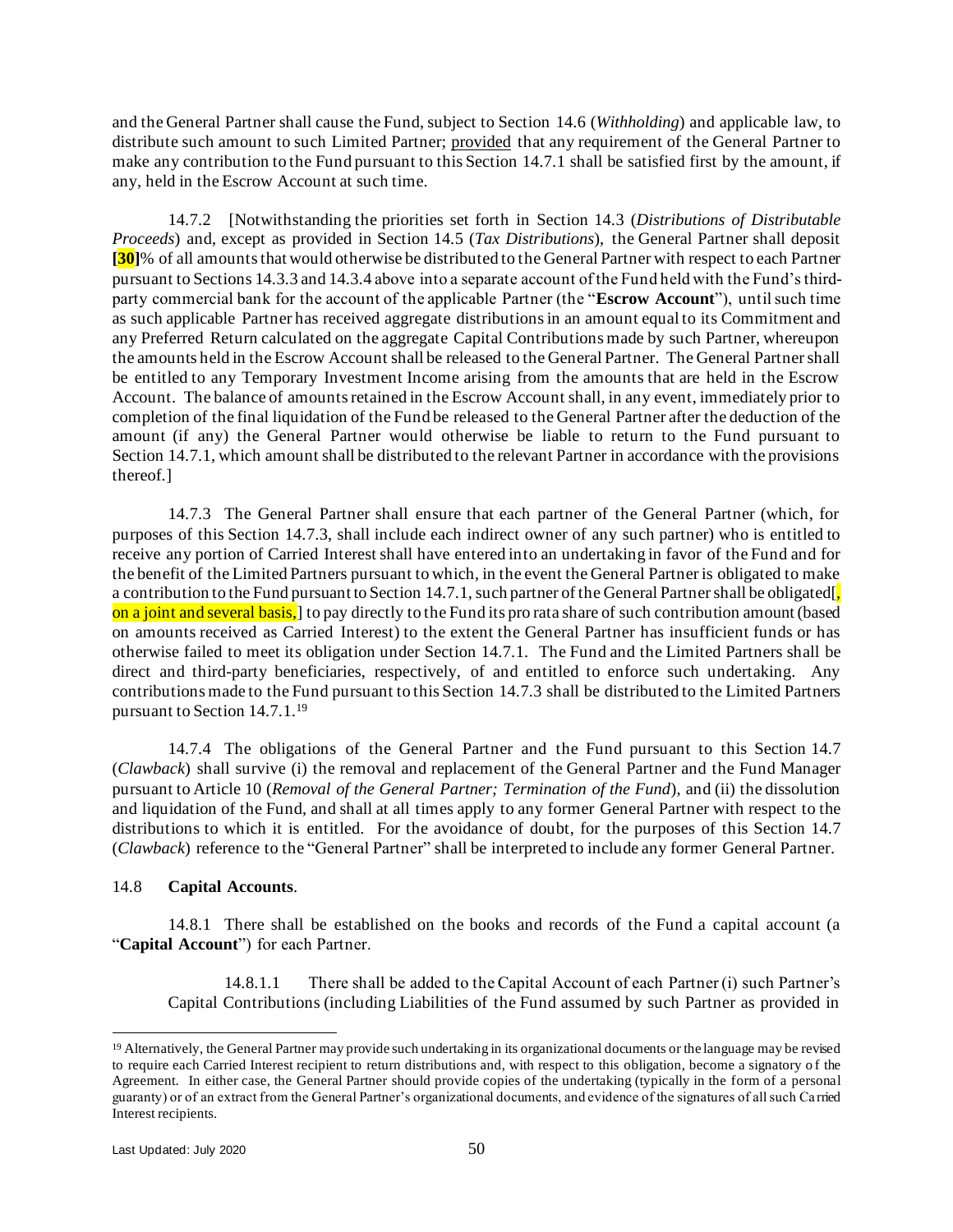Regulations Section 1.704-1(b)(2)(iv)(c)) to the Fund and (ii) such Partner's distributive share of Net Income and any item in the nature of income or gain that is specially allocated to the Partner pursuant to Sectio[n 14.11](#page-53-0) (*Special Allocations*).

14.8.1.2 There shall be subtracted from the Capital Account of each Partner (i) the amount of any money (including Liabilities of such Partner assumed by the Fund as provided in Regulations Section 1.704-1(b)(2)(iv)(c)), and the Gross Asset Value of any other property, distributed to such Partner and (ii) such Partner's distributive share of Net Loss and any item in the nature of loss or expense that is specially allocated to such Partner pursuant to Sectio[n 14.10](#page-53-1) (*Loss Limitation*) or Section 14.11 (*Special Allocations*).

14.8.1.3 The foregoing provisions and the other provisions of this Agreement relating to the maintenance of Capital Accounts are intended to comply with Section 704(b) of the Code and Regulations Section 1.704-1(b), and shall be interpreted and applied in a manner consistent with such Regulations. If the General Partner determines that it is prudent to modify the manner in which the Capital Accounts, or any debits or credits thereto, are computed in order to comply with such Regulations, the General Partner may make such modifications.

14.8.2 Notwithstanding anything to the contrary provided herein, no Partner shall have any obligation to make up or otherwise make a Capital Contribution with respect to a deficit balance in its Capital Account. A negative balance in a Partner's Capital Account shall not create any Liability on the part of that Partner to any third party.

<span id="page-53-2"></span>14.9 **General Application**. Except as expressly provided herein, the items of income, gain, loss or deduction of the Fund comprising Net Income or Net Loss for a Fiscal Year shall be allocated by the General Partner among the Partners in a manner such that the Capital Account of each Partner, immediately after making such allocation, is, as nearly as possible, equal (proportionately) to:

14.9.1 the distributions that would be made to such Partner pursuant to Section [18.3.2.2](#page-65-1) hereof if (x) the Fund were dissolved, its affairs wound up and its assets sold for cash equal to their Gross Asset Values, (y) all Fund Liabilities were satisfied (limited in the case of each Nonrecourse Liability to the Gross Asset Value of the assets securing such Liability) and (z) the net assets of the Fund were distributed in accordance with Section [18.3.2.2](#page-65-1) to the Partners immediately after making such allocations, minus

14.9.2 such Partner's share of Partnership Minimum Gain and Partner Nonrecourse Debt Minimum Gain, computed immediately prior to the hypothetical sale of the assets.

<span id="page-53-1"></span>14.10 **Loss Limitation**. Notwithstanding anything to the contrary provided in Section [14.9](#page-53-2) (*General Application*), the amount of items of Fund expense and loss allocated pursuant to Section [14.9](#page-53-2) (*General Application*) to any Partner shall not exceed the maximum amount of such items that can be so allocated without causing such Partner to have an Adjusted Capital Account Deficit at the end of any Fiscal Year, unless each Partner would have an Adjusted Capital Account Deficit. All such items in excess of the limitation set forth in this Section [14.10](#page-53-1) shall be allocated first, to the other Partners until they would not be entitled to any further allocation, and thereafter to the Partners as determined by the General Partner in its sole and absolute discretion.

<span id="page-53-0"></span>14.11 **Special Allocations**. Notwithstanding anything to the contrary provided in this Article [14](#page-48-0) (*Distributions; Allocations*), special allocations shall be made in respect of any minimum gain chargeback as required by Section 1.704-2 of the Regulations, and any qualified income offset as required by Section 1.704-1(b)(2)(ii)(d)(3) of the Regulations. If any Partner has a deficit Capital Account at the end of any Fiscal Year which is in excess of the sum of (i) the amount, if any, that such Partner is obligated to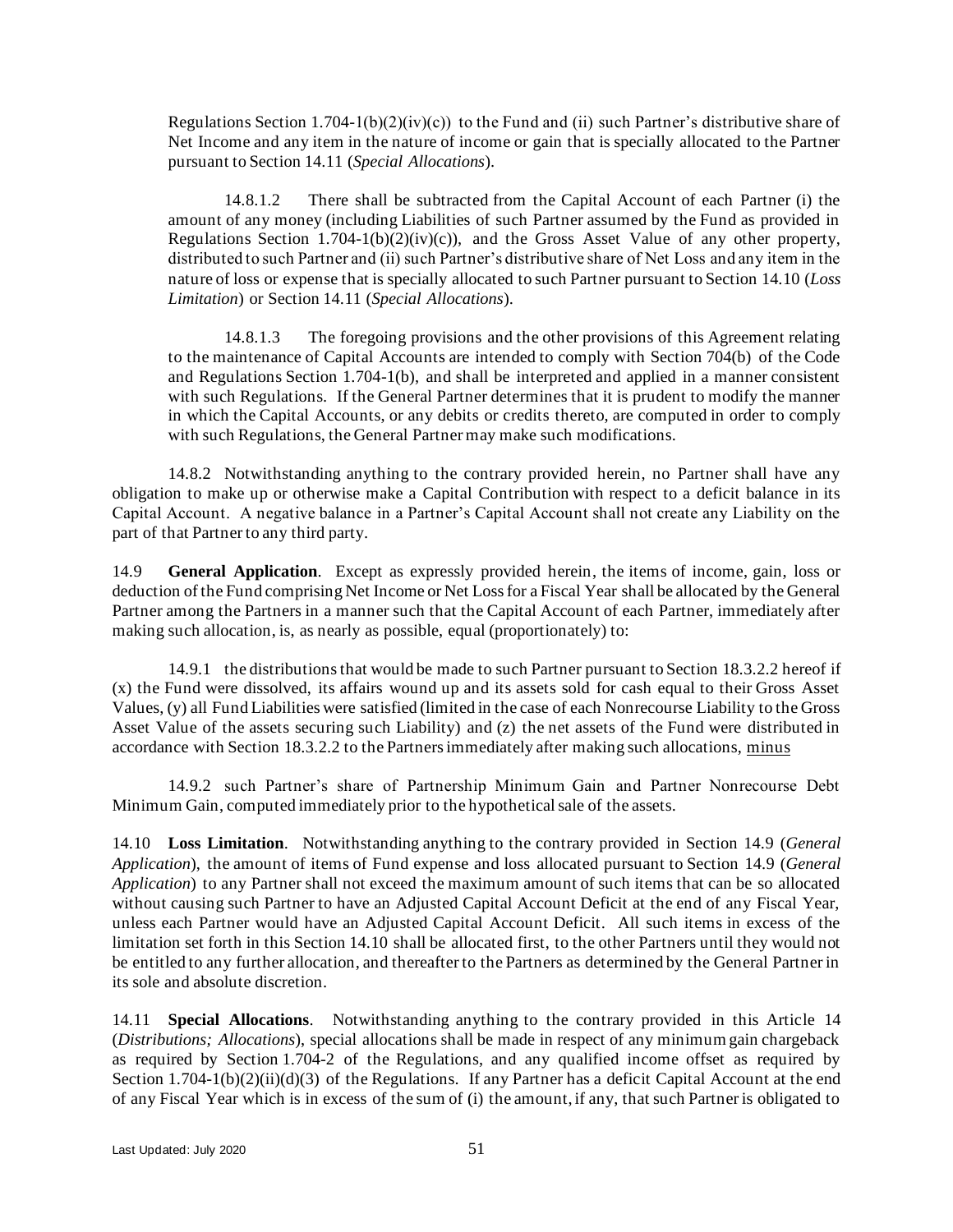restore pursuant to this Agreement, and (ii) the amount such Partner is deemed obligated to restore pursuant to the penultimate sentences of Sections 1.704-2(g)(1) and 1.704-2(i)(5) of the Regulations, each such Partner shall be specially allocated items of Fund income and gain in the amount of such excess as quickly as possible; provided, that such an allocation shall be made only if and to the extent that a Partner would have a deficit Capital Account in excess of such sum after all other allocations provided for in this Article [14](#page-48-0) (*Distributions; Allocations*) have been tentatively made as if this sentence were not in this Agreement. Nonrecourse Deductions shall be allocated to the Partners as determined by the General Partner. Partner Nonrecourse Deductions shall be allocated to the Partner who bears the economic risk of loss with respect to the Liability to which such Partner Nonrecourse Deductions are attributable in accordance with Section 1.704-2(j) of the Regulations. Each Partner's share of any Nonrecourse Liabilities, for purposes of Section 1.752-3(a)(3) of the Regulations, shall be determined by the General Partner.

## <span id="page-54-0"></span>14.12 **Tax Allocations**.

14.12.1 Each item of income, gain, loss, deduction or credit for federal income tax purposes that corresponds to an item of income, gain, loss or expense that is either taken into account in computing Net Income or Net Loss or is specially allocated pursuant to Section [14.9](#page-53-2) (*General Application*), Section [14.10](#page-53-1) (*Loss Limitation*) or Section [14.11](#page-53-0) (*Special Allocations*) (a "**Book Item**") shall be allocated among the Partners in the same proportion as the corresponding Book Item; provided, that in the case of any Fund asset the Gross Asset Value of which differs from its adjusted tax basis for federal income tax purposes, income, gain, loss and deduction with respect to such asset shall be allocated solely for federal income tax purposes in accordance with the principles of Sections 704(b) and (c) of the Code (using any permissible method determined by the General Partner) so as to take account of the difference between the Gross Asset Value and the adjusted tax basis of such asset.

14.12.2 All tax credits shall be allocated among the Partners as determined by the General Partner, in its sole and absolute discretion, consistent with applicable law.

14.12.3 The tax allocations made pursuant to this Section [14.12](#page-54-0) (*Tax Allocations*) shall be solely for tax purposes and shall not affect any Partner's Capital Account or share of non-tax allocations or distributions under this Agreement.

14.12.4 The Limited Partners are aware of the income tax consequences of the allocations made by this Agreement and shall report their shares of Net Income and Net Loss and other items of Fund gross income, gain, loss and deduction for income tax purposes consistently with this Agreement as determined by the General Partner and as reported to them (or to be reported to them) on Internal Revenue Service Form 1065, Schedule K-1 (or such successor form).

14.13 **No Interest**. No Partner shall be entitled to receive interest on that Limited Partner's Capital Contributions or the balance of that Partner's Capital Account.

<span id="page-54-1"></span>14.14 **Right of Set Off**. Where any Limited Partner owes any amount or has incurred any liability to the Fund under this Agreement, the General Partner shall be entitled to set off the amount of that liability against any sum or sums that would otherwise be due to that Limited Partner under this Agreement. Any exercise by the General Partner of the right of set off under this Section [14.14](#page-54-1) (*Right of Set Off*) shall be without prejudice to any other rights or remedies available to the Fund under this Agreement or otherwise.

# <span id="page-54-2"></span>**15. BOOKS AND RECORDS; REPORTS TO LIMITED PARTNERS**

15.1 **Maintenance of Books and Records**. The General Partner shall keep or require the Fund to keep or cause to be kept at the address of the Fund, the Register and full and accurate accounts of the transactions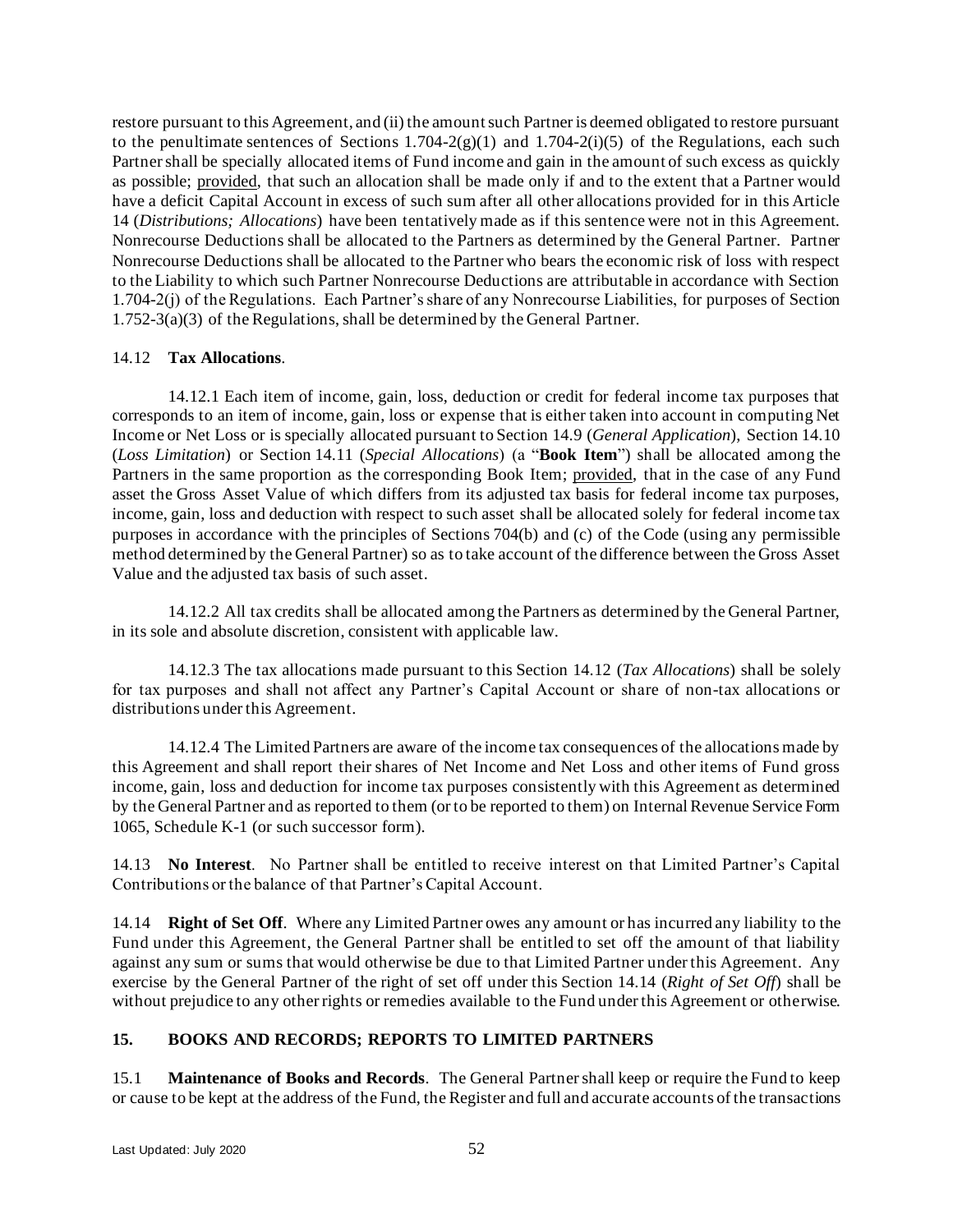of the Fund in proper books, accounts and records of account and other records in accordance with **[**the Act<sup>†</sup>, until the final liquidation of the Fund and for a period of at least seven years thereafter (and shall notify the Limited Partners before it ceases to keep such records and, if requested to do so by any Limited Partner, provide copies of such books, accounts and records to such Limited Partner). Such books, accounts and records shall be maintained in accordance with GAAP*.*

## 15.2 **Audits and Reports**.

<span id="page-55-0"></span>15.2.1 The books, accounts and records of the Fund as of the end of each Fiscal Year shall be audited by the Auditor. Until the final liquidation of the Fund, the General Partner shall cause the Fund to prepare and provide to each Limited Partner the following:

15.2.1.1 within ninety (90) days after the end of each Fiscal Year (commencing after December 31 of the Fiscal Year of the Initial Closing Date), a financial report audited by the Auditor as of the end of such Fiscal Year, prepared in compliance with GAAP, which shall include, among other things, (i) the audited financial statements of the Fund, (ii) confirmation that the amounts of Management Fee and Carried Interest that have been distributed, the amount of Carried Interest retained in the Escrow Account pursuant to Section [14.7.2](#page-52-0) and the amounts of any Fee Income applied to reduce the Management Fee in accordance with Section [8.4](#page-36-0) (*Management Fee Offset*) are correct, and (iii) each Limited Partner's closing Capital Account balance as of the end of such Fiscal Year; and

15.2.1.2 within forty-five (45) days after the end of each calendar quarter (commencing with the first full calendar quarter after the date of the first Drawdown), an unaudited report as of the end of such quarter made up in compliance with GAAP.

15.2.2 Each financial report provided to the Limited Partners pursuant to Section [15.2.1](#page-55-0) shall be consistent with the requirements of the ILPA Reporting Template and consist of at least:

15.2.2.1 the assets and liabilities of the Fund as of the end of such Fiscal Year or calendar quarter, as appropriate;

15.2.2.2 the unaudited financial statements of the Fund for the relevant quarter;

15.2.2.3 the Value of each Portfolio Investment;

15.2.2.4 the net profit or net loss of the Fund for such Fiscal Year or calendar quarter, as appropriate;

15.2.2.5 a detailed description of all Fund Expenses paid by or on behalf of the Fund (i) during the relevant Fiscal Year, and (ii) since the Initial Closing Date;

15.2.2.6 the amount of any Reserves;

15.2.2.7 each Limited Partner's closing Capital Account balance as of the end of the relevant quarter; and

15.2.2.8 the amount of debt for which the Fund generally, and any Portfolio Investment particularly, is directly or indirectly encumbered, as well as whether or not any such debt is recourse to the Fund or to a Portfolio Company or is cross collateralized among other investments or vehicles managed by any Interested Person.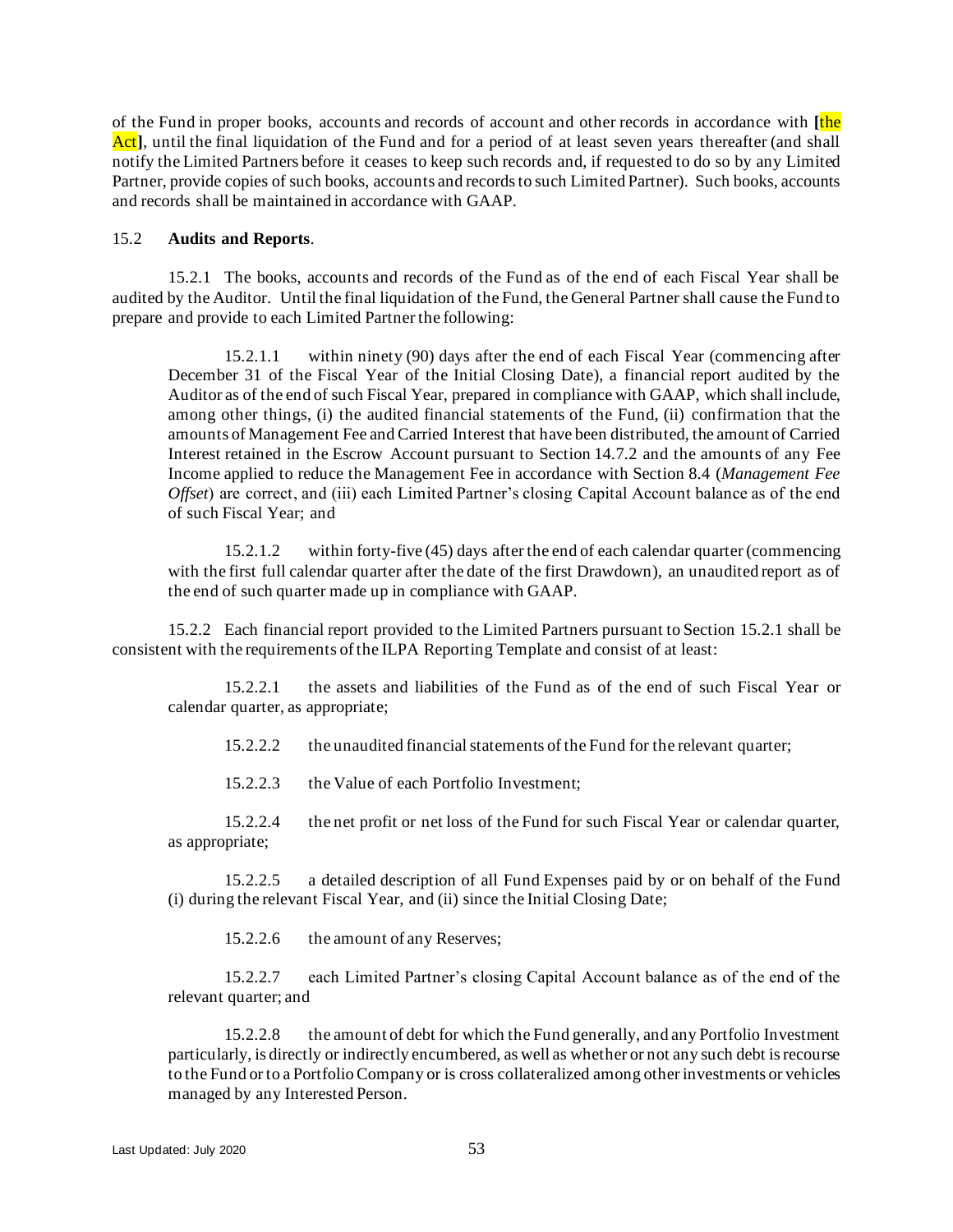15.2.3 The General Partner shall provide to each Limited Partner, together with the financial reports described in Section [15.2.1:](#page-55-0)

15.2.3.1 descriptive investment information with respect to each Portfolio Company;

15.2.3.2 the results of operations of each Portfolio Company;

15.2.3.3 any reporting on environmental, social and governance risks and opportunities in the Fund as deemed appropriate by the General Partner or as requested by such Limited Partner;

15.2.3.4 a report on the status and performance of the Fund and each of the Portfolio Investments containing a confirmation of (i) the aggregate amount of the unreturned Capital Contribution, and (ii) the Remaining Commitment, of such Limited Partner; and

15.2.3.5 a report of the total debt and credit in use by the Fund, including with respect to any Credit Facility:

- (a) the balance and percentage of total outstanding uncalled capital;
- (b) the number of days outstanding of each Drawdown;
- (c) the current use of the proceeds from such Credit Facility;

(d) the net internal rate of return with and without the use of the Credit Facility;

(e) terms of the Credit Facility (including but not limited to any upfront fees as well as drawn and undrawn fees);

(f) costs to the Fund (including but not limited to interest and fees); and

(g) any such further information as the General Partner shall deem appropriate.

15.2.4 Within 120 days of the end of each fiscal year, the chief financial officer or comparable officer of the General Partner or the Fund Manager shall provide to each Limited Partner a letter executed by such officer certifying that to such person's knowledge (a) the annual audited financial statements provided to the Limited Partner fairly present in all material respects the financial condition of the Fund as of such date, (b) the General Partner has no knowledge of the existence of any material breach of this Agreement or any other agreement to which the Fund is a party or of any breach of fiduciary duties, and (c) all distributions by the Fund to the Limited Partners have been made in accordance with this Agreement.

15.2.5 The General Partner shall use reasonable efforts to provide to each Limited Partner such other information as is reasonably requested by such Limited Partner for any purpose reasonably related to such Limited Partner's interest as a Limited Partner, including access to the Fund's administrators and the Auditor and any information they possess with respect to the Fund. In addition, the General Partner shall, at the request of a Limited Partner, use its best efforts to provide such Limited Partner with any other information related to the General Partner or the Fund or its Portfolio Investments that such Limited Partner is required to provide by that Limited Partner's governing authorities.

## <span id="page-56-0"></span>15.3 **Tax Information**.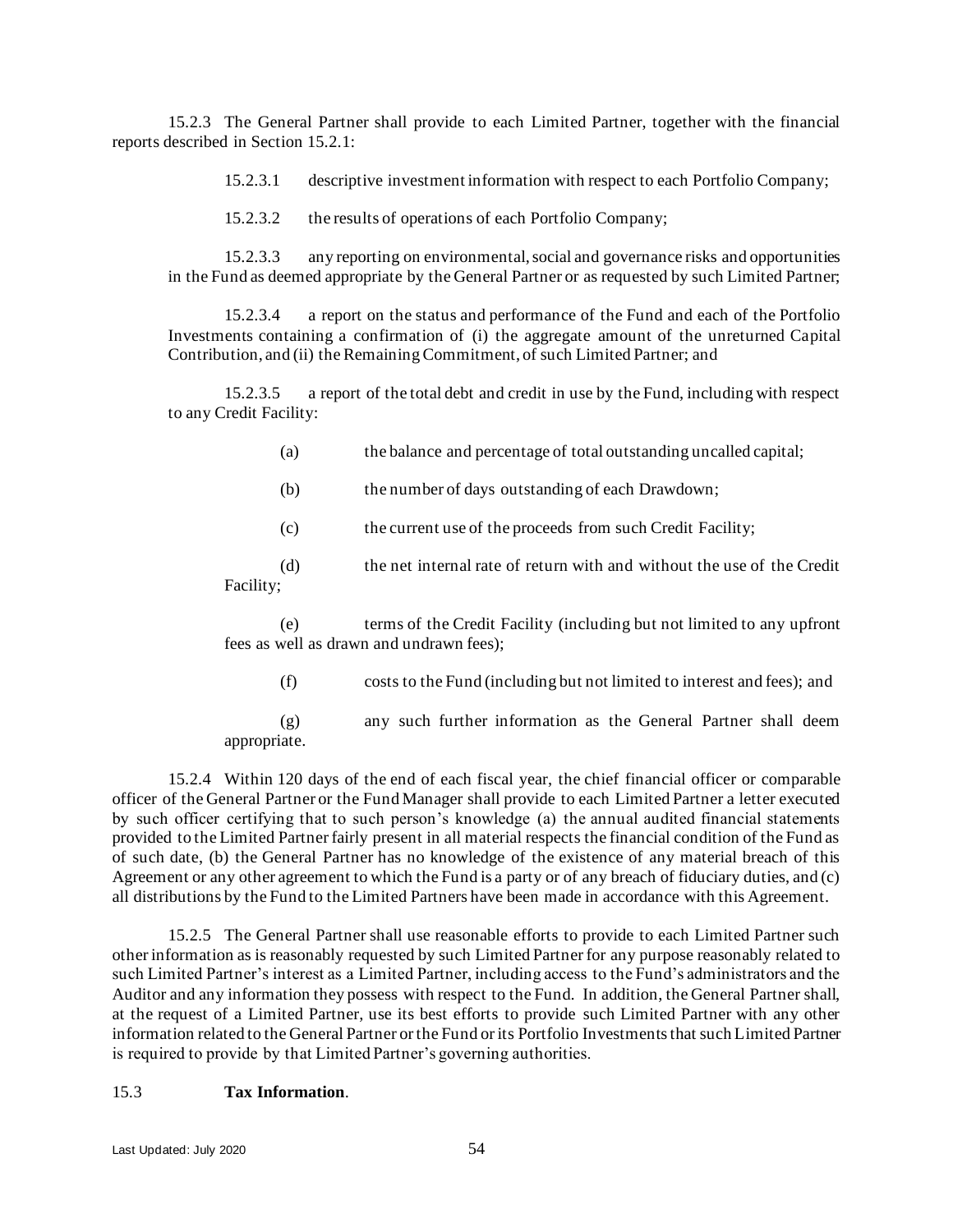15.3.1 The General Partner shall, within ninety (90) days after the end of each Fiscal Year (commencing after December 31 of the Fiscal Year of the Initial Closing Date), prepare and send, or cause to be prepared and sent, to each Limited Partner copies of such information, including copies of Internal Revenue Service Form 1065, Schedule K-1 (or such successor form) or any successor schedule or form, and such other information that such Limited Partner may reasonably request, for the United States federal, state, local and non-United States tax reporting purposes of such Limited Partner arising from the Fund's activities.

15.3.2 Each Limited Partner shall provide to the General Partner such information that is in such Limited Partner's possession or is reasonably available to it as the General Partner may reasonably request to comply with any applicable tax and anti-money laundering laws and regulations.

15.3.3 For each taxable year that the Partnership Tax Audit Rules are applicable to the Fund, the following provisions shall apply:

15.3.3.1 [The General Partner is hereby designated as the "partnership representative" within the meaning of Section 6223(a) of the Code (the "**Partnership Representative**"), and shall appoint an individual chosen by the General Partner in its sole and absolute discretion to serve as the "designated individual" under the Partnership Tax Audit Rules (the "**Designated Individual**"). The Fund and each Limited Partner agree that they shall be bound by the actions taken by the Partnership Representative and the Designated Individual, as described in Section 6223(b) of the Code. The Limited Partners consent to the election set forth in Section 6226(a) of the Code and agree to take any action and furnish the Partnership Representative and the Designated Individual with any information reasonably necessary to give effect to such election if the Partnership Representative or the Designated Individual decides to make such election. In the event that an election set forth in Section 6226(a) of the Code is not made, then the Partnership Representative and the Designated Individual shall exercise reasonable best efforts to (i) cause any liability at the Fund level for taxes (and any interest, penalties or additions to tax) to be reduced pursuant to Section  $6225(c)(3)$  of the Code (and any comparable provision of applicable state or local tax law) based on the status of the Limited Partners and (ii) allocate to the applicable Limited Partners the economic benefit of any such reduction. Any imputed underpayment imposed on the Fund pursuant to Section 6232 of the Code (and any related interest, penalties or other additions to tax) that the Partnership Representative or the Designated Individual reasonably determines is attributable to one or more Limited Partners shall promptly be paid by such Limited Partners to the Fund (pro rata in proportion to their respective shares of such underpayment) within  $[\text{filteren (15)}]$  days following the Partnership Representative's or the Designated Individual's request for payment (and any failure to pay such amount shall result in a subsequent reduction in distributions otherwise payable to such Limited Partner plus interest on such amount calculated at the Prime Rate); and  $1^{20}$ 

15.3.3.2 Each Limited Partner shall provide to the Fund such information, forms or representations which the Partnership Representative and the Designated Individual may reasonably request with respect to the Fund's compliance with applicable tax laws, including, any

<sup>20</sup> ILPA believes the proposed language bracketed here reflects current market practice for addressing tax audit provisions of the Bipartisan Budget Act of 2015. Current practice is still evolving, however, with respect to this law, and so, for this reaso n, ILPA believes it is appropriate to bracket the provision in order to accommodate additional investor protections that may become part of market practice as the law is better understood, or to reflect future action by Congress or the Internal Revenue Service to a ddress anomalies under the law. Of particular concern to ILPA and many institutional investors is the Act's imposition of potential liability on fund investors for the unpaid portion of any taxes allocable to a fund investor who has gone bankrupt or is otherwise unwilling or unable to pay. This risk applies equally to taxable and tax-exempt investors, but tax-exempt investors may face unique challenges with language that requires them, essentially, to pay or bear taxes they never owed. Until Congress or the Service acts on this, ILPA encourages inclusion of LPA language confirming that no limited partner will bear tax-audit-related liability in excess of the amount that the limited partner would have properly been allocated in the relevant tax year, if any.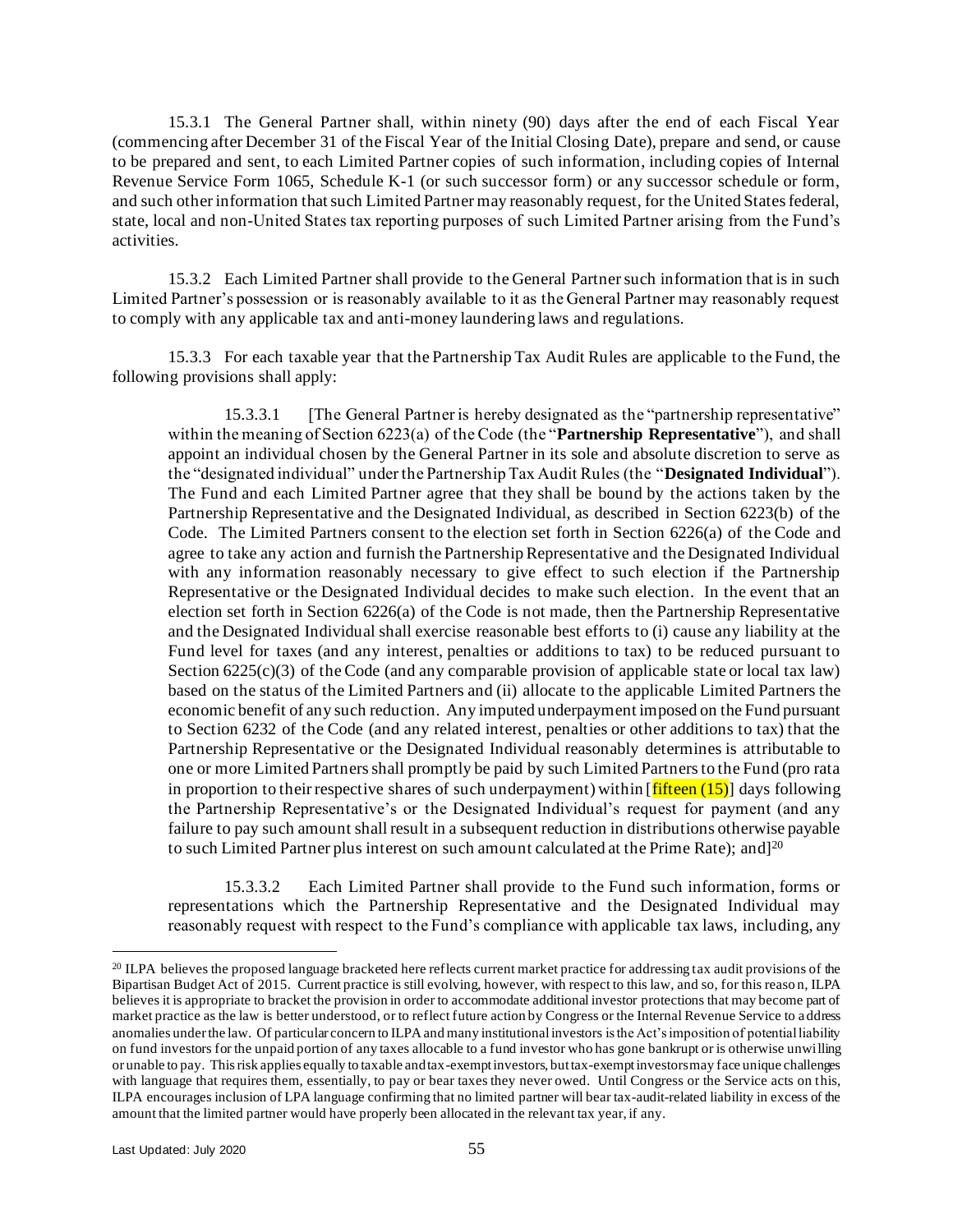information, forms or representations requested by the Partnership Representative and the Designated Individual to assist in obtaining any exemption, reduction or refund of any withholding or other taxes imposed by any taxing authority or other governmental agency upon the Fund or amounts paid to the Fund.

15.3.4 Each Limited Partner shall provide to the General Partner such information, forms or representations that the General Partner may reasonably request with respect to the Fund's compliance with applicable tax laws. Without limiting the foregoing, each Limited Partner agrees to provide to the General Partner such information regarding the Limited Partner and its beneficial owners, and any forms with respect thereto, as the General Partner may request from time to time in order for the Fund to comply with its obligations under Sections 1471 through 1474 of the Code, all rules, regulations and other guidance issued thereunder, and all administrative and judicial interpretations thereof, any agreements entered into pursuant to Section 1471(b)(1) of the Code, and all applicable intergovernmental agreements entered into between the United States and another country (or local country legislation enacted pursuant to such intergovernmental agreement) (collectively, "**FATCA**"). Notwithstanding anything to the contrary provided herein, each Limited Partner hereby waives the application of any non-U.S. law to the extent that such law would prevent the Fund or the General Partner from reporting to the U.S. Internal Revenue Service, the U.S. Treasury or any other governmental authority any information required to be reported under FATCA with respect to such Limited Partner and its beneficial owners.

15.3.5 Notwithstanding anything to the contrary provided herein, each Limited Partner further agrees that, if such Limited Partner fails to comply with any of the requirements of this Section [15.3](#page-56-0) (*Tax Information*) in a timely manner or if the General Partner determines that such Limited Partner's participation in the Fund would otherwise have a material adverse effect on the Fund or the Limited Partners as a result of FATCA, then (i) the General Partner, in its sole discretion, may (A) cause such Limited Partner to Transfer its Interest to a third party (including an existing Limited Partner) or otherwise withdraw from the Fund in exchange for consideration which the General Partner, in its sole discretion, after taking into account all relevant facts and circumstances surrounding such transfer or withdrawal (including the desire to effect such transfer or withdrawal as expeditiously as possible in order to minimize any adverse effect on the Fund and the other Limited Partners as a result of FATCA), deems to be appropriate or (B) take any other action the General Partner deems in good faith to be reasonable to minimize any adverse effect on the Fund and the other Limited Partners as a result of FATCA; and (ii) unless otherwise agreed by the General Partner in writing, such Limited Partner shall, to the maximum extent permitted by applicable law, indemnify the Fund for all losses, costs, expenses, damages, claims, and demands (including, but not limited to, any withholding tax, penalties, or interest suffered by the Fund) arising as a result of such Limited Partner's failure to comply with the above requirements in a timely manner.

15.3.6 Any cost or expense incurred by the Partnership Representative or the Designated Individual in connection with such Person's duties in such capacity shall be paid by the Fund, and the Fund shall reimburse the Partnership Representative and the Designated Individual for their respective reasonable out-of-pocket costs and expenses incurred in such capacities, including travel expenses and the costs and expenses incurred to engage accountants, legal counsel, or experts to assist the Partnership Representative or the Designated Individual in discharging their duties hereunder.

15.3.7 Except as otherwise expressly provided herein, the Partnership Representative and the Designated Individual shall have full and absolute discretion over all tax matters with respect to the Fund, including, but not limited to, the filing of tax returns, tax proceedings, and tax elections.

15.3.8 Notwithstanding anything to the contrary provided herein, the provisions of Section [14.6](#page-50-1) (*Withholding*) and this Section [15.3](#page-56-0) (*Tax Information*) will survive the liquidation or dissolution of the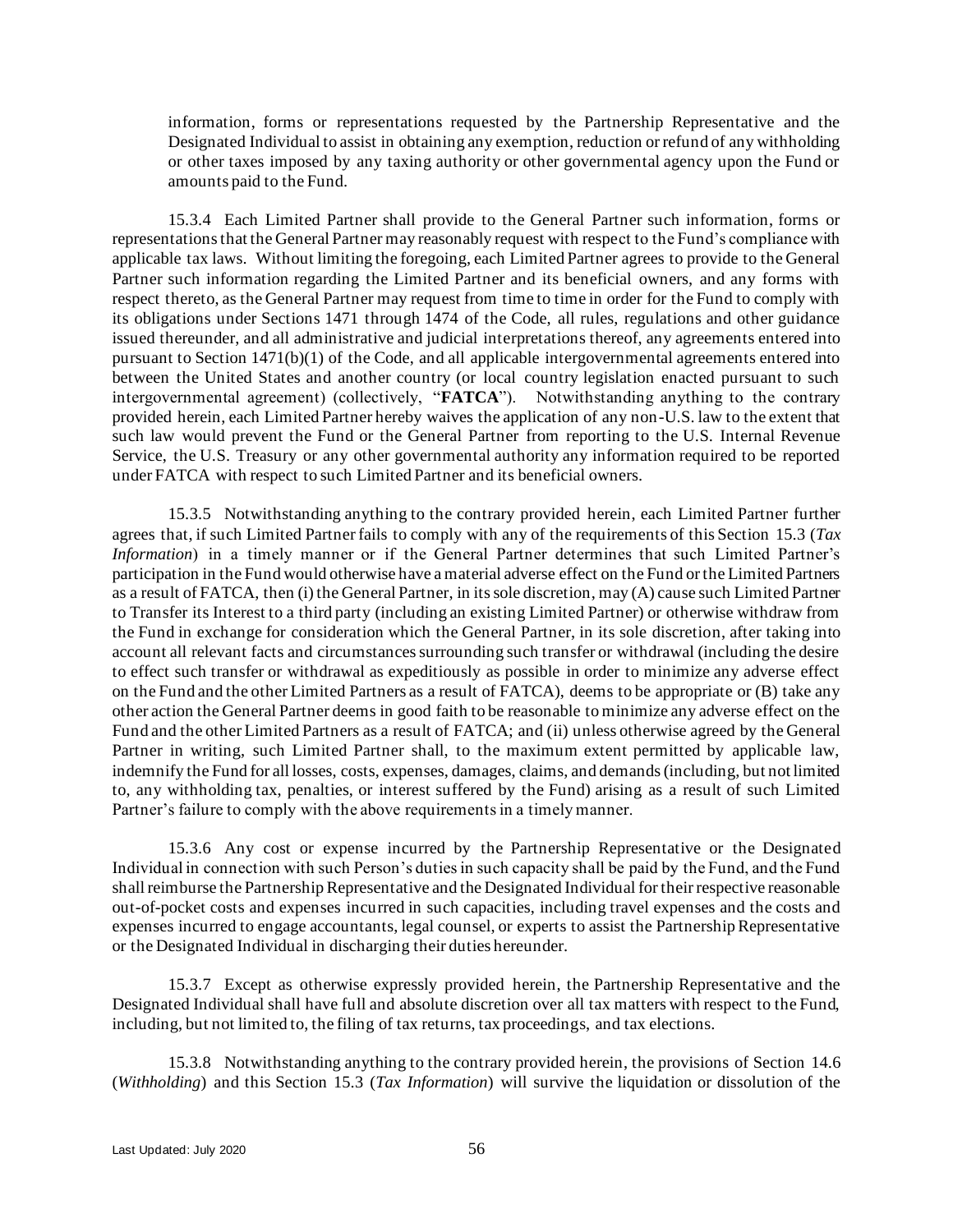Fund, and each Limited Partner agrees to continue to be bound to the terms of Section [14.6](#page-50-1) (*Withholding*) and this Section [15.3](#page-56-0) (*Tax Information*) following such Limited Partner's withdrawal from the Fund.

### <span id="page-59-1"></span>15.4 **Code Section 83 Safe Harbor Election**.

15.4.1 By executing this Agreement, each Partner authorizes and directs the Fund to elect to have the "Safe Harbor" described in the proposed Revenue Procedure set forth in Internal Revenue Service Notice 2005-43 (the "**IRS Notice**") apply to any interest in the Fund transferred to a service provider by the Fund on or after the effective date of such Revenue Procedure in connection with services provided to the Fund. For purposes of making such Safe Harbor election, the General Partner is hereby designated as the "partner who has responsibility for U.S. federal income tax reporting" by the Fund and, accordingly, execution of such Safe Harbor election by the General Partner constitutes execution of a "Safe Harbor Election" in accordance with Section 3.03(1) of the IRS Notice. The Fund and each Partner hereby agree to comply with all requirements of the Safe Harbor described in the IRS Notice, including the requirement that each Partner shall prepare and file any U.S. federal income tax returns such Partner is required to file reporting the income tax effects of each "Safe Harbor Partnership Interest" issued by the Fund in a manner consistent with the requirements of the IRS Notice. A Partner's obligations to comply with the requirements of this Section [15.4](#page-59-1) (*Code Section 83 Safe Harbor Election*) shall survive such Partner's ceasing to be a Partner of the Fund and the termination, dissolution, liquidation and winding up of the Fund, and, for purposes of this Section [15.4](#page-59-1) (*Code Section 83 Safe Harbor Election*), the Fund shall be treated as continuing in existence.

15.4.2 Each Partner authorizes the General Partner to amend this Section [15.4](#page-59-1) (*Code Section 83 Safe Harbor Election*) to the extent necessary to achieve similar tax treatment with respect to any interest in the Fund transferred to a service provider by the Fund in connection with services provided to the Fund as set forth in Section 4 of the IRS Notice (e.g., to reflect changes from the rules set forth in the IRS Notice in subsequent U.S. Department of Treasury or Internal Revenue Service guidance).

## 15.5 **Listed Transactions; Prohibited Tax Shelter Transactions.**

15.5.1 The General Partner shall use commercially reasonable efforts to cause the Fund not to invest, directly or indirectly, in any investment that, to the knowledge of the General Partner, constitutes a "listed transaction" as defined in Regulations Section 1.6011-4(b)(2) or "reportable transaction" as defined in Regulations Section 1.6011-4(b)(1). If the General Partner reasonably determines that the Fund has engaged in one of the foregoing transactions, the General Partner shall provide the affected Limited Partners with notice thereof and, at the request of an affected Limited Partner and at such Limited Partner's expense, render reasonable assistance to such Limited Partner in preparing and filing IRS Form 8886 (Reportable Transaction Disclosure Statement) and such other forms as may be required by such Limited Partner on account of such transaction.

15.5.2 The General Partner shall cause the Fund not to engage, directly or indirectly, in a transaction that, as of the date the Fund enters into a binding contract to engage in such transaction, would cause a Limited Partner subject to the excise tax in Section 4965 of the Code to be treated as a party to a "prohibited tax shelter transaction" for purposes of Section 4965 of the Code. If the General Partner reasonably determines that the Fund has engaged, directly or indirectly, in a transaction that is a prohibited tax shelter transaction, the General Partner shall promptly notify the affected Limited Partners of such determination and permit such Limited Partners to be excused from participating in such transaction or having any economic rights or liabilities associated with such transaction.

# <span id="page-59-0"></span>**16. EXCULPATION AND INDEMNIFICATION**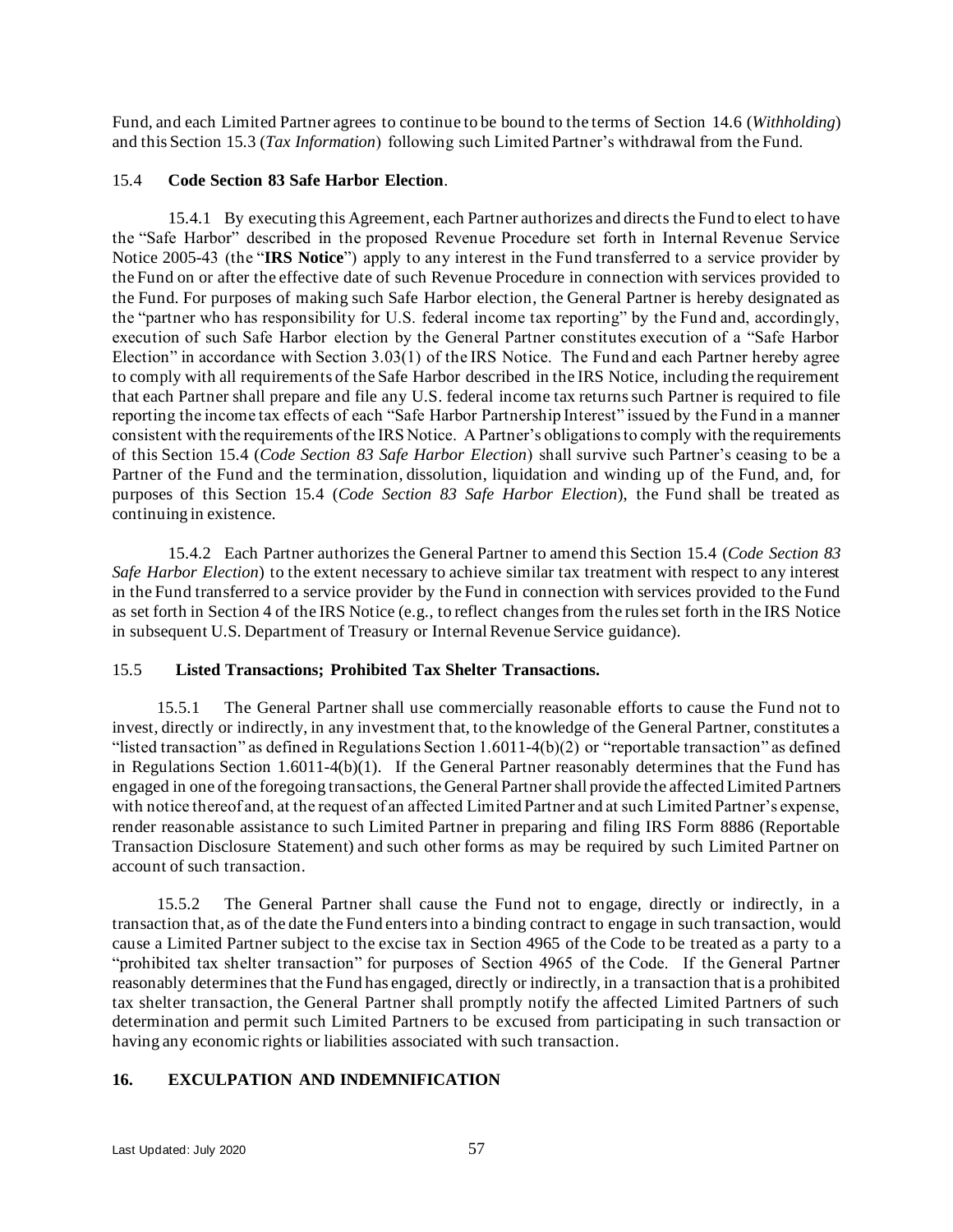<span id="page-60-2"></span>16.1 **Exculpation of Covered Persons**. No GP Covered Person shall be liable to the Fund or any Partner for any losses, claims, demands, actions, judgments, arbitral decisions, orders, fines, penalties or liability of any nature, including reasonable attorneys' fees, out-of-pocket expenses and court costs ("**Damages**") suffered or incurred by the Fund or any Partner, except to the extent that any such Damages are based upon, arise out of or otherwise are in connection with any Exculpation Exclusion Event. No AC Covered Person shall be liable to anyone for any Damages suffered or incurred by the Fund, any Limited Partner, the General Partner, any Interested Person or any Affiliates of any of the foregoing except to the extent found by a court to be based upon, arise out of or otherwise be in connection with the fraud or bad faith of the relevant Advisory Committee member. For the avoidance of doubt, the actions or omissions of an Advisory Committee member made in the interest of the Limited Partner associated with such Advisory Committee member shall not be deemed bad faith.

### <span id="page-60-0"></span>16.2 **Indemnification of Covered Persons**.

<span id="page-60-1"></span>16.2.1 Each GP Covered Person shall be indemnified and held harmless by the Fund, from and against any and all Damages that it suffers or incurs as a result of acts or omissions conducted by it on behalf of the Fund or its management of the affairs of the Fund. Notwithstanding the foregoing, no GP Covered Person shall be indemnified for or be held harmless from any Damages to the extent such Damages are based upon, arise out of or are otherwise in connection with an Indemnification Exclusion Event. In all cases, no GP Covered Person shall be indemnified or held harmless hereunder without first using best efforts to be indemnified by, held harmless or otherwise reimbursed from other available sources (including Portfolio Companies and insurance coverage of either a Portfolio Company or as provided for pursuant to Section [13.6](#page-48-2) (*Insurance*), to the fullest extent permitted by applicable law). Any indemnification amount paid hereunder shall be reduced by amounts received from such other sources and each GP Covered Person shall refund any indemnification payments to the extent of amounts subsequently received from such other sources.

16.2.2 Each AC Covered Person shall be indemnified and held harmless by the Fund from and against any and all Damages suffered or incurred by any of them as a result of acts or omissions of the Advisory Committee or any member thereof. Notwithstanding the foregoing, no AC Covered Person shall be entitled to indemnification hereunder against any Damages to the extent found by a court to be based upon, arise out of or otherwise are in connection with the bad faith of the relevant Advisory Committee member. For the avoidance of doubt, the actions or omissions of an Advisory Committee member made in the interest of the Limited Partner associated with such Advisory Committee member shall not be deemed bad faith.

16.2.3 Expenses incurred by a Covered Person in defending a claim or proceeding may be paid by the Fund in advance of the final disposition of such claim or proceeding; provided that (i) the Covered Person undertakes to repay such amount if it is ultimately determined that such Person was not entitled to be indemnified, and (ii) no expenses may be advanced to any Covered Person named as a party in any action brought by or on behalf of  $\boxed{\phantom{2}$  |% in Interest.

16.2.4 The General Partner shall promptly report the commencement of any Proceeding or any claim for indemnification under this Section [16.2](#page-60-0) (*Indemnification of Covered Persons*), and the material details and developments in respect thereof, to the Limited Partners.

16.2.5 Except as otherwise provided herein, the provisions of this Section [16.2](#page-60-0) (*Indemnification of Covered Persons*) shall continue to afford protection to each Covered Person regardless of whether such Covered Person remains in the position or capacity pursuant to which such Covered Person became entitled to indemnification under this Section [16.2](#page-60-0) (*Indemnification of Covered Persons*) and no amendments of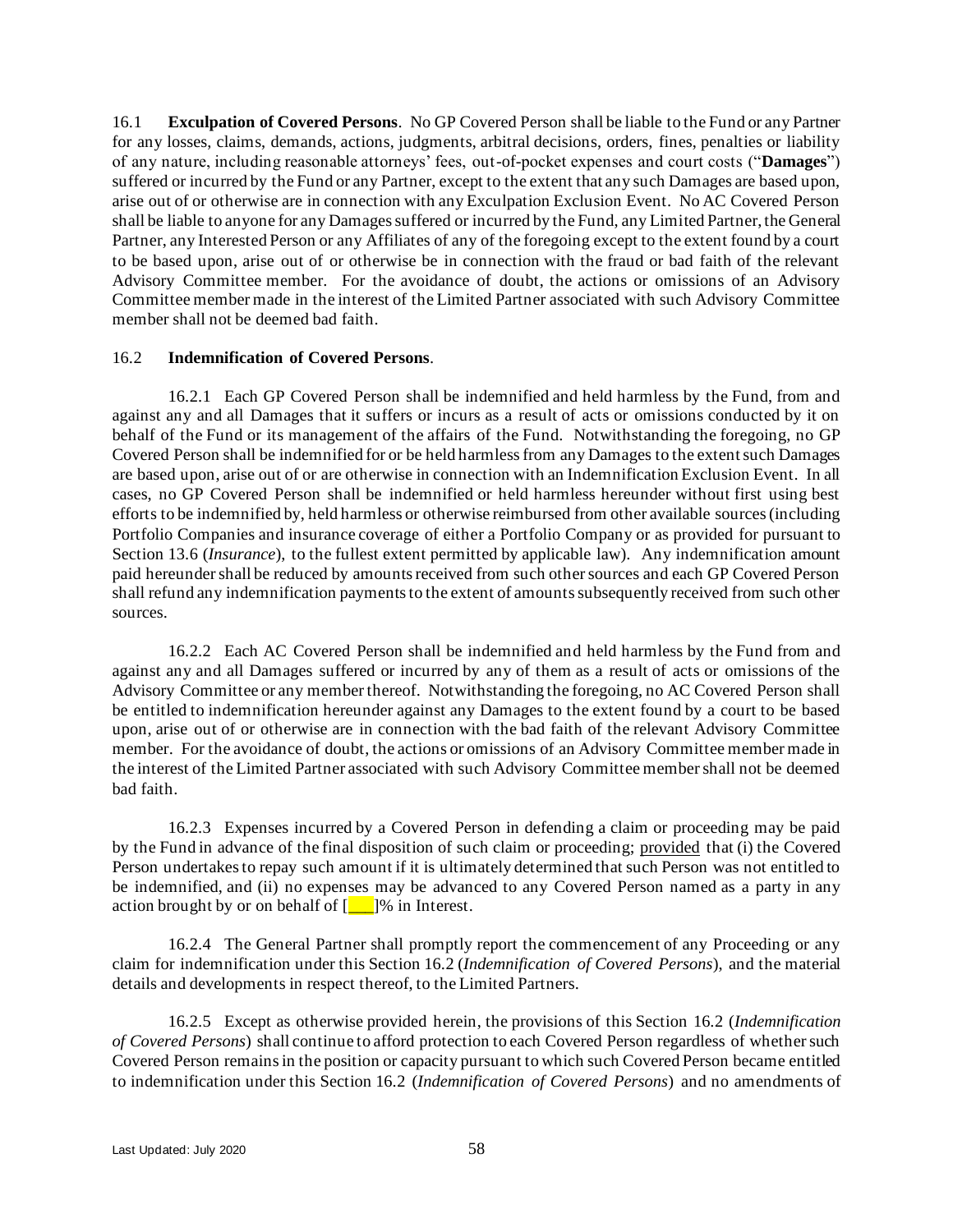this Agreement without the consent of such Covered Person shall reduce or restrict the indemnification under this Section [16.2](#page-60-0) (*Indemnification of Covered Persons*).

#### <span id="page-61-0"></span>16.3 **Limited Partner Giveback**.

16.3.1 Subject to Section [16.3.2](#page-61-1) and Section [16.4](#page-62-0) (*Other Sources of Recovery*), the Fund may require the Partners to return distributions to the Fund to the extent not previously returned in an amount sufficient to satisfy all or any portion of the indemnification and other obligations of the Fund pursuant to Section [16.2](#page-60-0) (*Indemnification of Covered Persons*), whether such obligations or liabilities arise before or after the last day of the Term or, with respect to any Partner, before or after such Partner's withdrawal from the Fund, provided that the Partners shall return distributions with respect to their share of any such indemnification obligation or liability as follows:

16.3.1.1 if the obligation or liability arises out of a Portfolio Investment:

(a) first, by each Partner returning amounts distributed to such Partner in connection with such Portfolio Investment in the reverse order in which such amounts were originally distributed pursuant to Section [14.1](#page-48-3) (*General*) so that each Limited Partner retains cumulative distributions from the Fund (net of any returns of distributions pursuant to this Section [16.3](#page-61-0) (*Limited Partner Giveback*) and pursuant to Section [14.7](#page-51-0) (*Clawback*)) equal to the cumulative amount that would have been distributed to and retained by such Partner had the amount originally distributed with respect to such Portfolio Investment been, at the time of such distribution, reduced by the amount of such obligation or liability; and

(b) thereafter, by the Partners in proportion to their Sharing Percentage with respect to such Portfolio Investment; or

16.3.1.2 in any other circumstances, in the reverse order in which distributions were originally made pursuant to Section [14.1](#page-48-3) (*General*) so that each Limited Partner retains cumulative distributions from the Fund (net of any returns of distributions under this Section [16.3](#page-61-0) (*Limited Partner Giveback*) and under Section [14.7](#page-51-0) (*Clawback*)) following such return equal to the cumulative amount that would have been distributed to and retained by such Partner taking into account all Capital Contributions and other payments made by each Partner to the Fund and all distributions made to each Partner by the Fund as of the date of determination.

<span id="page-61-1"></span>16.3.2 A Limited Partner's aggregate liability under this Section [16.3](#page-61-0) (*Limited Partner Giveback*) is limited to an amount equal to the lesser of (i) **[**30**]**% of all distributions received by such Limited Partner from the Fund, and (ii) **[**25**]**% of such Limited Partner's Commitment. Notwithstanding the foregoing, no Limited Partner shall be required to return to the Fund any amount distributed by the Fund to such Limited Partner after the earlier of (A) the second anniversary of such distribution, provided that, if at the end of such period, there are any Proceedings actually taking place against the Fund that the General Partner determines are likely to require the return of such distribution in the future, the General Partner may notify such Limited Partner within thirty (30) days following the end of such period that the obligation to return all or any portion of such distribution for the purpose of meeting the obligations of the Fund shall (subject to clause (B) of this Section [16.3.2\)](#page-61-1) survive until the date that each such Proceeding is ultimately resolved and satisfied, and (B) the second anniversary of the end of the Term of the Fund. Any amounts returned by a Partner pursuant to this Section [16.3](#page-61-0) (*Limited Partner Giveback*) shall be treated as reductions of the applicable distribution amounts received by such Partner and shall not be treated as Capital Contributions; provided, that for purposes of calculating the Preferred Return with respect to each Limited Partner such amounts shall be treated as having been received by such Limited Partner as distributions when initially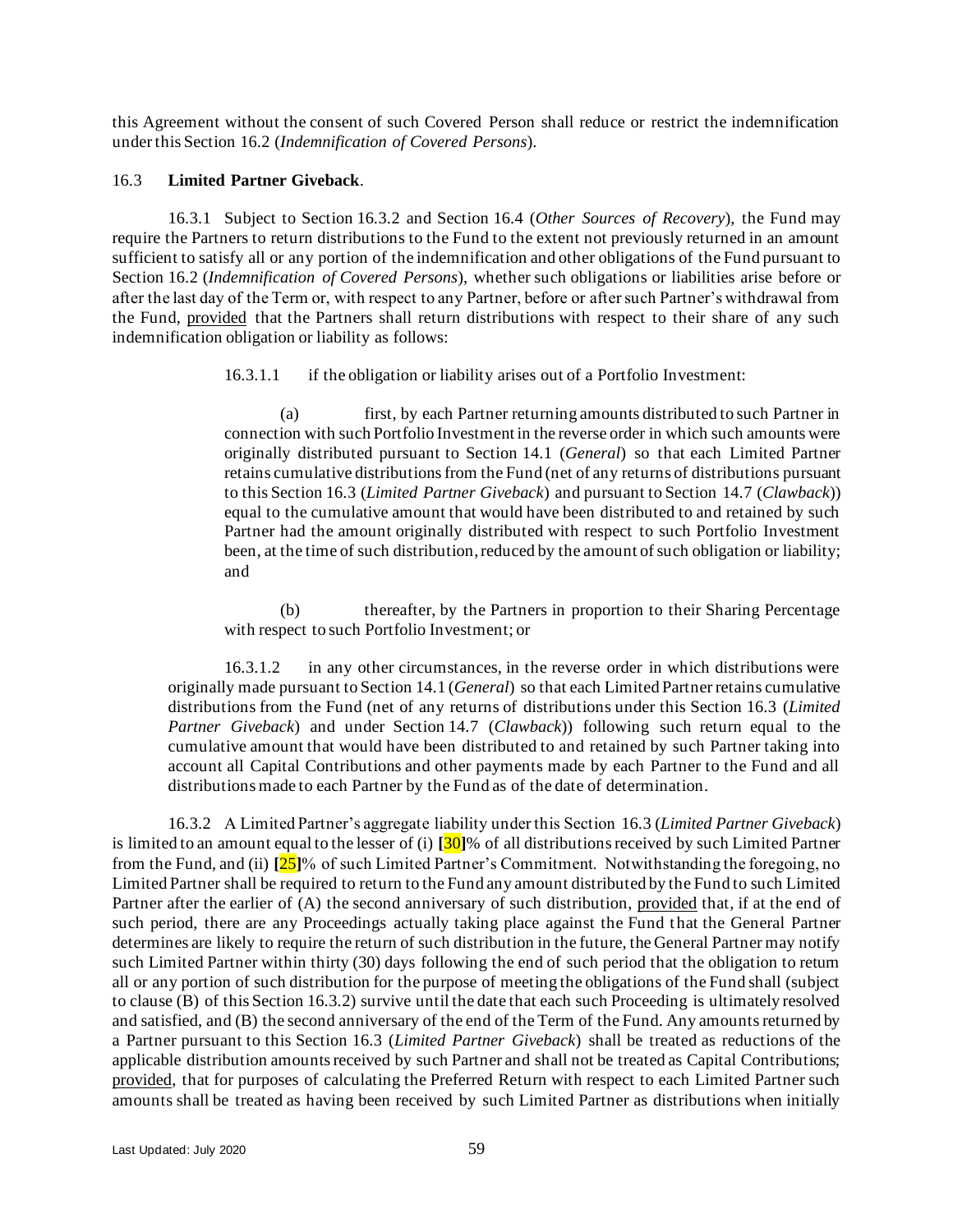received and returned by such Limited Partner when actually returned. Nothing in this Section [16.3](#page-61-0) (*Limited Partner Giveback*), express or implied, is intended or shall be construed to give any Person other than the Fund or the Partners any legal or equitable right, remedy or claim under or with respect to this Section [16.3](#page-61-0) (*Limited Partner Giveback*) or any provision contained herein.

<span id="page-62-0"></span>16.4 **Other Sources of Recovery**. Without limiting the obligations of GP Covered Persons under the last sentence of Section [16.2.1,](#page-60-1) the Fund shall obtain the funding needed to satisfy its obligations under Section [16.2](#page-60-0) (*Indemnification of Covered Persons*) to the fullest extent possible (i) from applicable insurance policies (including any insurance policies referred to in Section [13.6](#page-48-2) (*Insurance*)), and (ii) from Persons other than the Limited Partners (for example, out of the Fund's assets or from Portfolio Companies), then (iii) from Remaining Commitments, before finally causing the Fund to make payments pursuant to Section [16.2](#page-60-0) (*Indemnification of Covered Persons*) and before finally requiring the Limited Partners to return distributions to the Fund pursuant to Section [16.3](#page-61-0) (*Limited Partner Giveback*) to the minimum extent necessary to fund such part of any indemnification obligation that remains unfulfilled from other sources. The General Partner shall obtain and maintain prudent insurance policies to mitigate the risk to the Fund of the indemnification obligations of the Fund described in this Articl[e 16](#page-59-0) (*Exculpation and Indemnification*).

# <span id="page-62-1"></span>**17. TRANSFERS; SUBSTITUTE PARTNERS**

17.1 **Transfers by Limited Partners**. Except as set forth in this Article [17](#page-62-1) (*Transfers; Substitute Partners*), no Partner may Transfer all or any of its Interest.

### <span id="page-62-2"></span>17.2 **Conditions to Transfer**.

17.2.1 Any Transfer by a Limited Partner pursuant to the terms of this Section [17](#page-62-1) (*Transfers; Substitute Partners*) shall (unless waived by the General Partner) require the prior written consent of the General Partner, which shall not be unreasonably withheld if *(i)* the Person to whom such Transfer is to be made (the "**Transferee**") is an Affiliate of the Limited Partner proposing to effect such Transfer (the "**Transferor**") or *(ii)* such Transfer meets the following criteria:

17.2.1.1 the Transferor or the Transferee shall have undertaken to pay all reasonable expenses incurred by the Fund and (unless otherwise waived by the General Partner) the General Partner in connection therewith (whether or not such proposed Transfer is completed) and such amounts paid shall not be treated as Capital Contributions and shall not reduce the Transferor's or Transferee's Remaining Commitment;

17.2.1.2 the General Partner shall have received from the Transferee and Transferor:

(a) confirmation of the identity of the Transferee;

(b) confirmation that the Transferee is an "accredited investor" within the meaning of Regulation D promulgated under the Securities Act [and a "qualified purchaser" as such term is defined under the Investment Company Act];

(c) a completed Subscription Agreement with respect to the Interest that is the subject of the Transfer, and such assignment agreement and other documents, instruments and certificates as may be reasonably requested by the General Partner, pursuant to which such Transferee shall have agreed to be bound by this Agreement, including if requested a counterpart of this Agreement executed by or on behalf of such Transferee;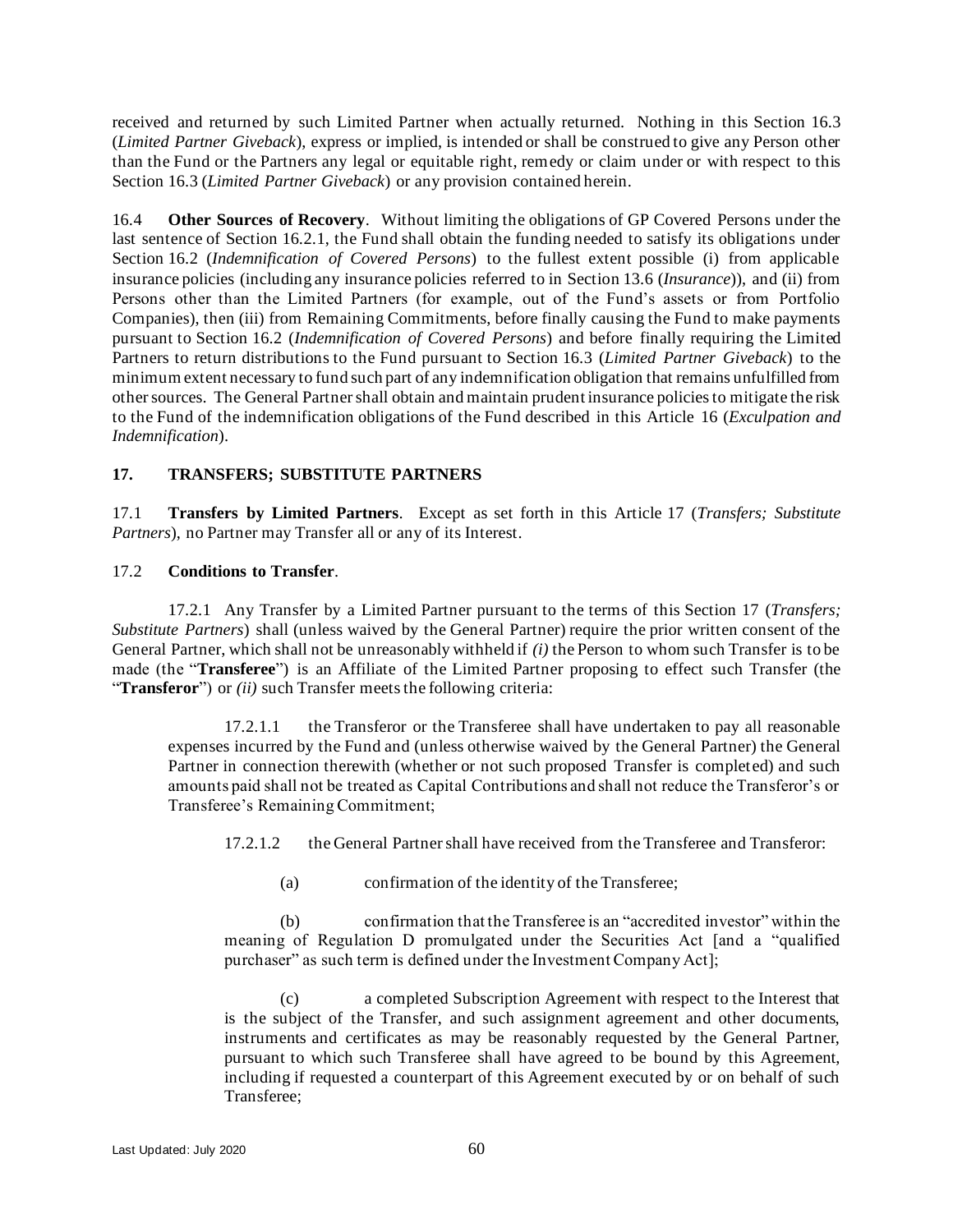(d) a certificate or representation to the effect that the representations set forth in the Subscription Agreement of such Transferor are (except as otherwise disclosed to and consented to by the General Partner) true and correct with respect to such Transferee as of the date of such Transfer; and

(e) such other documents, opinions, instruments and certificates as the General Partner shall have reasonably requested;

17.2.1.3 the Transferee will constitute only one Partner of the Fund within the meaning of Regulations Section 1.7704-1(h);

17.2.1.4 the Transfer will not cause (i) all or any portion of the assets of the Fund to constitute Plan Assets or be subject to Applicable Law, or (ii) the General Partner to become a fiduciary with respect to any existing or contemplated Limited Partner pursuant to ERISA, the Code or the applicable provisions of any Applicable Law; and

17.2.1.5 the Transfer will not cause the Fund, the General Partner or any Limited Partner to be in violation of the Securities Act, or "Blue Sky" or other applicable securities or other laws, or to become subject to any laws, regulations or taxation to which the Fund, the General Partner or such Limited Partner is not subject but for such Transfer (including, by way of example and not in limitation, cause the Interests to be required to be registered under the Securities Exchange Act of 1934 or cause the Fund to be required to register as an "investment company" under the Investment Company Act).

17.2.2 Notwithstanding anything to the contrary provided herein, upon the acceptance by the Fund and the General Partner of the Subscription Agreement provided by a Transferee in relation to the Interest that is the subject of a Transfer, the Transferee shall be admitted to the Fund as a substitute partner of the Fund (a "**Substitute Partner**"), and shall succeed to all of the rights and obligations of the Transferor, with respect to such Interest, and the General Partner shall list any such Substitute Partner as a partner of the Fund in the Register.

17.2.3 If any BHCA Partner's interest in the Fund exceeds 24.99% of all Interests, or if any BHCA Partner delivers an opinion of counsel setting forth a basis for its reasonable belief that its continued interest in the Fund will violate the BHCA, the General Partner shall consent to the Transfer of all or any portion of such BHCA Partner's Interest in the Fund upon full satisfaction (as reasonably determined by the General Partner) of the other provisions of this Section [17.2](#page-62-2) (*Conditions to Transfer*).

17.3 **Prohibited Transfers**. Notwithstanding anything to the contrary provided herein, without the prior written consent of **[**85**]**% in Interest:

17.3.1 the General Partner may not Transfer any of its Interest;

17.3.2 no Change of Control shall occur; and

17.3.3 Except as required under Sectio[n 10.2.3.3,](#page-42-2) the Fund Manager shall not cease to be the fund manager of the Fund.

17.4 **Void Transfers**. Unless effected in accordance with and as permitted by this Agreement, to the fullest extent permitted by applicable law, any purported Transfer not effected in accordance with and as permitted by this Agreement shall, to the fullest extent permitted by applicable law, be void *ab initio* and the Fund shall not recognize the rights of the purported Transferee, including the right to receive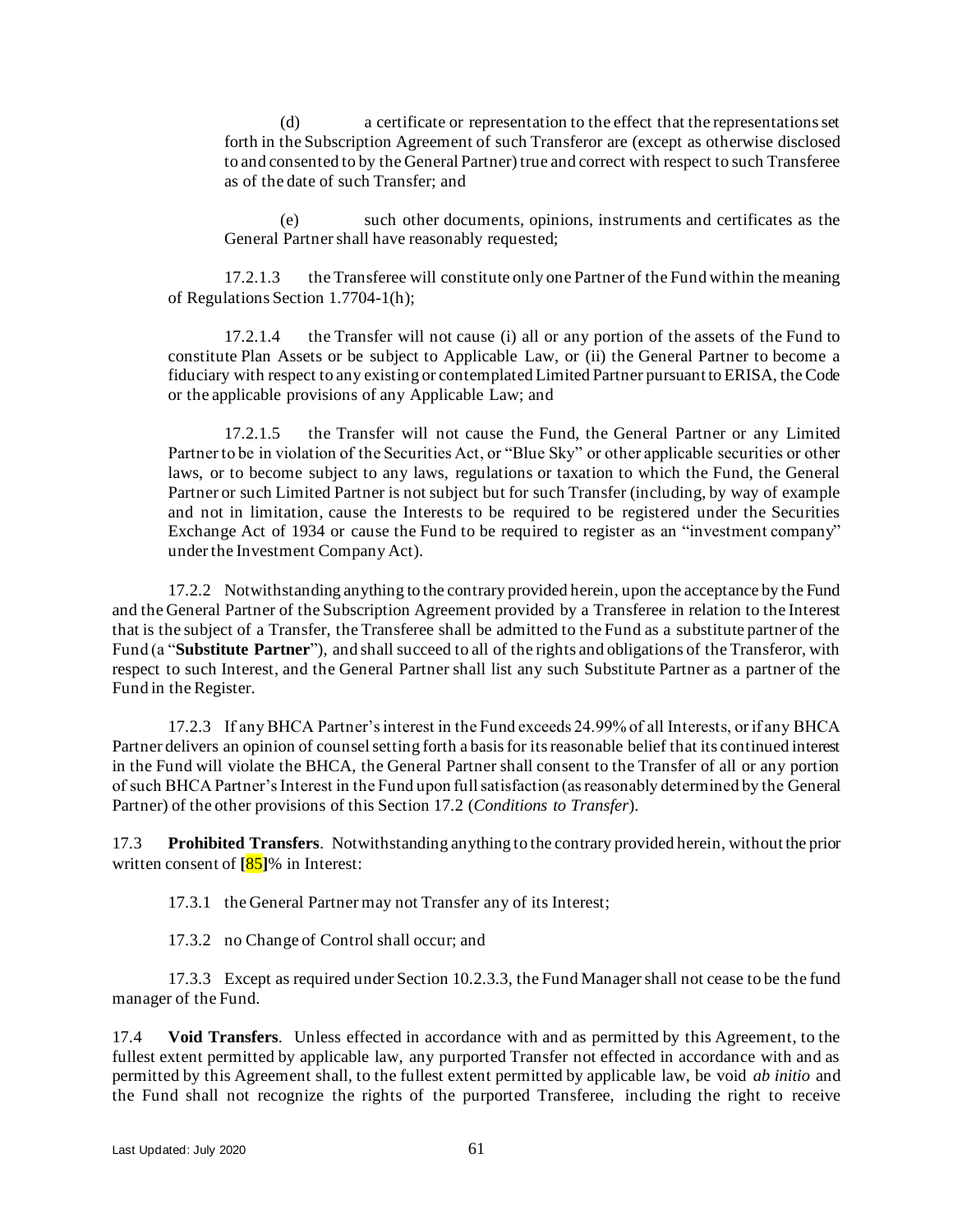distributions (directly or indirectly) from the Fund or to acquire an interest in the capital or profits of the Fund.

# <span id="page-64-0"></span>**18. TERM, DISSOLUTION AND WINDING UP OF THE FUND**

<span id="page-64-4"></span>18.1 **Term**. The term of the Fund commenced on the Initial Closing Date and the Fund shall continue, unless the Fund is sooner dissolved in accordance with this Agreement, until the **[**tenth**]** anniversary of the Initial Closing Date, provided that, unless the Fund is sooner dissolved in accordance with this Agreement, the term of the Fund may be extended by the General Partner for up to two successive periods of one year, with (i) the first such extension requiring the prior written consent of the Advisory Committee, and (ii) the second such extension requiring the prior written consent of a Majority in Interest (such term, including any such extensions, being referred to as the "**Term**").

## <span id="page-64-1"></span>18.2 **Dissolution**.

<span id="page-64-3"></span>18.2.1 The Fund will be dissolved and its affairs shall be wound up upon the first to occur of any of the following events:

18.2.1.1 an event of withdrawal (as defined in the Act) with respect to a General Partner, other than an event of withdrawal set forth in Section  $17-402(a)(4)$  or (5) of the Act; provided, that the Fund shall not be dissolved and required to be wound up in connection with any of the events specified in this Sectio[n 18.2.1.1](#page-64-3) if (i) at the time of the occurrence of such event there is at least one remaining General Partner of the Fund who is hereby authorized to and shall carry on the business of the Fund or (ii) at such time there is no remaining General Partner, if within one hundred and twenty (120) days after such event of withdrawal, the Limited Partners agree in writing or vote to continue the business of the Fund and to appoint, effective as the day of withdrawal, one or more additional General Partners, or (iii) the Fund is continued without dissolution in a manner permitted by the Act or this Agreement;

18.2.1.2 there being no Limited Partners of the Fund unless the business of the Fund is continued in accordance with the Act and this Agreement;

18.2.1.3 the entry of a decree of judicial dissolution under Section 17-802 of the Act;

18.2.1.4 the expiration of the Term as provided in Section [18.1](#page-64-4) (*Term*); or

18.2.1.5 the termination of the Fund pursuant to Section [10.4](#page-44-2) (*Consequences of Removal Notice*).

18.2.2 Any dissolution of the Fund shall be effective on the date the event giving rise to the dissolution occurs but, to the fullest extent permitted by law, the existence of the Fund shall not be terminated unless and until all its affairs have been liquidated as provided in this Article [18](#page-64-0) (*Term, Dissolution and Winding Up of the Fund*).

## <span id="page-64-2"></span>18.3 **Winding Up**.

<span id="page-64-5"></span>18.3.1 Upon the dissolution of the Fund, the General Partner or, if the General Partner has been removed, a liquidator appointed by a Majority in Interest, shall liquidate the assets of the Fund in an orderly manner. The General Partner or liquidator shall use all reasonable efforts to fully liquidate the Fund on commercially reasonable terms within twelve (12) months from the date of termination, provided that the term for such liquidation may be extended by the General Partner or liquidator with the consent of a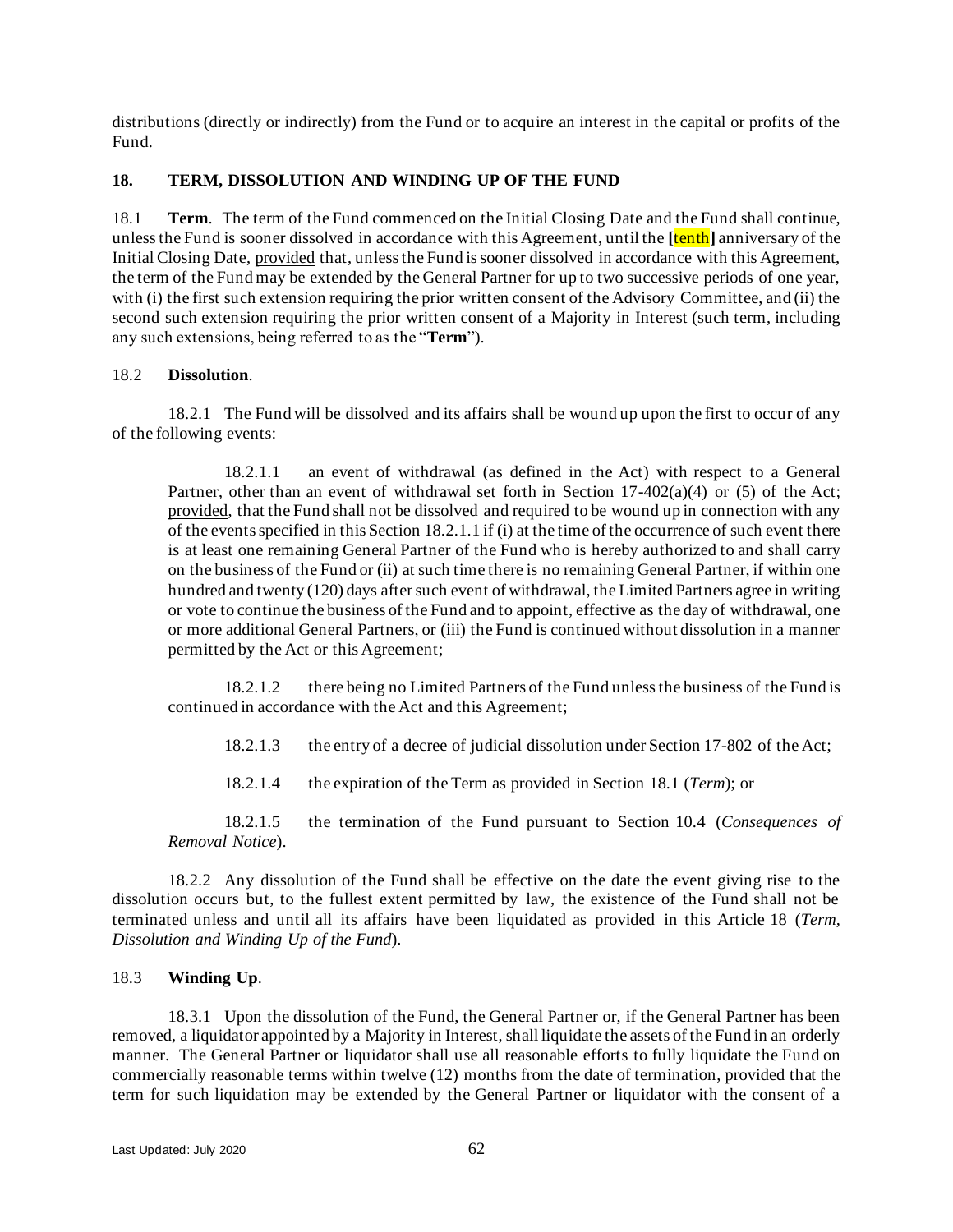Majority in Interest. This Agreement shall remain in full force and effect during and after the period of winding up.

18.3.2 The General Partner or such other liquidator referred to in Section [18.3.1](#page-64-5) shall apply or distribute the proceeds of the liquidation referred to in Section [18.3.1](#page-64-5) and any remaining Fund assets, as follows and in the following order of priority:

18.3.2.1 first:

(a) to creditors in satisfaction of the debts and liabilities of the Fund (other than any loans or advances that may have been made by any of the Limited Partners to the Fund);

(b) to the expenses of liquidation, whether by payment thereof or the making of reasonable provision for payment thereof; and

(c) subject to the prior written consent of the Advisory Committee, to the establishment of any reasonable and prudent reserves for the payment of Fund Expenses, including liabilities and other obligations (whether fixed or contingent); and

18.3.2.2 second, to the Partners in accordance with Section [14.2](#page-49-5) (*Distributions of Temporary Investment Income*) and Section [14.3](#page-49-4) (*Distribution of Distributable Proceeds*).

## <span id="page-65-1"></span><span id="page-65-0"></span>**19. AMENDMENTS; POWER OF ATTORNEY**

<span id="page-65-3"></span>19.1 **Amendments**. Any modification or amendment to this Agreement duly adopted in accordance with the terms of this Agreement may be executed in accordance with Section [19.5](#page-66-0) (*Power of Attorney*). Except as otherwise provided in Section [10.2](#page-41-2) (*Consequences of Removal Notice*), Section [20.6.2,](#page-69-0) Section [19.2](#page-65-2) (*Certain Amendments Not Requiring Consent of Limited Partners*), Section [19.3](#page-66-1) (*Certain Amendments Requiring Specified Consent*) and Section [19.4](#page-66-2) (*Notices of Amendments*), this Agreement may be modified, supplemented or amended only with the prior written consent of (i) the General Partner and (ii) 75% in Interest.

<span id="page-65-2"></span>19.2 **Certain Amendments Not Requiring Consent of Limited Partners**. The General Partner may modify or amend this Agreement without the consent of the Limited Partners in each of the following instances, provided that any such modification or amendment does not materially adversely affect the rights, obligations or Interests of the Limited Partners:

19.2.1 to change the name of the Fund;

19.2.2 to cure any typographical error;

19.2.3 to satisfy any requirements, conditions or guidelines contained in any opinion, directive, order, ruling, regulation or statute of any governmental body that will not be inconsistent with this Agreement;

19.2.4 **[**to prevent the Fund or the General Partner from, in any manner, being deemed an "investment company" subject to the provisions of the Investment Company Act**]**; and

19.2.5 to update Schedule 1 (*Partner Commitments*) from time to time to ensure that it is complete and accurate.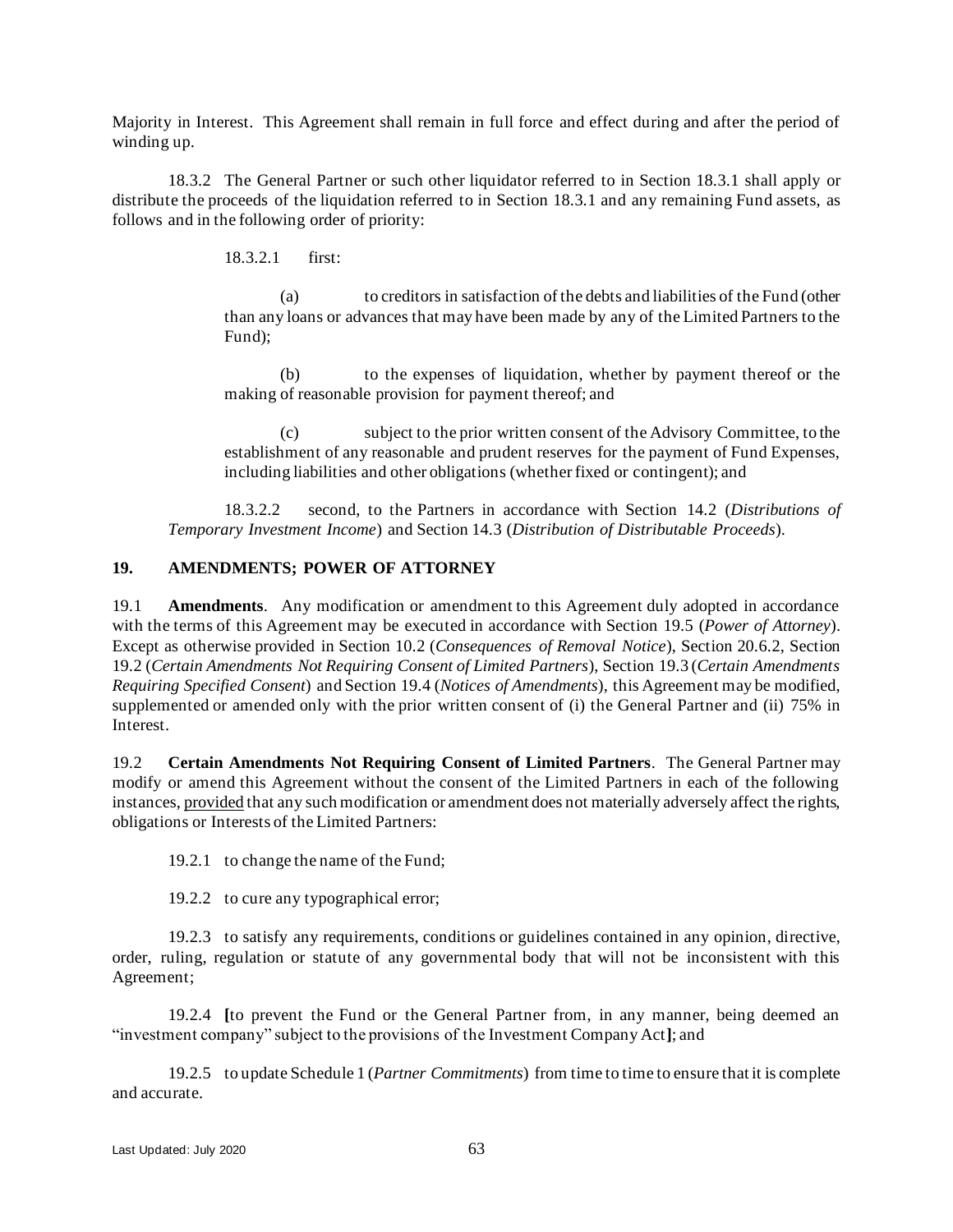<span id="page-66-1"></span>19.3 **Certain Amendments Requiring Specified Consent**. Notwithstanding the provisions of Section [19.1](#page-65-3) (*Amendments*) or Section [19.2](#page-65-2) (*Certain Amendments Not Requiring Consent of Limited Partners*), no modification of or amendment to this Agreement shall be made that will:

19.3.1 modify or amend the Investment Objectives, the Investment Policy, Sectio[n 4.1,](#page-23-0) (*Maximum Fund Size*), Section [7.1](#page-31-0) (*Investment Restrictions*) or the provisions set out in Article [19](#page-65-0) (*Amendments; Power of Attorney*), without the prior written consent of **[**90**]**% in Interest;

19.3.2 modify or amend any Section which refers to the approval of the Limited Partners by a specified majority (or a majority of a certain class of Limited Partners) without the prior written consent of the Limited Partners representing at least such majority;

19.3.3 adversely affect the rights of any ERISA Partner, BHCA Partner, Tax Exempt Partner or Non-U.S. Partner in a manner that does not similarly and adversely affect the other Limited Partner generally, without the written consent of a majority in interest of the ERISA Partners, BHCA Partners, Tax Exempt Partners or Non-U.S. Partners, respectively;

19.3.4 modify the definitions of "ERISA Partner", "Applicable Law", "Limited Partner Regulatory Problem", "BHCA", "BHCA Interest", "BHCA Partner", "Tax Exempt Partner", "UBTI", "Non-U.S. Partner" or "ECI"; or

19.3.5 adversely affect the rights of a Limited Partner in a manner that (i) discriminates against such Limited Partner *vis-à-vis* any other Limited Partner, (ii) modifies Article [14](#page-48-0) (*Distributions; Allocations*), (iii) modifies Section [8.3](#page-35-0) (*Management Fee*) or (iv) increases the Commitment of a Limited Partner without the prior written consent of each Limited Partner affected thereby.

<span id="page-66-2"></span>19.4 **Notices of Amendments**. Within ten (10) Business Days after the adoption of any amendment in accordance with this Article [19](#page-65-0) (*Amendments; Power of Attorney*), the General Partner shall send to each Limited Partner a copy of such amendment, identifying the applicable amendments and, if applicable, the percentage in Interest that voted in favor of the Amendment.

## <span id="page-66-0"></span>19.5 **Power of Attorney**.

19.5.1 Each Limited Partner hereby unconditionally and irrevocably constitutes and appoints the General Partner with full power of substitution as its true and lawful attorney and agent, to execute, acknowledge, verify, deliver, record and file, in its name, place and stead all amendments to this Agreement duly approved and adopted in accordance with this Agreement. The power of attorney granted to the General Partner by each Limited Partner pursuant to this Agreement and any Subscription Agreement shall automatically be revoked upon the bankruptcy, dissolution, disability or incompetence of th e General Partner or if the General Partner is no longer the general partner of the Fund, in each case upon the occurrence of any such event. The General Partner shall provide each Limited Partner with a copy of any agreement, instrument or other document that is signed by the General Partner as attorney-in-fact for such Limited Partner pursuant to the power of attorney set forth in this Agreement or in the Subscription Agreement executed by such Limited Partner, in each case within ten (10) Business Days of such signing.

19.5.2 The power of attorney granted to the General Partner by each Limited Partner pursuant to this Agreement and any Subscription Agreement shall be limited solely to ministerial matters. Subject to the rights granted to the General Partner to exercise a power of attorney in connection with amendments to this Agreement duly approved and adopted in accordance with this Agreement or pursuant to Section [6.6](#page-28-0) (*Defaulting Partners*), the General Partner shall not exercise any power of attorney granted to it by a Limited Partner in any manner that could materially and adversely affect the interests of such Limited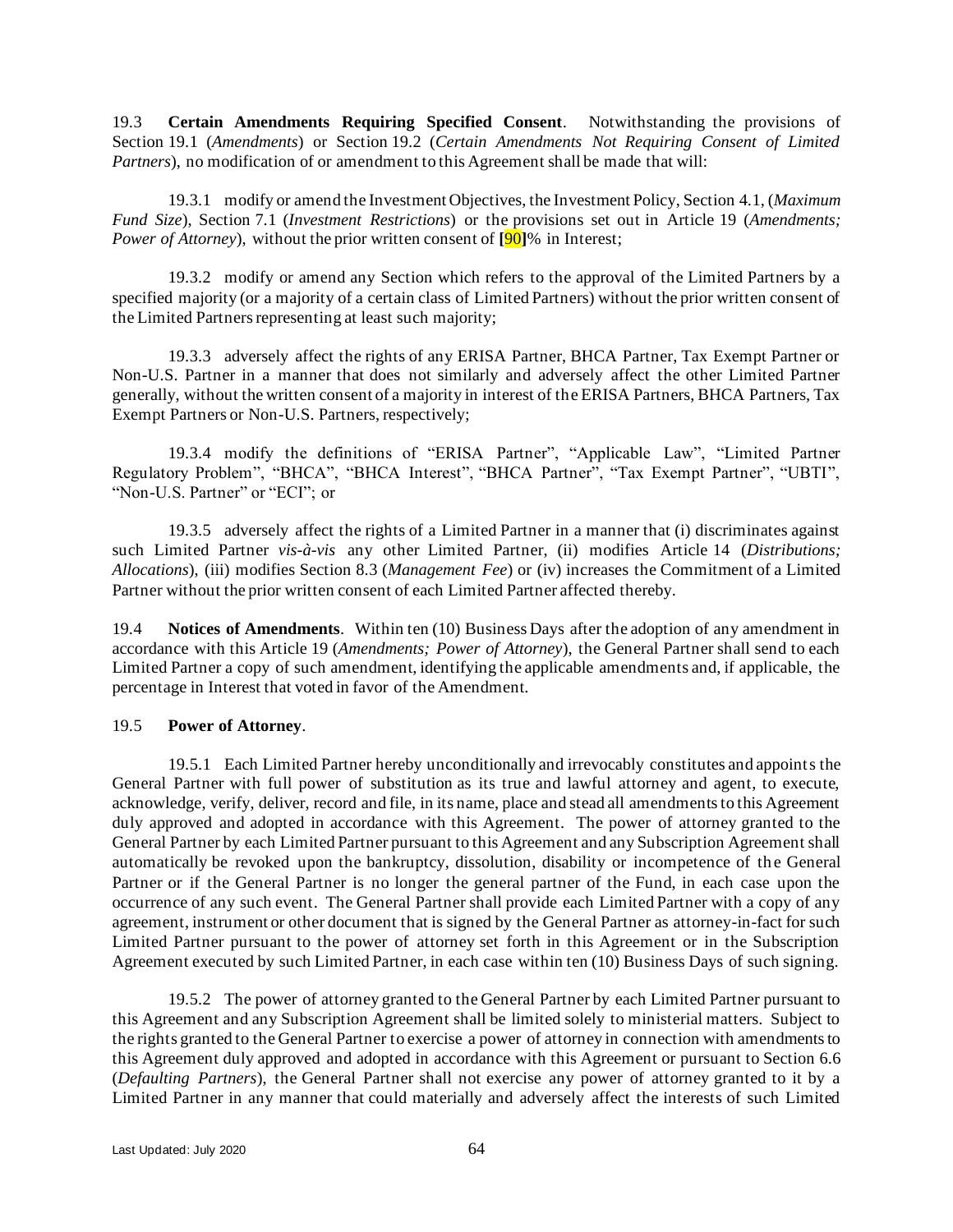Partner in the Fund. The foregoing provisions shall govern in the event of any inconsistency with the terms of any power of attorney as set forth in the Subscription Agreement.

# **20. MISCELLANEOUS**

<span id="page-67-0"></span>20.1 **Confidentiality**. Each Limited Partner shall keep confidential and shall not disclose without the prior written consent of the General Partner any information regarding the Fund, any other Fund Vehicle, any Portfolio Investment or Portfolio Companies comprising trade secrets or proprietary commercial or financial information of any Interested Person provided to it by the General Partner or the Fund Manager, provided that a Limited Partner may disclose any such information:

20.1.1 to any other Limited Partner or investors in any other Fund Vehicle or any representative thereof;

20.1.2 as has become generally available to the public other than as a result of the material breach of this Section [20.1](#page-67-0) (*Confidentiality*) by such Limited Partner or any agent or Affiliate of such Limited Partner;

20.1.3 as may be required or as may be appropriate to be included in any report, statement or testimony required to be submitted to any municipal, state or national regulatory body having jurisdiction over (or entitled to receive reports from) such Limited Partner;

20.1.4 as may be required by any law, order, regulation, rule or policy (including any internal policy of a Limited Partner that has been disclosed to the General Partner in writing at or prior to the date of such Limited Partner's subscription to the Fund) to which the Limited Partner is subject;

20.1.5 to the extent necessary to exercise or assert any rights that such Limited Partner may have at law or pursuant to this Agreement, the Subscription Agreement or its Side Letter;

20.1.6 to its employees and professional advisors, external independent auditors, custodians and fund administrators, so long as such Persons are bound by duties of confidentiality; and

20.1.7 as may be required in connection with an audit or examination by any governmental or regulatory authority to which any Limited Partner is subject, including tax authorities, notwithstanding that this shall not limit the disclosure of the tax treatment or tax structure of the Fund (or any transactions undertaken by the Fund).

<span id="page-67-1"></span>20.2 **Specific Authorized Disclosures**. Notwithstanding anything to the contrary provided herein, including the provisions of Section [20.1](#page-67-0) (*Confidentiality*), each Limited Partner (and each of its employees, agents or representatives) may disclose to any and all Persons (i) the name of the Fund, (ii) the fact that the Limited Partner has made an investment in the Fund and the date of the Limited Partner's admission to the Fund, (iii) the amount of the Limited Partner's Commitment, (iv) the amount of the Limited Partner's unfunded Commitment and Capital Contributions, (v) the distributions made to the Limited Partner by the Fund, (vi) the Management Fees allocated to or paid by the Limited Partner, together with other fees and expenses (including Fund Expenses) charged to the Limited Partner in connection with its investment in the Fund, (vii) the Carried Interest paid to the General Partner or Fund Manager, as appropriate and (viii) the fair market value of the Limited Partner's Interest in the Fund. The Limited Partner's disclosure of the information described in this Section [20.2](#page-67-1) shall not constitute a breach of this Agreement or any confidentiality or non-disclosure agreement to which the Limited Partner and the General Partner or any of its Affiliates are parties.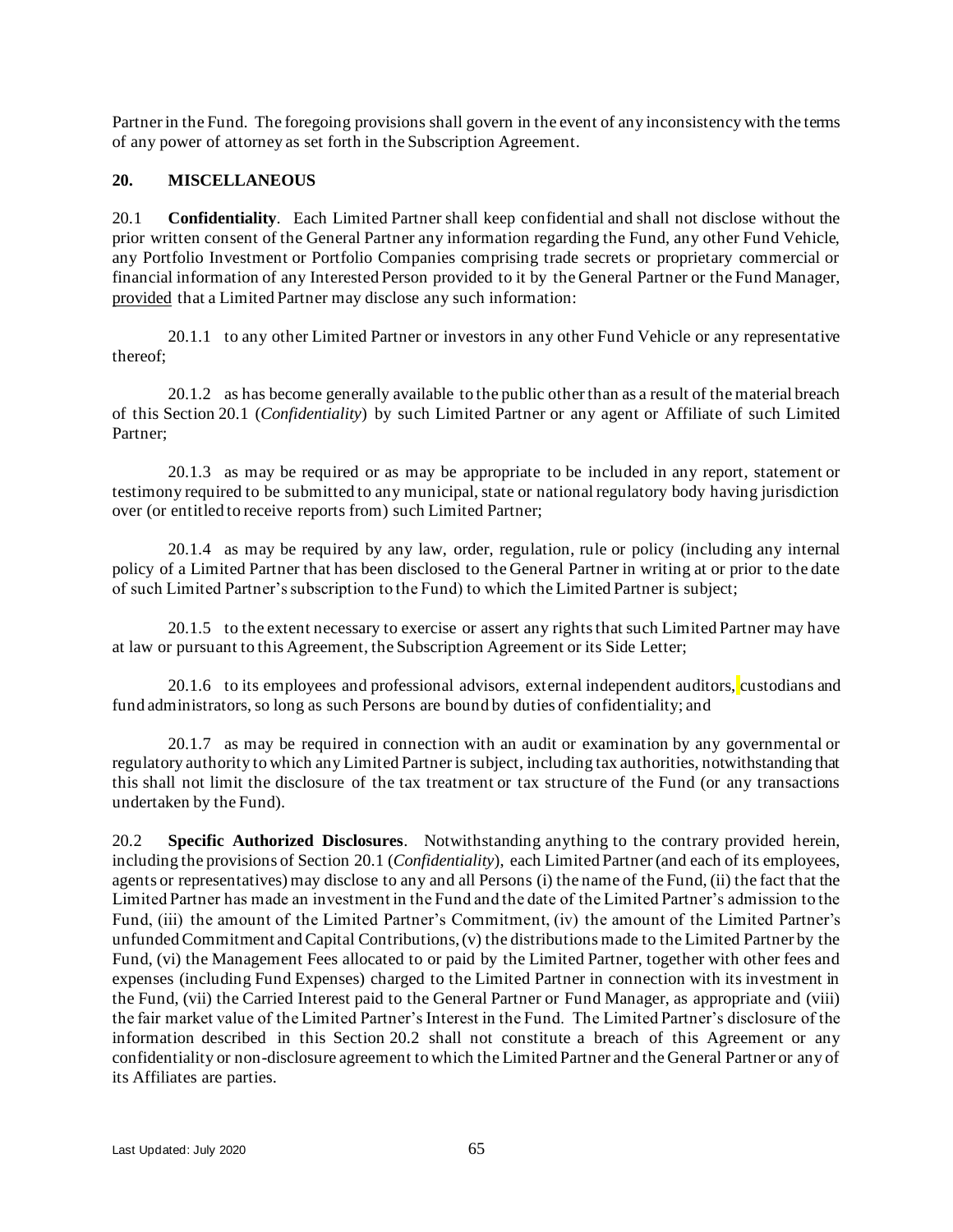20.3 **Public Records Law and Other Required Disclosure**. 21 In the event that a Limited Partner that is subject to Public Records Laws is required to disclose information or a Limited Partner is otherwise required to disclose information that it is permitted to disclose pursuant to Section [20.1](#page-67-0) (*Confidentiality*), and such disclosure would render such information available publicly, the General Partner may, if it in good faith deems such action to be advisable, to the fullest extent permitted by the Act, limit the information that is disclosed to such Limited Partner to prevent disclosure or future disclosure of such information, including by limiting the ability of the Limited Partner to receive, make or retain copies of such information, or may require the Limited Partner to return such information previously provided to it to the extent legally permitted; provided that the Fund shall nevertheless be required to provide the reports, statements and information provided pursuant to Articl[e 15](#page-54-2) (*Books and Records; Reports to Limited Partners*) to the extent such information relates to the Fund as a whole or is information regarding such Limited Partner's individual Capital Account. In the event that the General Partner so determines to limit the information to be provided to a Limited Partner, the General Partner shall use reasonable best efforts to make such information available to such Limited Partner through an alternate means, provided that such information would not thereby become subject to public disclosure, and may to accomplish such objective limit the taking of notes or the photographing, printing, recording or otherwise documenting such information.

## 20.4 **Miscellaneous Confidentiality Matters**.

20.4.1 Any confidentiality agreement to which a Limited Partner may be required to agree in order to access any website maintained by the General Partner, the Fund Manager or the Fund for the purpose of making certain documents available or delivering notices to the Limited Partners (or for any other purpose) shall be subject to (and governed by) the confidentiality provisions of this Agreement, such that the terms of this Agreement shall control over any conflicting terms of the website.

20.4.2 A Limited Partner shall not be obligated to return or destroy any information, including documents or copies of any documents, provided to the Limited Partner by the General Partner, the Fund Manager or the Fund to the extent such return or destruction would violate any law or document retention policy to which the Limited Partner is subject.

20.4.3 Nothing in the Fund Documents shall prevent a Limited Partner from using any information furnished it regarding the Fund in connection with the exercise of its rights as a Limited Partner.

<span id="page-68-0"></span>20.5 **Standard of Care**. The General Partner and the Fund Manager each shall manage and control the Fund and its business and affairs reasonably and in good faith and with the care that an ordinarily prudent person in a like position would exercise under similar circumstances. The foregoing duties apply to all investment decisions, delegations of authority, and all other acts or omissions of the General Partner or the Fund Manager under this Agreement or any other Fund Document. This Section [20.5](#page-68-0) (*Standard of Care*) supplements, and does not replace, the fiduciary duties applicable to the General Partner or the Fund Manager, as the case may be, pursuant to the Act or any other applicable law. In the event of any inconsistency between this Section [20.5](#page-68-0) (*Standard of Care*) and any other provision of this Agreement or of any other Fund Document, this Section [20.5](#page-68-0) (*Standard of Care*) shall govern. For the avoidance of doubt, (i) the General Partner and the Fund Manager each shall exercise its "good faith," "discretion," "sole discretion," "reasonable discretion," "reasonable and good faith discretion," or other subjective standard of care set forth in this Agreement in a manner consistent with this Section [20.5](#page-68-0) (*Standard of Care*), and (ii) whenever taking an action or making a determination under this Agreement in its "discretion," "sole discretion," "reasonable discretion," "reasonable and good faith discretion," or under a grant of similar

<sup>&</sup>lt;sup>21</sup> Investors subject to Public Records Laws will need individualized language in their Side Letters.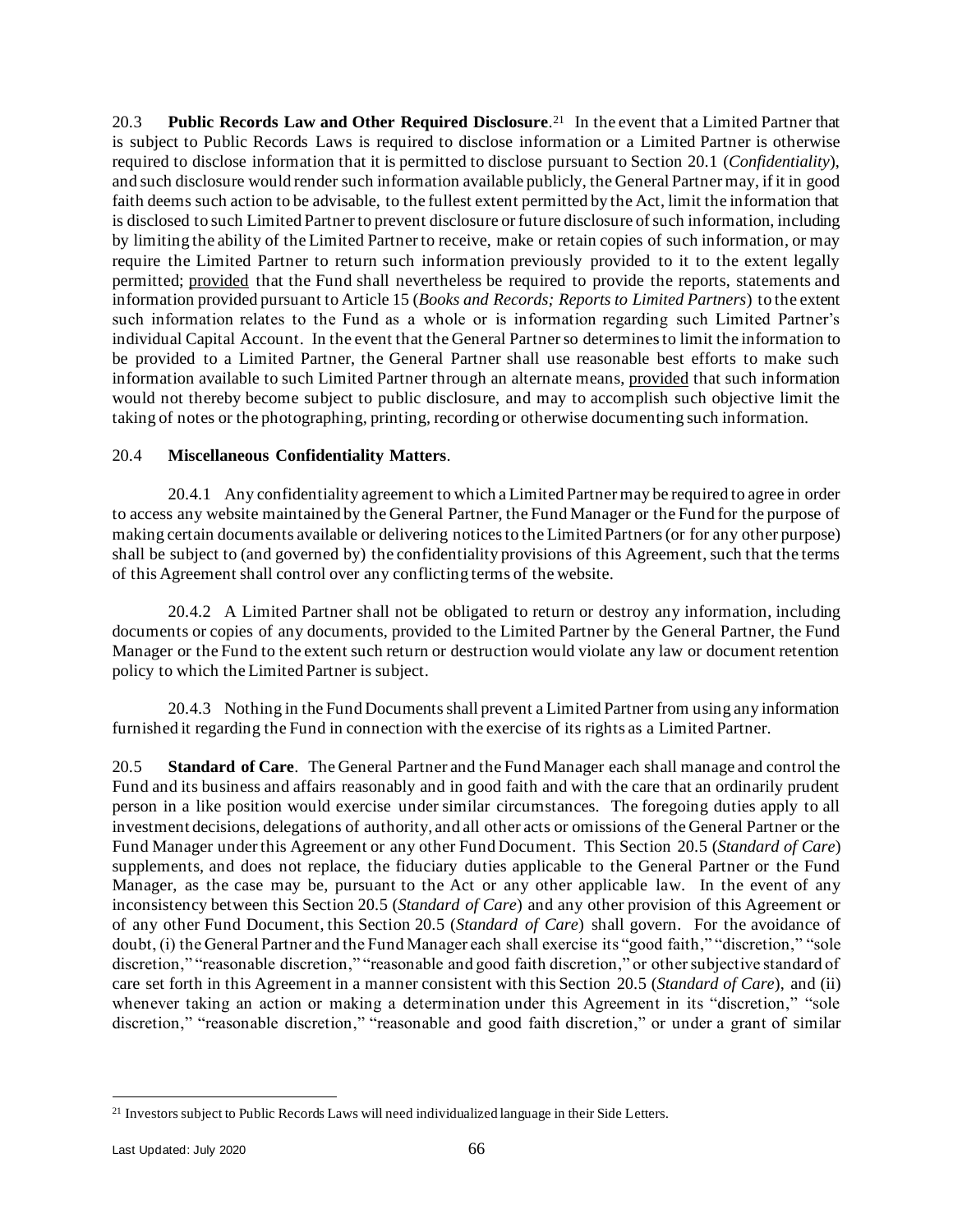authority or latitude, each of the General Partner and the Fund Manager shall not place its interests or those of its Affiliates ahead of those of the Fund or the Limited Partners.

#### 20.6 **Entire Agreement**.

20.6.1 This Agreement and the other Fund Documents constitute the entire agreement among the Fund, the General Partner, the Fund Manager and the Limited Partners with respect to the subject matter hereof, and supersede any prior agreement or understanding among them with respect to such subject matter. The representations and warranties of the Fund Parties and the Limited Partners herein and in the relevant Subscription Agreements shall survive the execution and delivery of this Agreement.

<span id="page-69-0"></span>20.6.2 Notwithstanding anything to the contrary provided herein or in any Subscription Agreement, the General Partner, without the approval of any Limited Partner or any other Person, may in its reasonable and good faith discretion enter into a side letter or similar agreement to or with one or more Partners (other than Affiliated Partners), executed in connection with the admission of such Partner to the Fund which has the effect of establishing rights under, altering or supplementing the terms of, or confirming the interpretation of this Agreement and the relevant Subscription Agreements with respect to such Partner(s) in order to meet certain requirements of such Partner(s) (each such side letter or agreement, a "**Side Letter**"), provided that the General Partner shall provide notice to each Limited Partner of the terms of all Side Letters reasonably promptly following the Final Closing Date and, if any such Side Letter grants more favorable rights to any Partner than those provided to another Partner, each such other Partner shall have the benefit of the more favorable rights, except (a) any rights granted solely with respect to a particular regulatory, legal or tax situation or policy (including any internal policy of a Partner that has been disclosed to the General Partner in writing at or prior to the date of such Partner's subscription to the Fund) applicable to a Partner but not applicable to such other Partner, (b) any consent to, or limitation of the General Partner's discretion with respect to, Transfers in favor of Affiliates of the recipient of such Side Letter, (c) any excuse rights granted pursuant to Section [6.7](#page-30-0) (*Excused Limited Partners*) and *(d)* any right to nominate a representative on the Advisory Committee. The terms of any Side Letters shall be binding on the General Partner and the Fund Manager and shall govern with respect to the Partner that has entered such Side Letter notwithstanding the provisions hereof or of any Subscription Agreement.

### 20.7 **Notices**.

<span id="page-69-1"></span>20.7.1 Each notice relating to this Agreement shall be in writing and shall be delivered in person, by e-mail or through the electronic data room.

20.7.2 All notices shall be delivered as follows:

20.7.2.1 notices to any Limited Partner shall be delivered to such Limited Partner at its last known address, or e-mail address as set forth in its Subscription Agreement or as otherwise notified to the Fund or the General Partner;

20.7.2.2 notices to the General Partner shall be delivered to the General Partner at **[\_\_]**, attention: **[\_\_]**, e-mail: **[\_\_]**; and

20.7.2.3 **[**notices to the Fund Manager shall be delivered to the Fund Manager at **[\_\_]**, attention: **[\_\_]**, e-mail: **[\_\_]**;**]**.

20.7.2.4 notices to the Fund shall be delivered to the Fund at **[\_\_]**, attention: **[\_\_]**, email: **[\_\_]**.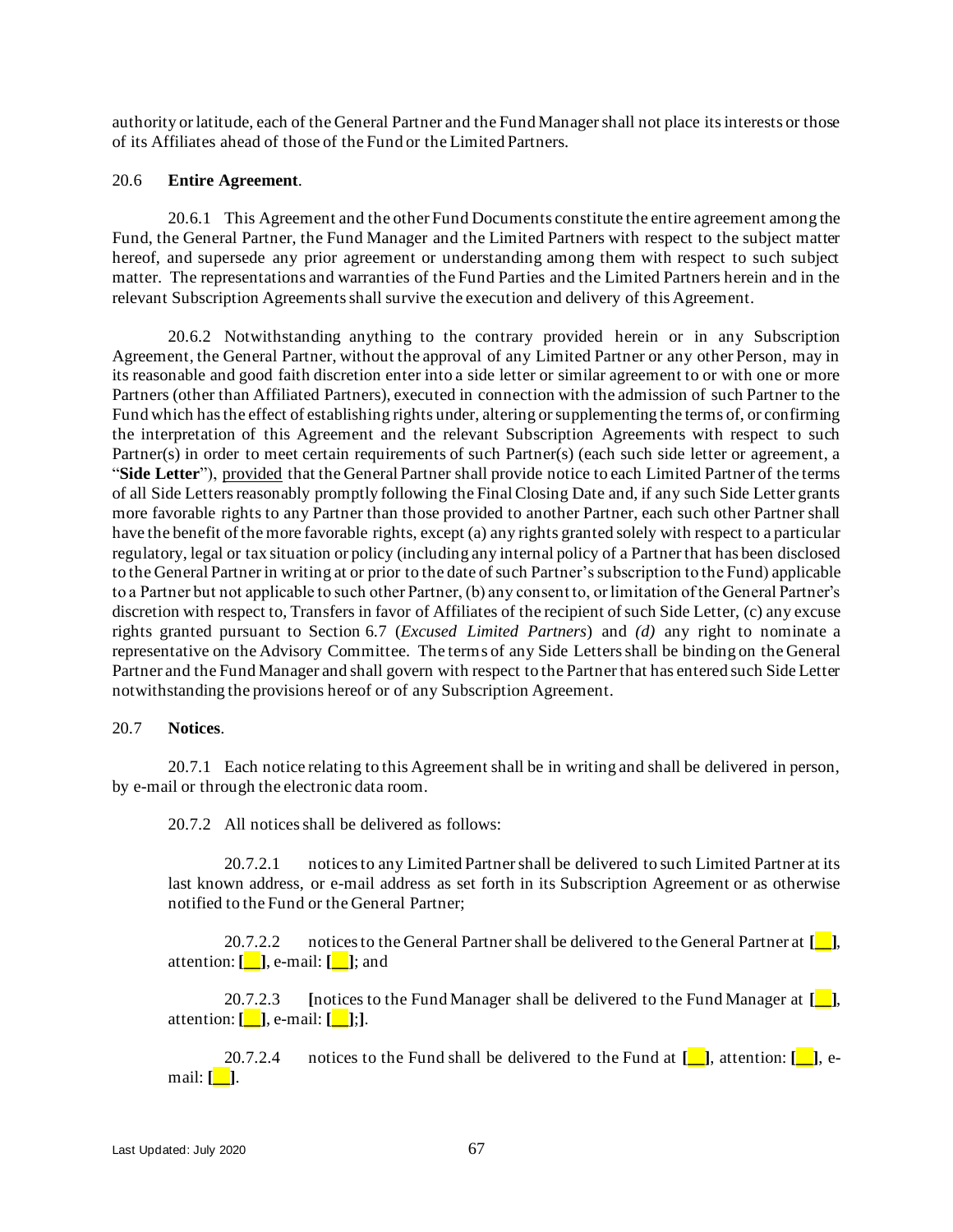20.7.3 Any Limited Partner, the General Partner and the Fund may designate a new address for notices by giving written notice to that effect to the General Partner. The General Partner may designate a new address for notices by giving written notice to that effect to each of the Limited Partners.

20.7.4 A notice given in accordance with the foregoing Section [20.7.2](#page-69-1) shall be deemed to have been effectively given (i) three (3) Business Days after such notice is mailed by registered or certified first class mail, return receipt requested and postage pre-paid, (ii) one (1) Business Day after such notice is sent by courier or other one-day service provider, to the proper address, or when delivered in person or by pre-paid delivery service, and (iii) one (1) Business Day after such notice is sent by e-mail, provided that no automatic notice of failure to deliver has been received by the delivering party.

20.7.5 The General Partner shall cause Schedule 1 (*Partner Commitments*) at all times to contain the name, Commitment and accurate contact details of each Limited Partner and shall notify each Limited Partner of each change to Schedule 1 (*Partner Commitments*) within ten (10) Business Days of such change.

20.8 **Counterparts**. This Agreement may be executed in any number of counterparts, each of which shall be taken to be an original and all of which taken together shall constitute a single agreement.

20.9 **Successors and Assigns**. This Agreement shall inure to the benefit of the parties hereto, and, subject to Article [17](#page-62-1) (*Transfers; Substitute Partners*), their respective successors, permitted assigns and, in the case of individual Covered Persons, heirs and legal representatives.

<span id="page-70-0"></span>20.10 **Invalidity**. Every term and provision of this Agreement is intended to be severable. If any provision of this Agreement is held to be invalid or unenforceable by any judicial or competent authority, all other provisions of this Agreement will remain in full force and effect and will not in any way be impaired. Furthermore, if any provision of this Agreement is held to be invalid or unenforceable or would be so held if it were not for this Section [20.10](#page-70-0) (*Invalidity*), but would be valid or enforceable if some part of parts of the provision were deleted, the provision in question will apply with the minimum modifications necessary to make it valid and enforceable.

20.11 **No Third Party Beneficiaries**. The provisions of this Agreement, including Article [6](#page-25-0) (*Capital Contributions*), are intended solely to benefit the Limited Partners and the General Partner and (in the case of Section[s 16.1](#page-60-2) (*Exculpation of Covered Persons*) an[d 16.2](#page-60-0) (*Indemnification of Covered Persons*), the AC Covered Persons) and, to the fullest extent permitted by applicable law, shall not be construed as conferring any benefit or right upon any other Person (including any creditor of the Fund) and no such other Person shall be a third party beneficiary of this Agreement or have any right to enforce any term of this Agreement.

20.12 **Waiver**. No failure to exercise and no delay in exercising on the part of any of the Limited Partners any right, power or privilege under this Agreement shall operate as a waiver thereof nor shall any single or partial exercise of any right, power or privilege preclude any other or further exercise thereof or the exercise of any other right, power or privilege. The rights and remedies provided in this Agreement are cumulative and not exclusive of any rights or remedies otherwise provided by law.

# **21. GOVERNING LAW AND DISPUTE SETTLEMENT**

21.1 **Governing Law**. This Agreement shall be governed by and construed under the laws of the State of Delaware.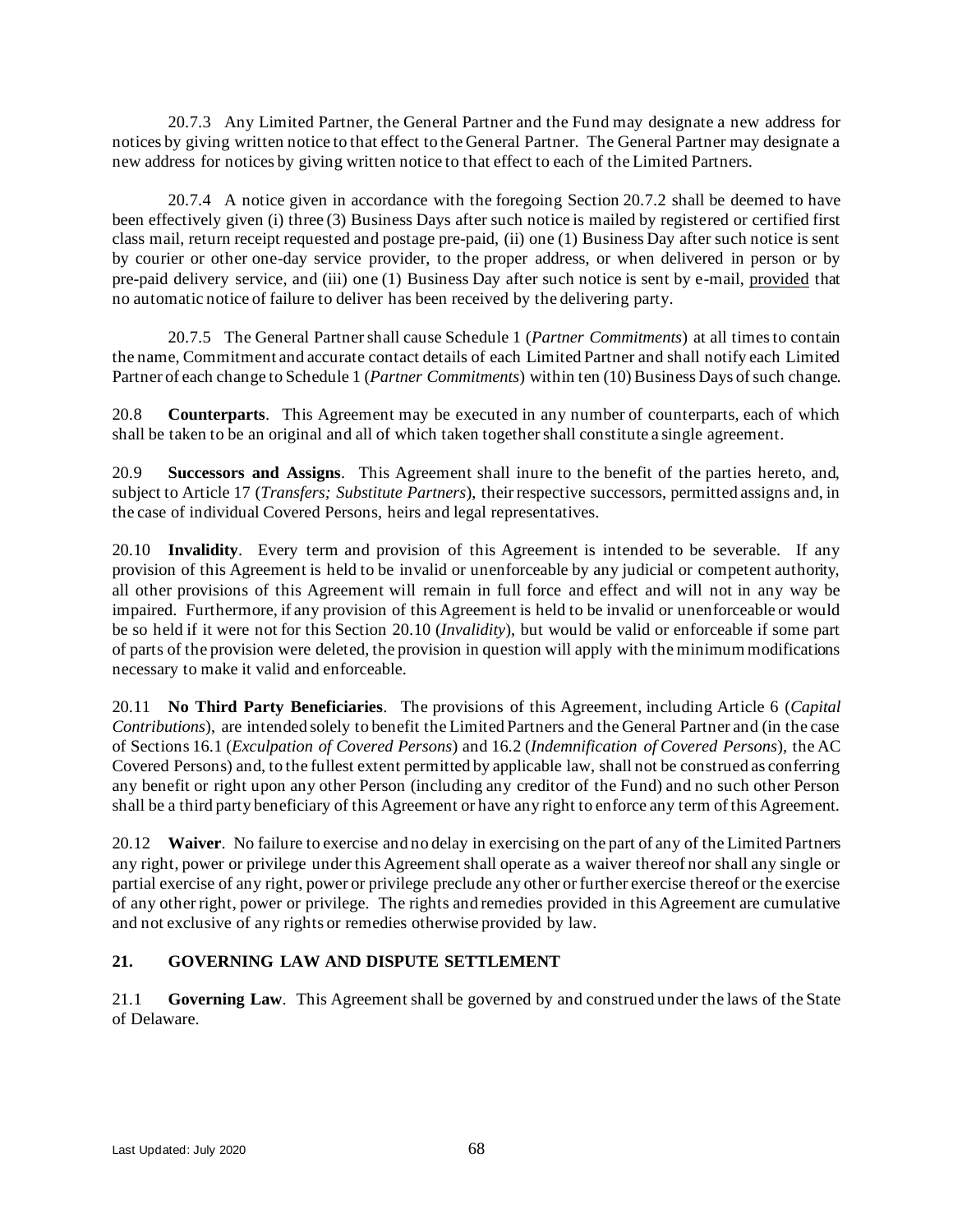21.2 **Jurisdiction**. The Partners and the Fund Manager irrevocably agree that the courts of **[\_\_]** are to have non-exclusive jurisdiction to settle any disputes which may arise out of or in connection with this Agreement.**<sup>22</sup>**

# **[***SIGNATURE PAGES FOLLOW***]**

<sup>&</sup>lt;sup>22</sup> Arbitration may be provided as an alternative, although many investors have restrictions or preferences against agreeing to arbitration. If arbitration is used, the Agreement should specify the location, arbitration rules, number of arbitrators, parties' right to use discovery, requirement of written decision, and other details as appropriate.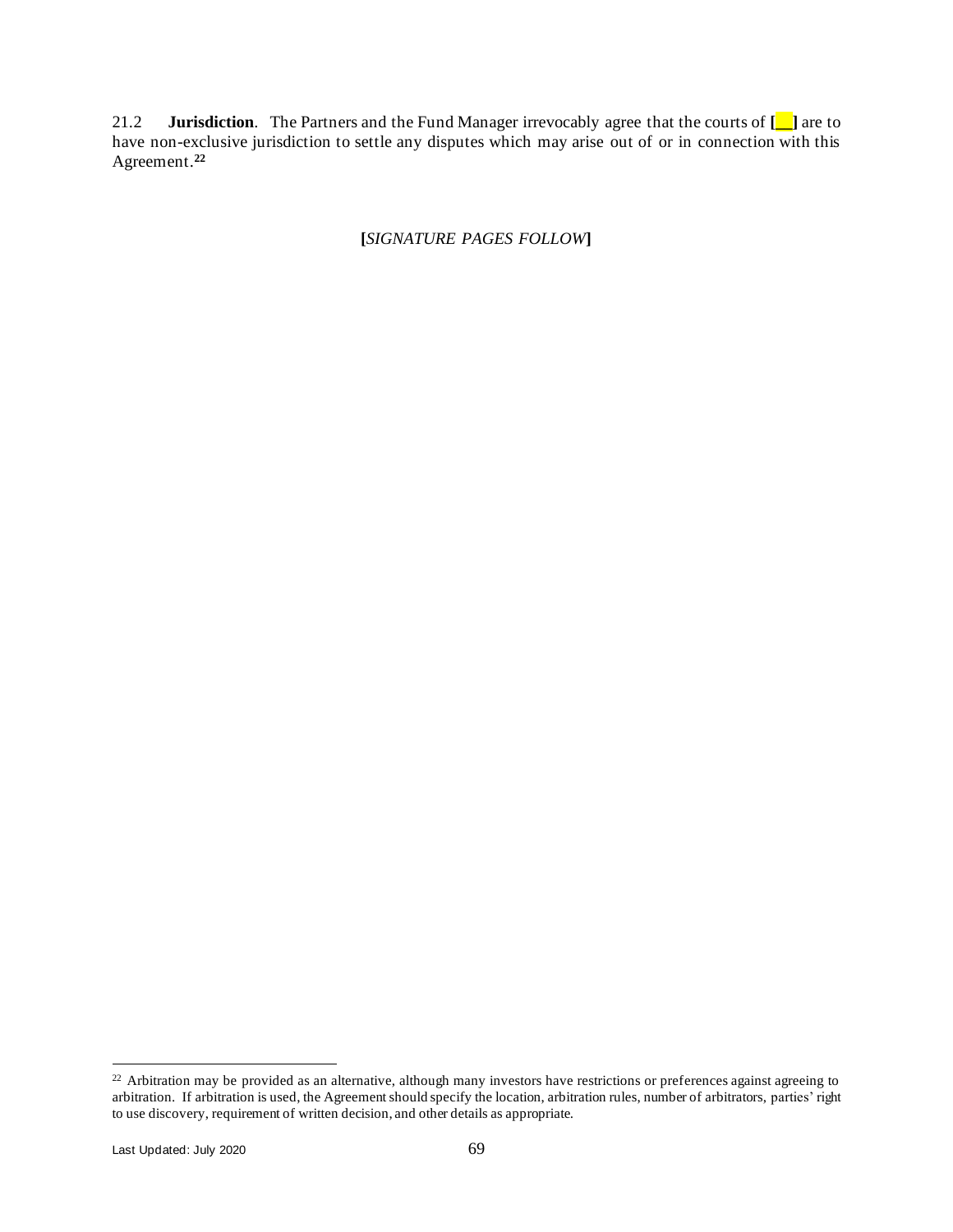## **EXECUTED** on the date first written above.

\_\_\_\_\_\_\_\_\_\_\_\_\_\_\_\_\_\_\_\_\_\_\_\_\_\_\_\_\_\_\_\_

| <b>GENERAL PARTNER<sup>23</sup></b> | <b>FUND MANAGER</b>                                        |
|-------------------------------------|------------------------------------------------------------|
| $\Box$                              | with the intention or effect that it becomes a<br>Partner) |
|                                     |                                                            |
| Name:                               | Name:                                                      |
| Title:                              | Title:                                                     |
| [LIMITED PARTNERS]                  |                                                            |
|                                     |                                                            |

Name:

Title:

<sup>&</sup>lt;sup>23</sup> Consider whether Carried Interest recipients should be signatories to the Agreement for purposes of the Carried Interest clawback. See Section 14.7.3.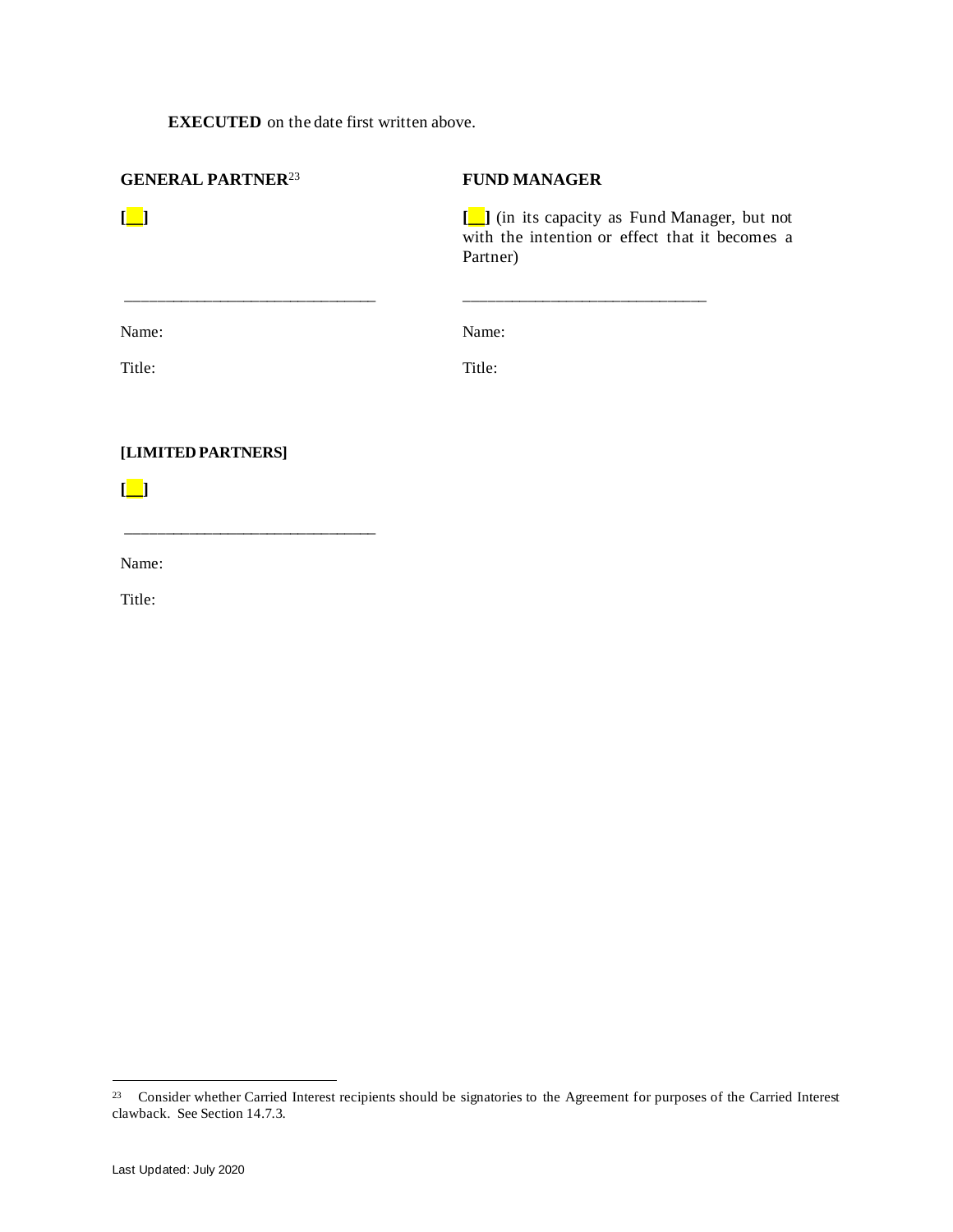| <b>Limited Partners</b>                             | <b>Commitments</b>                                   | <b>Address; Attention; Email</b>                         |
|-----------------------------------------------------|------------------------------------------------------|----------------------------------------------------------|
| $\left[\underline{\phantom{a}}\right]$              | $\begin{bmatrix} \boxed{\phantom{0}} \end{bmatrix}$  | $\left[\begin{array}{c} \blacksquare \end{array}\right]$ |
| $\begin{bmatrix} \boxed{\phantom{0}} \end{bmatrix}$ | $\begin{bmatrix} \boxed{\phantom{0}} \end{bmatrix}$  | $\left[\underline{\phantom{a}}\right]$                   |
| $[\_]$                                              | $\left[\_\right]$                                    | $\left[\underline{\phantom{a}}\right]$                   |
| $\Box$                                              | $\begin{bmatrix} \boxed{\phantom{0}} \end{bmatrix}$  | $\left[\underline{\phantom{a}}\right]$                   |
| $\lfloor \underline{\square} \rfloor$               | $[\_]$                                               | $\left[\underline{\phantom{a}}\right]$                   |
| $\begin{bmatrix} \boxed{\phantom{0}} \end{bmatrix}$ | $\begin{bmatrix} \boxed{\phantom{0}} \end{bmatrix}$  | $\left[\underline{\phantom{a}}\right]$                   |
| $\begin{bmatrix} \boxed{\phantom{0}} \end{bmatrix}$ | $\begin{bmatrix} \boxed{\phantom{0}} \end{bmatrix}$  | $\begin{array}{ c } \hline \hline \end{array}$           |
| $\begin{bmatrix} \boxed{\phantom{0}} \end{bmatrix}$ | $\left[\underline{\phantom{a}}\right]$               | $\lfloor \blacksquare \rfloor$                           |
| <b>Total Commitments</b>                            | [   cxcluding the commitment of the General Partner) |                                                          |

## **SCHEDULE 1: PARTNER COMMITMENTS**